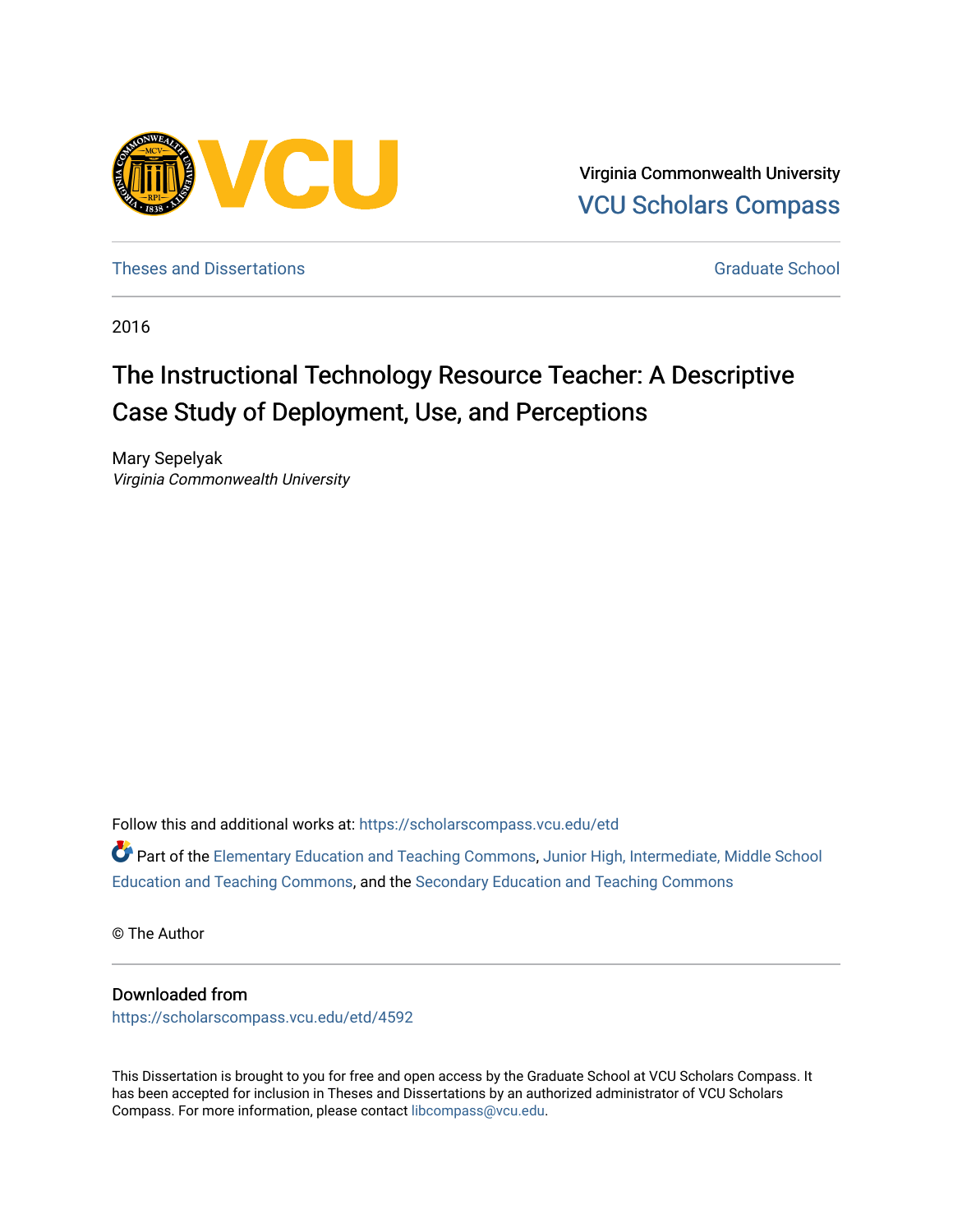© Mary Sepelyak 2016 All Rights Reserved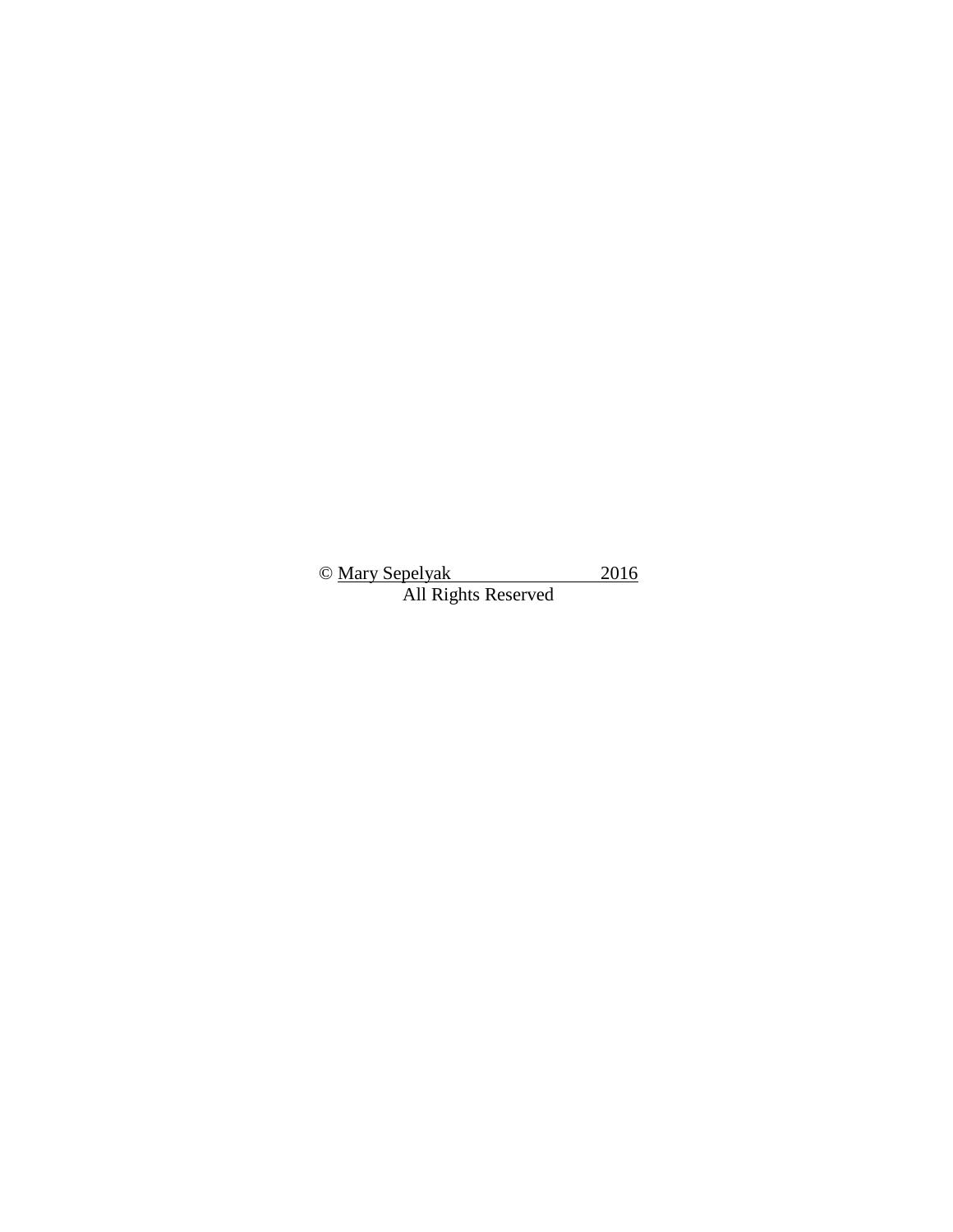### The Instructional Technology Resource Teacher: A Descriptive Case Study of Deployment, Use, and Perceptions

A dissertation submitted in partial fulfillment of the requirements for the degree of Doctor of Philosophy at Virginia Commonwealth University.

By

Mary Sepelyak B.A. Psychology, University of Richmond 1985 M.Ed., Virginia Commonwealth University 2008 PhD., Virginia Commonwealth University 2016

Directors: Dr. Charol Shakeshaft, Professor, Educational Leadership Dr. Jonathan D. Becker, Associate Professor, Educational Leadership

Virginia Commonwealth University Richmond, Virginia December, 2016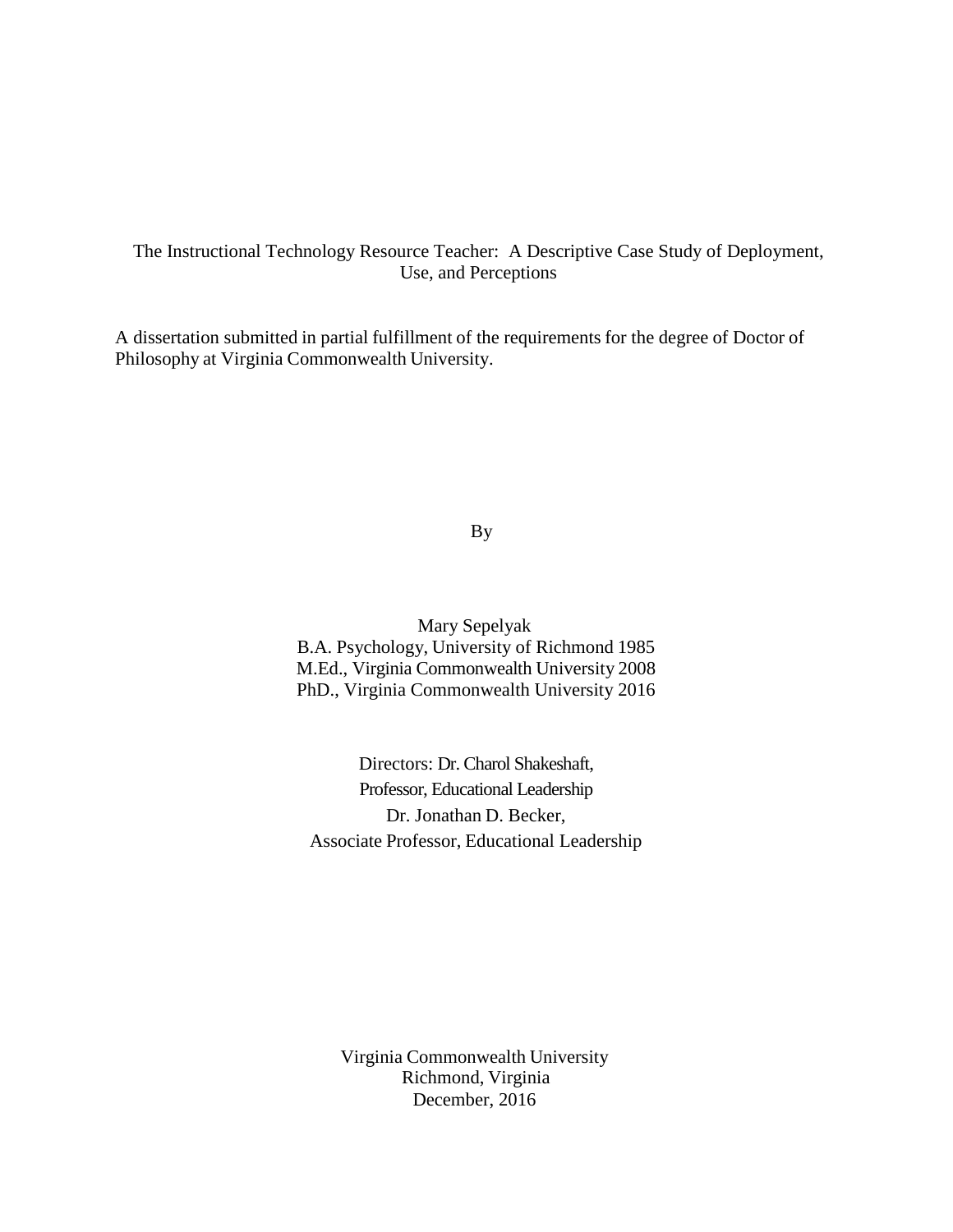#### Acknowledgement

 I would like to take this opportunity to thank the village that made this journey possible. To the faculty at Virginia Commonwealth University, thank you! I would like to highlight the contributions of several Department of Education members that were particularly influential. To Dr. Jon Becker, thank you for your passion for instructional technology and encouraging me to follow mine. To Dr. Charol Shakeshaft, thank you for the guidance—you were always right even though never using they, their, it, etc. drove me crazy! In addition, you always came through with an encouraging word whenever it was particularly needed. To my fellow doctoral students, Cheri Hodge and Cindy Reasoner, thank you for encouraging me along the way. You never knew how much checking in with me meant. To Dr. Nancy Hoover, thank you for your unflagging support, advice, and attention to detail; it helped tremendously. To my parents, thank you for always encouraging me to reach for the stars, instilling in me the belief that I could capture them (I said them Dr. Shakeshaft), and establishing the importance of an education. I will never forget my father saying that if you put your money in your head (via tuition) no one could ever take it from you. Unfortunately, I put all of my money in my head! To my children, thank you for your unflagging support, and I'm sorry that I missed some of your important functions to attend class. Finally, to my greatest supporter, my husband, thank you for everything. I appreciate you carrying my portion of the load with the children and house, so that I could pursue my dream, even though you are still not getting a boat. I love, appreciate, and value you all!!!

ii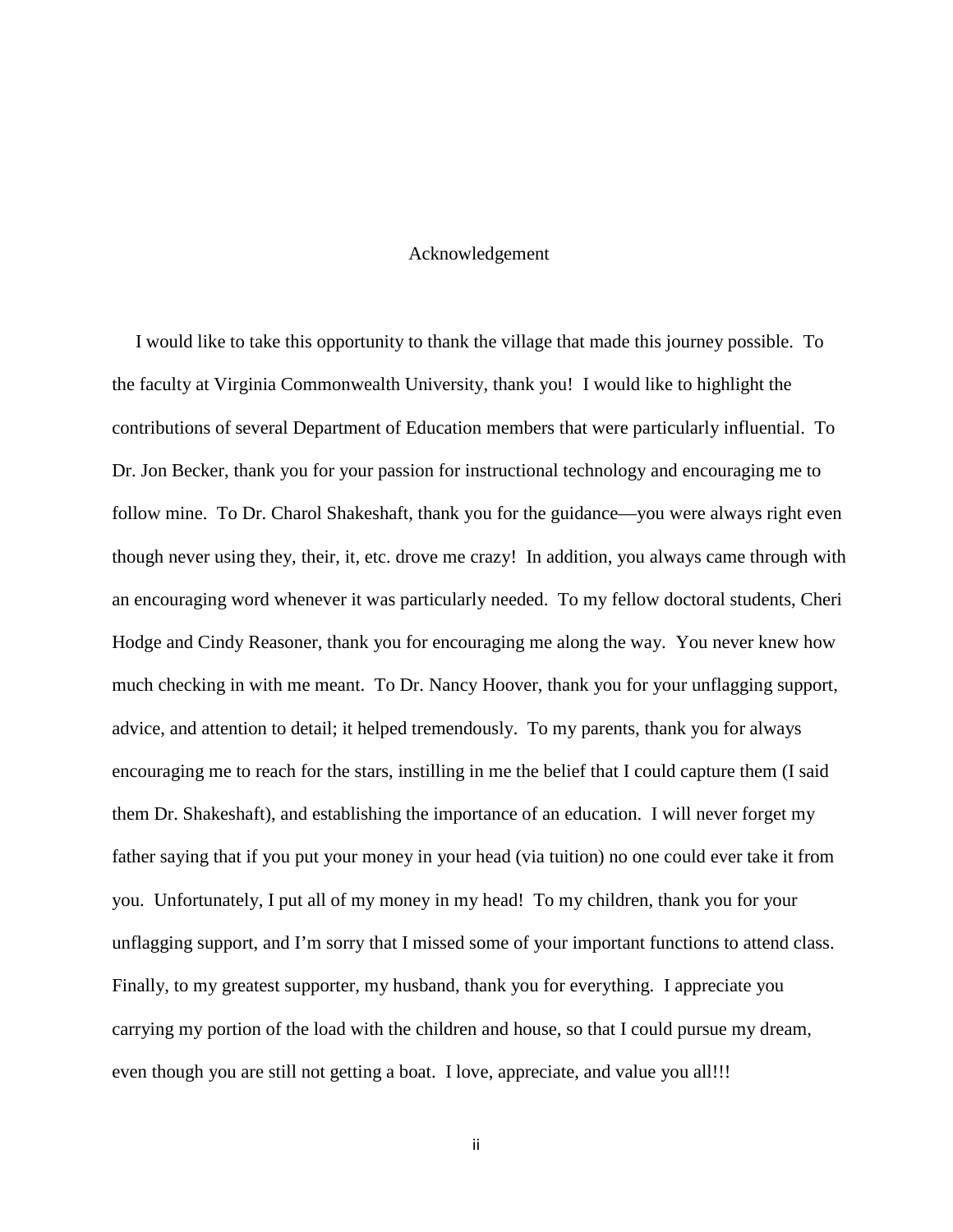## Table of Contents

| vi              |
|-----------------|
| vii             |
| viii            |
| $\overline{1}X$ |
| $\mathbf{1}$    |
| $\overline{1}$  |
| 11              |
| 12              |
| 13              |
| 15              |
| 15              |
| 16              |
| 17              |
| 19              |
| 21              |
| 22              |
| 23              |
| 23              |
| 24              |
| 24              |
| 30              |
| 32              |
| 33              |
| 34              |
| 36              |
| 37              |
| 39              |
| 39              |
| 39              |
| 40              |
| 40              |
| 42              |
| 44              |
| 44              |
|                 |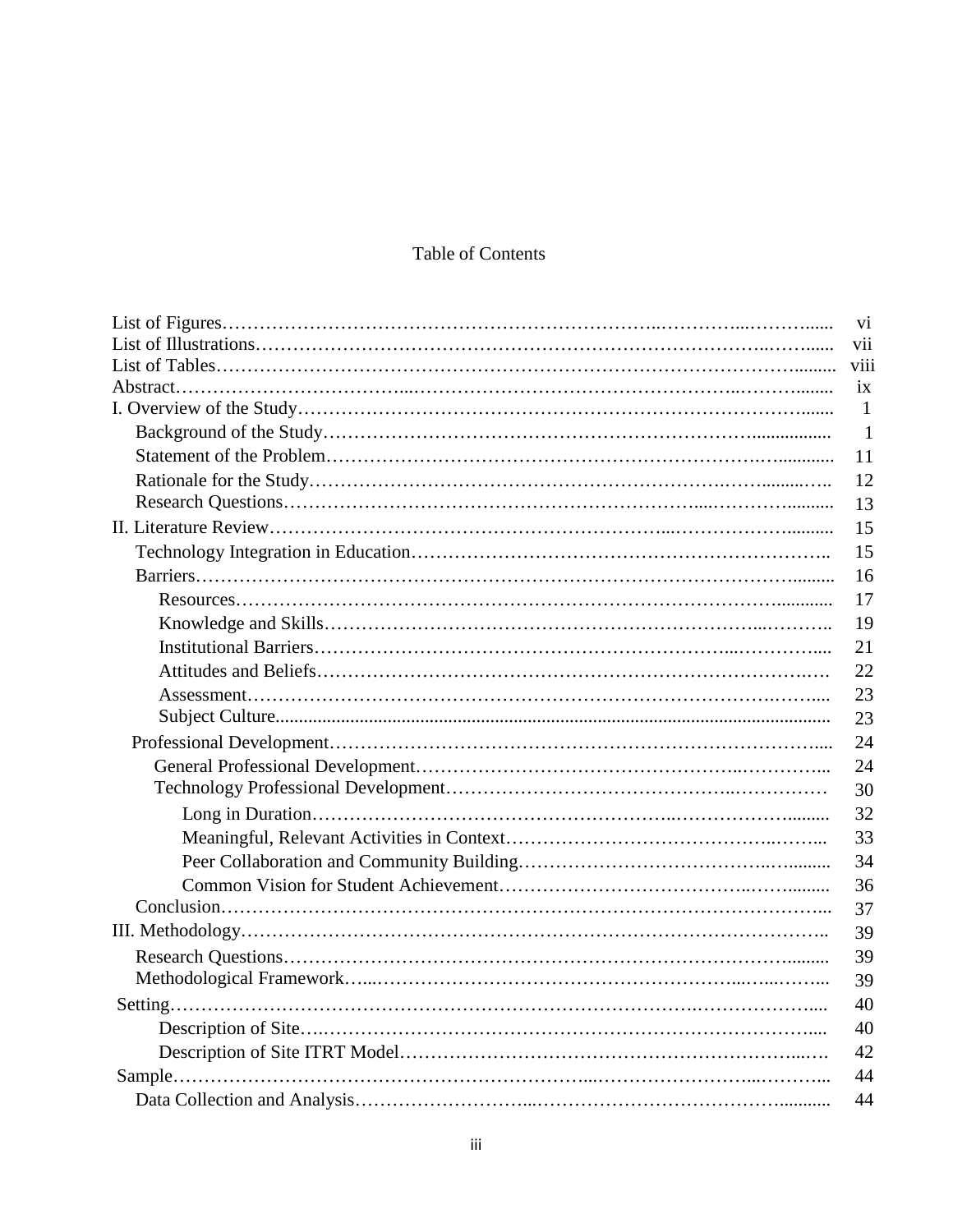| 44                                                                                       |
|------------------------------------------------------------------------------------------|
| 45                                                                                       |
| 47                                                                                       |
| 50                                                                                       |
| 50<br>Question 1: In What Ways Did Teachers Use the Professional Development Services of |
| 50                                                                                       |
| 51<br>Question 1a: What Professional Development was Requested by Teachers?              |
| 53<br>Question 1b: Did Requests for Professional Development Vary by Year?               |
| Question 1c: What Were the Frequencies of Professional Development Activities by         |
| School Level, Elementary Title I School Status and Secondary Subject                     |
| 50                                                                                       |
| 53                                                                                       |
| 55                                                                                       |
| 56                                                                                       |
| Question 2: How do ITRTs Describe Their Professional Development Utilization by<br>57    |
| 57                                                                                       |
| 57                                                                                       |
| 59                                                                                       |
| 59                                                                                       |
| 60                                                                                       |
| 61                                                                                       |
| 61                                                                                       |
| 62                                                                                       |
| 63                                                                                       |
| 65                                                                                       |
| 65                                                                                       |
| 65                                                                                       |
| 66                                                                                       |
| 67                                                                                       |
| 69                                                                                       |
| 70                                                                                       |
| 73                                                                                       |
| 73                                                                                       |
| 74                                                                                       |
| 76                                                                                       |
| 76                                                                                       |
| 77                                                                                       |
| 78                                                                                       |
| 78                                                                                       |
| 79                                                                                       |
| 79                                                                                       |
| 82                                                                                       |
| 84                                                                                       |
| 100                                                                                      |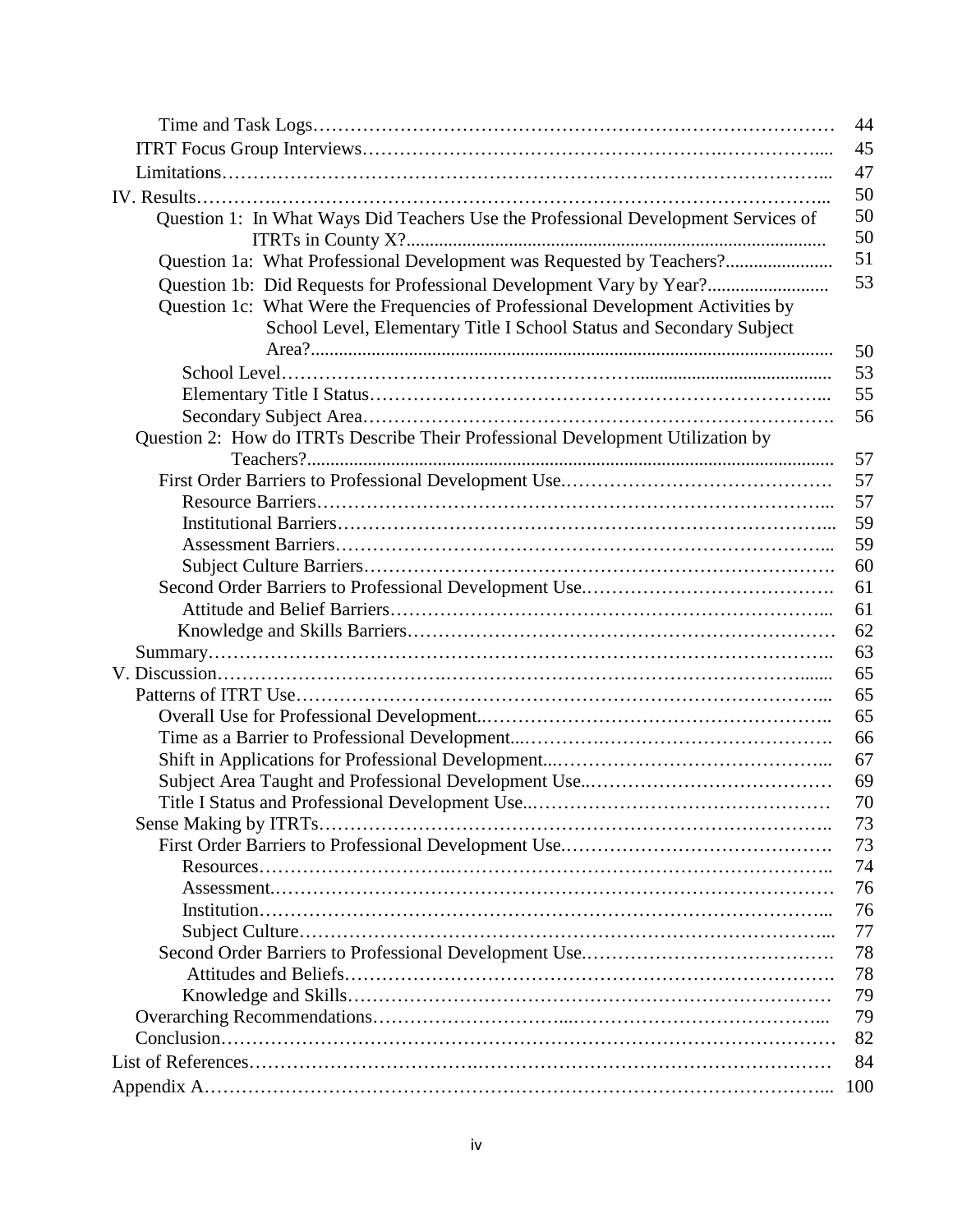|--|--|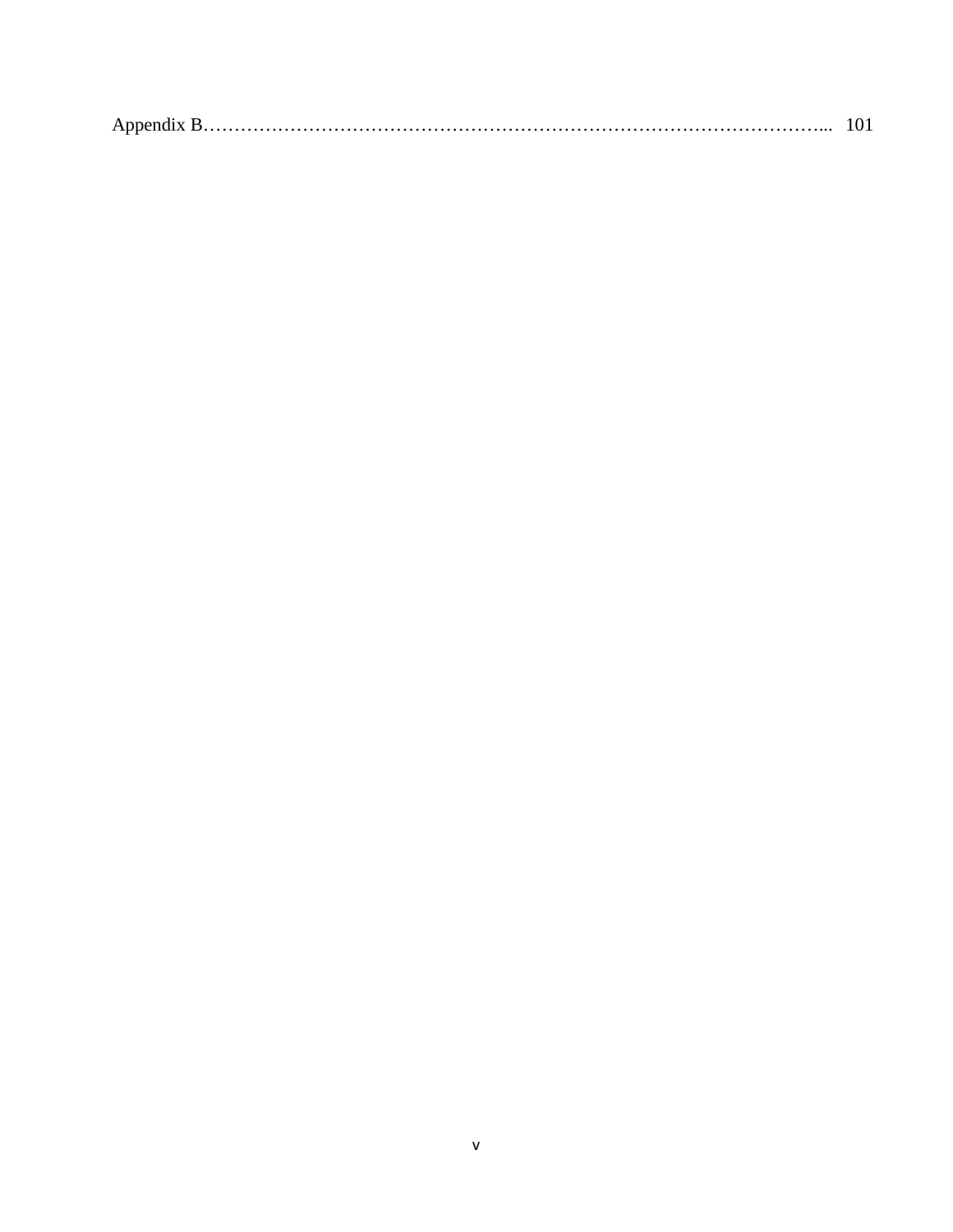## **List of Figures**

| Figure 2. Percentage for which sssistance with each application type was requested51 |  |
|--------------------------------------------------------------------------------------|--|
|                                                                                      |  |
|                                                                                      |  |
|                                                                                      |  |
|                                                                                      |  |
|                                                                                      |  |
| Figure 8. Percentage of ITRT time requested by secondary teacher subject taught56    |  |
|                                                                                      |  |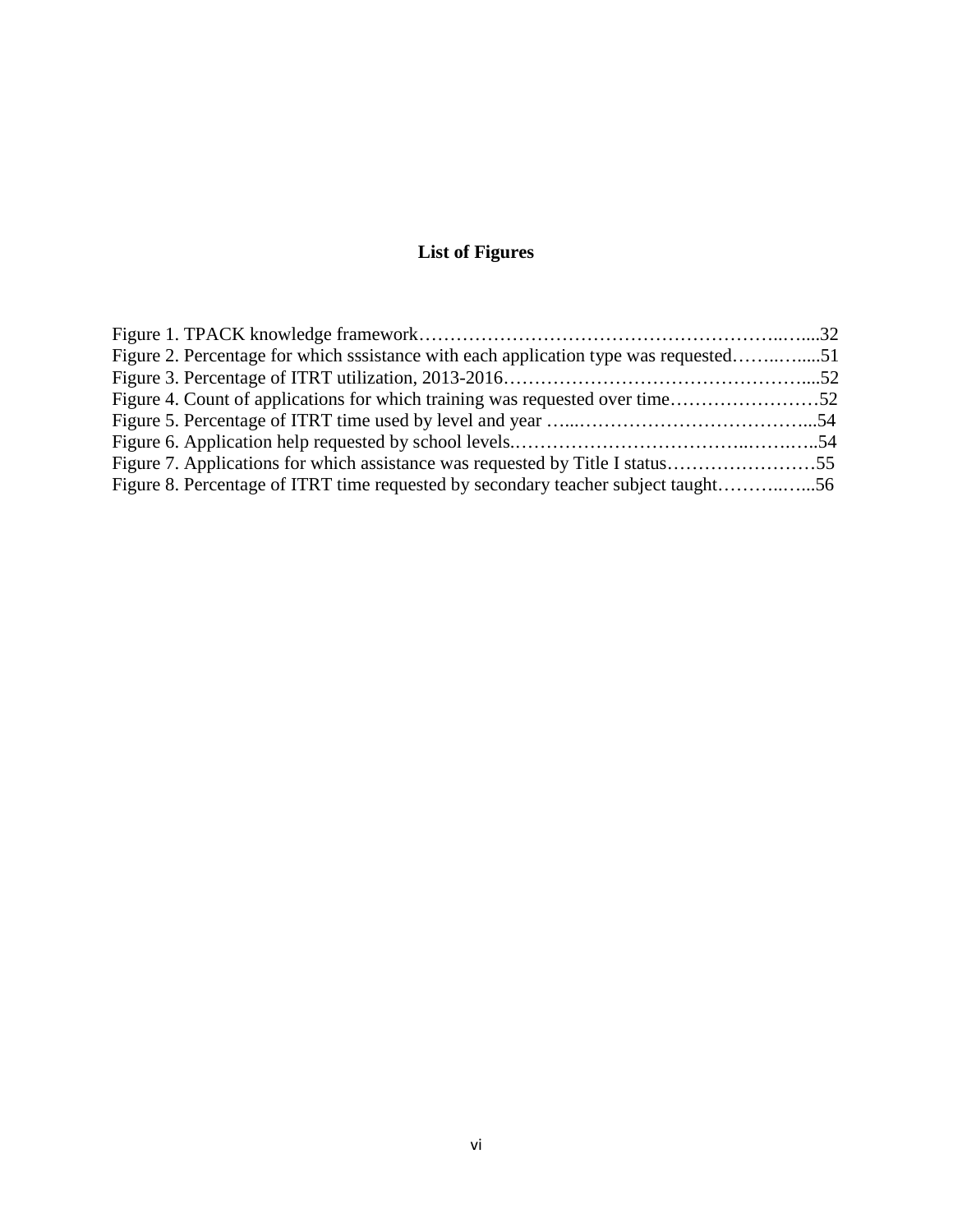## **List of Illustrations**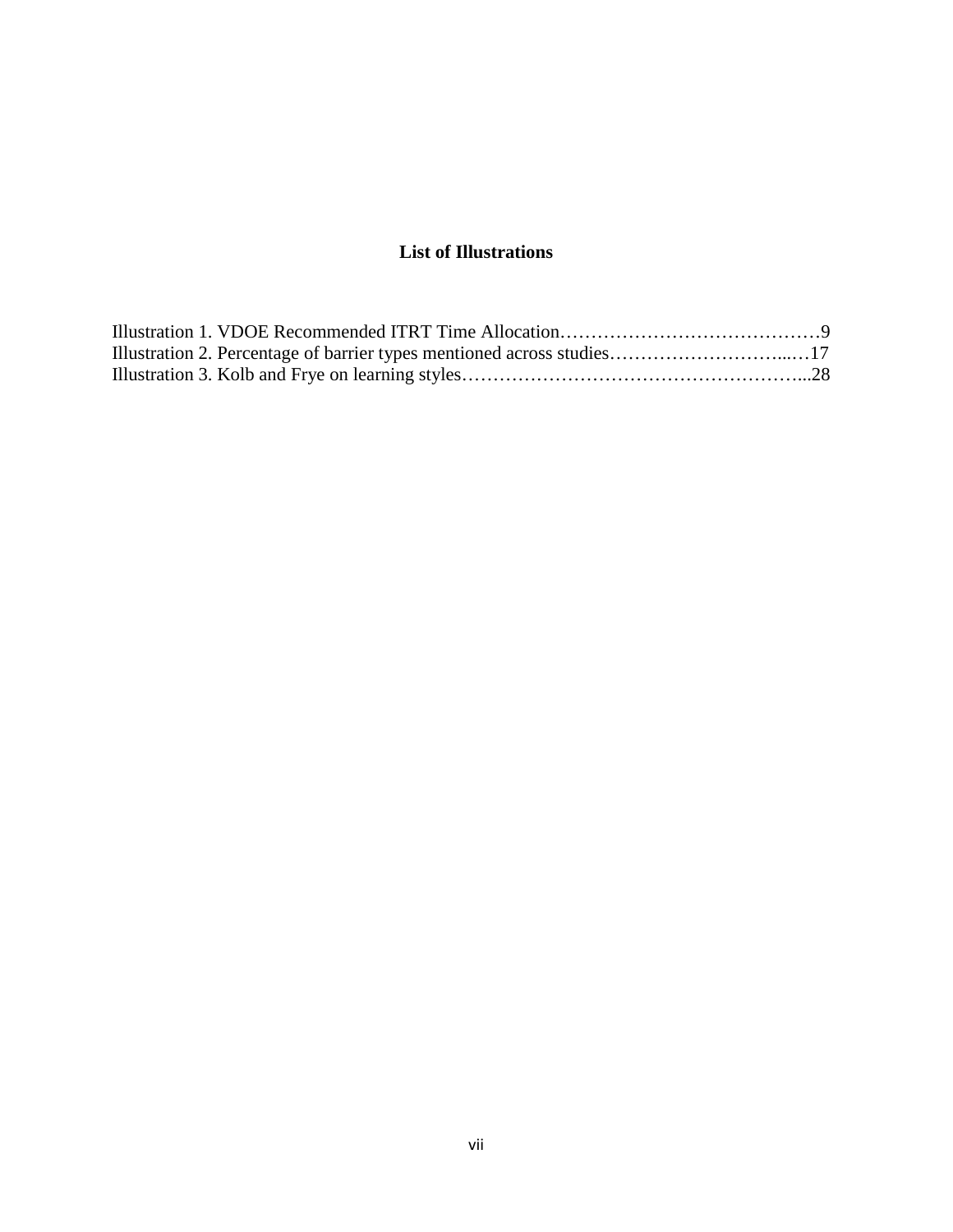## **List of Tables**

| Table 1. Percentage of Public School Students by Race or Ethnicity41         |  |
|------------------------------------------------------------------------------|--|
| Table 2. Percentage of Students Eligible for Free and Reduced Price Lunch 41 |  |
|                                                                              |  |
|                                                                              |  |
|                                                                              |  |
|                                                                              |  |
|                                                                              |  |
|                                                                              |  |
|                                                                              |  |
|                                                                              |  |
|                                                                              |  |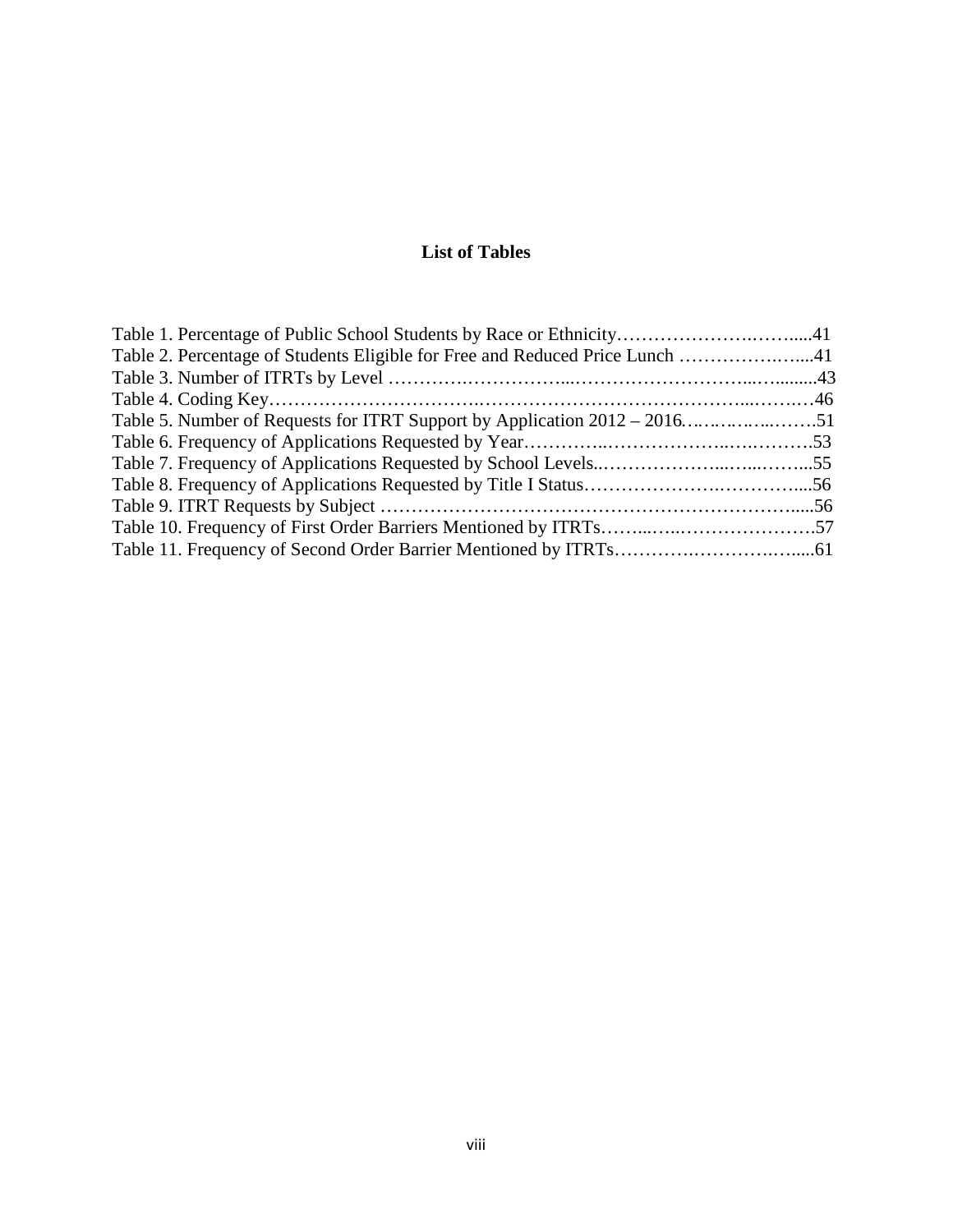#### **Abstract**

#### THE INSTRUCTIONAL TECHNOLOGY RESOURCE TEACHER: A DESCRIPTIVE CASE STUDY OF DEPLOYMENT, USE, AND PERCEPTIONS

By Mary Sepelyak, PhD

A dissertation submitted in partial fulfillment of the requirements for the degree of Doctor of Philosophy at Virginia Commonwealth University.

Virginia Commonwealth University, 2016

Directors: Dr. Charol Shakeshaft, Professor, Educational Leadership Dr. Jonathan D. Becker, Associate Professor, Educational Leadership

This case study describes one professional development approach to support technology integration at all public schools in one large county in central Virginia. Using data obtained from daily time logs, the frequency of Instructional Technology Resource Teacher (ITRT) use by classroom teachers was analyzed. Descriptive statistics were used to describe overall percentage of ITRT use, the various types of professional development requested by teachers, the consistency of those activities over time, and if the frequencies of activities varied as a function of school level, Title I status at the elementary level, or subject area taught by teachers at the secondary level. Qualitative data was collected via focus group interviews of the involved ITRTs, and an exploratory attempt to understand the reasons behind their use was made. Data indicated that ITRTs were used 52% of the time offered with 5% variation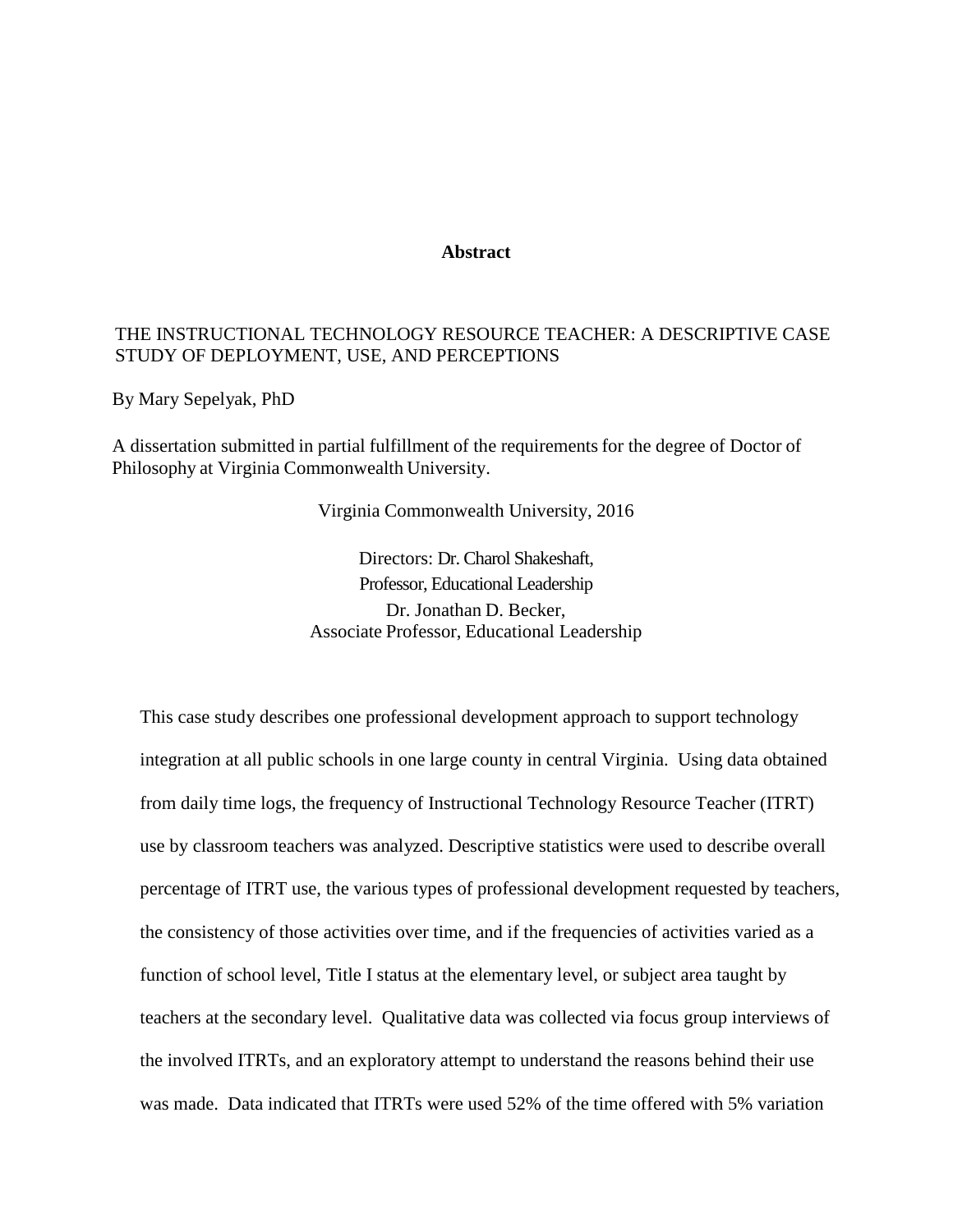over 3 years. Across school levels, ITRT time was used more at the secondary level and use varied no more than 9% over time. Google Apps for Education and web-based programs represented 73% of the training requests. Over time, fluctuations in the number of requests for assistance with different applications were explained by contextual factors. Elementary schools classified as Title I accounted for 23% of the total time elementary ITRTs were used. At the secondary level, teachers of science and language arts requested ITRT assistance more often. ITRTs made sense of these results by identifying first order barriers as more influential than second order barriers. Of these, access barriers were the most frequently cited barrier by the ITRTs followed by subject culture, institution, assessment, attitude and beliefs, and knowledge and skills. Elementary ITRTs cited more instances of barriers than secondary. Recommendations for practice and future research were made.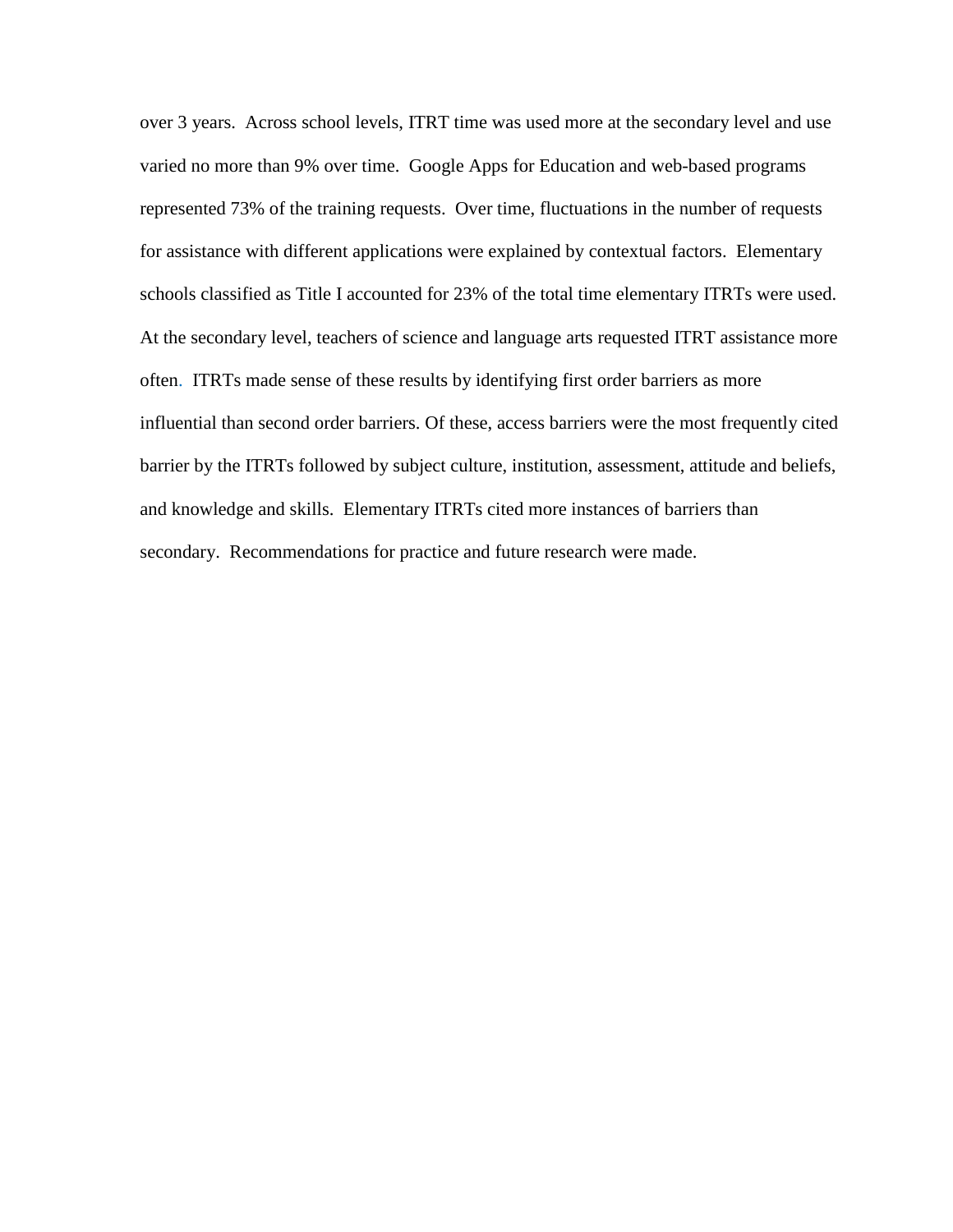#### **I. Overview of the Study**

 If the purpose of schooling is to prepare students to become successful members of society and that society is becoming increasingly techno-centric, then we need to modernize schools, both in the way we teach and in its content. However, this has not always been the case. While teachers have embraced technology to increase productivity, they have successfully integrated it into their curriculum to a lesser extent. And, when it is used to support curriculum it is most often used to support traditional pedagogies.

 One way in which an attempt has been made to affect technology integration is through professional development. Numerous models and approaches to this professional development have been developed and studied. County X has created a fairly unique approach to its technology professional development via its Instructional Technology Resource Teachers (ITRTs) which has heretofore, remained unstudied. County X's model was investigated in order to evaluate the ways in which its ITRTs are used and to begin to understand the reasons behind those outcomes as interpreted by the involved ITRTs.

#### **Background of the Study**

 "Throughout human history, education has been shaped by the societal needs of the societies in which it is set. Education, after all, is the attempt to convey from one generation to the next the skills, values, and knowledge that are needed for successful life" (Partnership for  $21<sup>st</sup>$ Century Skills, 2007, p.1). This requires that education remain flexible and, as a result, its purpose has changed as a function of society's progression through the Agrarian and Industrial Ages, and into the current Digital Information Age (Gilbert, 2007; Karolyn & Pains, 2004;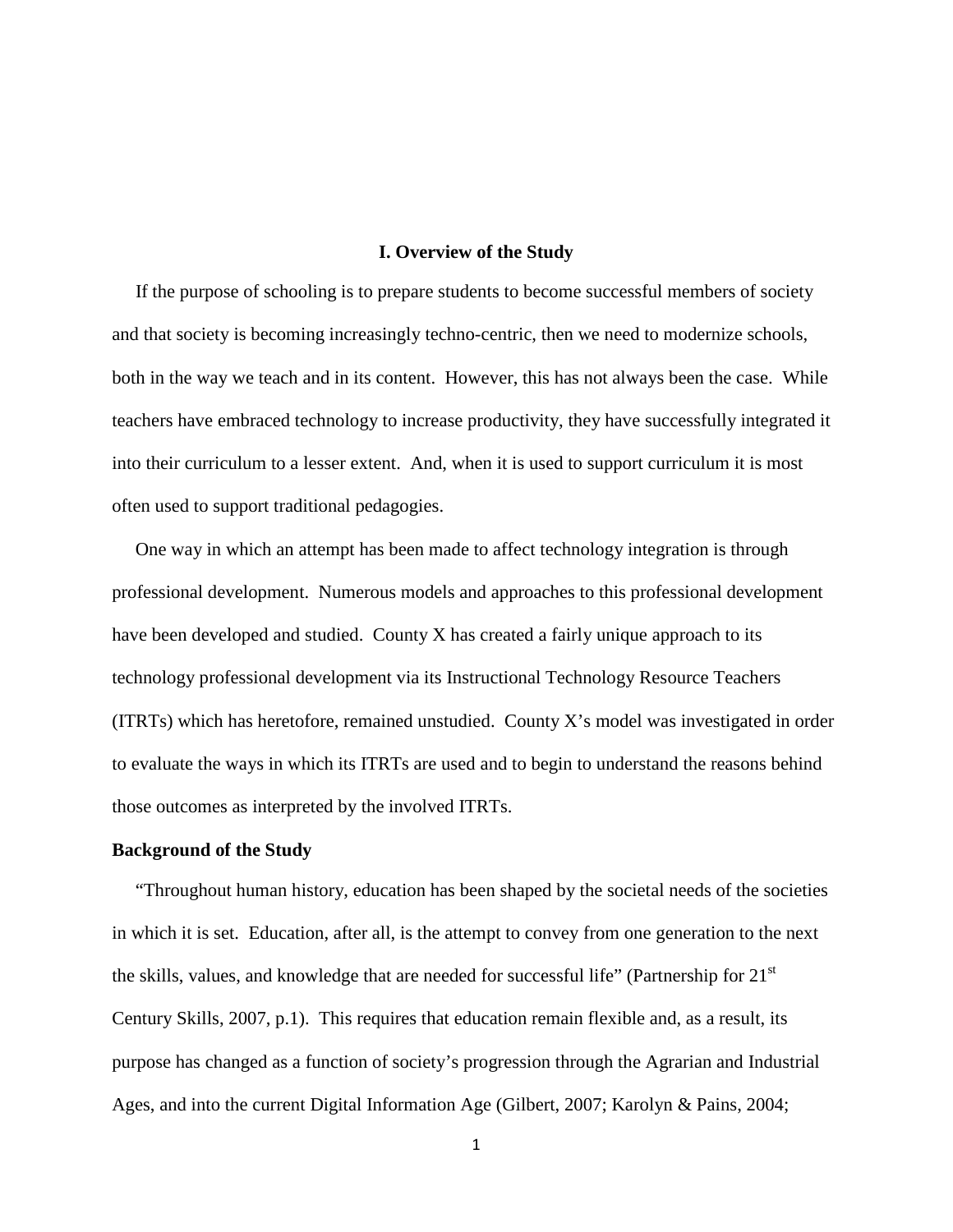Luterbach & Brown, 2011). While its purpose may have changed, its methodology has not always kept pace.

 "A Nation at Risk" (1983), a report on our nation's schools, called for global competitiveness, higher standards of excellence and accountability, and an emphasis on math and science. This 33-year-old document still defines the dominant trend of the American educational agenda, as we continue to teach a prescribed curriculum in a prescribed time with little effect on student achievement (neaToday, 2013; Reigeluth and Avers, 1997, p. 134; Sancho, 2010).

 In 1991, the U.S. Secretary of Labor called forth a panel of experts, the Commission on Achieving Necessary Skills<sup>[1](#page-13-0)</sup>, to determine twenty-first century workplace skills and how to evaluate American schools' preparation of students with these skills. The Commission found that schools continued with the organization and methodologies inherited from a 100-year-old system based upon an industrial model of schooling and despite cries for reform had not substantially changed (Duncan, 2010; Partnership for  $21<sup>st</sup>$  Century Skills, 2007).

 In 2002, the No Child Left Behind Act was signed into law with a goal of increasing American competiveness globally and closing achievement gaps for economically disadvantaged and minority students. It emphasized increased accountability, school choice, research-based teaching methods, and highly qualified educators. It provided for technology funding through its Enhancing Education through Technology provision, and at least 25 percent of any funds allocated were required to be spent on technology professional development to empower teachers to use technology effectively. Vockley (2008), in conjunction with a task force spearhead by the International Society for Education in Technology, the Partnership for  $21<sup>st</sup>$  Century Skills, and the State Educational Technology Directors Association, stated that our continued efforts to

 $\overline{\phantom{a}}$ 

<span id="page-13-0"></span><sup>&</sup>lt;sup>1</sup> The Secretary's Commission on Achieving Necessary Skills, U.S. Department of Labor (June 1991). *What Work Requires of Schools: A SCANS Report for America 2000.*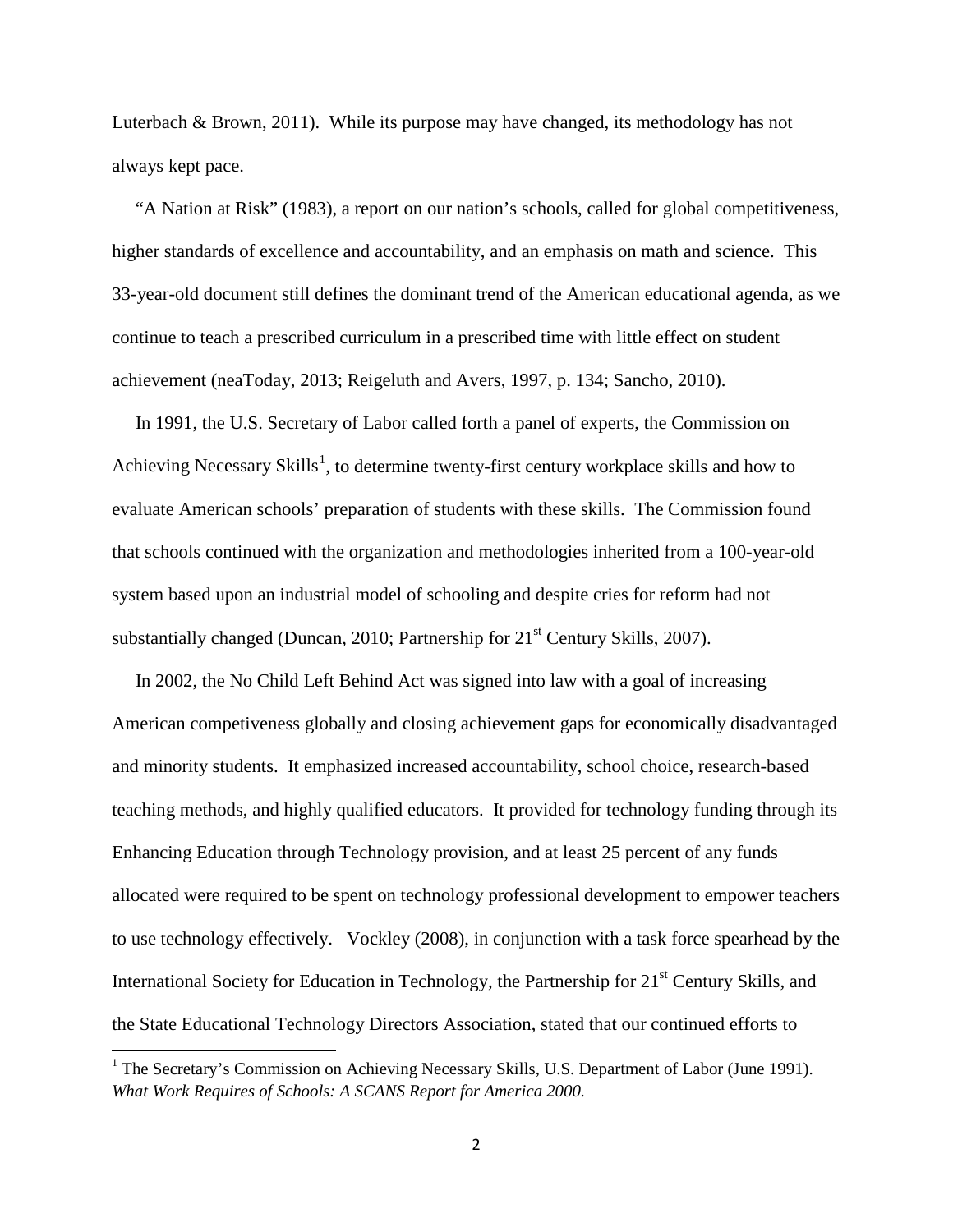improve student achievement have been largely unsuccessful, and that we need to incorporate technology into educational practice on a regular basis to maximize its impact.

 In 2009, the U.S. Department of education introduced its Race to the Top competitive grant program for states aimed at improving teaching and learning by raising standards and creating systemic change in order to achieve needed college and career readiness. Applicants were awarded points based upon predefined criteria and alignment with its four initiatives which included the adoption of rigorous common standards and assessments to prepare students for college, the workplace, and to be globally competitive; building data systems to measure student growth and inform instruction; the recruiting, professional development, and retention of effective staff; and assisting the lowest performing schools.

 At the same time, the Common Core Standards initiative was launched. Led by government officials from 48 states, two territories, and the District of Columbia, its purpose was to ensure that ALL graduates were prepared for success in college, career and life. Common standards were written for mathematics and language arts and aligned to expectations set forth by employers, training programs, and colleges. The use of technology, problem solving, creativity, communication, and critical thinking are interwoven throughout its constructs. As of 2015, 42 states, the District of Columbia, 2 territories and 1 commonwealth have adopted or were in the process of adopting the standards (Common Core Standards Initiative, 2016).

 We are continuing to teach a prescribed curriculum in a prescribed time with little effect on student achievement (neaToday, 2013; Reigeluth and Avers, 1997, p. 134; Sancho, 2010). What is needed, in the twenty-first century, is a school that can provide individualized as well as largescale assessment, rigorous content with real world relevance, attention to the individual as well as to society and the world, the individualized ways in which each student learns, the fostering of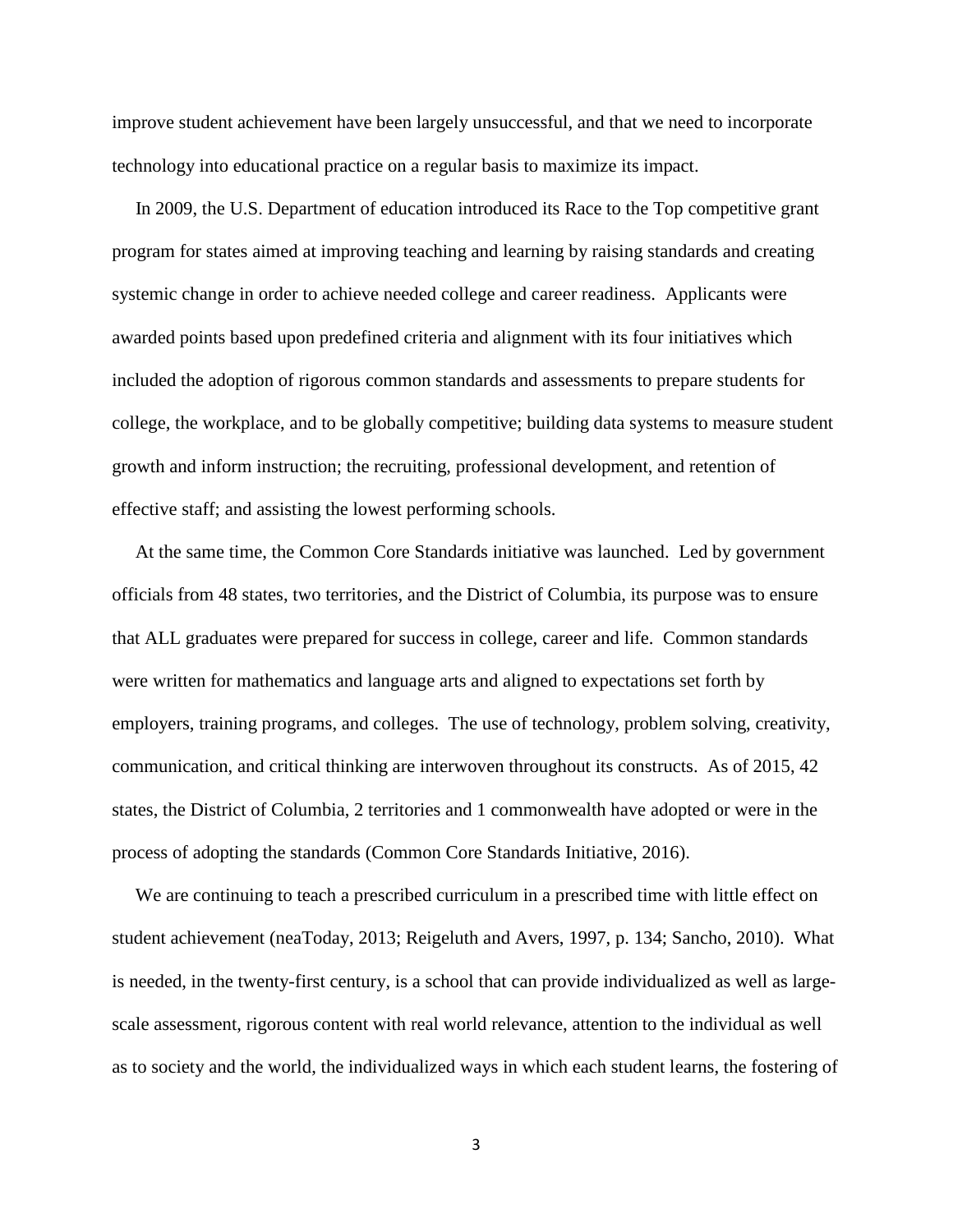higher-order thinking skills and creativity, and opportunities for group work (Hayden, Ouyang, Scinski, Olszewski, & Bielefeldt, 2011; ISTE, 2014; Partnership for 21st Century Skills, 2007). According to the U.S. Department of Education's 2016 National Education Technology Plan, technology can help achieve this by transforming learning, eliminating equity and accessibility divides, helping build relationships between teachers and students, and transforming approaches to learning and collaboration while meeting the needs of all learners. To do so, "Educators should be collaborators in learning, seeking new knowledge and constantly acquiring new skills alongside their students. Education leaders should set a vision for creating learning experiences that provide the right tools and supports for all learners to thrive" (p. 1). It is necessary for all educational stakeholders to integrate technology effectively to provide authentic learning experiences in order to improve education. Karen Cator, former Director of the Office of Education Technology, US Department of Education, states:

Tomorrow's graduates are growing up in a world where technology dominates various aspects of daily life, from social interaction to data analysis to professional advancement. Their education should reflect this reality, by better equipping them to interact with a digital world, and by using technology to drive student achievement, measure student progress, and create an individualized approach to learning that instills students with invaluable critical thinking skills (Cator, 2010).

After all, "The prevailing technologies of a particular place and time have always been linked with education, because a society's tools are both the subject and the means of its learning" (Partnership for  $21<sup>st</sup>$  Century Skills, 2007, p. 5).

The need for the integration of technology is also expounded by educational and legislative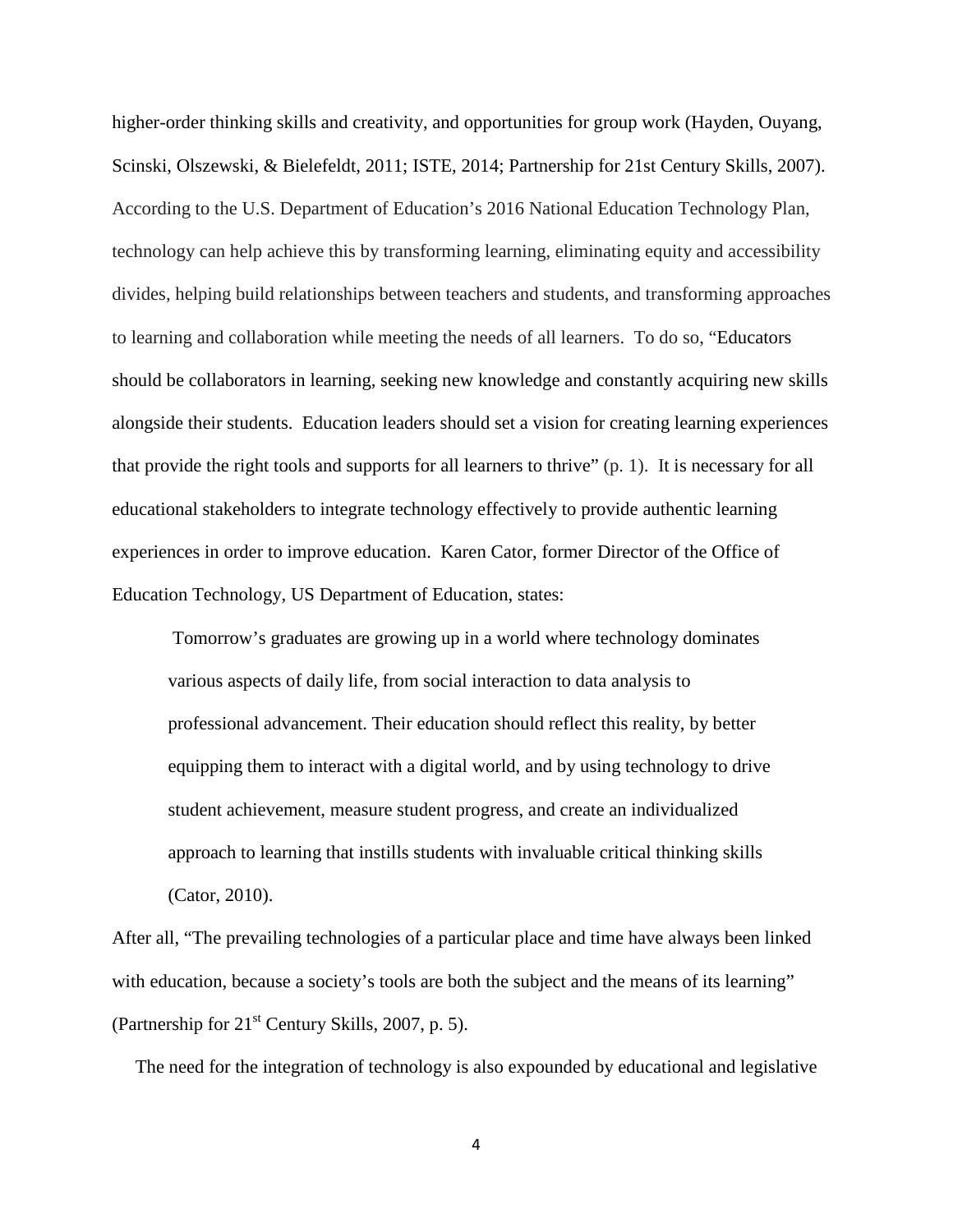bodies at the federal, state, and local levels as evidenced by their technology plans, technology funding, and mission and vision statements (Trotter, 2007). Most recently, the Every Student Succeeds Act (ESSA) was signed into law and provides, under its Title IV block, the possibility of one billion dollars in flex grant funds that are eligible to be used for educational technology.

 By 2009, the national ratio of students to instructional computer was 5.3:1, while the percentage of Internet-connected computers was 93 percent (Education Week<sup>[2](#page-16-0)</sup>, 2011). In a 2013 survey of 503 teachers, Ninety percent had at least one computer in their classroom and fiftynine percent have an interactive whiteboard. Thirty-five percent have a tablet or e-reader in their classroom (PBS, 2013). In addition, Fifty-five percent of public school districts reported students enrolled in online classes (Queen & Lewis, 2011). Thirty-one percent of public schools reported full-time staff whose sole responsibility was to technology support or integration (Grey & Lewis, 2010). Of these staff members, twenty-nine percent assisted with the integration of technology into instruction to a major extent and thirty-four percent to a moderate extent.

The 2016 Federal Education Technology Plan stresses the need for a  $21<sup>st</sup>$  century model of learning that practices engaging, relevant, personalized learning experiences that include collaboration, complex problem solving, critical thinking, and multimedia communication that are incorporated across all content areas. It proposes that educators make a move to online, connected classrooms that encourage collaboration among educators and the use of data to drive instruction. It recognizes that many teachers are not technologically proficient enough to achieve this end when it addresses the continued digital divide that exists between, "learners who are using technology in active, creative ways to support their learning and those who predominantly use technology for passive content consumption" (p. 5). It trumpets the need for technology use that is carefully designed and thoughtfully applied in order to utilize best-practice

<span id="page-16-0"></span> <sup>2</sup> Most recent data available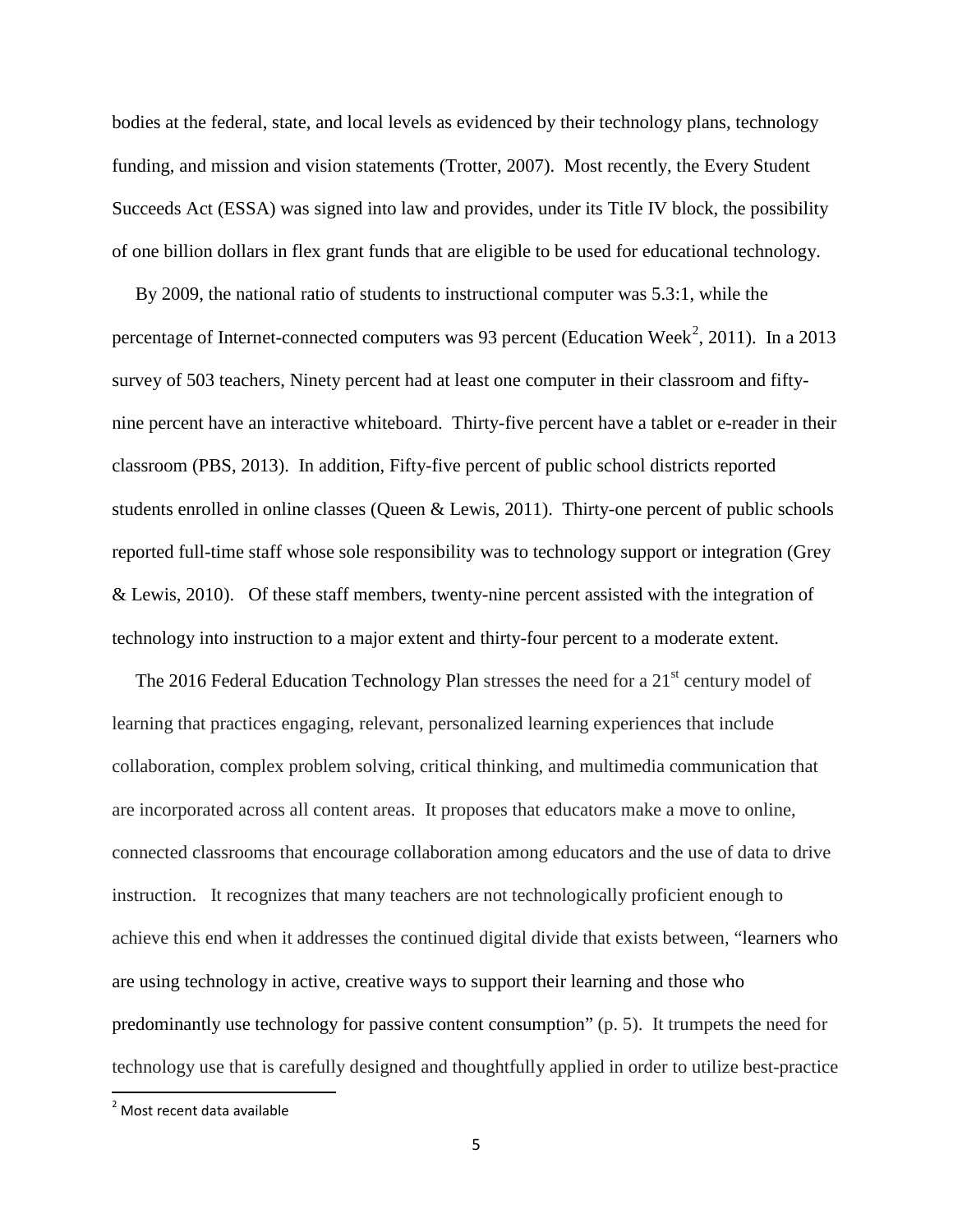in teaching. To carry out this vision, teachers need to have acquired the necessary skill set. However, research on how these skills should be acquired is still limited and needs to be conducted on the individual, program, and community levels as teacher professional development programs fail to prepare teachers to use technology in effective ways. (U. S. Department of Education, 2016, p.3-5)

 The Virginia 2010-15 Educational Technology Plan was updated with its 2015-2017 Addendum. Five years later, it continued the focus reflected in its first iteration calling for the incorporation of technology to prepare students for a changing world, so they acquire the aptitude to be successful in a global community and to act as a skilled workforce to attract business and investors to the commonwealth. "The commonwealth's ability to capitalize on this advantage is the extent to which Virginia's schools prepare the next-generation workforce for knowledge-based jobs that utilize cutting-edge information technology." (Virginia Department of Education, 2010, p. 3).

 To support its focus on technology, in 2005, Virginia required and funded, through its standards of quality, the Instructional Technology Resource Teacher (ITRT) with staffing set at 1:1000 students. This position was established to provide staff-development for teachers, in order to empower them to integrate technology into their curricula. According to Nash (2013), ITRTs were created to be agents of change. In its 2010-2015 Technology Plan, ITRT professional development is interwoven into each of the plans five overall objectives:

Objective 1.2: Provide the technical and human infrastructure necessary to support real, blended, and virtual learning environments.

Objective 1.3: Provide high-quality professional development to help educators create, maintain, and work in a variety of learner-centered environments.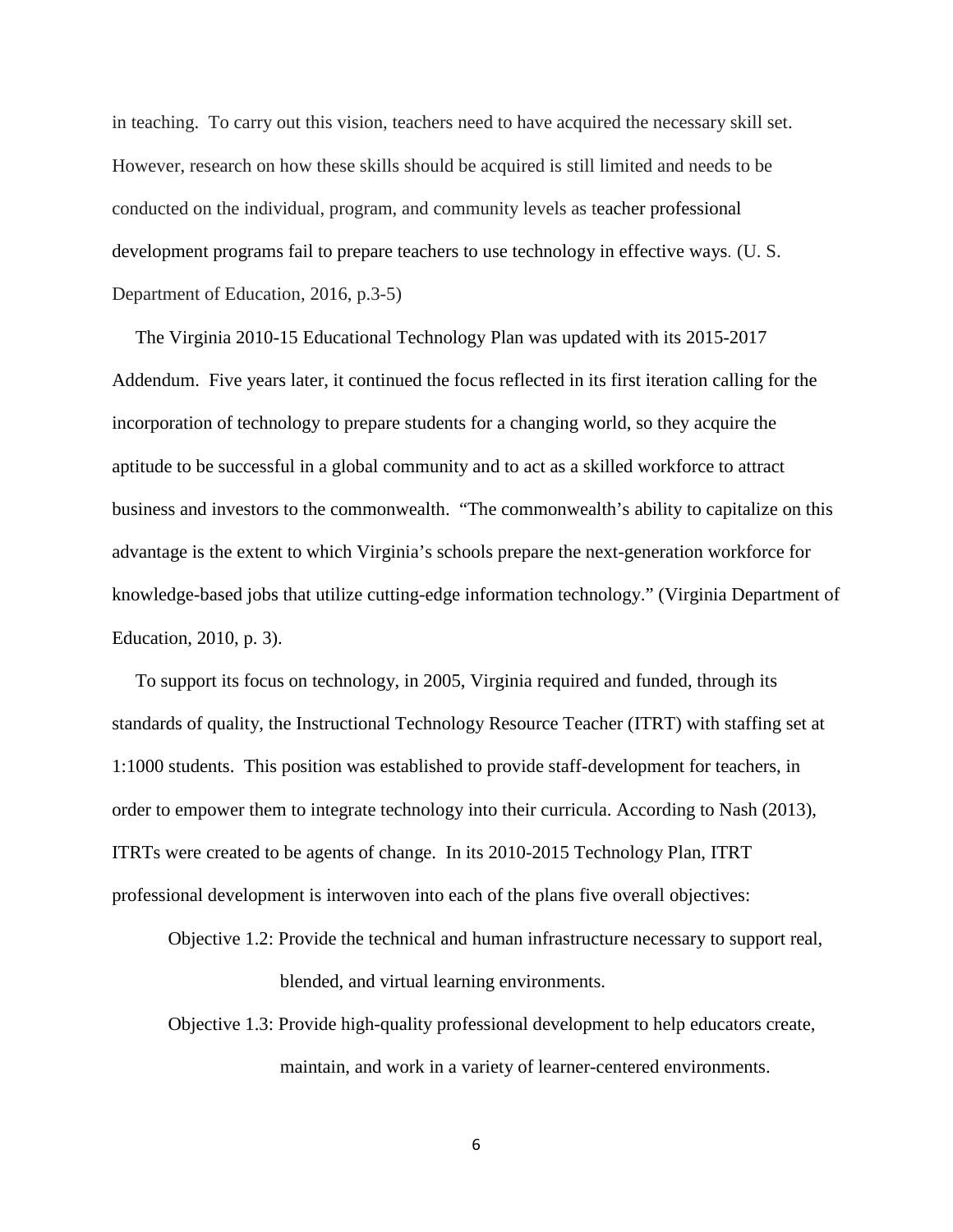- Objective 2.1: Support innovative professional development practices that promote strategic growth for all educators and collaboration with other educators, content experts, and students.
- Objective 3.1: Provide and support professional development that increases the capacity of teachers to design and facilitate meaningful learning experiences, thereby encouraging students to create, problem-solve, communicate, collaborate, and use real-world skills by applying technology purposefully.
- Objective 4.2: Provide technical and pedagogical support to ensure that students, teachers, and administrators can effectively access and use technology tools.
- Objective 5.2: Provide support to help teachers disaggregate, interpret, and use data to plan, improve, and differentiate instruction<sup>[3](#page-18-0)</sup> (p. 13-15).

 The ITRT position, as defined by Virginia's technology plan, has gradually become more comprehensive. Virginia's first technology plan in 1989 recommended that schools designate a staff member to coordinate technology training and its application. This could be any staff member working either full or part-time. By the publication of its second plan, the state recommended specialized training for this staff member and the development of technology competencies. In 2003, Virginia's plan called for the establishment of instructional technologists, licensed teachers, who work directly with teachers to assist with the integration of technology into classrooms.

 In 2008, expectations for ITRTs were operationalized because their roles were not clearly defined or understood. The following responsibilities of the ITRT were defined:

<span id="page-18-0"></span> $3$  This is a partial listing that only reflects those that directly address professional development.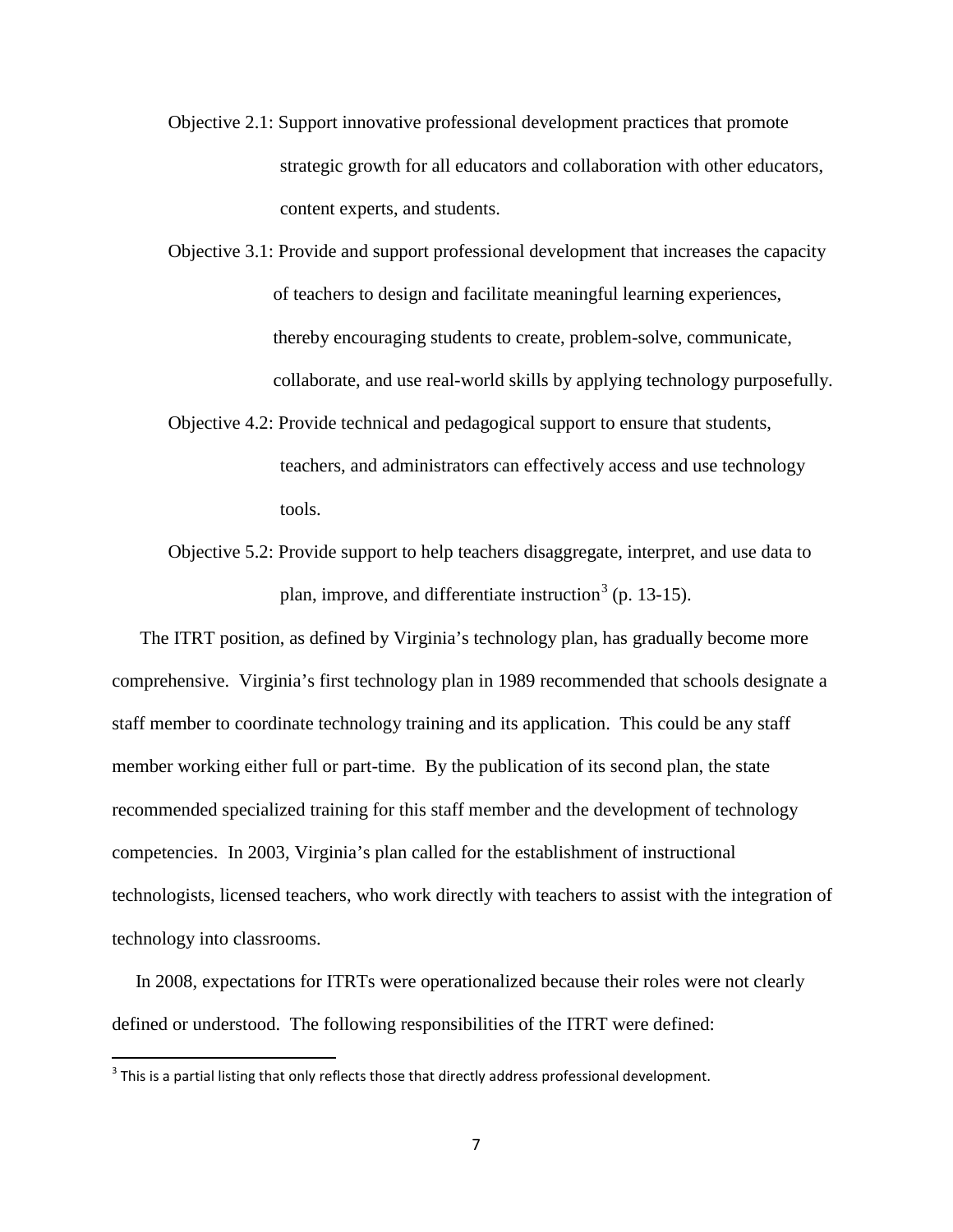- Working collaboratively with individual teachers or groups of teachers to integrate technology into instruction
- Assisting with curriculum and content development
- Disseminating information regarding technology resources, emerging technologies, best practices using technology, and professional development opportunities
- Facilitating or conducting technology-related professional development for school staff
- Assessing levels of teacher and student technology use and skills
- Modeling effective instructional strategies using technology
- Serving as a member of the school technology committee
- Supporting implementation of the division and state technology plan
- Researching use of newer technologies in instruction
- Using data to design technology-based instructional strategies
- Recommending hardware, software, and related resources
- Identifying trends in software, curriculum, teaching strategies, and other educational areas
- Creating learning resources for teachers, staff, and students
- Serving as a strong advocate for technology integration
- Participating in software selection and use (Virginia Department of Education Division of Technology and Career Education Office of Educational Technology, 2008, p. 10-11).

The following time allocations were also recommended: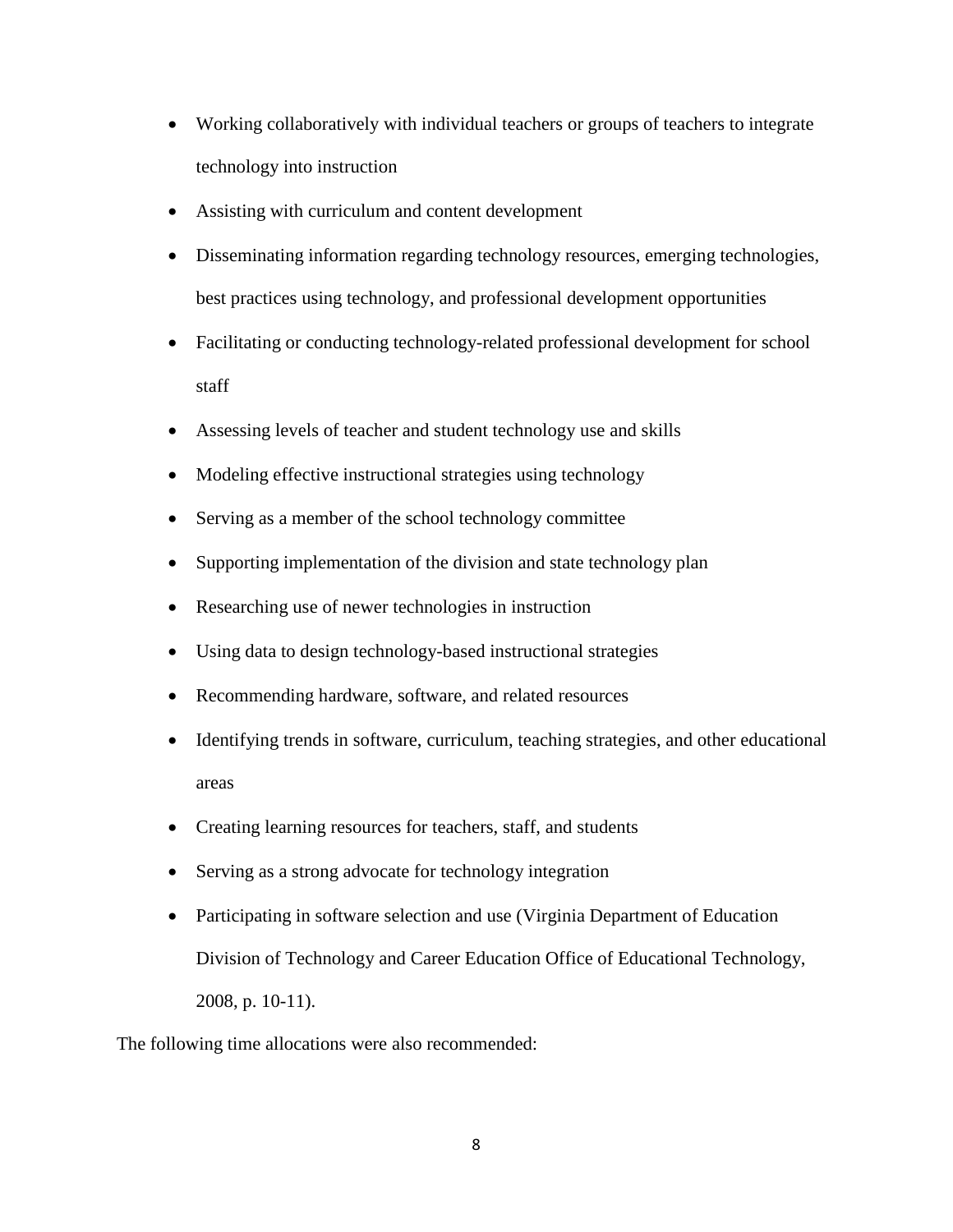| <b>Percent of Time</b>                          | <b>Task</b>                                                                                                                                                                                                                                                                                                                                                                                                                                                                                                                                                                                                                                                        |
|-------------------------------------------------|--------------------------------------------------------------------------------------------------------------------------------------------------------------------------------------------------------------------------------------------------------------------------------------------------------------------------------------------------------------------------------------------------------------------------------------------------------------------------------------------------------------------------------------------------------------------------------------------------------------------------------------------------------------------|
| $> = 68%$<br>Initial estimate:<br>$>=70%$       | Assist teachers with the integration of technology in the classroom, train teachers<br>to use technology, assist with curriculum development as it relates to educational<br>technology, model instructional strategies with students, provide training and<br>professional development, collaborate with teachers, research technology-based<br>instructional strategies, review/evaluate technology software, offer direct<br>assistance to teachers by way of classroom visitations, or fulfill similar kinds of<br>duties and responsibilities as the school division may deem appropriate.<br>Provide professional development activities for administrators. |
| $\leq 14\%$<br>Initial estimate:<br>$\leq$ =15% | Meet with administrators and content supervisors at the building and/or central<br>office level to coordinate services and resources. Serve on building and/or<br>division leadership teams relating to technology and instruction, professional<br>organizations related to technology, and other responsibilities.<br>Assist administrators and content supervisors with data-driven decision making<br>relating to all areas of curriculum and instruction.                                                                                                                                                                                                     |
| <=9%<br>Initial estimate:<br>$=10%$             | Create and implement a plan to communicate progress and activities to school,<br>faculty, and administration (e.g., newsletter, technology Web site, e-mail<br>notifications).                                                                                                                                                                                                                                                                                                                                                                                                                                                                                     |
| <=3%<br>Initial estimate:<br>$\leq 4\%$         | Conduct minor troubleshooting of computer lab equipment, hardware, or software<br>problems.                                                                                                                                                                                                                                                                                                                                                                                                                                                                                                                                                                        |
| $=1%$<br>Initial estimate:<br>$\leq$ =1%        | Maintain records necessary to document progress and activities, such as a<br>journal, blog, or database of activities (see Spotsylvania database example:<br>http://www.spotsylvania.k12.va.us/itrt/ITRTevaluation.htm).                                                                                                                                                                                                                                                                                                                                                                                                                                           |
| <=5%<br>Initial estimate:<br>N/A                | Conduct personal professional development, including research relating to<br>professional growth goals, related conference attendance, workshops, and<br>coursework.                                                                                                                                                                                                                                                                                                                                                                                                                                                                                               |

*Illustration 1.* VDOE recommended ITRT time allocation. From "Instructional Technology Resource Teacher Guidelines for Teachers and Administrators," by The Virginia Department of Education Division of Technology and Career Education Office of Educational Technology, 200.

Virginia supports its vision with its Educational Technology State Grants Program designed

to improve student achievement through the use of technology, to ensure that students are

technologically literate by the end of eighth grade, and to encourage the effective integration of

technology through professional development. To this end, it requires that twenty-five percent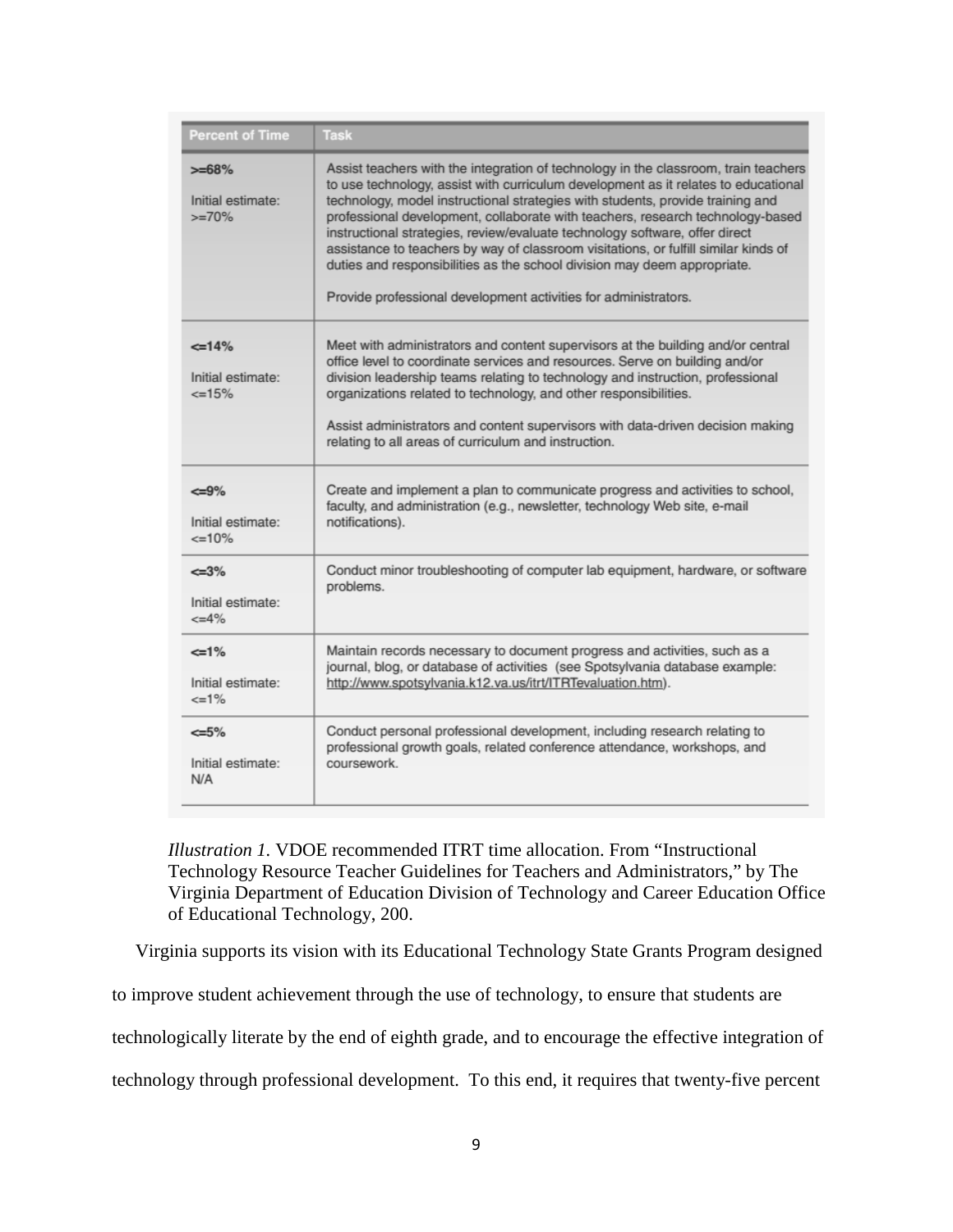of its funds be targeted for technology professional development.

The mission statement of County  $X^4$  $X^4$  states, "County X, in partnership with students, families and communities, emphasizes and supports high levels of achievement through a global education for all, with options and opportunities to meet the diverse needs and interests of individual students" (County X, 2015a). Its current six-year strategic plan embeds technology and twenty-first century skills in all three of its goals, and its Capital Improvement Plan provides funding for the implementation and maintenance of the division's 2015-2017 Technology Master Plan.

 County X's emphasis on technology is explicitly expressed in one of the three goals of its 2020 Design for Excellence Plan (2015a) which states, "All learners will demonstrate the 21stcentury learning and technology skills and knowledge that will prepare them for success in school, postsecondary education, work and life in a global society", and is further illuminated in its Department of Technology's mission which is, "to empower teachers to integrate technology, into all aspects of teaching and learning, through the delivery of quality instructional resources, exemplary training, and friendly customer service" (County X, 2015c, p. 5).

 The division's Technology Master Plan's goals include (1) providing a safe, flexible and effective learning environment; (2) using technology to engage students in meaningful content; (3) creating opportunities for students to gain, develop, and apply knowledge and skills through the effective use of technology; (4) providing each student with access to a personal device, and (5) using technology to facilitate data-driven decision making in order to improve teaching and learning (County X, 2016c).

 County X supports its mission and goals with Capital Improvement Funds and with grants from outside agencies. The Capital Improvement Plan identifies \$3,100,000 annually for the

<span id="page-21-0"></span> $4$  The site studied will be referred to as County X.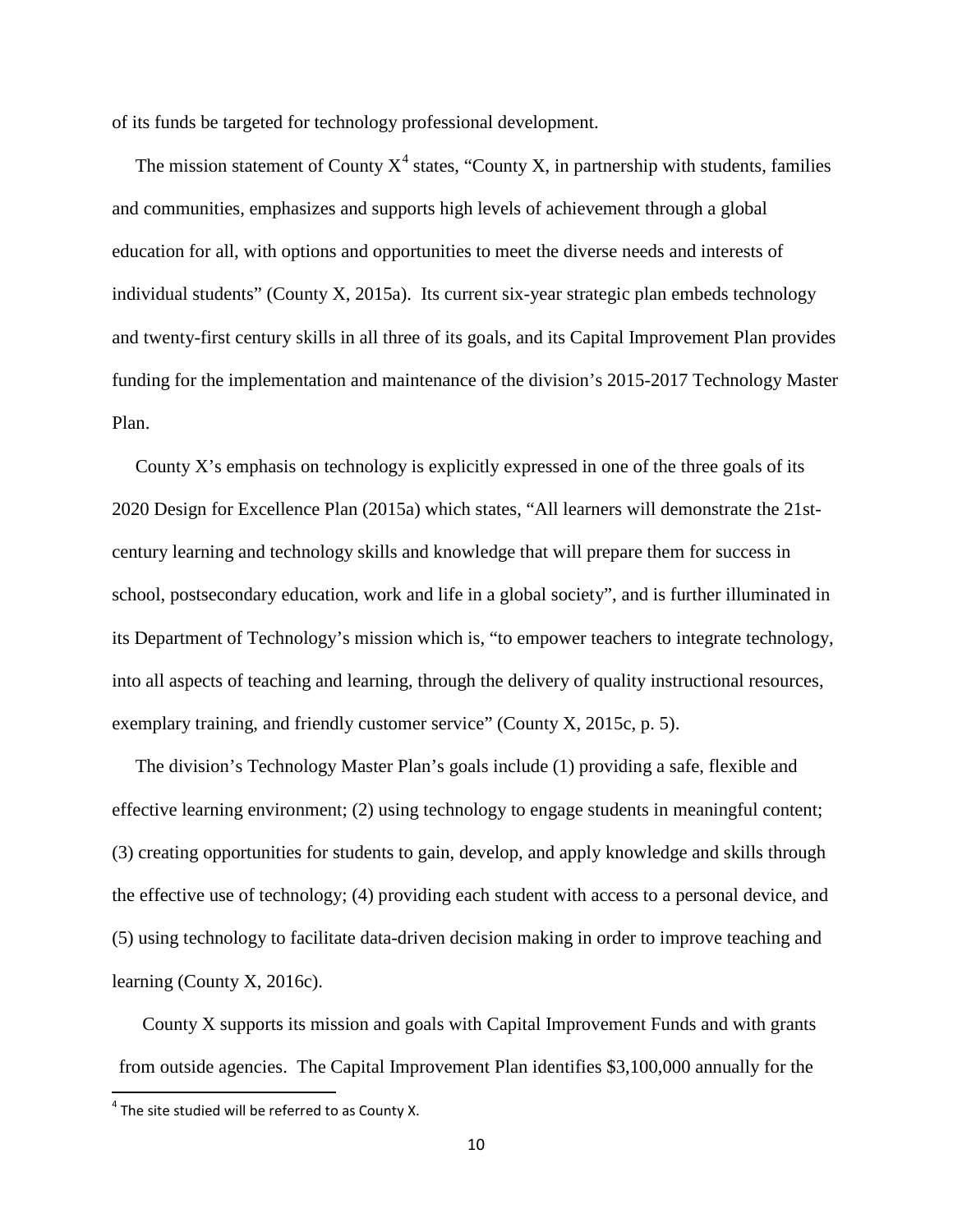continued implementation of this Technology Master Plan (p. 22). It also employs ITRTs to aid in carrying out divisional goals. At this time, there are thirty ITRTs. In the 2015-16 school, 3 full days were devoted to technology training for secondary teachers. In addition, the county is currently rolling out its Anytime, Anywhere learning initiative providing 1:1 devices for all secondary students, with a continued rollout of additional devices to elementary schools.

#### **Statement of the Problem**

 Over time, little progress has been made in the utilization of technology. In 2000, The National Center for Education Statistics reported that only 44% of all teachers used technology for instruction. Eight years later, less than thirty-five percent of teachers acquiring funding through the United States' Department of Education's Enhancing Education through Technology integrated technology at least once a week. And, a decade or more later, Grey, Thomas, and Lewis (2010), in a survey of 3000 teachers conducted under the auspices of the National Center for Education Statistics, noted that fewer than half used computers frequently for instruction. Govender and Govender (2014) found that, even when teachers possessed the necessary technology skills, 84% failed to integrate technology, and Pittman and Gaines (2015), in a study of 75 teachers, found that only 18.7 % integrated technology at a high level of usage.

 Additionally, little progress has been made in the way in which technology is used. In 2002, Hart, Allensworth, Lauren, and Gladden surveyed over 11,000 teachers and found that 6% highly integrated, 11% integrated, 24% modestly integrated, 31% limited integration, and 49% had no integration of technology into their classrooms. Eight years later, Eteokleous (2008), in an evaluation of one elementary school, found that computer use was sporadic and not integrated into the curriculum. Technology was used, "more as supporting tools or fancy chalkboards than as educational tools" (p. 669). A decade later, in a 2012 study of 2,462 advanced placement and National Writing Project secondary teachers, teachers most commonly used digital tools to have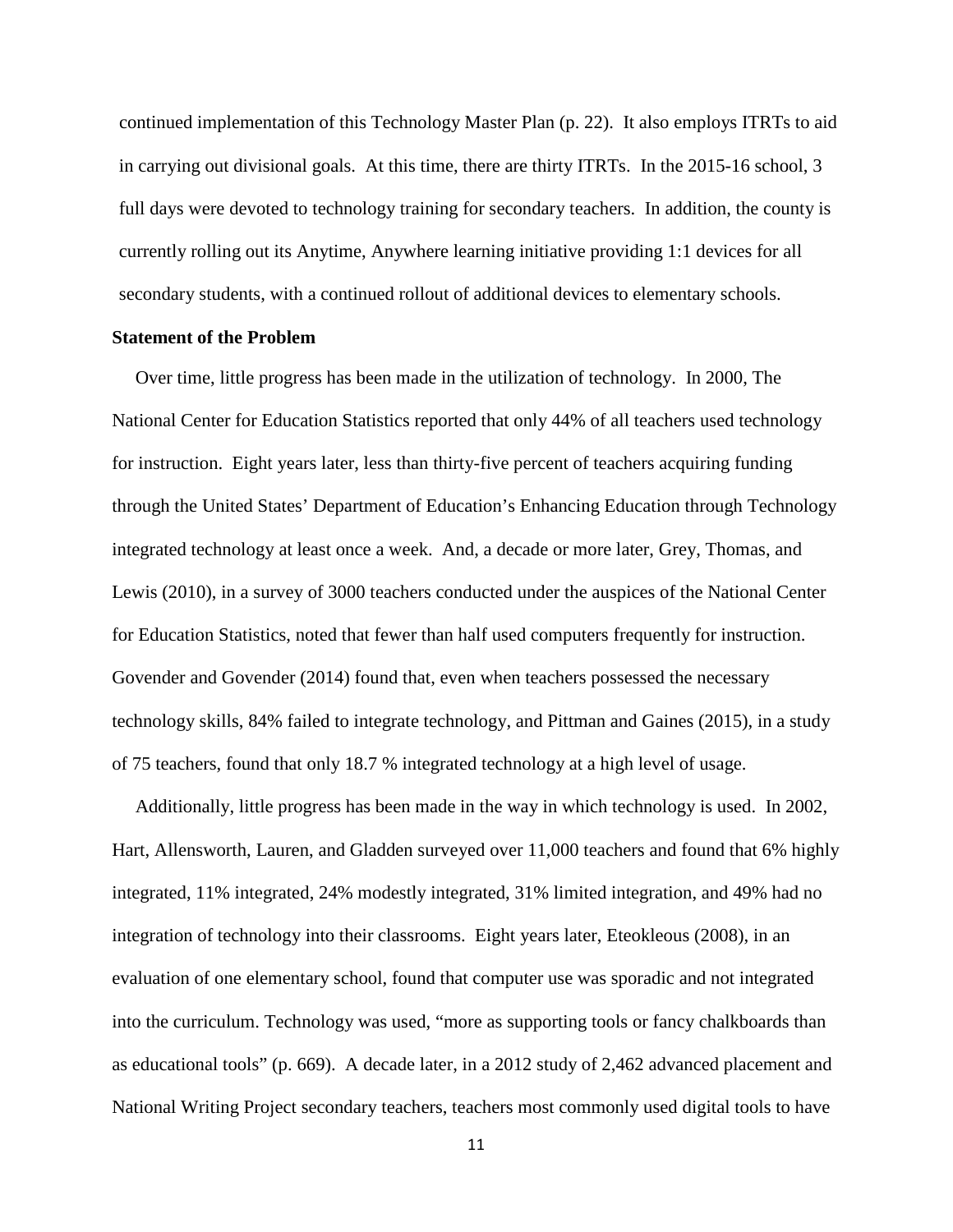students conduct research online (95%), have students access (79%) and submit (76%) assignments online, create or post work on the internet for classmates or teachers only (40%), participate in online discussions (39%), edit or revise their own work (36%) or others' collaboratively (29%), and post work to the internet for others to view (22%) (Purcell, Heaps, Buchanan, & Friedrick, 2013). Technology is used less in student-centered practices and is instead used in more traditional ways (Ertmer and Ottenbreit-Leftwich, 2013).

#### **Rationale for the Study**

 The research presented here argues that teachers still have a way to go before they are effectively and comprehensively integrating technology into teaching and learning. In order to integrate technology effectively, teachers need instructional support and ongoing staff development (Giordano, 2008; Greaves, Hayes, Wilson, Gielniak, & Peterson, 2012; Harris & Hoffer, 2011). Teachers' use of technology evolves with increased technological proficiency. Researchers have identified several stages through which teachers progress as they become masters of utilizing technology in the educational setting. While they have been labeled differently, they share common identifying characteristics in that teachers move from the acquisition of basic skills to simple use for delivery of instruction to implementation with best practice using customized resources (Hixon & Buckenmeyer, 2009; Mills & Tincher, 2003; Sheingold & Hadley, 1990). The rate at which teachers move through these stages is dependent upon the type of professional development they receive. Technology professional development that is sustained, engaging, individualized, and embedded in curriculum that matches stated objectives is more likely to be effective (Thomas, Hassaram, Rieth, Raghavan, Kinzer, & Mulloy, 2012). Gerard, Varma, & Linn (2011) conducted a meta-analysis encompassing 360 studies and found that for technology tools to be used effectively in instruction, technology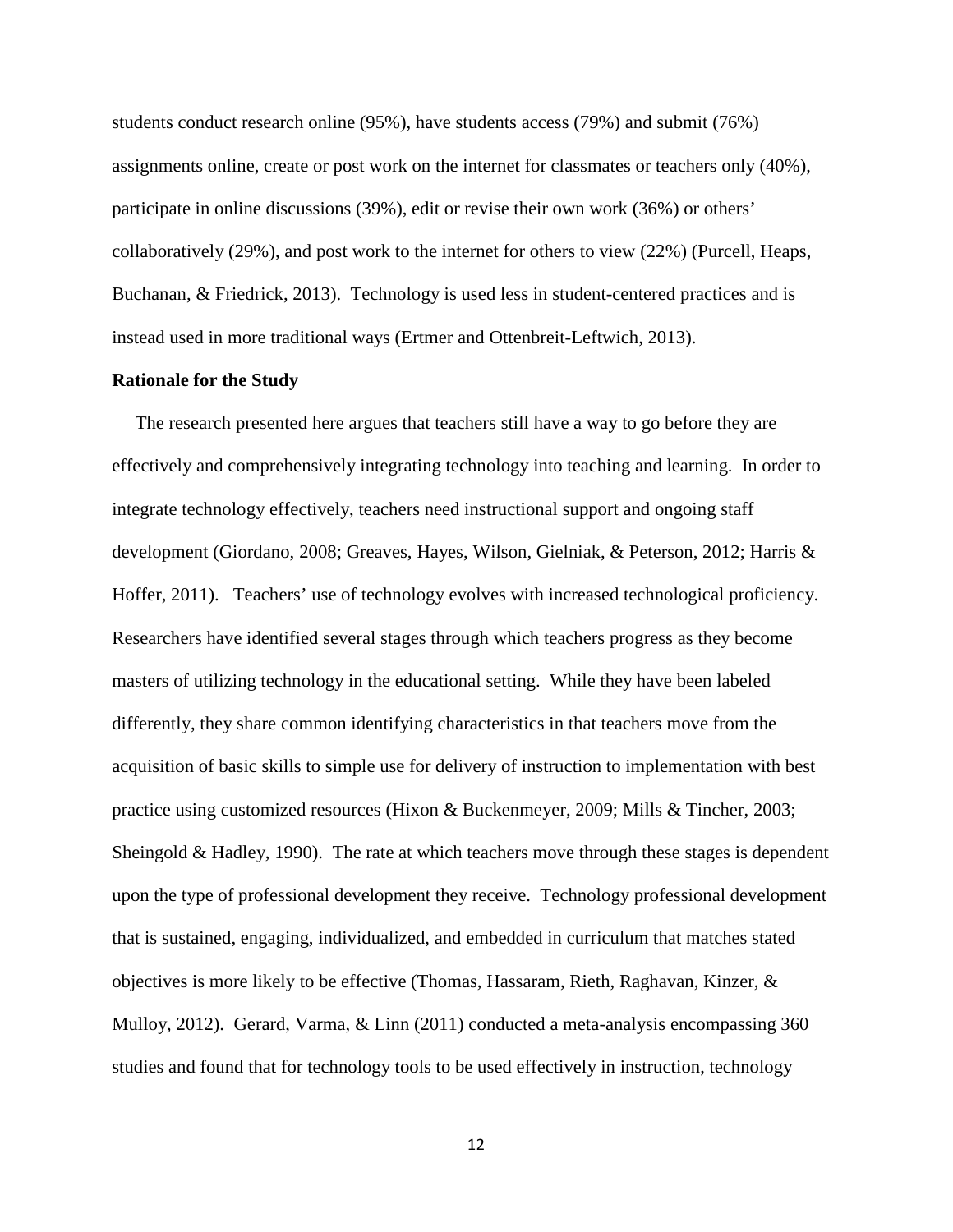professional development needs to last longer than one year, be constructivist in nature, and allow for teacher reflection on pedagogical approaches.

 The ITRT model of professional development was established by Virginia lawmakers in 2003 in response to teacher needs for professional development in the integration of technology. County X's ITRT program was developed as a direct result of that legislation. If ITRTs are available upon demand to act as facilitators by training, modeling, and coaching teachers in the integration of technology into their content areas, why have they not been used to capacity?

 This study adds to the body of research by turning the technology in education spotlight away from the acquisition of devices and onto the importance of integrating technology into the classroom, and, as a result, it is hoped that it will lead to an increase in technology integration due to the paucity that currently exists. Further, this study investigated one system's model of professional development to more fully understand the effectiveness of the ITRT model. "The challenge is not getting appropriate technology into classrooms, but getting those in classrooms prepared to use those technologies, and facilitating greater willingness to incorporate changing technologies as they emerge" (Buckenmeyer, 2010, p. 27).

#### **Research Questions**

The following questions guided this study:

- 1. How were ITRTs utilized for professional development by teachers?
	- a. What were the frequencies of the types of professional development requested by teachers in County X?
	- b. Did the frequency of these professional development activities remain constant over time?
	- c. Did the frequencies of professional development activities in County X vary as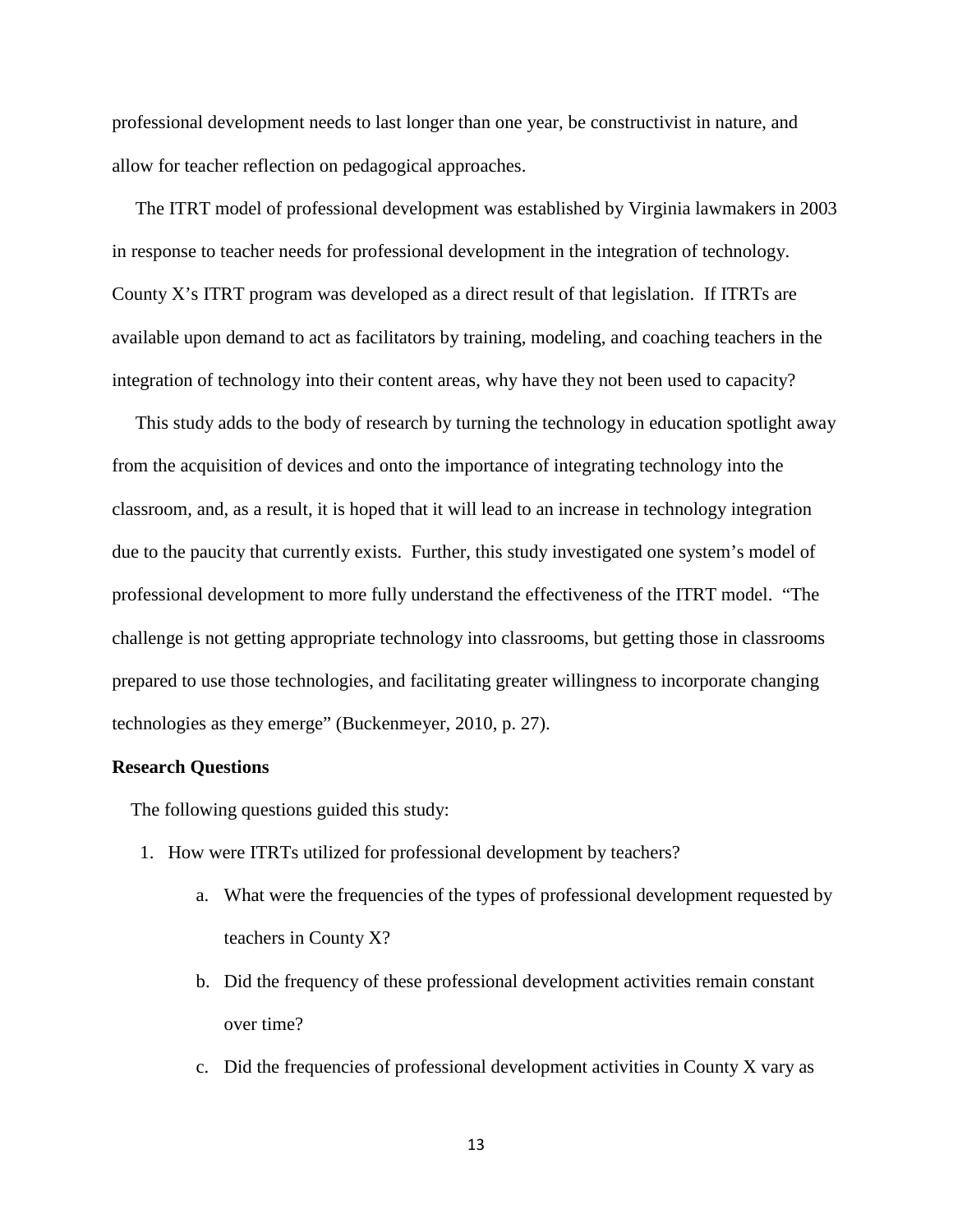a function of:

- i. School level?
- ii. School Title I status at the elementary level?
- iii. School subject at the secondary level?
- 2. How did the involved ITRTs make sense of how teachers used their professional development services?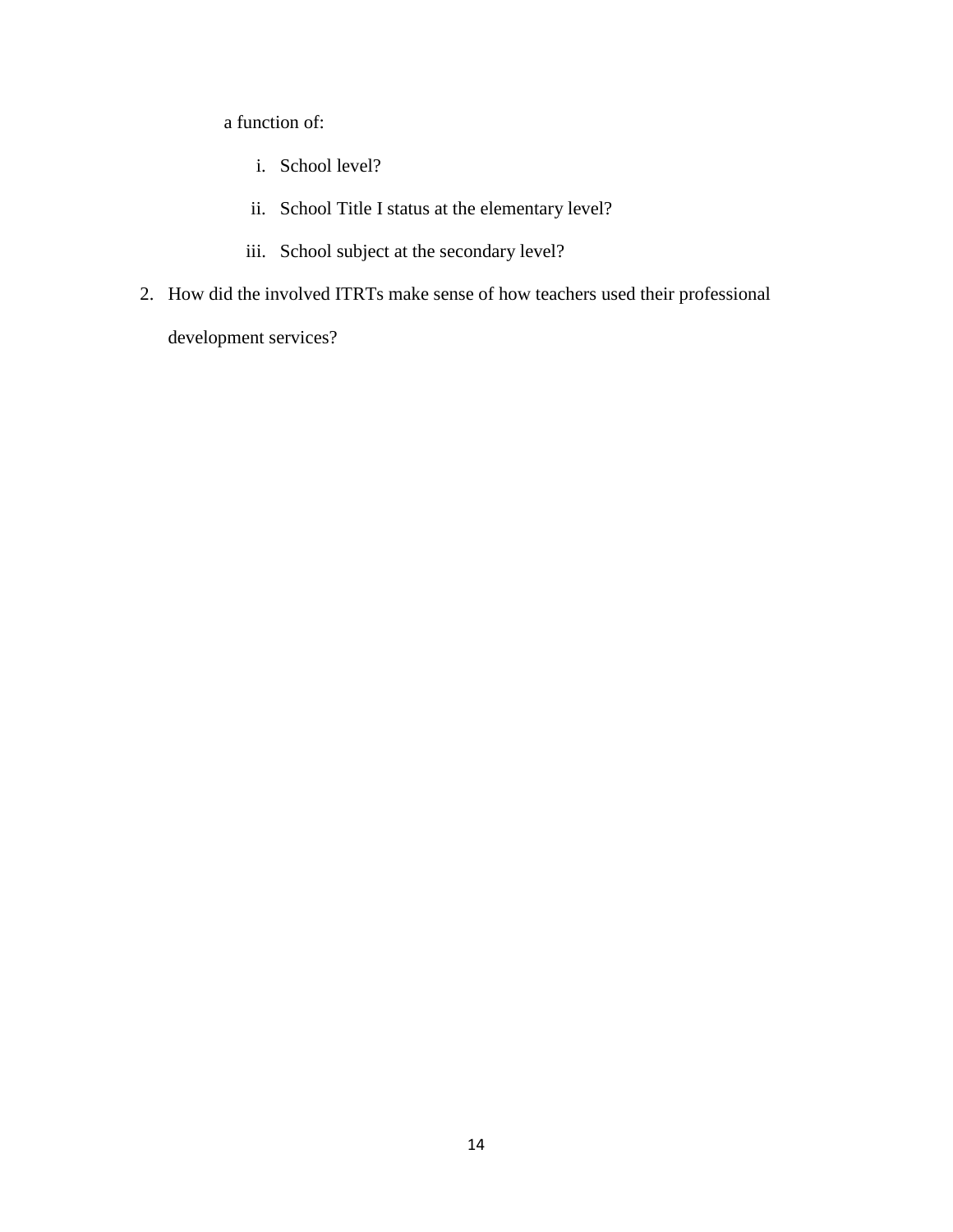#### **II. Literature Review**

 A review of the literature was conducted using the following databases: Academic Search Complete, Education Research Complete, ERIC, and Dissertation Abstracts International. Searches were limited to peer-reviewed journals and dissertations, and the search dates were confined to those occurring after 2005, due to the rapidly changing nature of technology. If results were not forthcoming, date limits were broadened. Search terms included technology integration in combination with classroom or K-12. Once general research had been conducted, technology integration in conjunction with specific search terms (classroom management, teacher beliefs, etc.) was conducted. Finally, articles were found by perusing the reference lists of key studies.

#### **Technology Integration in Education**

 Traditionally, school districts have been more focused upon acquiring and allocating funds to purchase technological tools, than they have been on providing adequate professional development to prepare teachers to use these, and, as a result, teachers use said tools in traditional ways to support traditional pedagogy, if at all (Ertmer and Ottenbreit-Leftwich, 2013; McLeod and Richardson, 2013; Purcell, Heaps, Buchanan, & Friedrick, 2013; Shiang-Kwei, Hui-Yin, Campbell, Coster, & Longhurst, 2014; U. S. Department of Education, 2016). Further, many teacher preparatory programs do not adequately prepare teachers to integrate technology into their classrooms (Al-Ruiz & Khasawnet, 2011; McLeod and Richardson, 2013; U. S. Department of Education, 2016).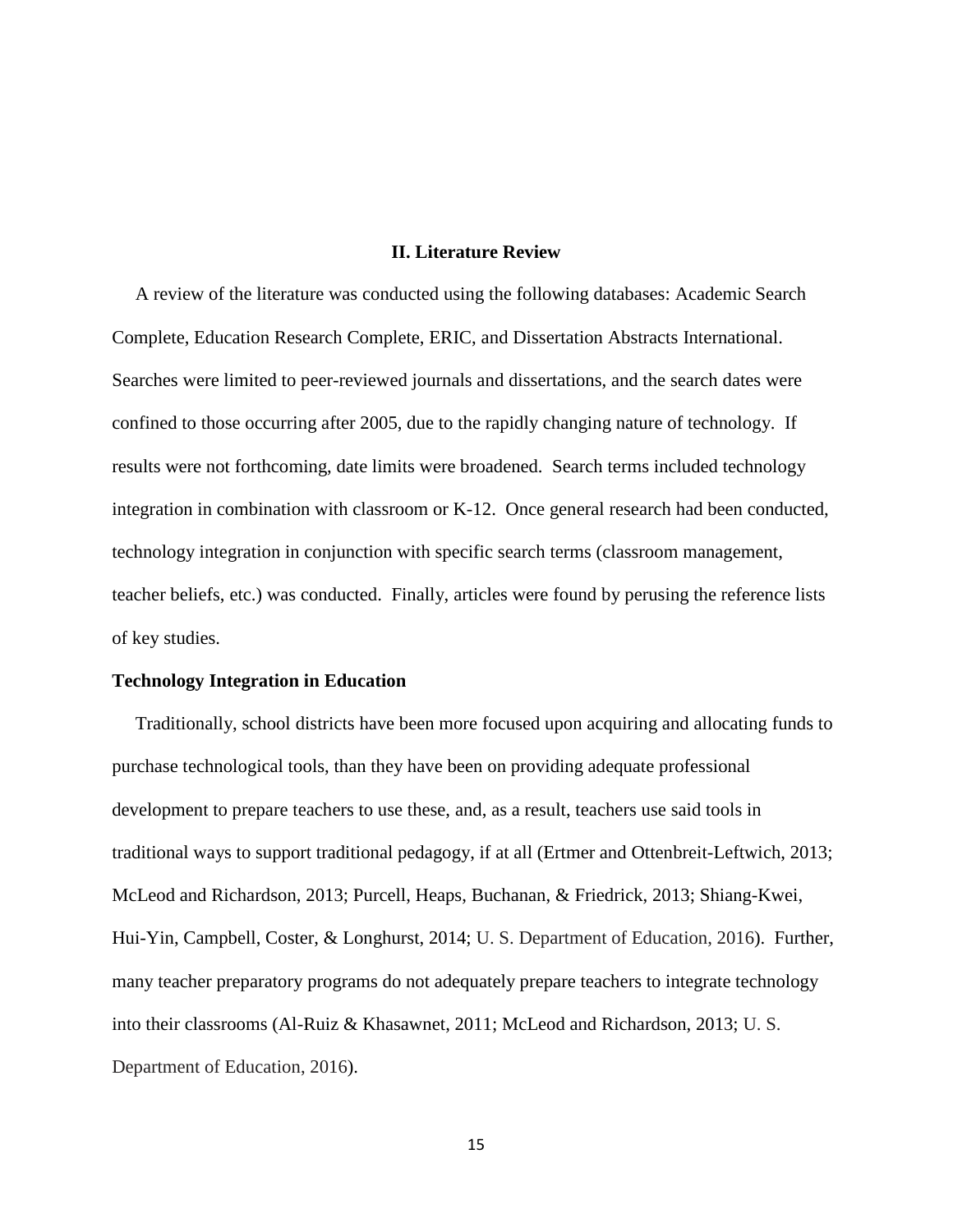While a lack of ready resources or professional development may act as a barrier to the integration of technology, once removed, it still requires that teachers change their practice. There is no consistent model or pathway to success (Greaves et al., 2012, Harris & Hoffer, 2011; U. S. Department of Education, 2016). "Technology integration is a complex phenomenon that involves understanding teachers' motivations, perceptions, and beliefs about learning and technology." (Keengwa, Ochwari, & Wachira, 2008, p. 560).

#### **Barriers**

 Barriers to technology integration have been identified and characterized in a number of different ways. Early research focused upon external factors that dealt with funding, equipment, professional development, and technical support. Later research began to focus more upon internal factors such as teachers' beliefs and perceptions about technology and pedagogy, as well as organizational culture or administrator attitudes and beliefs. These factors have been categorized in a number of different ways as well, from internal or external, first or second order, to those that are resource, personal, or organizationally related and more.

 Based upon an analysis of forty-eight empirical studies, Hew and Brush (2007) identified 123 barriers to technology integration and assigned these to the following six categories using a constant comparative method: (a) Resources, (b) Knowledge and Skills, (c) Institution, (d) Attitudes and Beliefs, (e) Assessment, and (f) Subject Culture. The numbers of barriers falling into each category were as follows: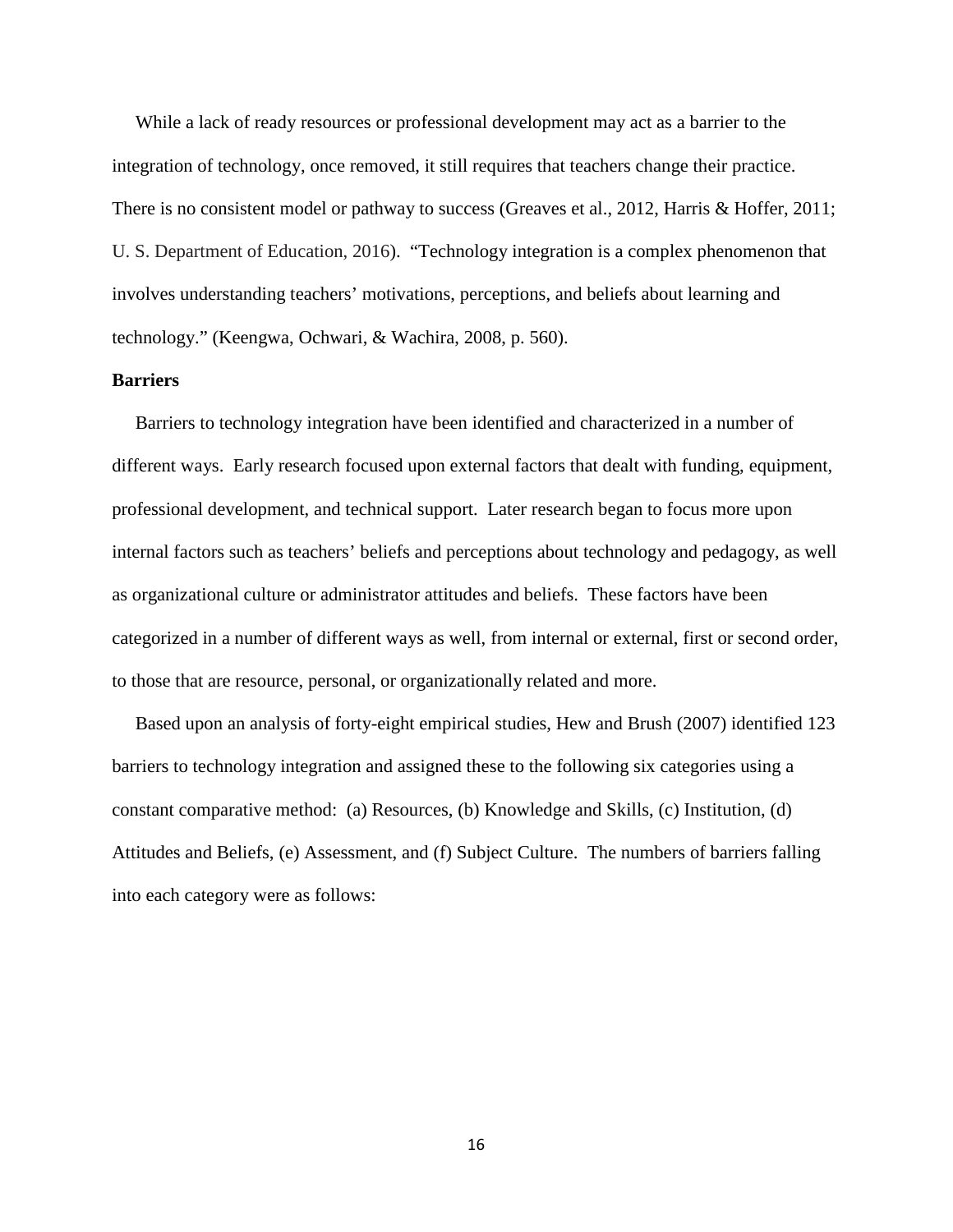

Illustration 2. Percentage of barrier types mentioned across studies. From "Integrating Technology into K-12 Teaching and Learning: Current Knowledge Gaps and Recommendations for Future Research," by K. F. Hew and E. T. Brush, 2005, Education Technology Research and Development, 55, p. 226. Copyright 2005 by Springer.

**Resources.** Resources were described as those things concerning funding, equipment purchase or availability, time to locate or develop lessons and electronic resources, and technical support. These factors were identified as barriers in forty percent of the studies Hew and Brush (2007) investigated. Inoperable or a lack of equipment was found to be a barrier, in subsequent studies as well (Kopcha, 2012; Kress, 2011; Miranda and Russell, 2012; Pi-Sui, 2016; Shiang-Kwei, et al., 2014; Spector, Johnson & Young, 2014).

 Initiatives supplying billions of dollars annually have been enacted, in order to place technology within public schools, and have resulted in lower student-to-computer ratios (McLeod and Richardson, 2013; Miranda and Russell, 2012). By 2009, the average ratio of students-to-instructional-computer was 5.3:1, with 93 percent of those being Internet connected (Education Week, 2011). In a 2013 survey of 503 teachers, Ninety percent had at least one computer in their classroom and fifty-nine percent have an interactive whiteboard. Thirty-five percent have a tablet or e-reader in their classroom (PBS, 2013). Utilizing data from a nationwide survey of teachers, Becker (2000) found that a 4:1 or less computer-to-student ratio led to increased student use of technology.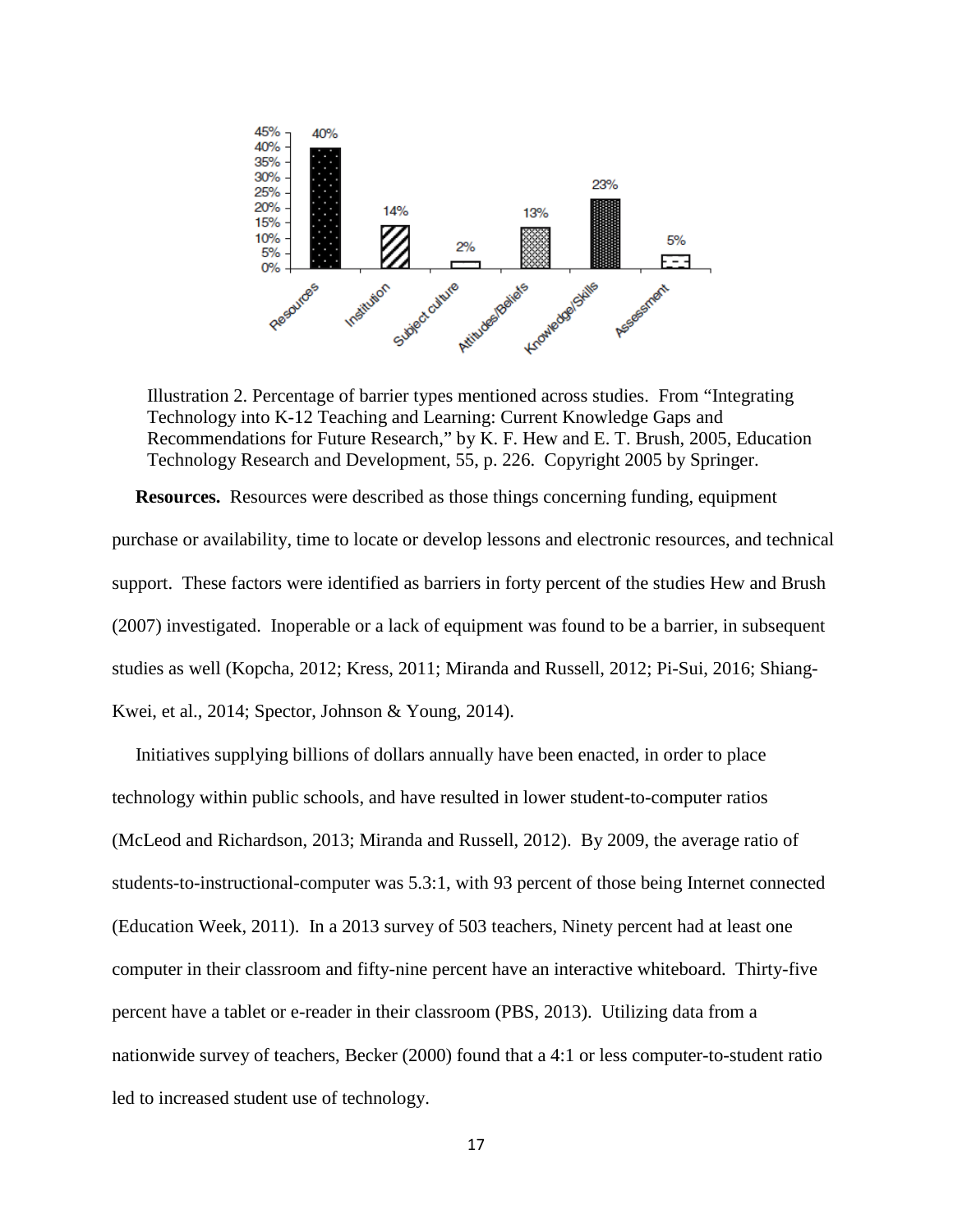With the availability of free Web 2.0 software tools, "No longer are we limited to the software someone else has designed, the limited uses of computers that others have predetermined, or the resources someone else has put on the Web" (Schrum & Levin, 2009, p. 47). No longer are teachers impeded by a lack of funding to purchase software (Ertmer, Ottenbreit-Leftwich, Sadik, Sendurur & Sendurur, 2012). Yet, despite the provided funding, less than thirty-five percent of teachers, who received monies through the USDOE's Enhancing Education Through Technology program, integrated technology on a weekly basis (USDOE, 2008). And, only forty percent of K-12 teachers surveyed across the country reported using technology often (Gray et al. 2010). Govender and Govender (2014) found that, even when teachers possessed the necessary technology skills, 84% failed to integrate technology.

 There is a distinction to be made between access and availability. Access refers to the possession of equipment, and availability refers to the opportunity to use purchased equipment, as it is often inoperable, placed in communal labs, and reserved for technology content classes or for testing (Kress, 2011). Based upon the National Center for Education Statistics Report, *Teachers' Tools for the 21st Century: A Report on Teachers' Use of Technology*, teachers who have access to an adequate number of computers, in the classroom, were more likely (sixty-eight percent) to use them, as opposed to those who had to use computer labs (thirty-eight percent) (Lanahan & Shieh, 2002). This was attributed to the need to schedule labs ahead of time and to competition for limited resources (Chamber & Bax, 2006; Shiang-Kwei, et al., 2014; Starkey, 2010).

 Closely aligned is a teacher expressed lack of time to focus upon locating or creating technology rich resources (Hechter and Vermette, 2013; Pi-Sui, 2016; Shiang-Kwei, et al., 2014). In a survey of 256 randomly selected high school teachers from across Ohio, Latio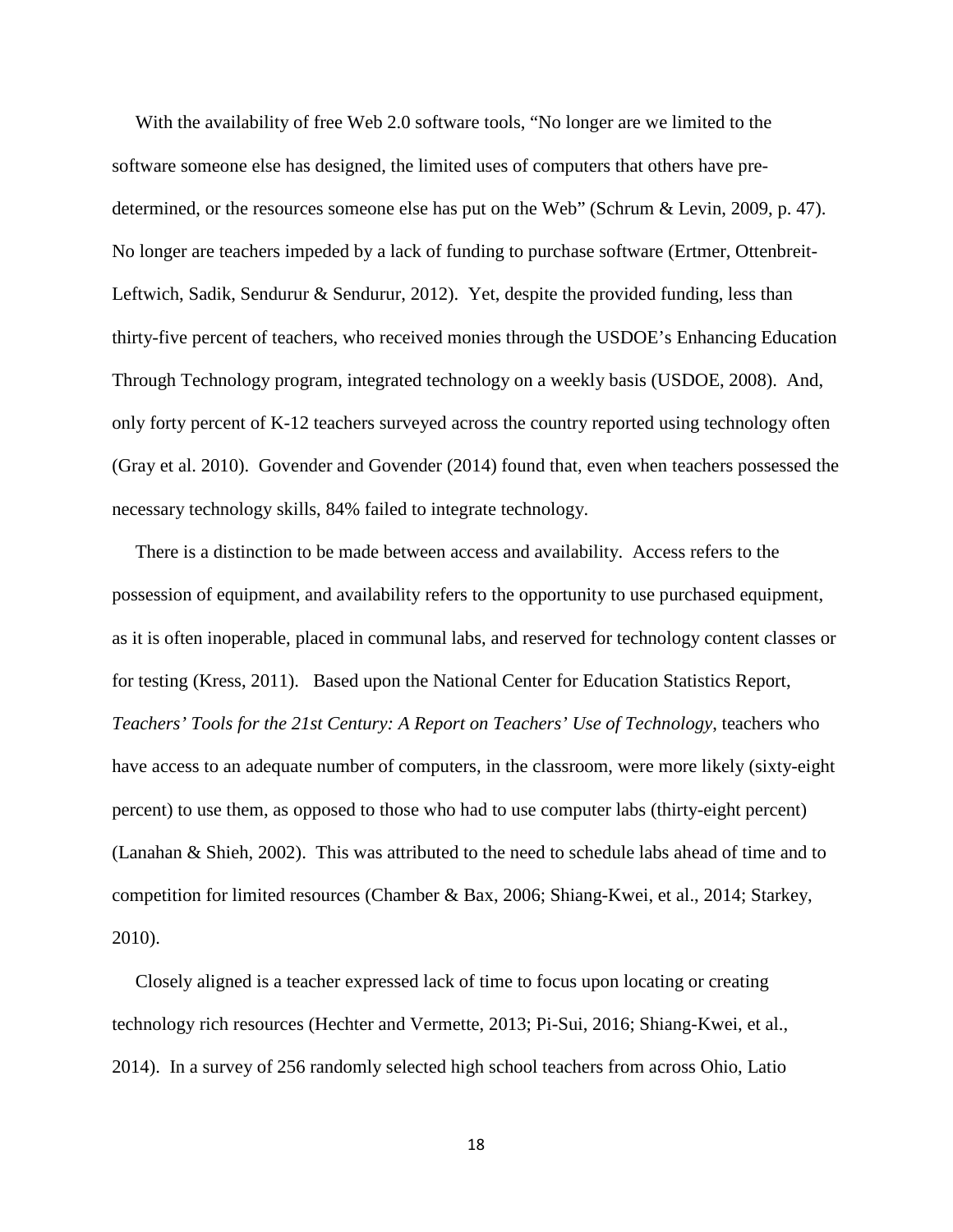(2009), found lack of time to be the second most often cited barrier to technology integration. According to Latio, "Lack of time, as teachers see it, is compounded by the fact that teachers are busy during the day teaching, and understanding non-teaching functions such as grading papers, preparing lesson plans, communicating with parents, or even counseling students" (p. 170).

 Technical Support or poor infrastructure are also differentiated from professional development and are frequently found to be of issue (Dell, 2006; Hinson, LaPrairie, & Heroman, 2006; McLeod and Richardson, 2013; Shiang-Kwei, et al., 2014). Based upon the National Center for Education Statistics Report, *Teachers' Tools for the 21st Century: A Report on Teachers' Use of Technology*, fifty-six percent of teachers who were provided with technical support used computers with their students, as opposed to forty-two percent who were not provided technical support (Lanahan & Shieh, 2002).

 Ancillary studies found that strategies to overcome scarcity of resources could include placing technology in all classrooms, using mobile labs, rotating students through labs or in collaborative groups, teacher collaboration on lessons, introducing technology gradually across subject areas, increasing teacher planning time or class time, and using students as technology helpers (Grant, Ross, Wang, & Potter, 2005; Heider, 2005; Lim & Khine, 2006).

 **Knowledge and Skills.** Knowledge and Skills refer to a dearth in teachers' technological skills, the inability to integrate pedagogy and technology, or weak classroom management skills when enacting technology integration and were found to be of issue in twenty-three percent of the studies Hew and Brush (2007) evaluated. Teachers' self-perceived, inadequate technology skills were of issue in subsequent studies as well (Blackwell, Lauricella, and Wartella, 2014; Ertmer, et al., 2012; Inan & Lowther, 2010; Karaca, Can, & Yildirim, 2013; McLeod and Richardson, 2013; Ottenbreit-Leftwich, Glazewski, Newby, & Ertmer, 2010; Pi-Sui, 2016;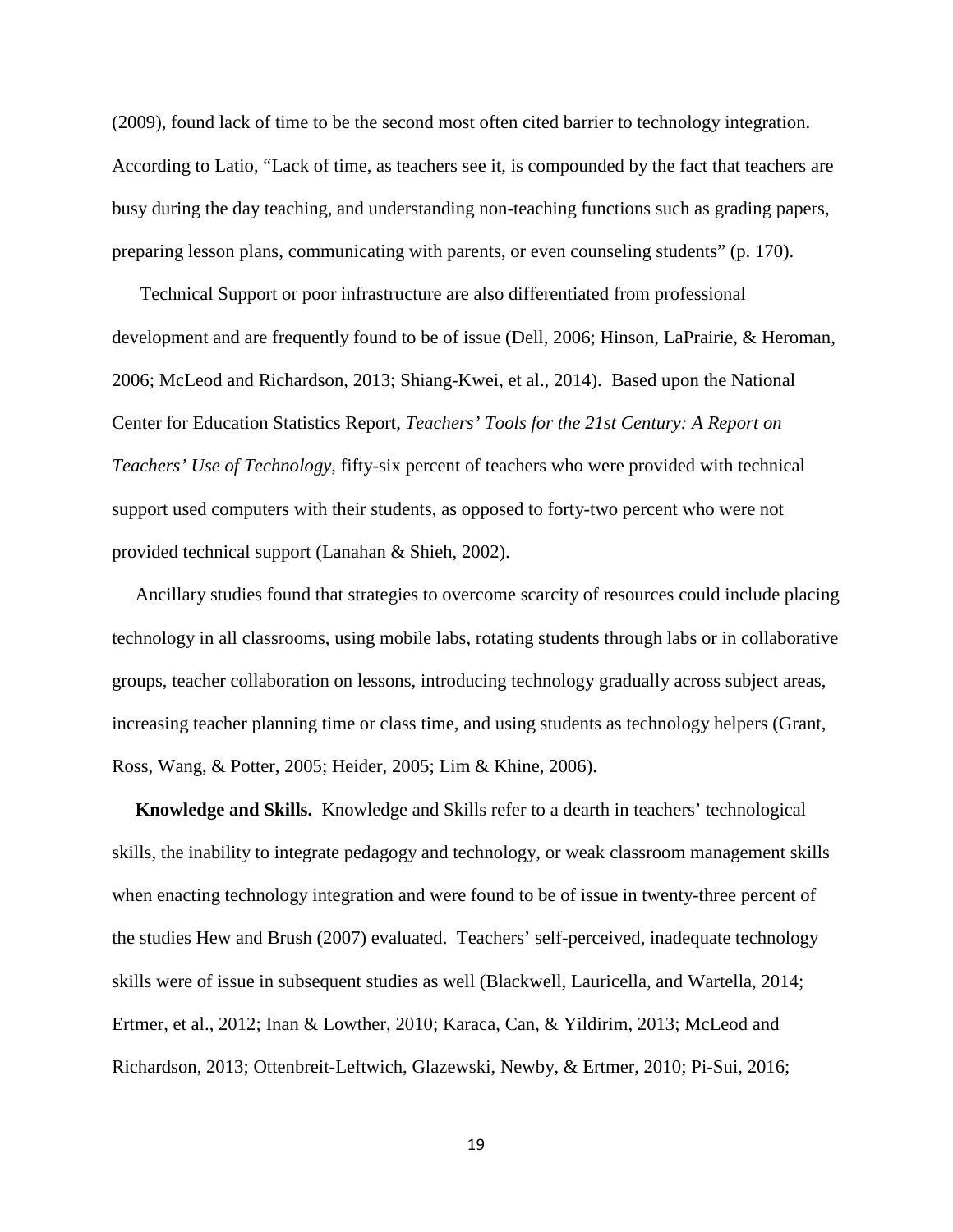Shiang-Kwei, et al., 2014).

 Cuban (2001) found that computers were most often used to, "supplement traditional classroom pedagogy" and were not effectively integrated with the curriculum (p. 121). Six years later, Eteokleous (2008), in an evaluation of one elementary school, also found that computer use was sporadic and not integrated into the curriculum. Technology was used, "more as supporting tools or fancy chalkboards than as educational tools (p. 669). This was still an issue in 2013 and 2014, when Ertmer & Ottenbreit-Leftwich and Shiang-Kwei, found that technology continued to be used in ways that were not meaningful or student-centered but in ways that supported traditional practices.

 Mishra and Koehler (2006) defined the intersection of technological skills and pedagogical knowledge that teachers possess as technological pedagogical content knowledge (TPACK). TPACK is described as, the connections between curricular content knowledge, knowledge of technology, and pedagogical knowledge, and the powerful interactions that occur when these domains are combined (Archambault & Barnett, 2010).

 Hughes (2005) postulated a continuum, upon which teachers may be placed, with regard to their ability to integrate pedagogy and technology ranging from Replacement to Amplification to Transformation. Replacement is defined as using technology to support traditional pedagogy. Amplification is defined as using technology to improve productivity, and Transformation is defined as using technology to transform teaching and learning.

 Classroom management, in a technology rich environment, requires additional rules and procedures to manage resources, collaboration, and digital citizenship (Fenton, 2016; Lim, Teo, Wong, Khine, Chai, & Divaharan, 2003; Newhouse, 2001). Chambers and Bax (2006) found that the way in which the classroom was arranged affected the way in which computers were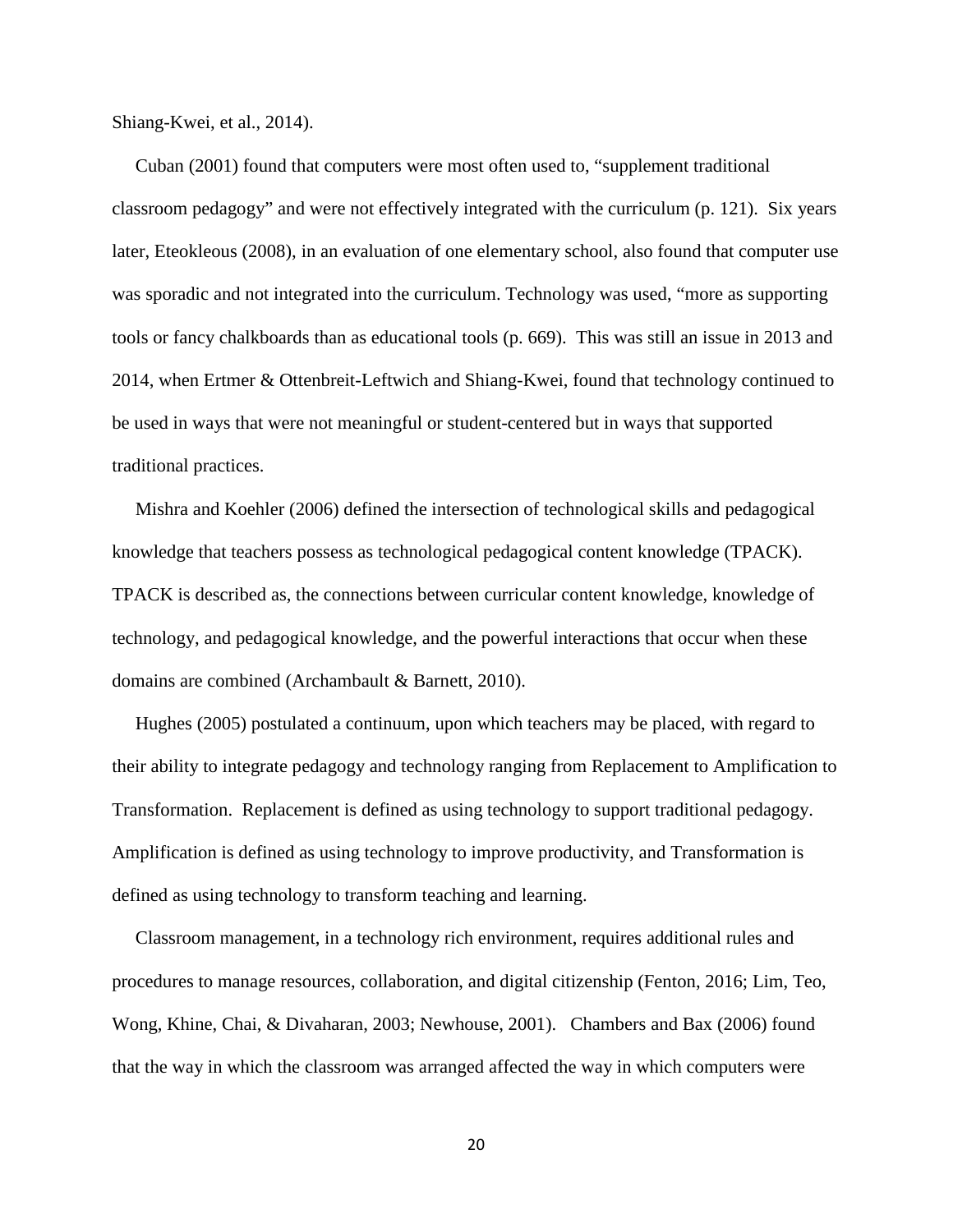used, but not the frequency. When rooms were designed to allow easy transitions from computer to non-computer activities, teachers were more likely to use computers in higher-level thinking activities. Zandvliet and Fraser (2004) found that both students and teachers preferred to have computer stations arranged peripherally. Students preferred the ease of movement and collaboration opportunities that it afforded, and teachers enjoyed the ability to monitor student work.

 **Institutional Barriers.** Institutional barriers are characterized as those involving leadership, school planning, and school time-tabling. These were identified as barriers in fourteen percent of the Hew and Brush (2007) studies. Planning refers to the deficiency of a comprehensive plan to enact technology integration or the incorporation of new technological tools. School timetabling refers to the lack of time provided during the instructional day for students to participate in technological projects (Latio, 2009; Pi-Sui, 2016; Starkey, 2010).

 Later studies defined the roll that leadership might play. Leadership may act as a barrier when administration is not perceived as placing value upon or being supportive of technology, or when failing to have a concrete vision for technology's role in the school (Anthony, 2012; Ertmer, et al., 2012; Lui, 2012; McLeod and Richardson, 2013; Sarapani & Calahan, 2015). A distributed leadership style resulted in increased use of technology (Levin & Schrum, 2012; McLeod and Richardson, 2013). Other leadership factors found to positively affect technology use were policies that encouraged teacher experimentation and collaboration and the availability of incentives for teacher use. Anderson & Dexter (2005) examined a survey of over 800 schools and found that strong technology leadership had the largest positive, significant correlation with technology use.

Research has also addressed the needed skill sets for technology leaders recommending that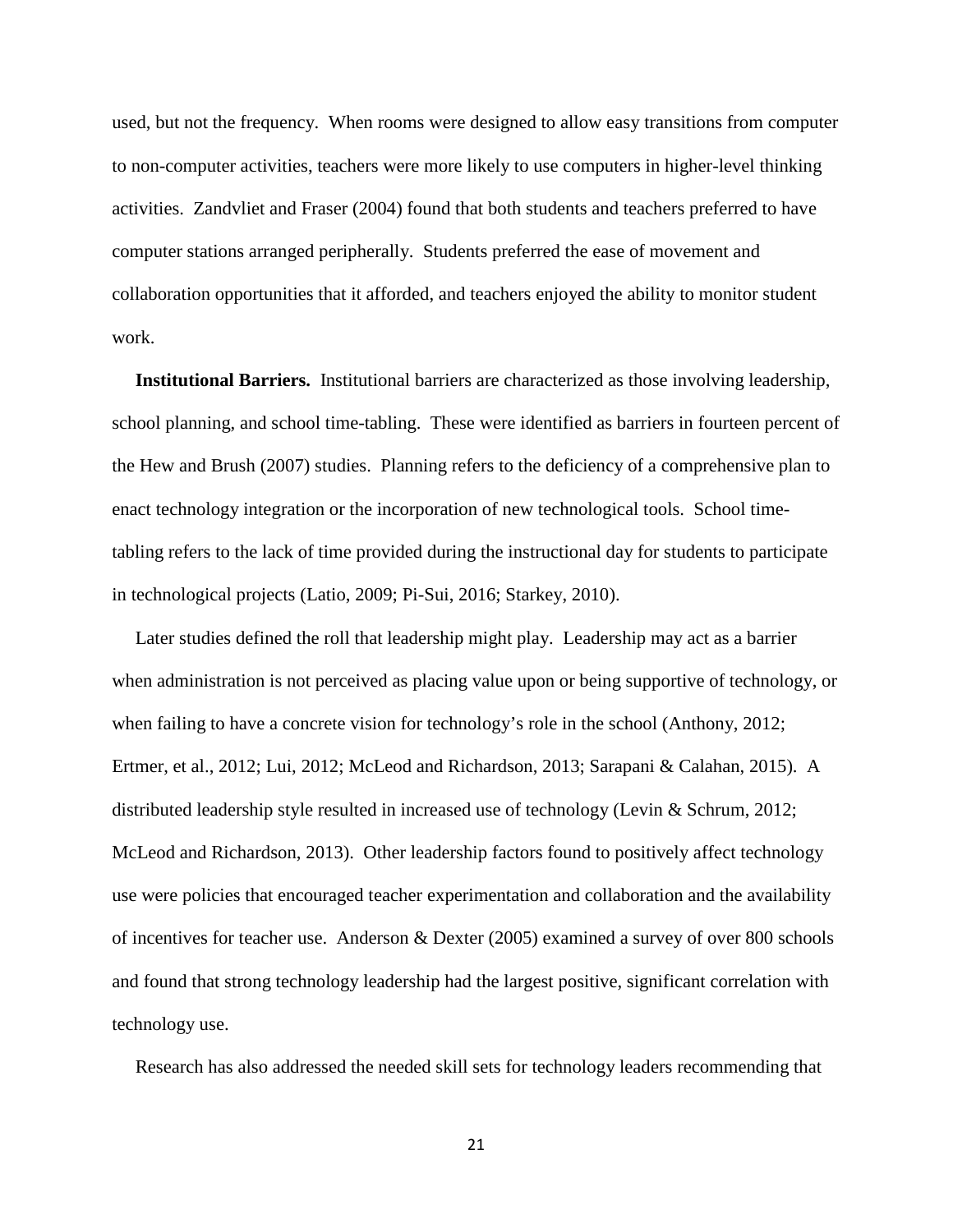administrators know how to operate technology, and use it frequently (McLeod and Richardson; 2013). It is also the responsibility of the technology leader to provide time and professional development for staff members to become proficient in the use of technology (Anthony, 2012; Sarapani & Calahan, 2015). An additional competence, often suggested, is the need for leaders to have a vision for the role of educational technology in schools and the importance of involving stakeholders during its development, in order to create a shared vision and employee buy-in (Anthony, 2012; Ertmer et al., 2012; McLeod and Richardson, 2013). To create this vision, administrators must understand the way in which technology should be integrated into the classroom and work to see that is (Anthony, 2012). Leaders must also be prepared to use data when planning and assessing the effectiveness of this integration and their technology plan (Anthony, 2012).

**Attitudes and Beliefs.** Teachers' attitudes and beliefs toward technology were identified as barriers in thirteen percent of the Hew and Brush (2007) studies. Attitudes and beliefs reflect the value teachers place upon technology and their pedagogical philosophy concerning teaching and learning. Subsequent studies showed that even when barriers of access and support are removed, teacher beliefs and attitudes remain a factor-- specifically; attitudes about the relevance of technology to students' learning were most influential in teacher technology use (Blackwell, Lauricella, and Wartella, 2014; Ertmer, Ottenbreit-Leftwich, Sadik, Sendurur & Sendurur, 2012; Karaca, Can, & Yildirim, 2013; Ottenbreit-Leftwich, Glazewski, Newby & Ertmer, 2010).

 Negative attitudes toward technology have been found to impede successful technology integration. Two that were set apart from pedagogical considerations were resistance to change and feelings of inadequacy. Chamber & Bax (2006), in an ethnographic study of two sites, reported that teachers felt, "that students might know more about technology than they did,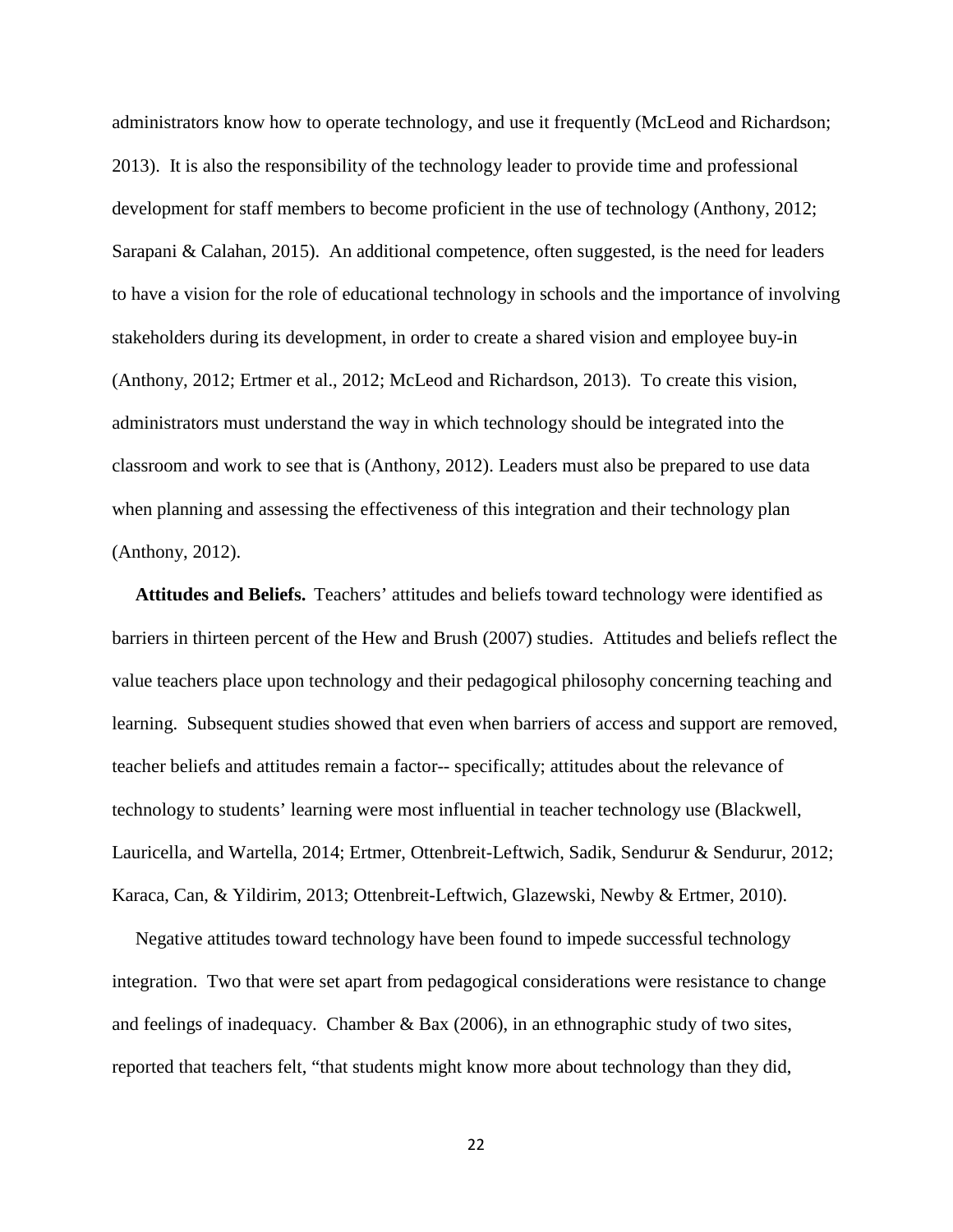causing them to 'lose face'" (p. 472). This finding was supported in additional studies (Bennett & Maton, 2010; Teo, 2011).

 The degree to which teachers embrace a student-centered philosophy is also a factor in technology use. Teachers who are student centered use technology more frequently than teachers who are not student centered despite the existence of other barriers. When their pedagogical beliefs are compatible with the use of technology and they believe that its use positively affects student outcomes, then teachers are more likely to use it with students (Ertmer, et al., 2012; Kim, Kim, Lee, Spector & Meester, 2013; Miranda and Russell, 2012; Lim & Khine, 2006; Pi-Sui, 2016). Specifically, teachers, who embrace a more Constructivist philosophy, are more likely to incorporate technology into their classrooms and in meaningful, student-centered ways, as to opposed to those who use technology to support their traditional pedagogy or for teacher-centered activities (Hermans, Tondeur, van Braak, & Valcke, 2008; Kim, Kim, Lee, Spector & Meester, 2013; Mama and Hennessy 2013; Pi-Sui, 2016).

 **Assessment.** Assessment barriers refer to those associated with high stakes testing and were found to be barriers in five percent of the Hew and Brush (2007) studies. According to subsequent studies, the emphasis placed upon student test scores leads teachers to feel that they don't have "time" to use technology or to develop and explore technological tools and lessons (Shiang-Kwei, et al., 2014). In addition, when used, technology is often utilized as a means for assessment as opposed to learning (Bichelmeyer, 2005; Schneiderman, 2004). This does not refer to the inability to use computers due to their being used for testing. That is considered to be an Access Barrier.

 **Subject Culture.** Subject Culture barriers are those that are related to deep-seated school or organizational culture. These were found to barriers in two percent of the Hew and Brush (2007)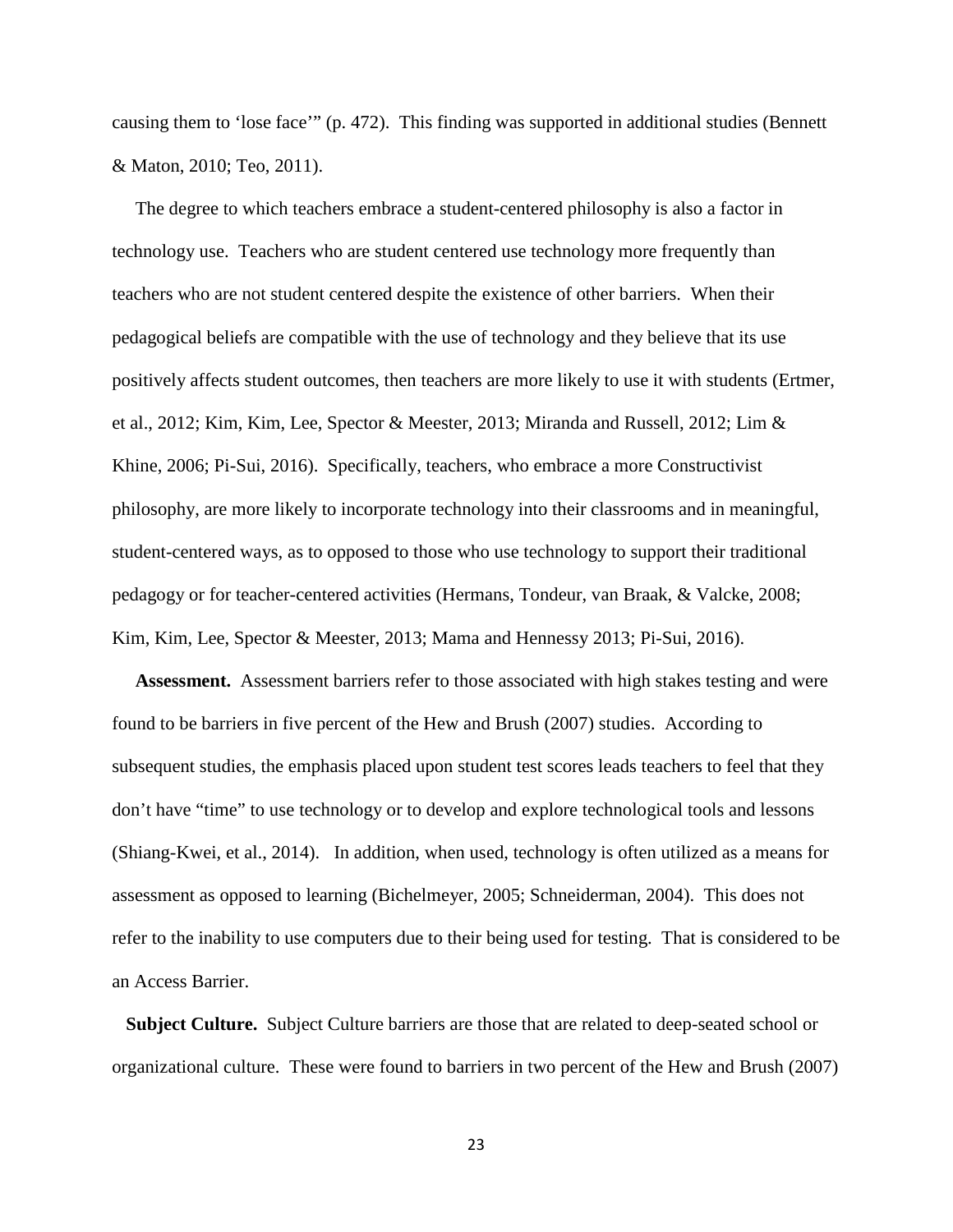studies. Subsequent studies found that teachers are reticent to use technology that is incompatible with their school culture (Hennessy, Ruthven, & Brindley, 2005; Kress, 2011; Shiang-Kwei, et al., 2014). They are reluctant to be perceived as different from their peers. Unless the school's culture is one embracing innovation and change, it is inherently resistant to change, because it is constructed over time with teachers being conditioned to teach specific content using certain methodologies, and by design, it preserves existing practice (Zhao & Frank, 2003). Tondeur, Valcke and van Braak (2008) investigated the degree to which a school's culture could predict technology integration. The authors found that those cultures characterized as innovative and goal oriented positively affected the way in which technology was used by students for acquiring basic computer skills and using computers as a learning tool, but not for using computers as an informational tool, which requires higher level thinking and a more innovative approach to teaching and learning.

#### **Professional Development**

 **General Professional Development.** To understand professional development, one must first turn to adult learning theory. Merriam's (2004) statement still holds true today, "After some 80 years of study, we have no single answer, no one theory or model of adult learning. What we have instead is a colorful mosaic of theories, models, sets of principles, and explanations that combined create the knowledge base of adult learning. At the center of these theories and models is the adult engaging in formal and informal learning activities that address some perceived need or interest" (p. 199).

 In 1926, Lindeman introduced many of the modern concepts associated with adult learning theory, which he called Andragogy. He stated that adult learning is, "a co-operative venture in non-authoritarian, informal learning-- the chief purpose of which is to discover the meaning of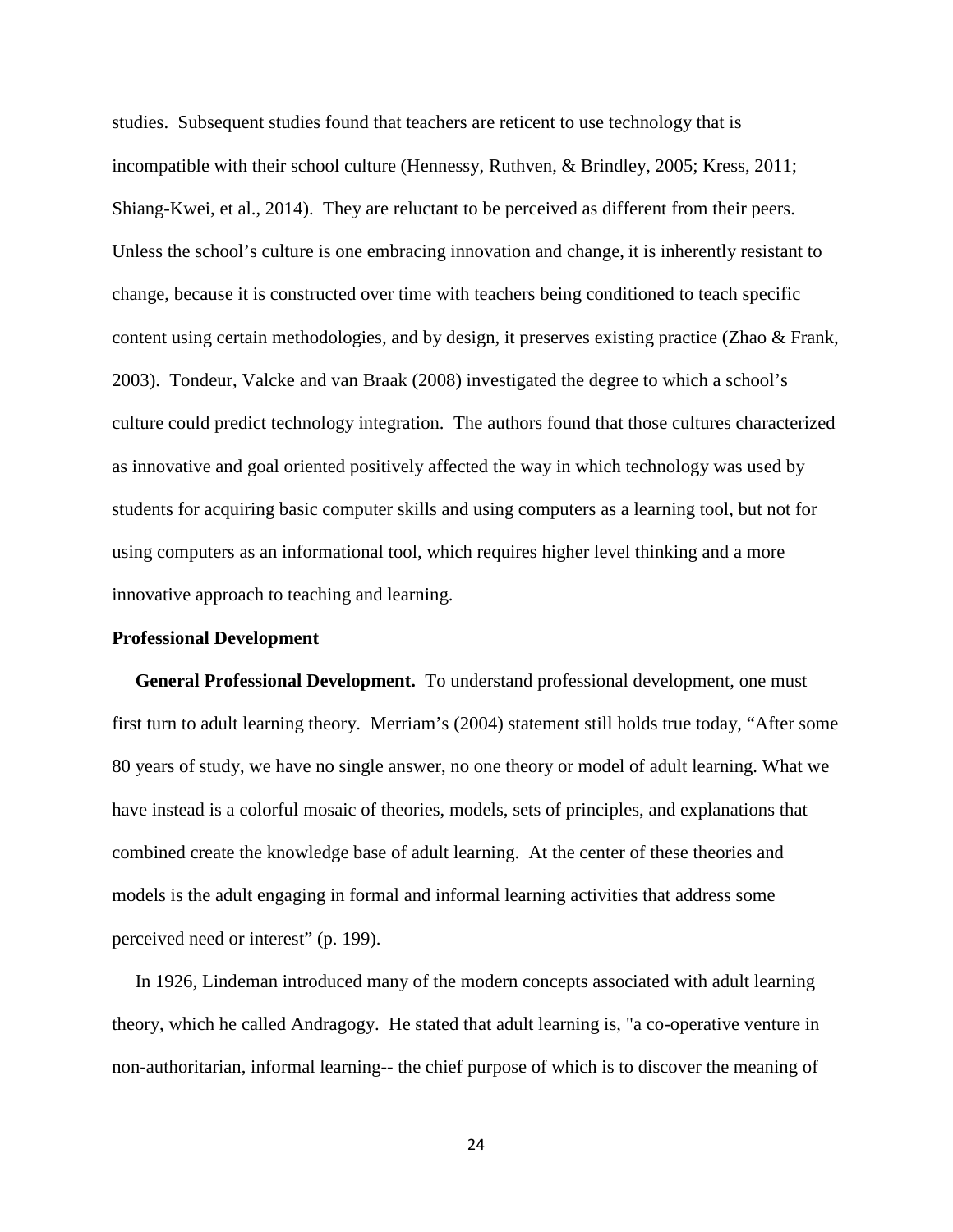experience" (Brookfield, 1987, p. 122). He postulated a distinction, not between adult and children's education, but between adult and conventional education. He believed that adults were motived to learn by needs and interests satisfied by knowledge acquisition. Adult learning is life-centered, should be self-directed, and is based upon experience. Finally, people become increasingly different as they age. So, adult learning situations should not be pedagogically rigid, designed to avoid original thinking, and preclude the importance of experience, but should be collaborative, informal, and based upon small-group discussion (Brookfield, 1984).

 Cyril Houle defined adult learning as, "the process by which men and women (alone, in groups, or in institutional settings) seek to improve themselves or their society by increasing their skill, knowledge, or sensitiveness; or it is any process by which individuals, groups, or institutions try to help men and women improve in these ways" (Houle, 1972 p. 32). He further divided adult learners into three categories based upon their motivation to learn—those that are goal-oriented (participating to achieve a goal), activity oriented (participating for social reasons), and learning-oriented. He was particularly interested in those who were learning-oriented, or learned to just acquire knowledge (Houle, 1961). It was for this group that he felt self-directed learning was of import. Andragogy and self-directed learning was further expounded upon by one of his students, Malcolm Knowles.

 Knowles' theory of Andragogy, and it is he who popularized the term, is based upon five assumptions about adult learners and four principals to be applied in adult learning situations (Knowles, 1984). The five assumptions are:

- 1. Self-concept—as one matures, one moves toward being less dependent and more self-directed.
- 2. Experience—as one matures, one accumulates experience that acts as a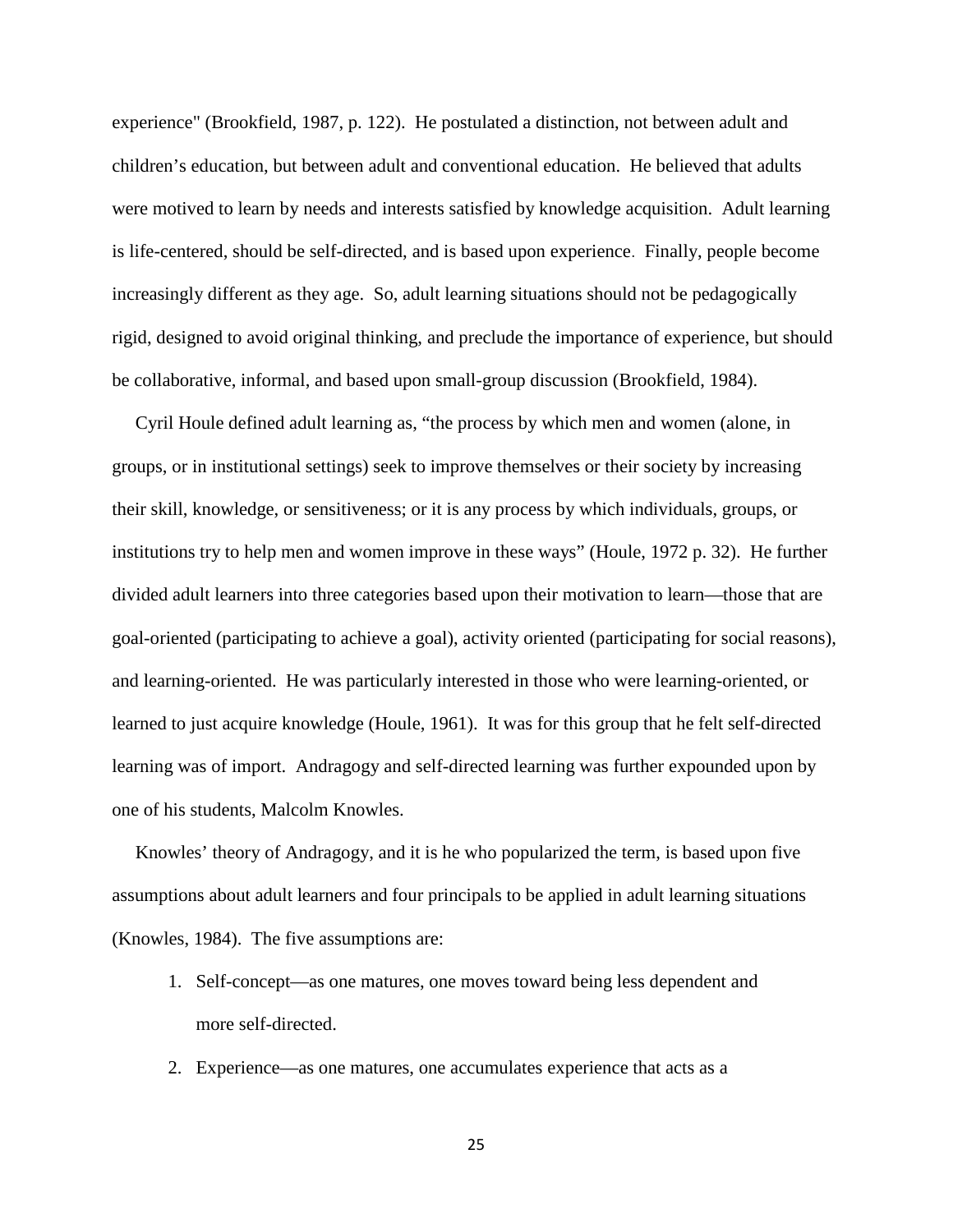resource for learning.

- 3. Readiness to learn—as one matures, one becomes more oriented to the developmental tasks of one's social roles.
- 4. Orientation to learning—as one matures, one becomes increasingly more likely to apply knowledge immediately and shifts away from subjectcenteredness toward problem-centeredness.
- 5. Motivation to learn—as one matures, one's motivation to learn is more internally based.

The four principals are:

- 1. Adults should participate in the planning and evaluation of instruction.
- 2. Experience provides the basis for the learning.
- 3. Adults are most motived by subjects that demonstrate immediate relevance and impact.
- 4. Learning should be problem-centered.

 Bandura's Social Cognitive Theory holds that behavior is learned through the process of environmental observation and that the consequences of enacting a behavior are taken into account when a decision is made to model said behaviors—motivational factors and selfregulatory mechanisms come into play (Bandura, 1986). Reinforcements can be both internally and externally generated and usually lead to a change in behavior, although, external reinforcements have little impact when they are at odds with the individual's needs. Identification and modeling occur when a model possesses a quality, which one would like to possess, and requires that one adopts their observed behaviors, values, beliefs and attitudes. In order for a behavior to be modeled, one must attend to a behavior, retain the steps to recreate the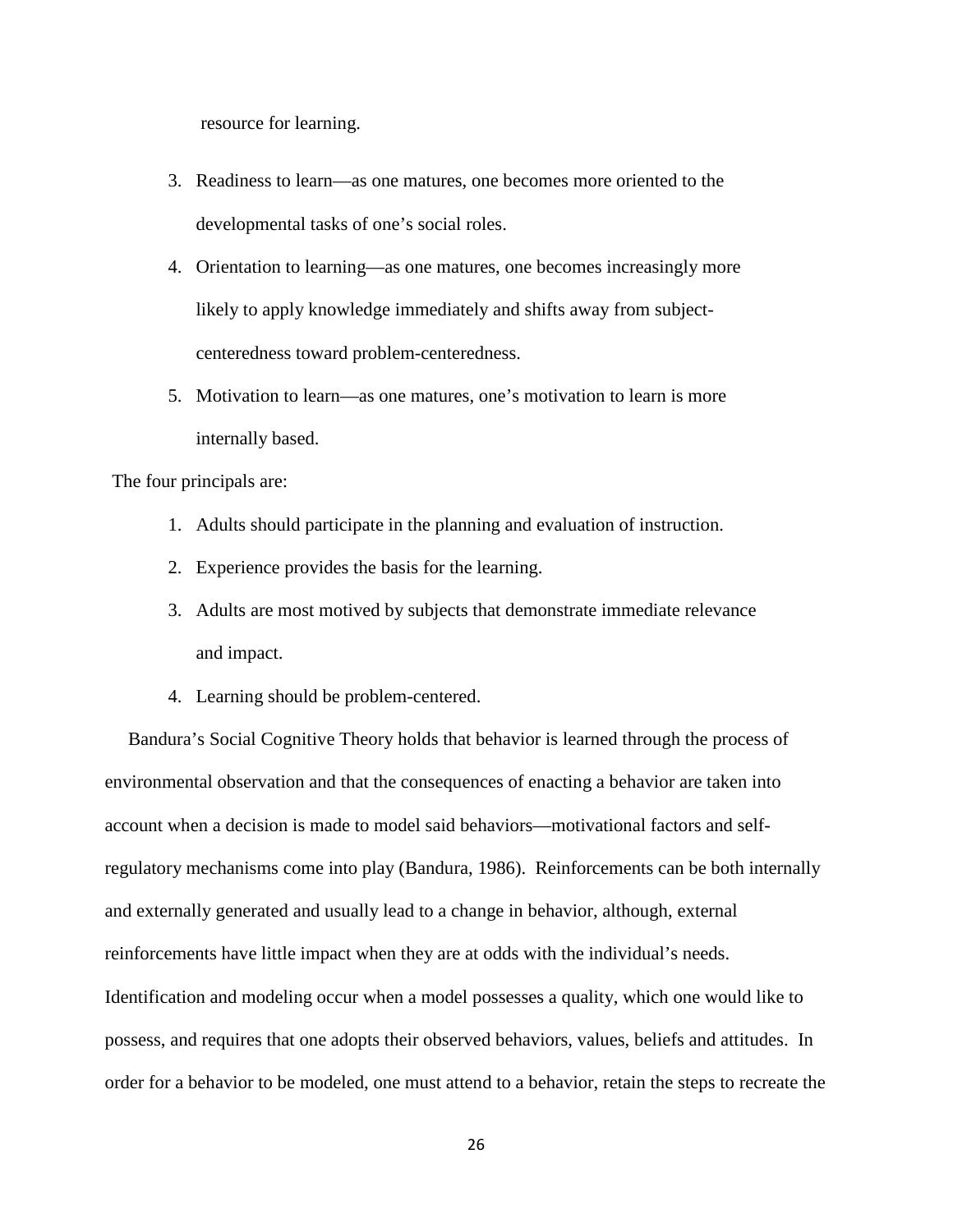behavior, be able to reproduce the behavior, and be motived to do so. The decision to model the behavior occurs as a function of self-regulation and requires that one participate in selfobservation (reflecting on one's behavior), judgment (is the behavior desirable or acceptable), and self-response (the self-given reward or punishment for performing the behavior well). Selfefficacy, "the belief in one's capabilities to organize and execute the courses of action required to manage prospective situations" (Bandura, 1995, p. 2), affects the likelihood of success that one will experience when trying or learning new things. Those with a stronger sense of self-efficacy are more likely to be challenged to master problems, to express a stronger interest in tasks, experience a stronger commitment to these tasks, and to recover quickly from failures.

 Kolb's Experiential Learning Theory also addresses active and life-long learners. He defines adult learning as, "the process whereby knowledge is created through the transformation of experience. Knowledge results from the combination of grasping and transforming experience" (Kolb 1984, p. 41). His model stresses the experiential, cyclical nature of learning and includes four stages: concrete experience, observation and reflection, the formation of abstract concepts, and testing these in new situations (Smith, 2010). It is important to note that this is a spiral process, and the learner can begin at any one of the four pillars. "Two aspects can be seen as especially noteworthy: the use of concrete, 'here-and-now' experience to test ideas; and use of feedback to change practices and theories" (Kolb, 1984, p 21-22). In his work with Fry (1975), four learning styles, associated with these stages, were identified which range from more concrete to more abstract (Illustration 3). In order to enact meaningful professional development, these tenets and the way in which adults learn need to be considered.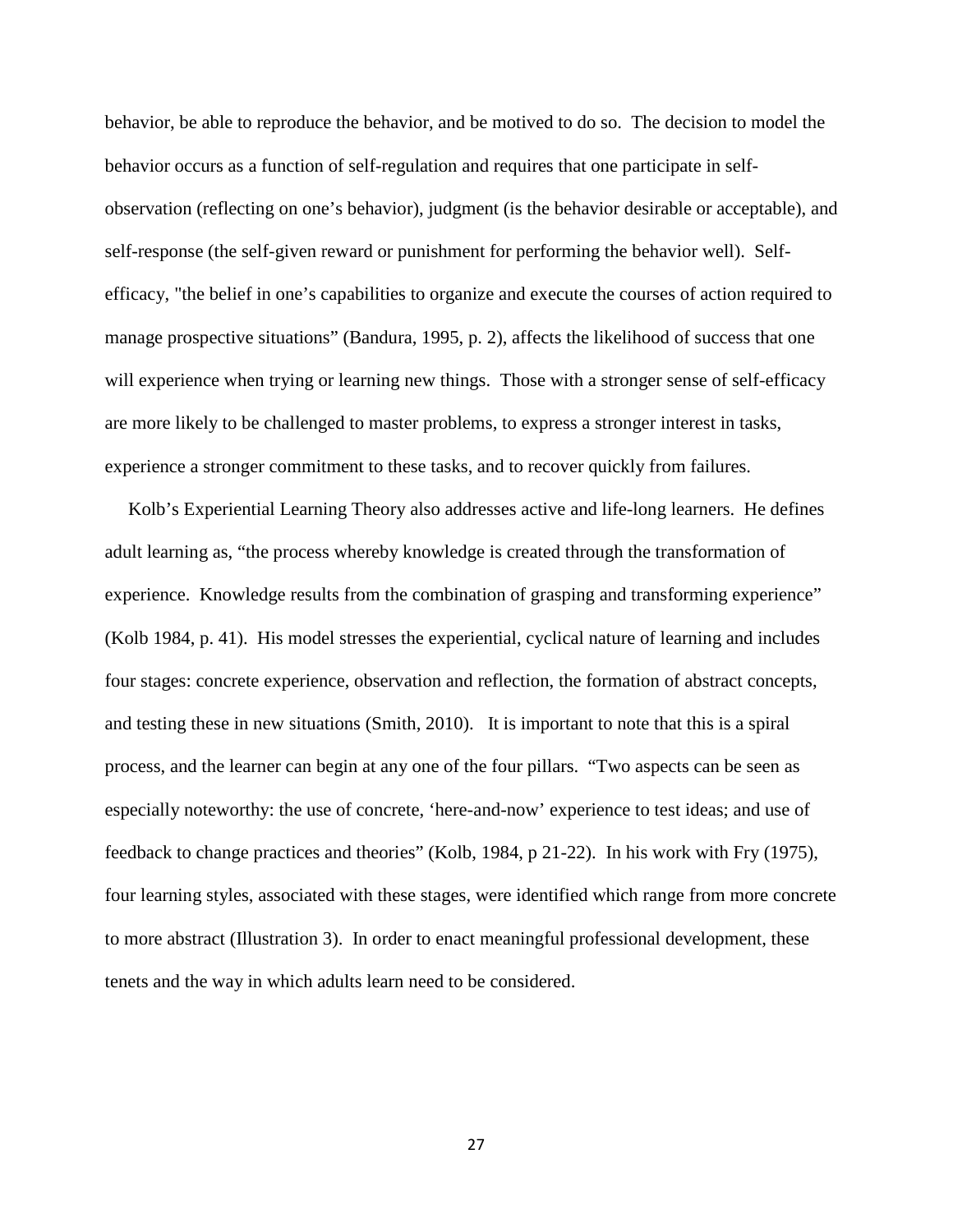| <b>Learning style</b> | Learning characteristic                                     | <b>Description</b>                                                                                                                                                         |
|-----------------------|-------------------------------------------------------------|----------------------------------------------------------------------------------------------------------------------------------------------------------------------------|
| Converger             | Abstract<br>$conceptualization +$<br>active experimentation | strong in practical<br>application of ideas--<br>can focus on hypo-<br>deductive reasoning on<br>specific problems-<br>unemotional-- has<br>narrow interests               |
| <b>Diverger</b>       | Concrete experience +<br>reflective observation             | strong in imaginative<br>ability-- good at<br>generating ideas and<br>seeing things from<br>different perspectives--<br>interested in people--<br>broad cultural interests |
| <b>Assimilator</b>    | Abstract<br>conceptualization +<br>reflective observation   | strong ability to create<br>theoretical models<br>excels in inductive<br>reasoning-- concerned<br>with abstract concepts<br>rather than people                             |
| Accommodator          | Concrete experience +<br>active experimentation             | greatest strength is<br>doing things-- more of<br>a risk taker-- performs<br>well when required to<br>react to immediate<br>circumstance-- solves<br>problems intuitively  |

*Illustration 3*. Kolb and Frye on learning styles*.* From "David A. Kolb on Experiential Learning," by Infed.org at http://infed.org/mobi/david-a-kolb-on-experiential-learning/. Reprinted with permission from the encyclopedia of informal education [www.infed.org].

 Ensuring that all teachers are highly qualified and that their methodologies enhance student achievement were cornerstones of the No Child Left Behind Act and continue to be of focus in its reauthorization as the Every Student Succeeds Act. The primary vehicle, by which this is expected to occur, is professional development. According to Lawless and Pellegrino (2007), after a review of the research on professional development, professional development serves a critical role in helping educators learn new pedagogical methods, make the most effective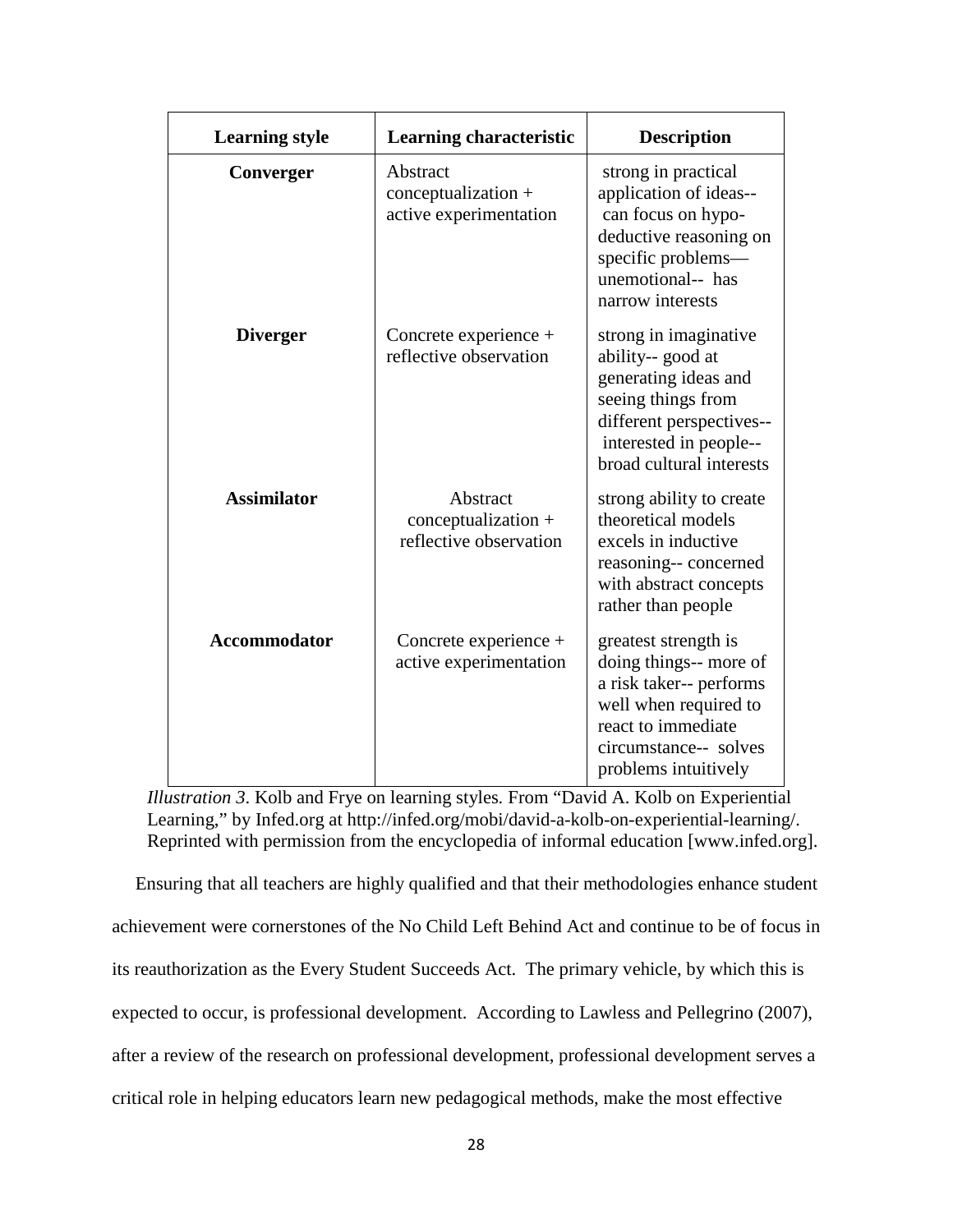instructional use of new technologies, and adapt to their student's needs. To be effective, professional development must be longer in duration and include follow-up, provide access to new technologies, be differentiated, actively engage teachers in meaningful and relevant activities in context, promote peer collaboration and community building, and have a clearly articulated and common vision for student achievement (Learning Forward, 2011; McLeod and Richardson, 2013).

 Most professional development programs ignore the realities of the classroom and do not afford the opportunity for the trainee to be involved in directing the scope of the training (Richardson, 2003). Carryover of training is best achieved by providing sustained professional development in the actual classroom and should include experimentation, discussion, collaboration, and a nonthreatening environment (Muir-Herzig, 2004; Peeraer & Van Petegem, 2012; Wei, Darling-Hammond, Andree, & Orphanos, 2009).

 Professional development must also be perceived as relating to a teacher's needs (Keller, Bonk, & Hew, 2005). As such, its goals must be related to the school or district's mission and be perceived as having an impact on student achievement (Lawless & Pellegrino, 2007). Hence, just-in-time professional development is more effective than pre-scheduled training (Granger, Morbey, Lotherington, Owston, & Wideman, 2002; Schrum, 1999). This is particularly true when teachers perceive ownership created by self-selecting content and activities (Davis, Preston, & Sahln, 2008).

 To affect change, it is vital that the suggested innovation is compatible with existing values, beliefs, pedagogical orientations, and attitude towards teaching and learning (Roblyer, 2004). If the content of that which is being trained requires the changing of teaching practices, teachers' existing beliefs and practices must be examined in order to develop a "buy-in" (Latio, 2009). It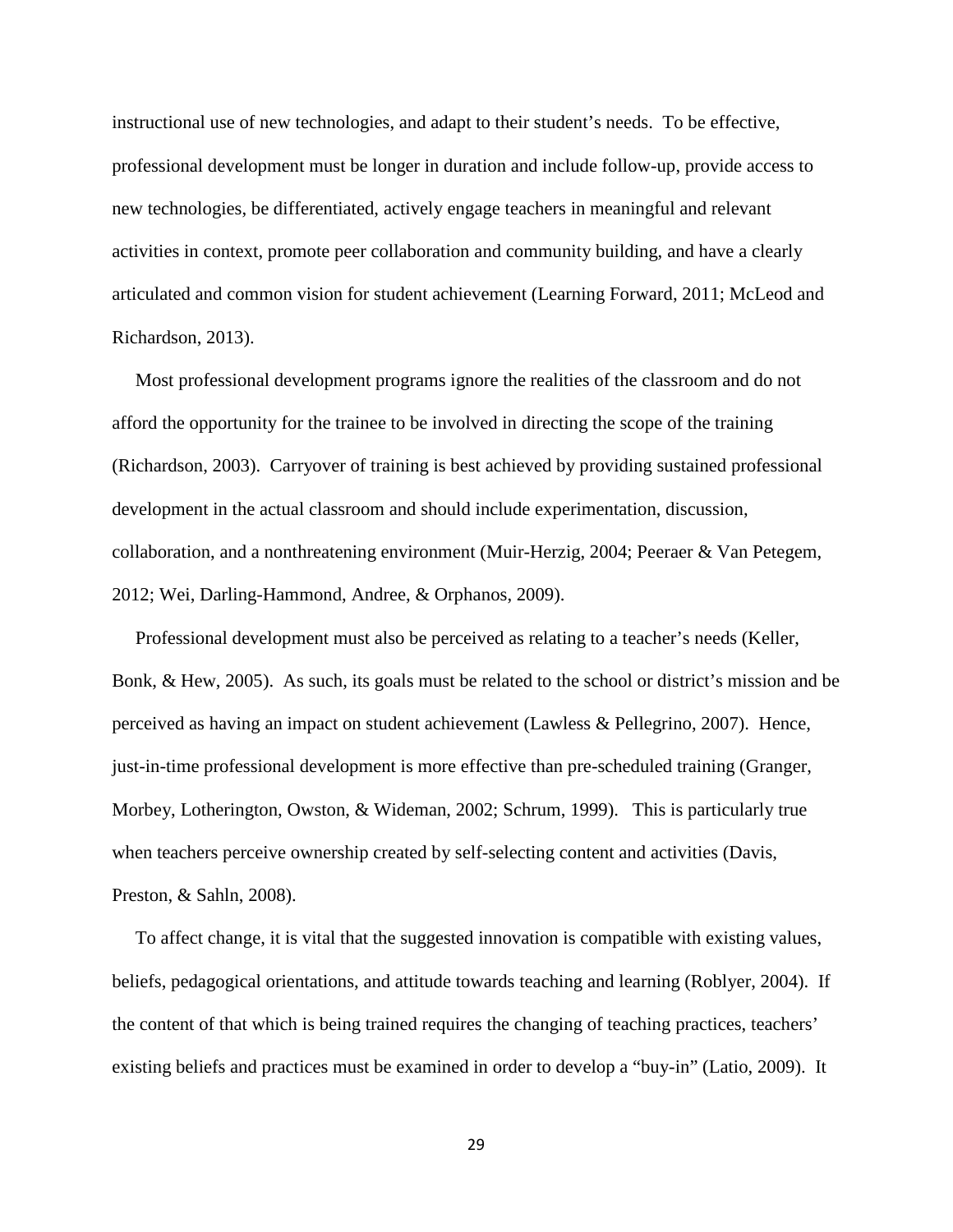is not that teacher's resent change based solely on a desire to remain constant—research shows that teachers continually change– all on a voluntary basis (Richardson, 2003).

 **Technology Professional Development.** While having access to technology does increase the likelihood of its use, just having equipment is not enough. Successful integration of technology into the curriculum requires continuous and ongoing professional development (Greaves et al., 2012; Hew & Brush, 2007; Lawless & Pellegrino, 2007; Wei, et al, 2009). When provided with up-to-date technological tools that are accompanied by professional development, teachers are more likely to use technology and use it in different ways than those who receive tools alone (Greaves et al., 2012). This may occur, in part, because providing professional development also addresses barriers involving teachers' attitudes and beliefs and lack of skills. As stated in Walker, Recker, Ye, Robertshaw, Sellers, and Yeary (2012), professional development should address teacher's knowledge, beliefs, attitudes, and behaviors, because these change practice and influence student achievement.

 A number of different models have been postulated to describe the stages through which teachers' progress as they integrate technology into their curriculum. The rate at which advancement across stages is made is directly dependent upon the quality of the professional development received (Mills & Tincher, 2003).

 Sandholtz, Ringstaff, and Dwyer (1997) identified five stages through which teachers progress as they become more successful integrators of technology. These are entry, adoption, adaptation, appropriation, and invention. At the entry level, teachers use technology in support of teacher-directed activities. At the adoption level, teachers have students use technology for word processing or drill-and-practice activities, and at the adaptation level, teachers have students use additional programs such as database or graphic organizer programs. Finally, at the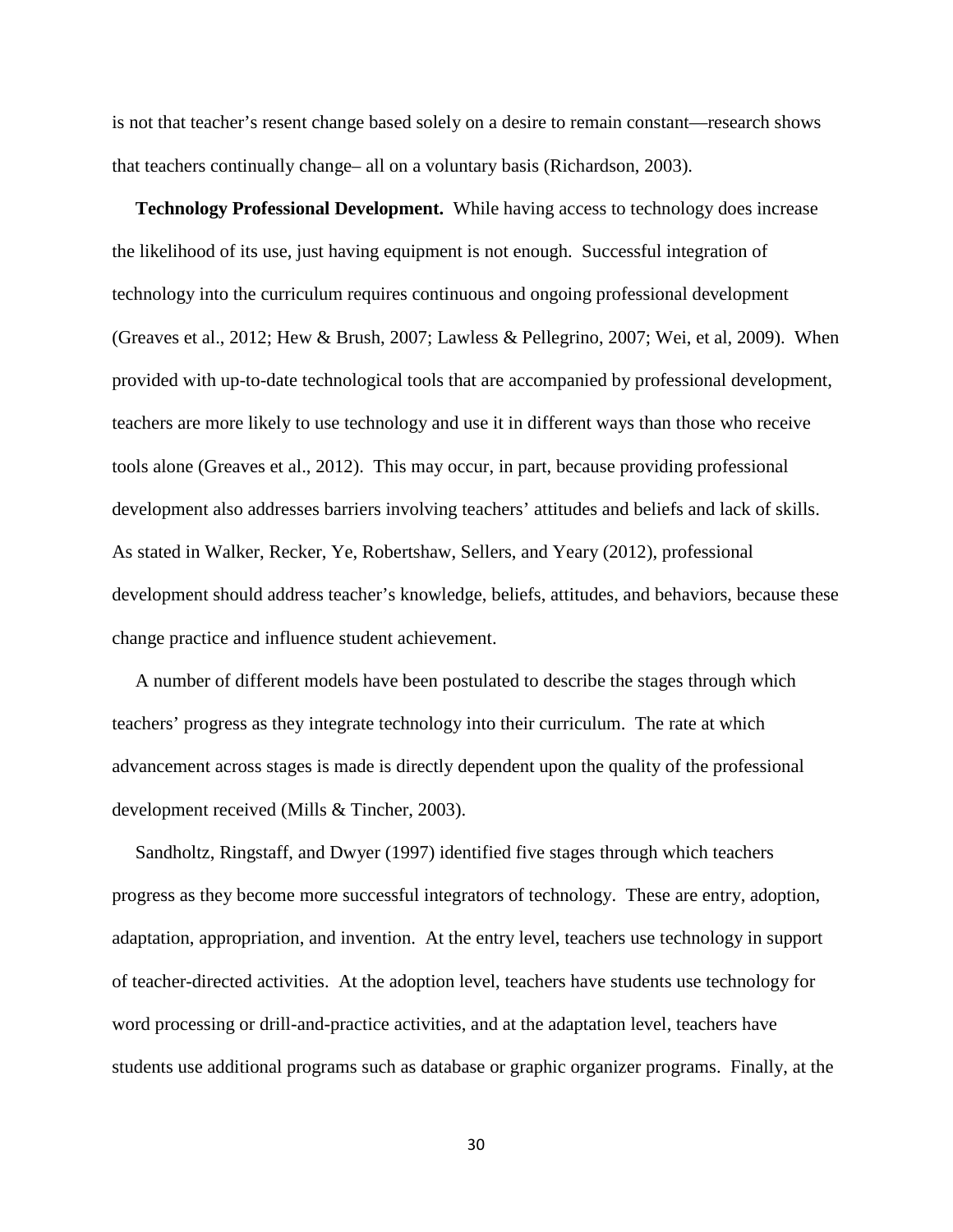appropriation level, teachers have students use technology to participate in project based learning, and at the invention level, they use multi-curricular project based learning or individually paced instruction with students (Muir-Herzig, 2004).

 Lin, Wang, & Lin (2012) developed a model whereby advancement occurs through eight levels. At level zero technology in not used for instruction. At level one technology is used for clerical tasks, and at level two, CD-ROMS or canned programs are used to enhance instruction. At level three, the Internet is used, and at level four, simple multi-media products are created and used in instructional delivery. At level five, multi-media products are customized to better meet instructional needs, and at level six, instructional applications are created and used. At level seven, one is adept at creating and interweaving multiple technological platforms to provide sophisticated learning environments.

 Davies (2011) concentrated on skill acquisition alone and postulated three levels of technological literacy, through which one moves. The first is the Awareness level. At this level, one becomes aware of the types, purposes, and functions of available technologies, but is not able to use them. Level two, the Praxis level, involves actually learning to use the technology, and at level three, the Phronesis level, users are adept at learning new technologies.

 TPACK would describe the intersection, but not necessarily the sum, of where a teacher's three knowledge bases overlap-- the intersection of their technological knowledge/skills, their academic content knowledge, and their pedagogical knowledge/skills/philosophies (Ertmer, et al., 2012; Morsink, Hagerman, Heintz, Boyer, Harris, Kereluik, & Hartman 2011). One must address all three areas, when conducting technology professional development, in order to bring them into alignment, so as to affect change.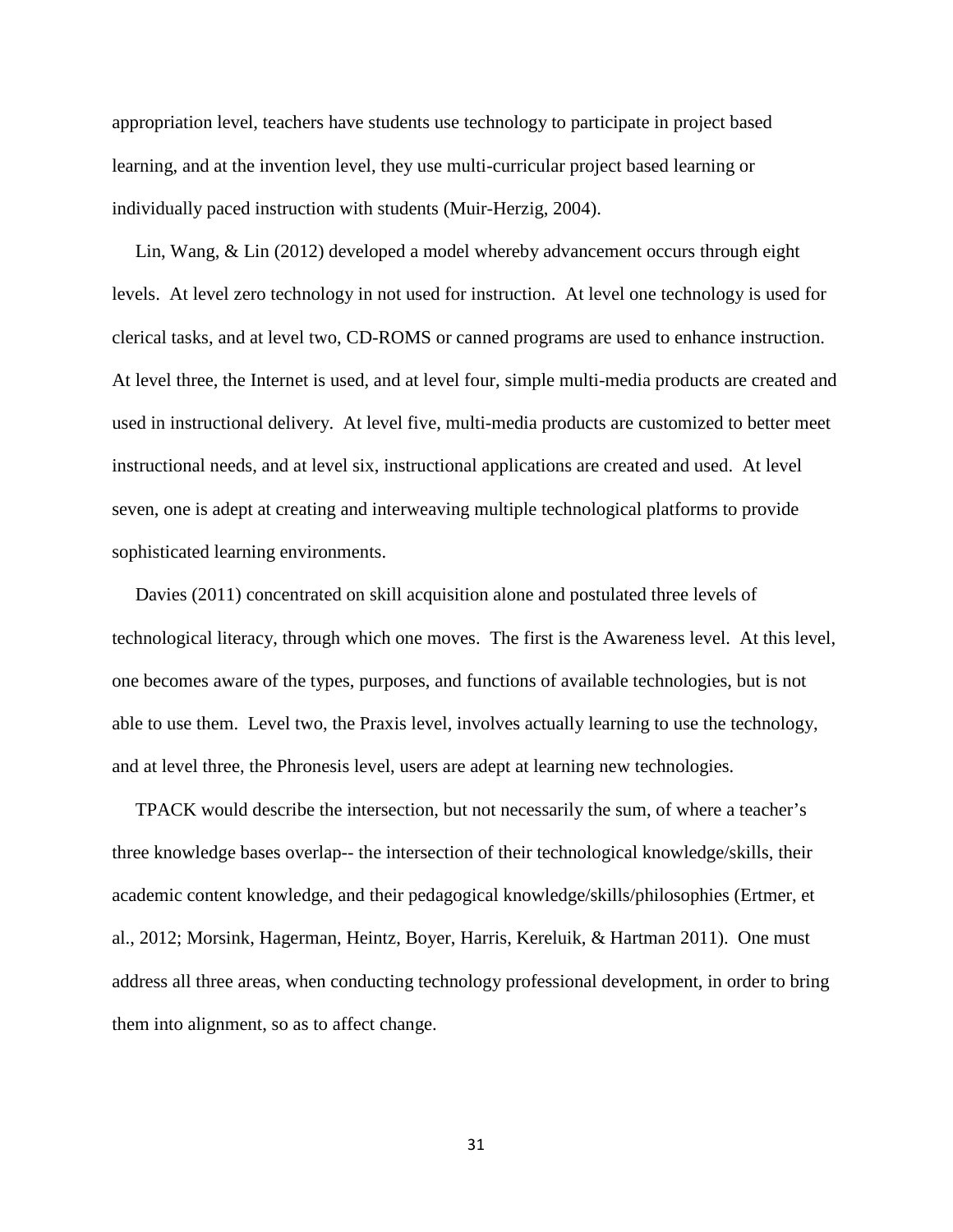

*Figure 1.* TPACK knowledge framework.

 Lawless and Pellegrino's (2007) review of the research found that high quality professional development must be longer in duration (preferably greater than one year), include follow-up, provide access to new technology, actively engage teachers in relevant activities in context, include peer collaboration and team building, have a clear, common vision related to student achievement, and situated within these three domains for successful technology staff development to occur. As such, this would address many of the perceived barriers to the integration of technology: teacher knowledge and skills, subject culture, teacher attitudes and beliefs, and resources. Institution and assessment barriers generally fall outside the scope of individual professional development for teachers and may not be addressed by this model.

Long in Duration. According to Lawless and Pellegrino's (2007) analysis of the body of professional development research, opportunities that are longer and consist of training time plus follow-up are more successful than other approaches. This holds true for technology professional development as well. Those who receive no ongoing support are less likely to be as successful as those who receive ongoing support and opportunities for collaboration or discussion of difficulties (Thomas, Hassaram, Rieth, Raghavan, Kinzer, & Mulloy, 2012;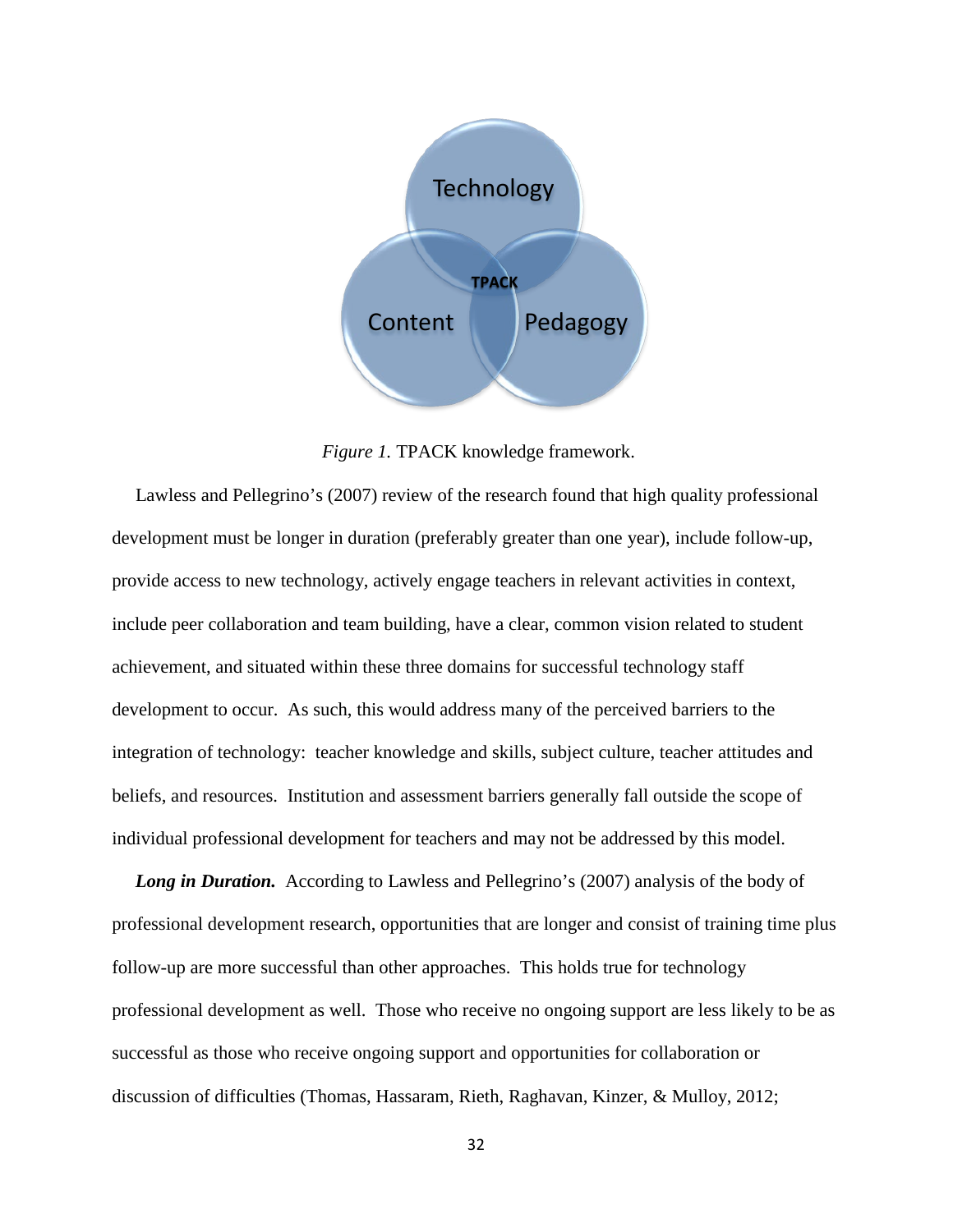Vavasseur & MacGregor, 2008). Gerard, Varma, Corliss and Lin (2011) conducted a metaanalysis of forty-three empirical studies analyzing the effect of professional development on the integration of technology-enhanced science lessons for 2,350 K-12 teachers. Professional development programs that lasted longer than one year were more likely to result in sustained technology use.

 Those professional development opportunities that are longer in duration may also address several of the previously identified barriers to technology integration. They may assist with teachers' lack of knowledge and skills in classroom management or integration and address specific weaknesses in technology skills. In addition, they may also address resource barriers via technical support, and subject culture barriers via time to implement change.

 *Meaningful, Relevant Activities in Context***.** According to Lawless and Pellegrino (2007), it is important to differentiate between professional development focused upon skill acquisition and professional development focused upon integrating technology into the curriculum, and to deliver both simultaneously. Technology skills are best taught actively, while situated within the curriculum, and attached to instructional design in order to address and align trainees' TPACK knowledge base and address existing knowledge and beliefs about teaching and learning (Buckenmeyer, 2012; Hew & Brush, 2007; Koehler, Mishra, & Yahya, 2007; McVee, Bailey, & Shanahan, 2008; Thomas et al., 2012). Direct instruction on how to integrate technology into the curriculum must be provided (Peeraer & Van Petegem, 2012; Stobaugh & Tassell, 2011; Zandvliet & Fraser; 2004). In a study of four English teachers, Hughes (2005) found that the teachers' perceptions of technology as being valuable in providing instruction and learning in the classroom were crucial to developing technology-supported pedagogy. When technology is perceived as valuable, teachers take more ownership over the resources, feel more confident in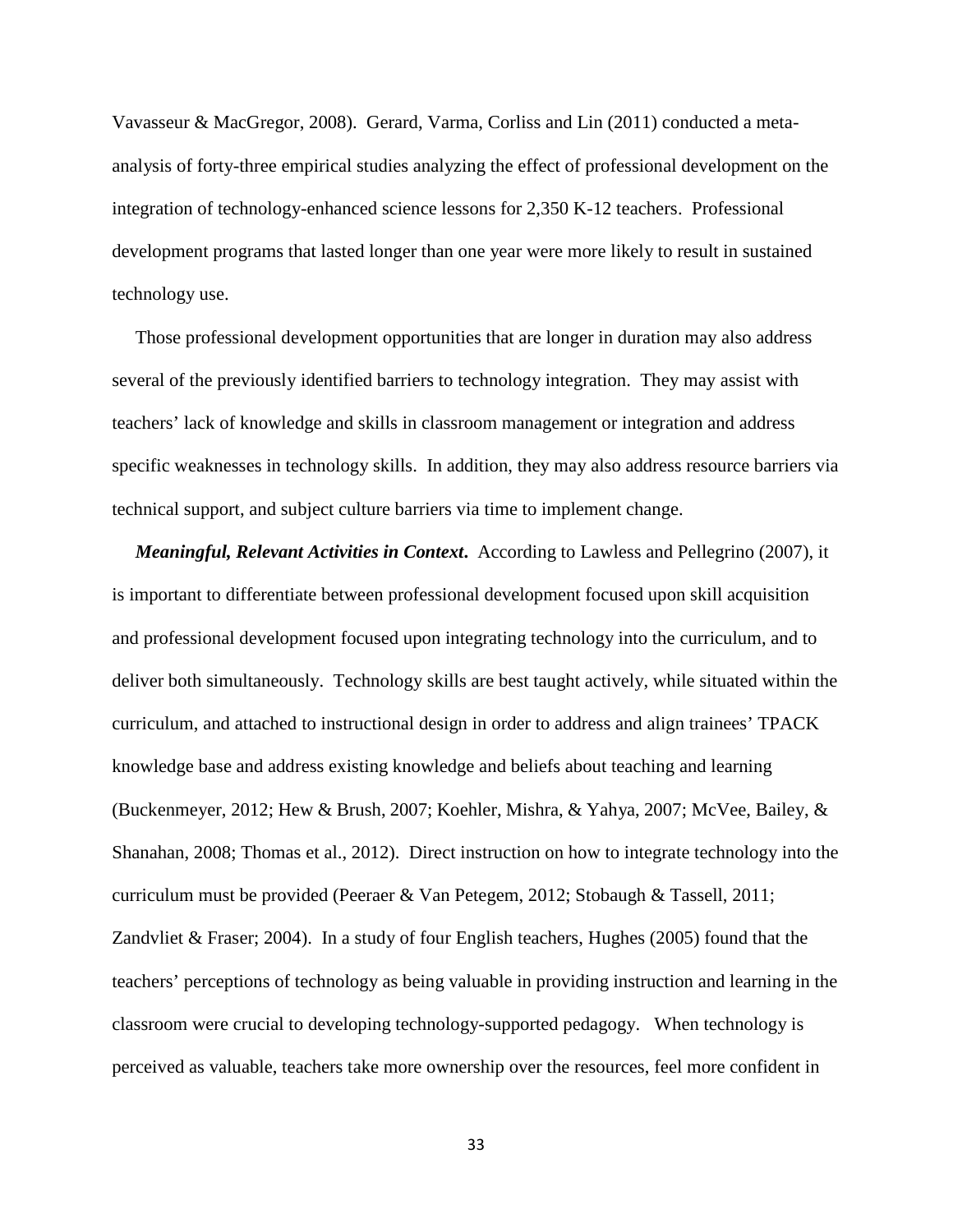their ability to integrate the technology, and believe that it will influence student achievement (Kubitskey, Fishman, & Marx, 2003).

While this is often the goal, it is sometimes not the reality. Anthony (2012), in a three year longitudinal study of a 1:1 laptop initiative, found that, while teachers valued professional development, it often resulted in limited integration success, because the connection between how to use technology and how to integrate technology was not well developed. The connection was alluded to, but it was not explicitly taught and the training did not emphasize ways in which technology infused instruction was different from existing practice.

 Direct instruction on classroom management skills in a technology rich environment must also be addressed. This would include explicit instruction on how to design tasks that incorporate technology, classroom layout to facilitate technology use, and classroom management skills in a technology rich environment (Lim, et al., 2003; Rogers & Finlayson, 2004).

 This type of professional development opportunity would address barriers in teachers' knowledge and skills with regard to classroom management and how to integrate technology into the curriculum. It would also address teachers' attitudes and beliefs about teaching, learning, and technology. Finally, it may address subject culture barriers as the bonds between change and traditional practices become weakened.

*Peer Collaboration and Community Building.* Peer collaboration and community building have only recently begun to be addressed in technology professional development research and their value as tools to transmit TPACK knowledge addressed. Much of what teachers learn about integrating technology is learned from peer networks, which allow for scalability of support as they remove the need for "experts" (Glazer, Hannafin, Polly, & Rich, 2009; Peeraer &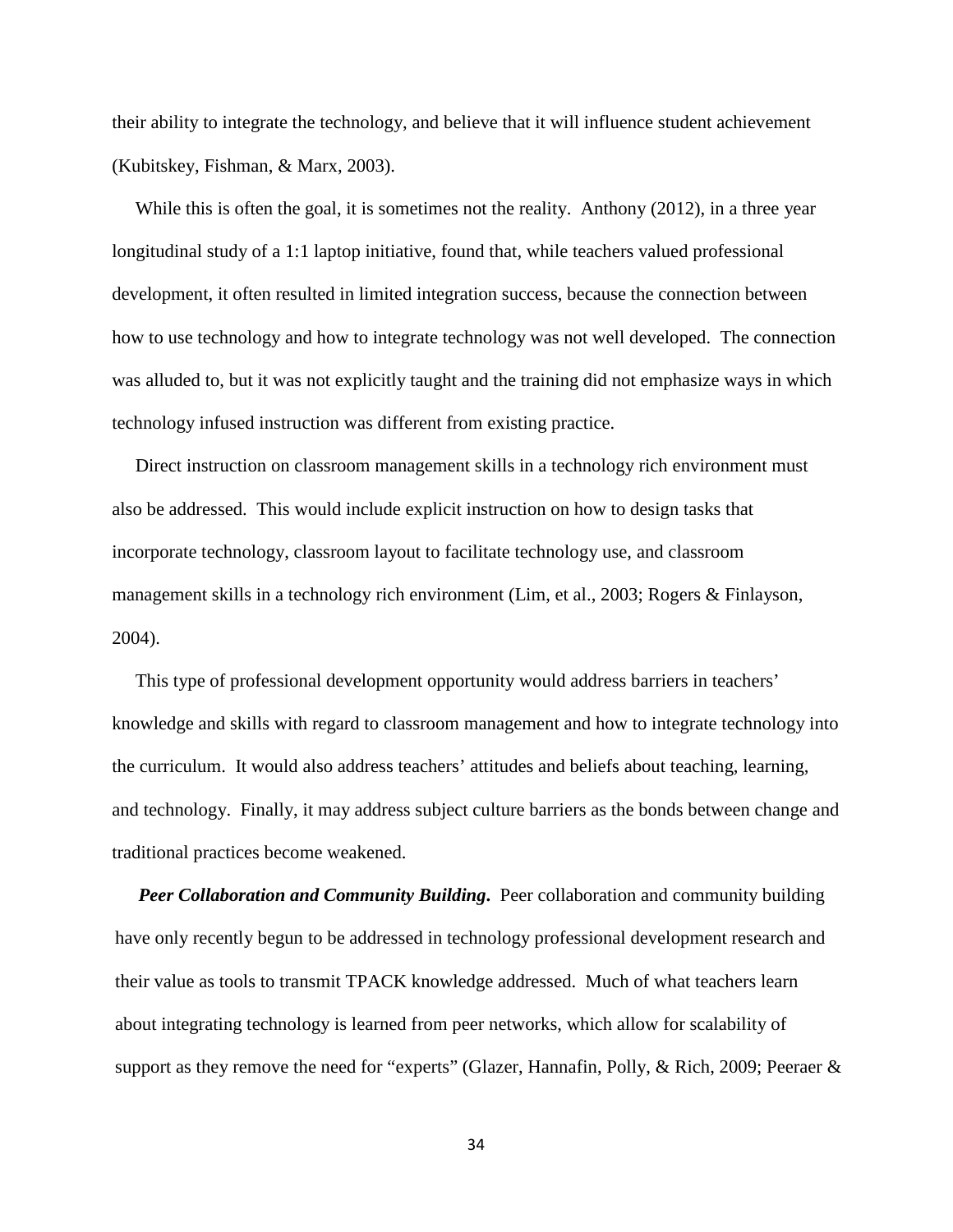Van Petegem, 2012). They also allow TPACK construction to continue over time as teachers collaborate, share ideas and resources, set goals, seek answers, and troubleshoot problems (Brill & Walker, 2006; Glazer, Hannafin, & Song, 2005). On one front, there is mentoring and, on the other, peer collaboration and professional learning communities (PLCs).

 Teachers, who are mentored, integrate technology more frequently than those who are not (Lowther, Inan, Strahl, & Ross, 2008; U.S. Department of Education, 2016; Zhao & Bryant, 2006). In a study conducted across twenty-six schools, Lowther found that those who were mentored were more confident in their ability to use technology, more likely to use it, and more likely to use it in student-centered practices.

 Teachers who take advantage of PLCs have been found to experience positive changes in their attitudes toward and an increase in use of technology (Cifuentes, Maxwell, & Bulu, 2011; Hew & Brush, 2007). Glazer and Hannafin (2008), in a study of nine teachers participating in technology PLCs, found that most increased in their ability to integrate technology as a result of their once-a-month participation in a PLC. Similarly, Hughes and Ooms (2004), in a study of five teachers participating in technology PLCs for one year, found that participants also increased the frequency with which they used technology.

 Established five years ago, the unconference or Edcamp is similar to the PLC. These are relatively new styles of professional development conferences where attendees decide the topics, on the fly, and attend discussion sessions, in person or virtually, based upon their interests. Knowledge is built collaboratively by attendees and created resources are shared and built upon as a community of learners is established. Carpenter (2015) surveyed 95 participants in one Edcamp and found that 85% rated the experience highly, 91% planned to attend to again, and participant autonomy and the integration of technology were valued. One negative experience of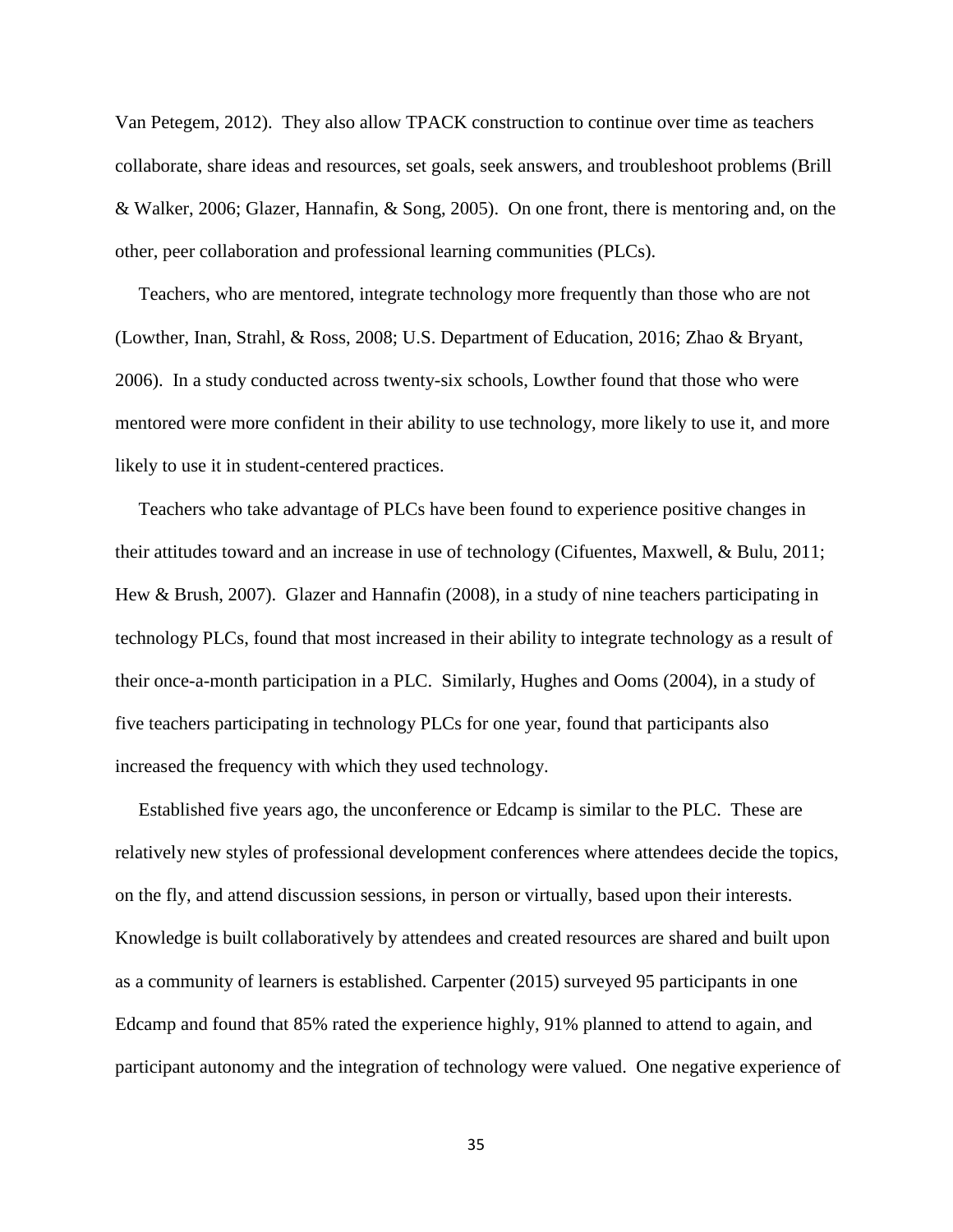note was that not all attendees felt their voices were heard due to the number of attendees in each session. Carpenter and Linton (2016) in a survey of 769 attendees found 94% rated their experience highly and planned to attend additional Edcamps. Twenty percent wanted to learn something new with regard to technology and collaboration, positivity, energy level, and selfdirected learning were considered to be positive aspects. Not having all voices heard and not everyone being satisfied with topic choices were negatives associated with the experience. There have been no studies as to the effectiveness of this type of professional development in creating lasting change in practice or carryover to the classroom.

 Peer collaboration opportunities address resource barriers related to a lack of technical support, time to create lessons, technological skills, classroom management, and the need for help with integrating technology into the curriculum. Troubleshooting issues were not found to be alleviated by their use (Hew & Brush, 2007). Finally, collaborative opportunities might address subject culture barriers and teachers' negative attitudes and beliefs about technology.

*Common Vision for Student Achievement.* "A significant challenge to schools is selecting the staff development approach that aligns most clearly with the assumptions and beliefs of staff members and produces the results desired for students" (Hirsh, 1999, p. 39). When student achievement is perceived to be positively influenced by the proffered technology professional development, it is more likely to be implemented (Blackwell, Lauricella, and Wartella, 2014; Ertmer, Ottenbreit-Leftwich, Sadik, Sendurur & Sendurur, 2012; Karaca, Can, & Yildirim, 2013; Kim, Kim, Lee, Spector & Meester, 2013; Miranda and Russell, 2012; Pi-Sui, 2016). Likewise, Ottenbreit-Leftwich, et al. (2010) found that teachers may not be persuaded to attempt new student-centered practices unless these have been linked to student learning outcomes. This is particularly true when new methodologies are associated with increased student achievement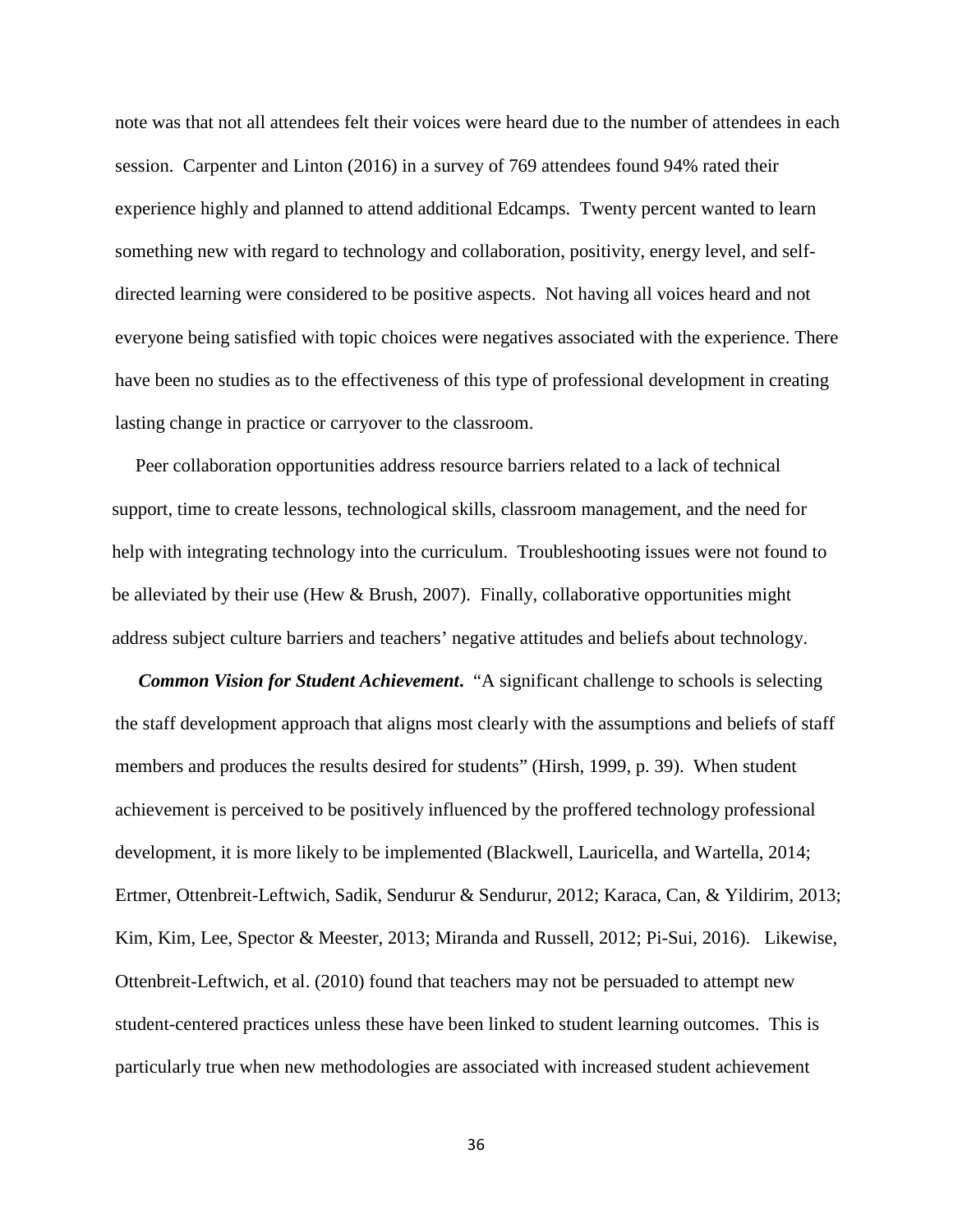scores on standardized tests (Geier, Blumenfeld, Marx, Krajcik, et al., 2008). Hughes (2005) found that the power to develop technology supported pedagogy lies in the teacher's interpretation of the technology's value for instruction and learning in the classroom.

 As stated in Ottenbrite, et al. (2010), teachers' beliefs regarding technology are based upon whether or not they perceive it as supporting relevant instructional goals. When presented, they make value judgments based upon its ability to aid them in reaching goals based upon their import. Indeed, Snoeyink and Ertmer (2002) found that, when teachers perceived the value of a proffered technology professional development to be of use in specific educational purposes, they were more likely to implement it despite other barriers. According to Coppola (2004), technology use is perceived as requiring a great deal of work, so value must be associated with it in order for it to be carried out.

 Technology professional development that addresses a common vision for student achievement might also address barriers that affect teachers' attitudes and beliefs. It may also affect subject culture barriers by making sure that the vision and mission for all is unified and aligned with technology integration.

#### **Conclusion.**

There is much work to be done in the field of technology professional development. The literature base on technology professional development for teachers reveals that there is a long way to go in understanding methods of effective practice with respect to the various impacts of these activities on teaching and learning…we need to move to a more systematic study of how technology integration occurs within our schools, what increases its adoption by teachers, and the long-term impacts that these investments have on both teachers and students" (Lawless  $\&$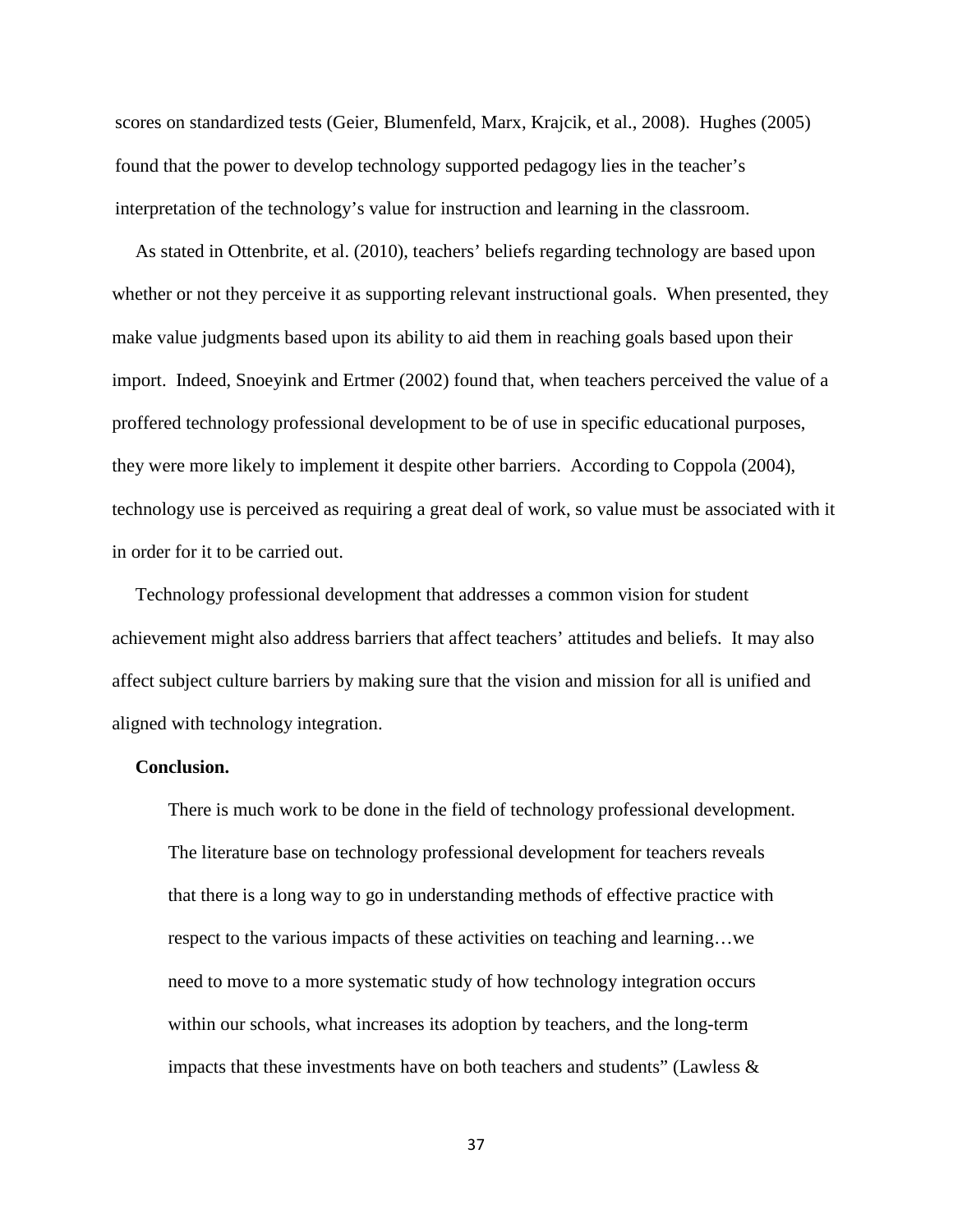Pellegrino, 2007, p. 575).

Indeed, this is reflected in the United States' Department of Education's Technology 2016 Plan where, "Across the board, teacher preparation and professional development programs fail to prepare teachers to use technology in effective ways" (p. 5). And, recommends that, "Professional learning and development programs should transition to support and develop educators' identities as fluent users of technology; creative and collaborative problem solvers; and adaptive, socially aware experts throughout their careers. Programs also should address challenges when it comes to using technology learning: ongoing professional development should be job embedded and available just in time" (p. 34).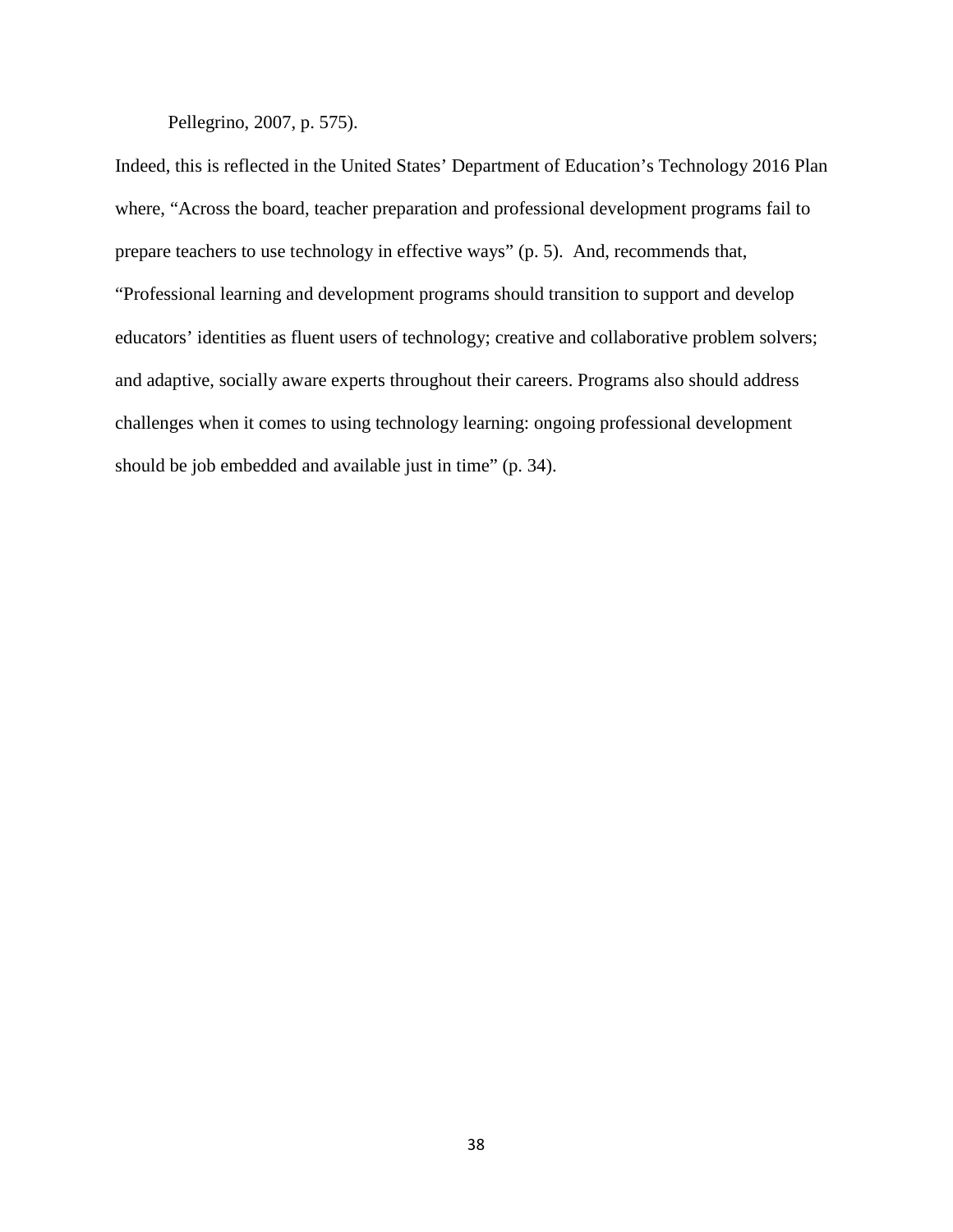## **III. Methodology**

## **Research Questions**

The following were the guiding questions for this study:

- 3. How were ITRTs utilized for professional development by teachers?
	- a. What were the frequencies of the types of professional development requested by teachers in County X?
	- b. Did the frequency of these professional development activities remain constant over time?
	- c. Did the frequencies of professional development activities in County X vary as a function of:
		- i. School level?
		- ii. School Title I status at the elementary level?
		- iii. School subject at the secondary level?
- 4. How did the involved ITRTs make sense of how teachers used their professional development services?

#### **Methodological Framework**

 This case study describes one school system's approach to supporting technology integration. Using archival data, the ITRT program is described longitudinally across various features in an attempt to provide some insight into a largely undescribed professional development practice. Stake (1995) defines a case as a specific, complex, and functioning integrated system and, as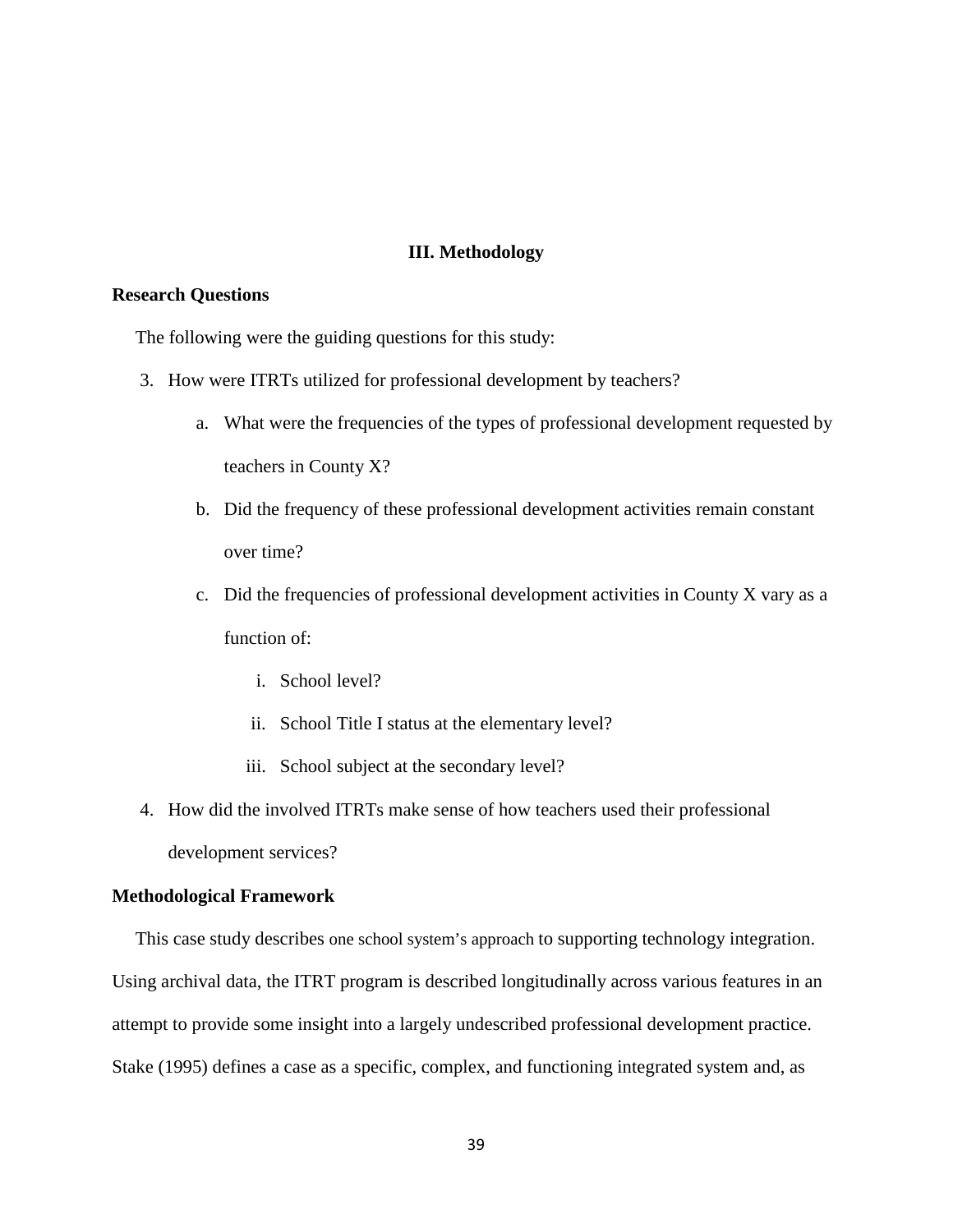such, identifies people and systems as appropriate subjects for case studies. In addition, he defines an intrinsic case study as one in which the studied phenomenon is a given-- in situ. The purpose of this design is not to generalize but to understand this one specific case (as when one evaluates a program). According to McMillan (2004), "A case study is an in-depth analysis of one or more events, settings, programs, social groups, communities, individuals, or other 'bounded systems." (p. 271). Yin (2009) further amplifies its importance as a method to increase knowledge of organizational phenomenon when there is little control over events, when real-life phenomenon is investigated in context, and when "how" or why" questions are investigated.

 The current study was designed to investigate one entity, situated in one real, well-described time and place, in order to obtain a detailed description of and gain understanding about a phenomena over which I had little control. This aligns with Yin's definition of appropriate case study methodology used to, "describe a real life intervention and the context in which it occurred" (p. 20). To this end, the current study employed a case study design as I sought to describe the process of County X's ITRT model to support technology integration and to begin to understand the reasons behind these outcomes as interpreted by the involved ITRTs in focus group interviews.

#### **Setting**

**Description of Site.** Data was obtained for all schools in one large suburban county public school district in central Virginia, which I will refer to as County X. In 2016, the county included 63 schools, with 38 of those at the elementary, 12 at the middle, 11 at the high school level, and two technical centers. Elementary grade levels include pre-kindergarten four-yearolds and grades kindergarten through five. Middle schools include grades six through eight, and high schools and technical centers include grades nine through twelve.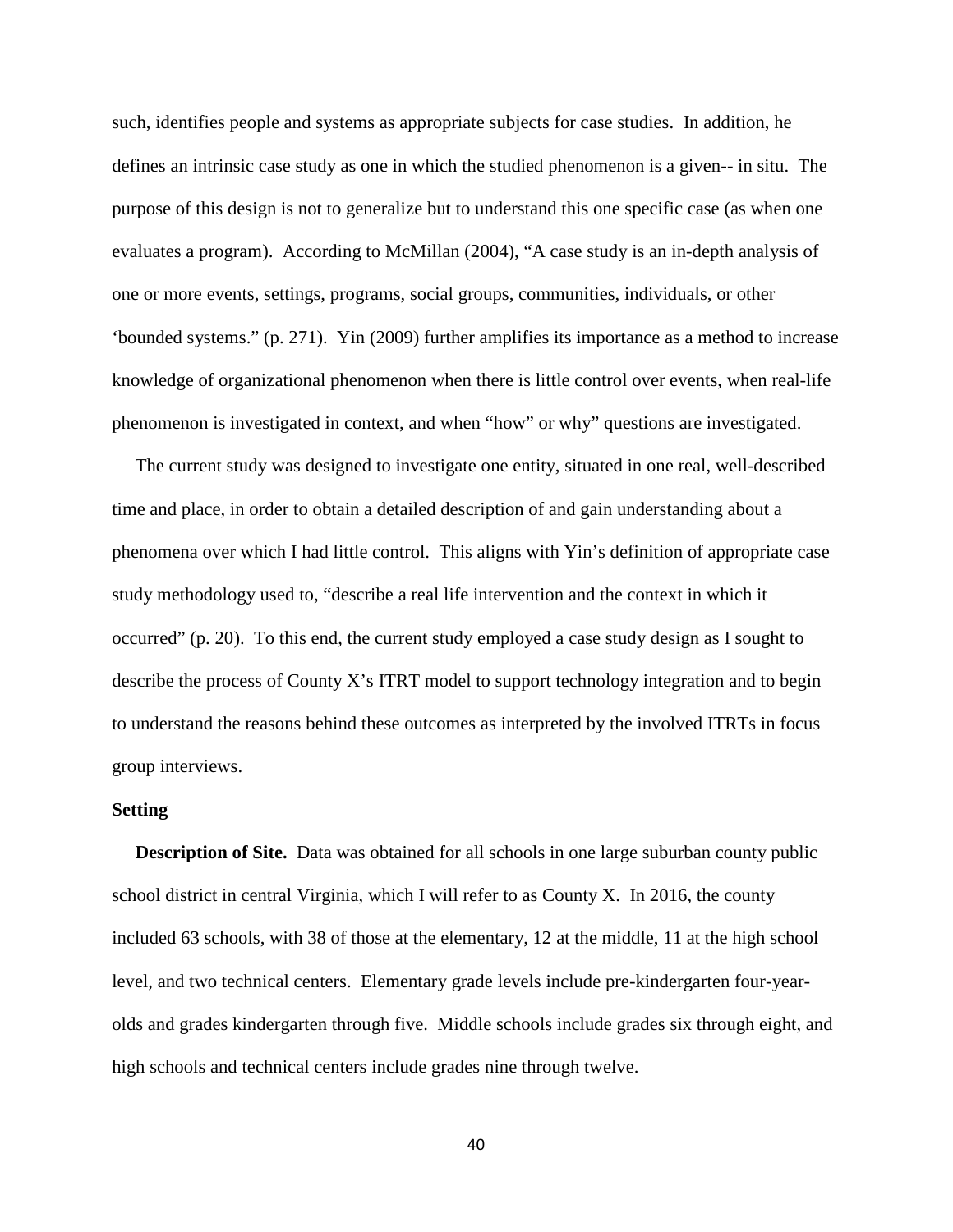According to County X's planning department, student enrollment for the county is

approximately 59,000, with a variation of fewer than 500 students, over the four years

investigated. County X is among the seventy largest school districts in the U. S. The county is a

little more than 3% whiter than Virginia and close to 4% whiter than the U.S. as a whole (sees

Table 1).

# Table 1

| Percentage of Public School Students by Race or Ethnicity |              |      |               |         |                       |           |           |                            |         |           |                  |      |
|-----------------------------------------------------------|--------------|------|---------------|---------|-----------------------|-----------|-----------|----------------------------|---------|-----------|------------------|------|
|                                                           | County $X^b$ |      |               |         | Virginia <sup>b</sup> |           |           | United States <sup>c</sup> |         |           |                  |      |
|                                                           | 2012         | 2013 | 2014          | 2015    | 2012                  | 2013      | 2014      | 2015                       | 2012    | 2013      | 2014             | 2015 |
| American Indian/<br>Alaska Native                         | $\cdot$      | .2   | .2            | $\cdot$ | $\cdot$ 3             | $\cdot$ 3 | $\cdot$ 3 | .3                         | 1.1     | 1.0       | n/a <sup>d</sup> | n/a  |
| 2 or more races                                           | 4.3          | 4.4  | 4.6           | 4.8     | 5.0                   | 5.2       | 5.5       | 5.7                        | 3.2     | 3.5       | n/a              | n/a  |
| Asian                                                     | 3.5          | 3.5  | 3.5           | 3.4     | 6.2                   | 6.4       | 6.6       | 6.8                        | 4.8     | 4.8       | n/a              | n/a  |
| Pacific                                                   |              |      |               |         |                       |           |           |                            |         |           |                  |      |
| Islander/Native                                           | .2           |      | $\mathcal{L}$ | $\cdot$ | $\cdot$               | $\cdot$   | $\cdot$ 2 | $\cdot$                    | $\cdot$ | $\cdot$ 4 | n/a              | n/a  |
| Hawaiian                                                  |              |      |               |         |                       |           |           |                            |         |           |                  |      |
| <b>Black</b>                                              | 23.7         | 23.6 | 23.9          | 23.9    | 22.6                  | 22.5      | 22.4      | 22.3                       | 25.6    | 26.2      | n/a              | n/a  |
| Hispanic                                                  | 12.5         | 13.2 | 13.9          | 15.1    | 13.8                  | 14.4      | 15.1      | 15.6                       | 15.3    | 15.3      | n/a              | n/a  |
| White                                                     | 55.6         | 54.9 | 53.8          | 52.5    | 51.6                  | 50.9      | 50.0      | 49.2                       | 49.6    | 48.9      | n/a              | n/a  |

<sup>a</sup> Data not available.

Table 2

 $<sup>b</sup>$  Data acquired from Virginia Department of Education (2016) Data for Researchers and Developers.</sup>

<sup>c</sup> Data acquired from National Center for Education Statistics (2016) ELSi Table Generator.

 With regard to socio-economic status, as measured by free and reduced lunch eligibility, the county was more prosperous than the rest of Virginia and the United States (Table 2). Thus, the

county is not completely representative of Virginia or the U.S. as a whole.

| Tercentage of Binaenis Lugible for Tree and Reduced Frice Lunch |              |                       |                            |  |  |
|-----------------------------------------------------------------|--------------|-----------------------|----------------------------|--|--|
| Year                                                            | County $X^b$ | Virginia <sup>b</sup> | United States <sup>c</sup> |  |  |
| 2012-13                                                         | 31.2         | 40.1                  | 49                         |  |  |
| 2013-14                                                         | 32.9         | 41.2                  | 49                         |  |  |
| 2014-15                                                         | 33.8         | 42                    | $n/a^a$                    |  |  |
| 2015-16                                                         | 30.2         | 41.9                  | n/a                        |  |  |
|                                                                 |              |                       |                            |  |  |

*Percentage of Students Eligible for Free and Reduced Price Lunch*

<sup>a</sup> Data not available.

<sup>b</sup> Data acquired from Virginia Department of Education (2016) Data for Researchers and Developers. <sup>c</sup> Data acquired from National Center for Education Statistics (2016) ELSi Table Generator.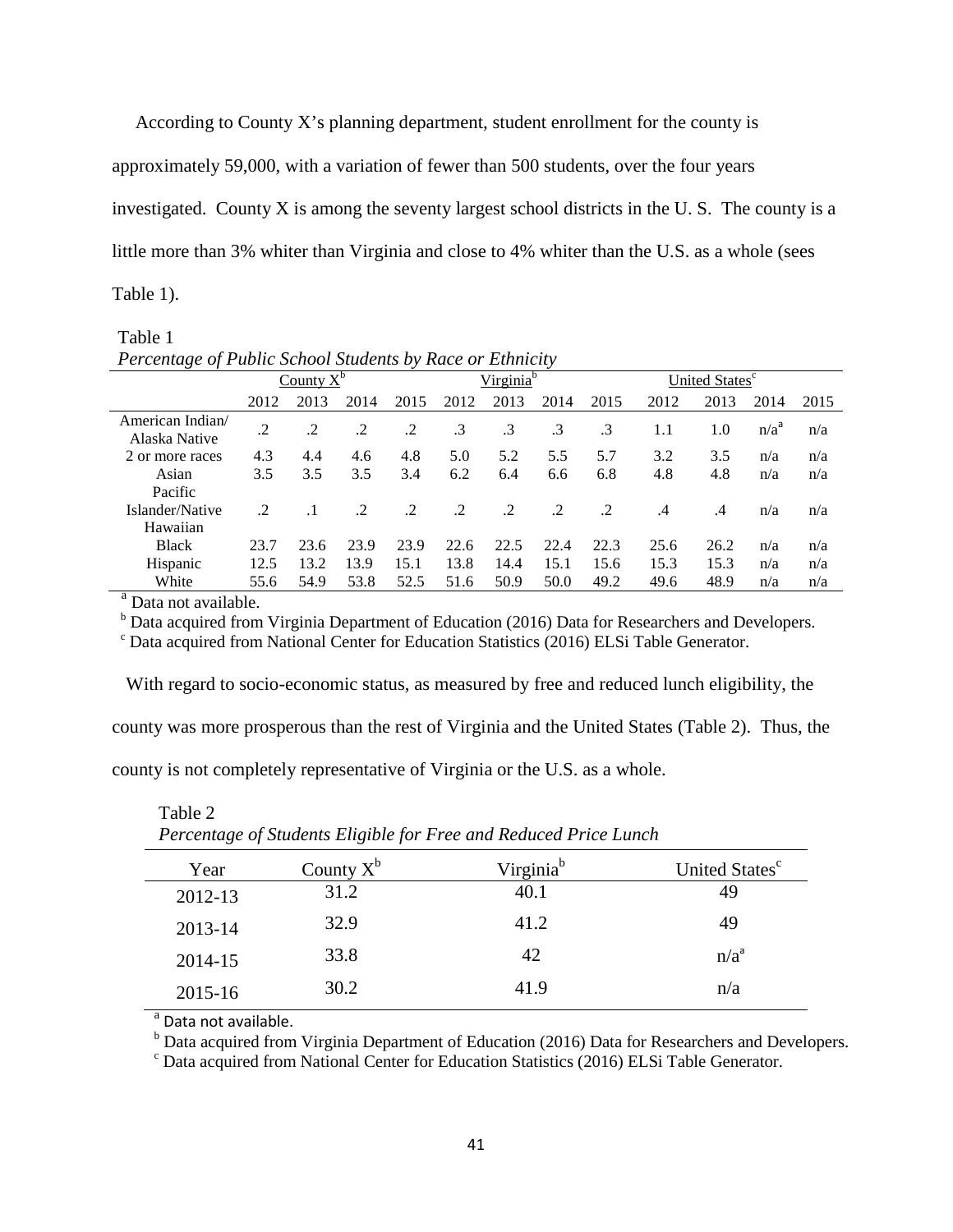County X is nationally known as a forerunner in the educational technology community as signaled by their invitations to present at numerous national conferences, national press received, their designation as an ambassador district for the #GoOpen campaign of the U.S. Department of Education which recognizes school districts that replace traditional textbooks with openly licensed educational materials, and numerous awards received by their director. In the 2011-12 school year, County X welcomed a new director of technology and launched their "digital ecosystem," a single sign-on repository of digital resources, which signaled their shift to online content and an early commitment to GAfE. At the same time, each teacher was trained on the use of Edmodo, a blended learning platform, for use with students. At that time, they were the largest school district using Edmodo in the U.S. In the 2013-14 school year, preparation began for the 1:1 Chromebook roll-out at the secondary level. At the time, it was the largest Chromebook rollout in history. Each school's annual operating plan included a requirement for teachers to meet with their ITRTs four times each year. Currently, grades four and five are being prepared for their 1:1 Chromebook rollout.

**Description of Site ITRT Model.** ITRTs in County X are assigned to a level (elementary or secondary) and two to three support schools for which they supply assistance in specific software or hardware training, troubleshooting, and are available to coach teachers in the integration of technology into the content. Elementary ITRTs spend one 8 hour day in each of their support schools each week. Elementary ITRTs go to each support school on the same day of the week (i.e. one specified school every Monday and a different specified school every Tuesday, etc.). Specific days are attended to because ITRTs are only available one day each week, so they try to avoid PLC or other meeting days at their support schools, so teachers are unencumbered. Secondary ITRTs spend three 8 hour days days every 2 weeks in each of their support schools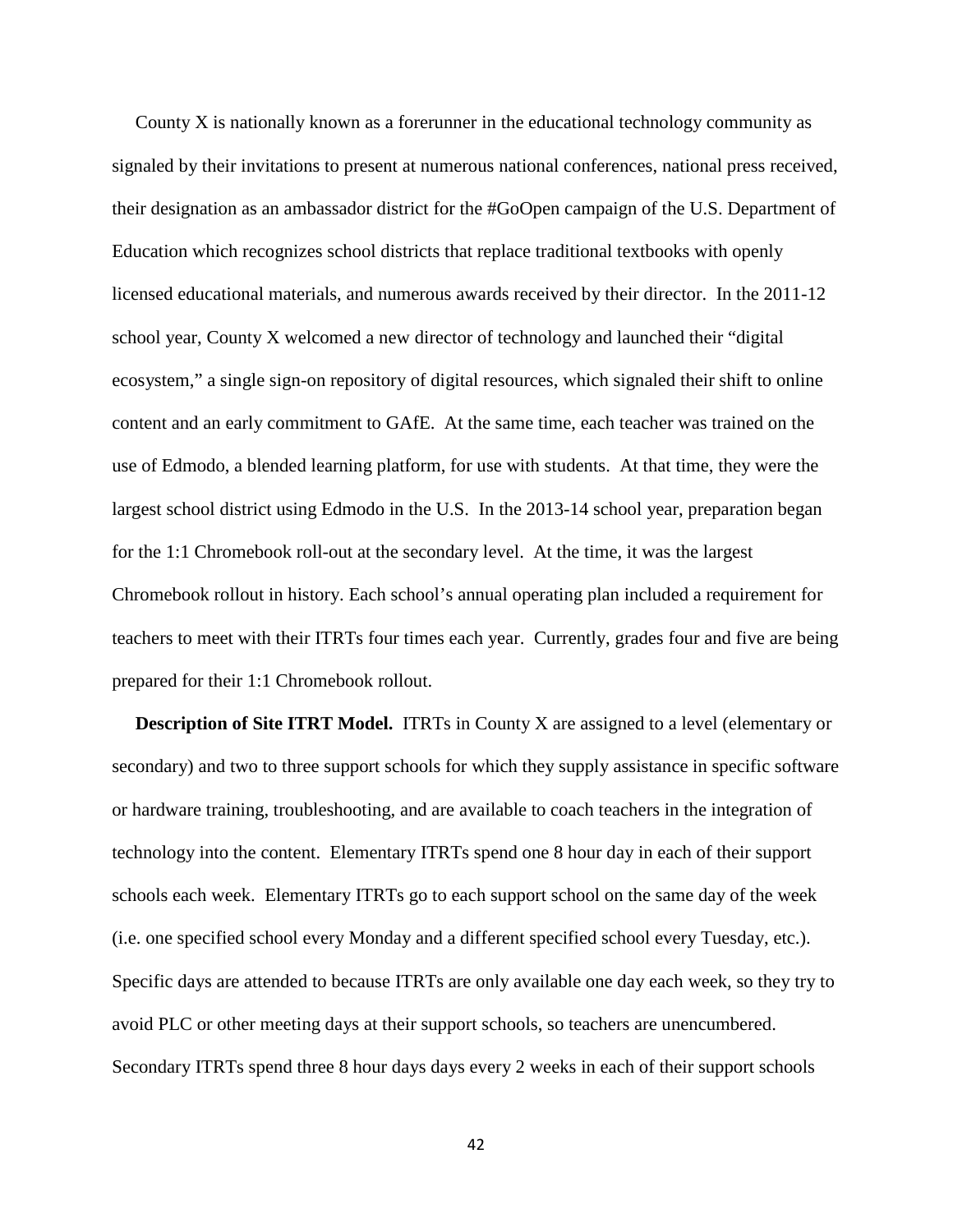such that schools get one day one week and two days the following week. Secondary schools are allotted more time as they currently subsist in a 1:1 environment. Secondary ITRTs have more flexibility in scheduling their support, since there are fewer schools at that level, and no ITRTs have more than two schools. ITRTs send out a weekly sign-up sheet via email that teachers use to reserve time with their ITRT on their school's specified support day. ITRTs are available via email and Google Hangout for anytime, anywhere support. No school is given more than the specified one or two day time allotment. Wednesdays are held as team meeting and professional development days, so no support is provided on Wednesdays. The remainder of the ITRTs' time is spent in work that supports the technology department and district. Table 3 displays the number of ITRTs at each level over a four year period.

Table 3 *Number of ITRTs by Level<sup>a</sup>* 2012 2013 2014 2015 High 6 6 6 6 Middle 6 6 6 6 HS/MS 0 1 1 2 Elementary 18 16 16 16 Total 30 29 29 30

<u>a a shekara ta 1999</u>  $\alpha$ <sup>a</sup>Data provided by County X

 According to County X's ITRT Data Guidelines (2015b), the scope of activities for which ITRTs were responsible includes:

- Classroom integration coaching, defined as:
	- o A planning session with a teacher on a lesson that the ITRT and the teacher, or the teacher, will implement. This consists of time showing, demonstrating, and giving advice on the lesson.
- Trainings, defined as:
	- o Specialized content training using technology resources to support classroom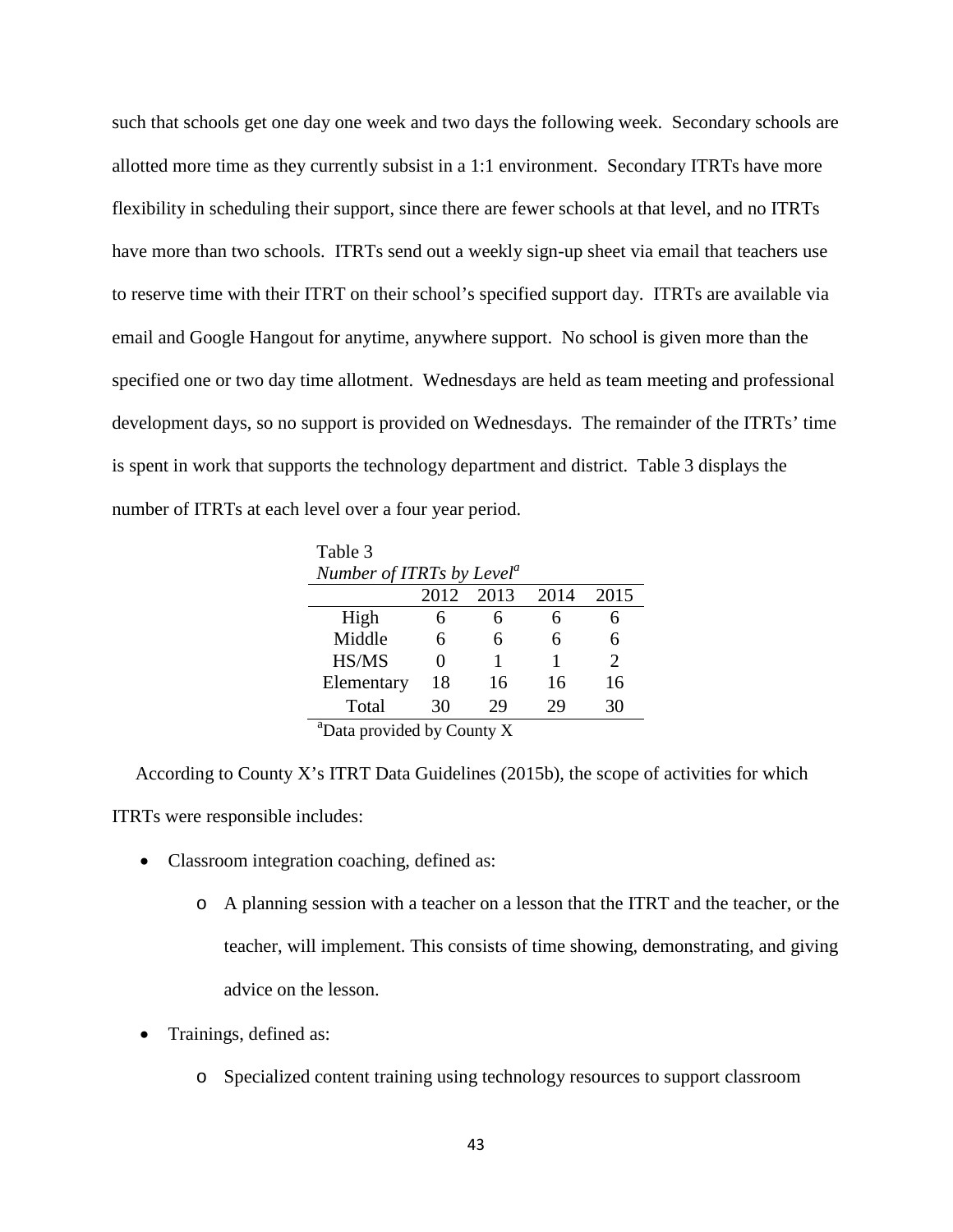instruction or productivity. These resources can include the software or digital equipment.

- Troubleshooting Activities, defined as:
	- o Training and support for teachers and students for network logins, passwords, printer, or server management.
	- o Troubleshooting and problem-solving with employees.

 **Sample.** In the four years I am studying, 29 to 30 ITRTs were deployed to schools. Of those, 25 ITRTs had been in the position for all years from 2012-13 to 2015-16 in County X. Therefore, my sample is 25.

#### **Data Collection and Analysis**

Two types of data were collected and analyzed in an effort to understand how the ITRTs functioned in the selected site as well as how they explained their utilization by teachers. First, I analyzed four years of time and task logs for the ITRTs in the county. Then, I presented these data to the ITRTs and asked them to make sense of the data and teacher technology immersion and involvement.

 **Time and Task Logs.** Data was obtained via ITRT databases for four consecutive years for all public schools in County X. ITRTs are invited, by the teacher, to provide specific troubleshooting or professional development on hardware, software, or curriculum development. Each of these activities is documented for record keeping purposes. Data was collected from end-of-year ITRT databases which were compiled as part of ITRT work duties. ITRTs are required to chart their activities daily, to the 15 minutes, on their electronic sign-up sheets. Data was collected for activities occurring in the 2012-13, 2013-14, 2014-15, and 2015-16 school years and included the following: application, date, school, subject, teacher's name, and a brief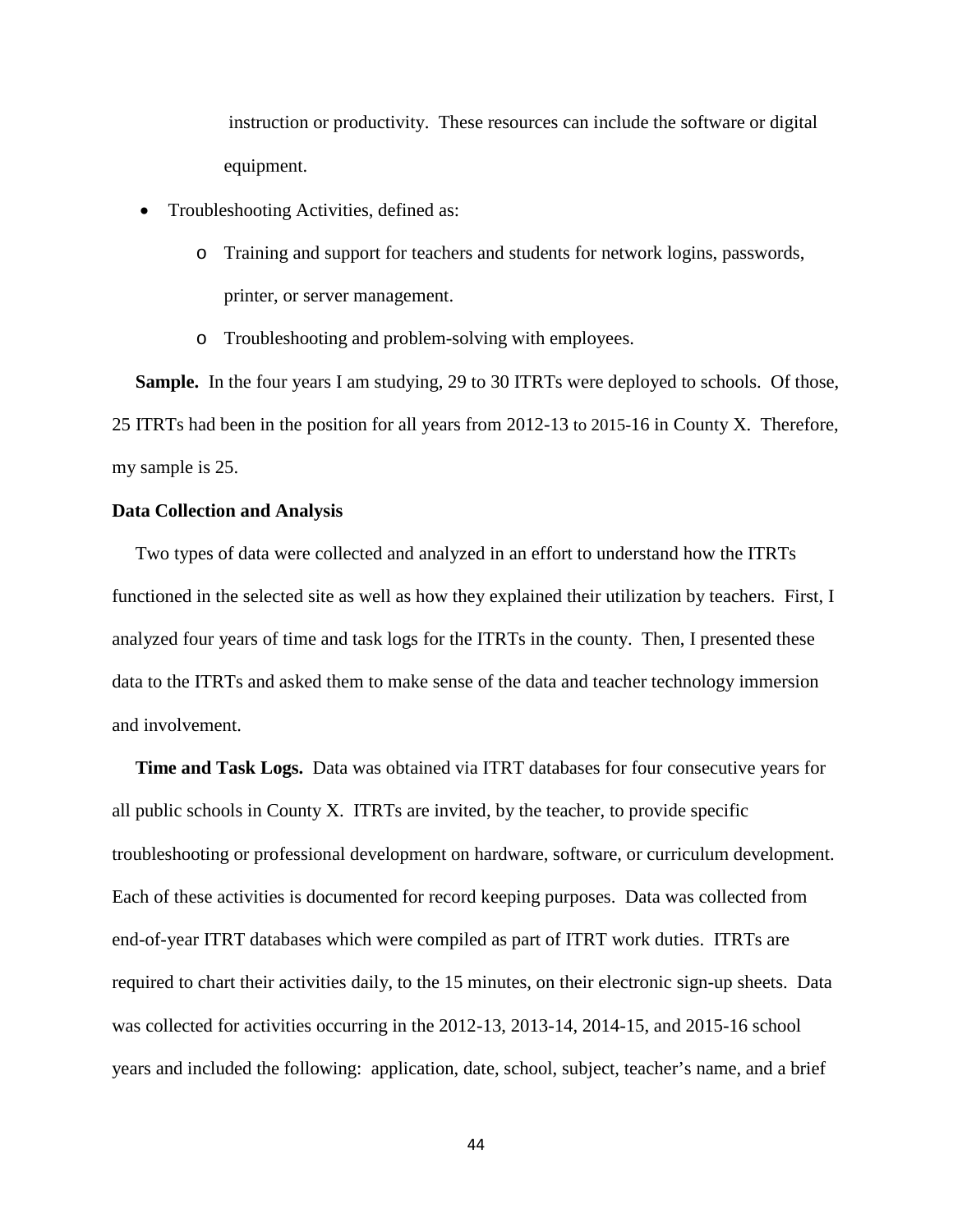description. In the 2012-13 databases, time used was coded differently, so that year was excluded in calculations of overall time used.

 I obtained ITRT databases in Google format, downloaded to Excel, from the Manager of Instructional Technology for County X, with the approval of their research director.

 Quantitative data was imported into an Excel spreadsheet and consisted of data that indicated how each ITRT has spent his or her time on the job over the past four years. Descriptive statistics were used to develop the patterns and practices of ITRT work with teachers.

 **ITRT Focus Group Interviews.** Qualitative data was obtained from group ITRT semistructured interviews. Focus groups promote interactions among participants which lead to richer understandings of phenomena and are valuable when used with knowledgeable participants in order to solicit insights or opinions (McMillan, 2004). Because ITRTs were focused solely upon technology integration, were located in the schools, and worked closely with teachers, ITRTs were uniquely situated and, as such, were privy to the minutiae of the attitudes toward, abilities possessed, and use of technology by teachers across all classrooms. By employing ITRTs as focus groups, I gained a deeper understanding of the barriers and facilitators of technology integration in order to establish better professional development practices.

 ITRT focus groups were stratified such that each school level was equally represented in each group. ITRTs were stratified because the research questions specifically addressed levels of school. This was done in an attempt to provide rich responses and interaction across different levels and subjects. All 25 eligible ITRTs agreed to participate.

 Focus groups lasted until no new information was forth coming. Interviews were recorded for accuracy and to provide the ability to code data at a later date. I read a scripted statement at the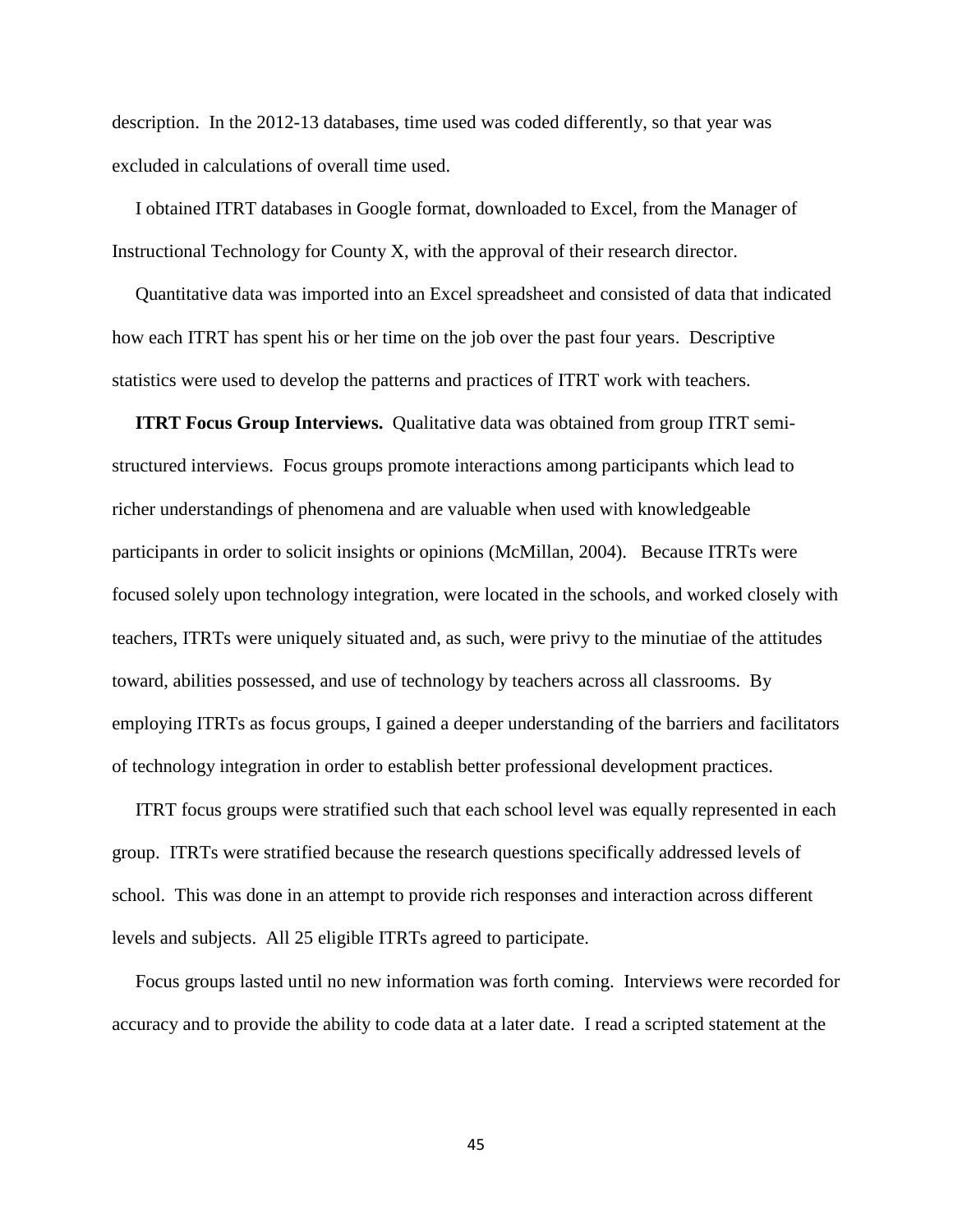beginning of the interview. See Appendix A.

 Participants were shown, via an LCD projector and screen, graphs for each research question, one-by-one, and asked to respond to the following prompt, "I would like for you to comment on the findings. Can you share anything that you believe influenced the data to look as it does? For example, are there any factors that you believe caused it to look the way it does?" Responses were recorded for accuracy in the focus group language and response. Due to the fact that I am an ITRT in County X, I remained neutral and made no further response other than, "Did anyone else have something to add, or could you explain in more detail your meaning?" At the conclusion, I again read a scripted response. See Appendix B.

 Focus group data was transcribed by me. Finally, the data was coded for level, subject area, application, and theme and checked for accuracy independently by a second researcher (see Table 4). When one category of coding discrepancy occurred, the two researchers mutually agreed upon a coding by referring back to the Hew and Brush's category descriptions.

|   | Coding Key |                             |                       |           |                          |       |                        |  |
|---|------------|-----------------------------|-----------------------|-----------|--------------------------|-------|------------------------|--|
|   | Level      | Subject Area<br>Application |                       |           |                          | Theme |                        |  |
|   | High       |                             | A Computer Tech Ed    |           | K Google Apps            | 4     | Time                   |  |
|   | Middle     | B                           | Lang. Arts            |           | Web-based tools          | 5     | Assessment             |  |
| 3 | Elementary |                             | Heath/PE              |           | M Computer-based tools   | 6     | Access                 |  |
|   |            | D                           | History               | N         | Gradebook                |       | Attitude/Beliefs       |  |
|   |            | E                           | Math                  | $\lambda$ | Edmodo                   |       | <b>Subject Culture</b> |  |
|   |            | F                           | Science               | P         | <b>Mobile Devices</b>    | 9     | Knowledge/Skill        |  |
|   |            | G                           | Visual/Performing     |           | Chromebooks              | 10    | Institution            |  |
|   |            |                             | H Arts                | R         | <b>Promethean Boards</b> | 11    | Initiatives            |  |
|   |            |                             | <b>Exceptional Ed</b> |           |                          |       |                        |  |
|   |            |                             | Library               |           |                          |       |                        |  |
|   |            |                             | <b>World Language</b> |           |                          |       |                        |  |

Table 4  $C_{\alpha}$   $\mu$ 

 I coded the focus group protocols using an Excel spreadsheet. All data was analyzed descriptively and the percentages and frequency distribution were provided for each emerging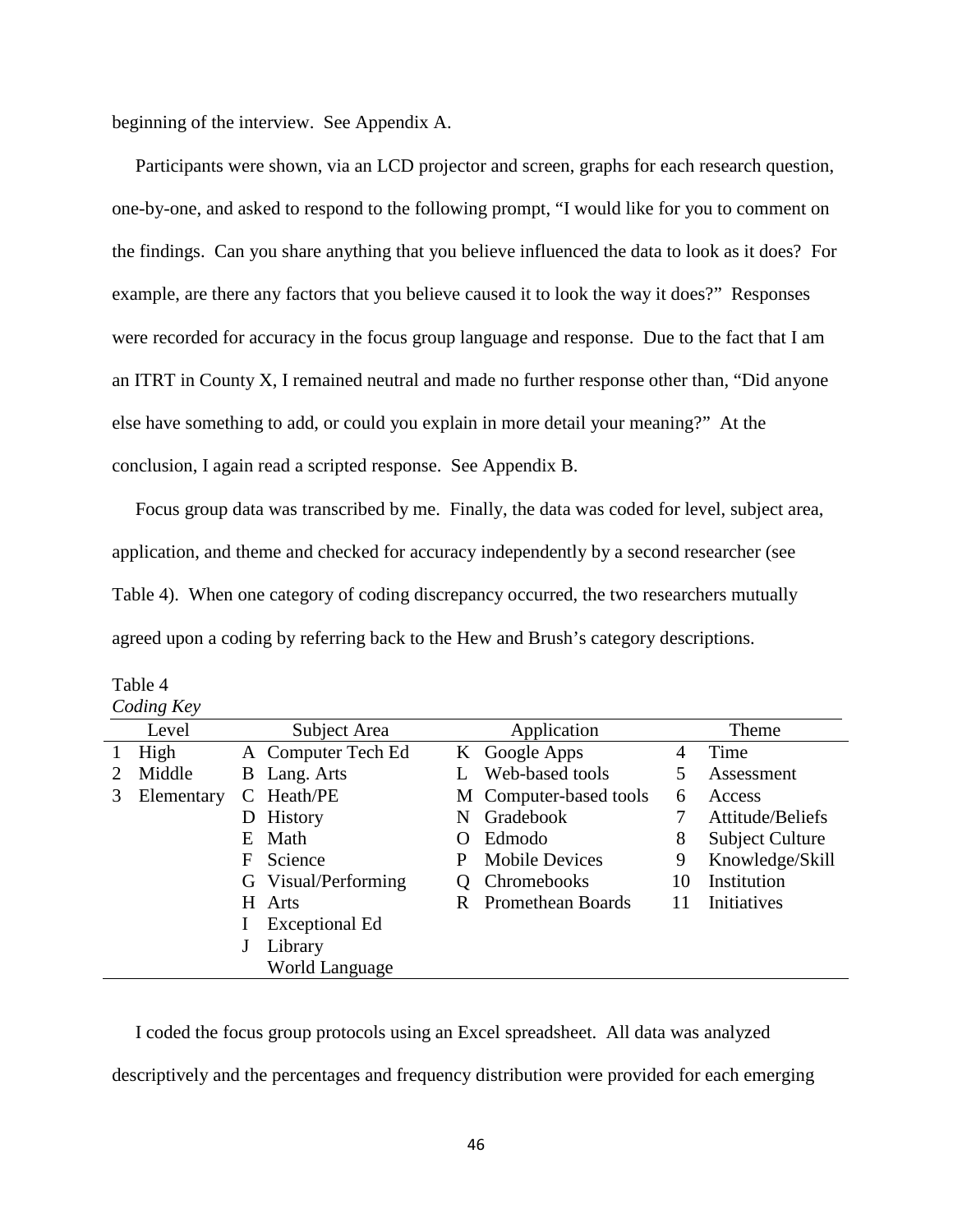theme. Focus groups were made up of ITRTs who worked all four of the years studied and were made up of an equal mix of school levels. Focus groups consisted of 13 elementary and 12 secondary ITRTs. Because one elementary ITRT remained silent, the numbers of integrators actively participating at the various levels were equal.

#### **Limitations**

 This case study of one school district limits generalizability to other populations or programs. As an involved ITRT within County X, I could potentially influence focus group respondents. As a result, I only used scripted responses in focus group interviews in order to refrain from leading respondents. Finally, I would like to state my preconceived beliefs, so that any potential bias is exposed.

 I believe ITRTs are severely hampered by two factors over which they have few potential avenues of influence—teachers' lack of time and access to devices. Due to budgetary constraints, possible antidotes might be to provide more online training resources, to better promote virtual meetings, be more flexible in scheduling support days at each school, and to facilitate the building of PLCs to provide support, encouragement, and ideas for integration to teachers by teachers.

 I believe ITRTs are also hampered by a lack of administrative buy-in and a school culture in which technology is not valued. In order to combat this, ITRTs could help to create a climate of need by educating school administrators on the importance of a school culture based upon change and innovation. There is also a need for professional development for administrators on creating, communicating, and sustaining a cohesive vision for technology. When delivering professional development to teachers, ITRTs must customize their trainings so they are situated with curricular content, address pedagogy, integrate classroom management skills, and link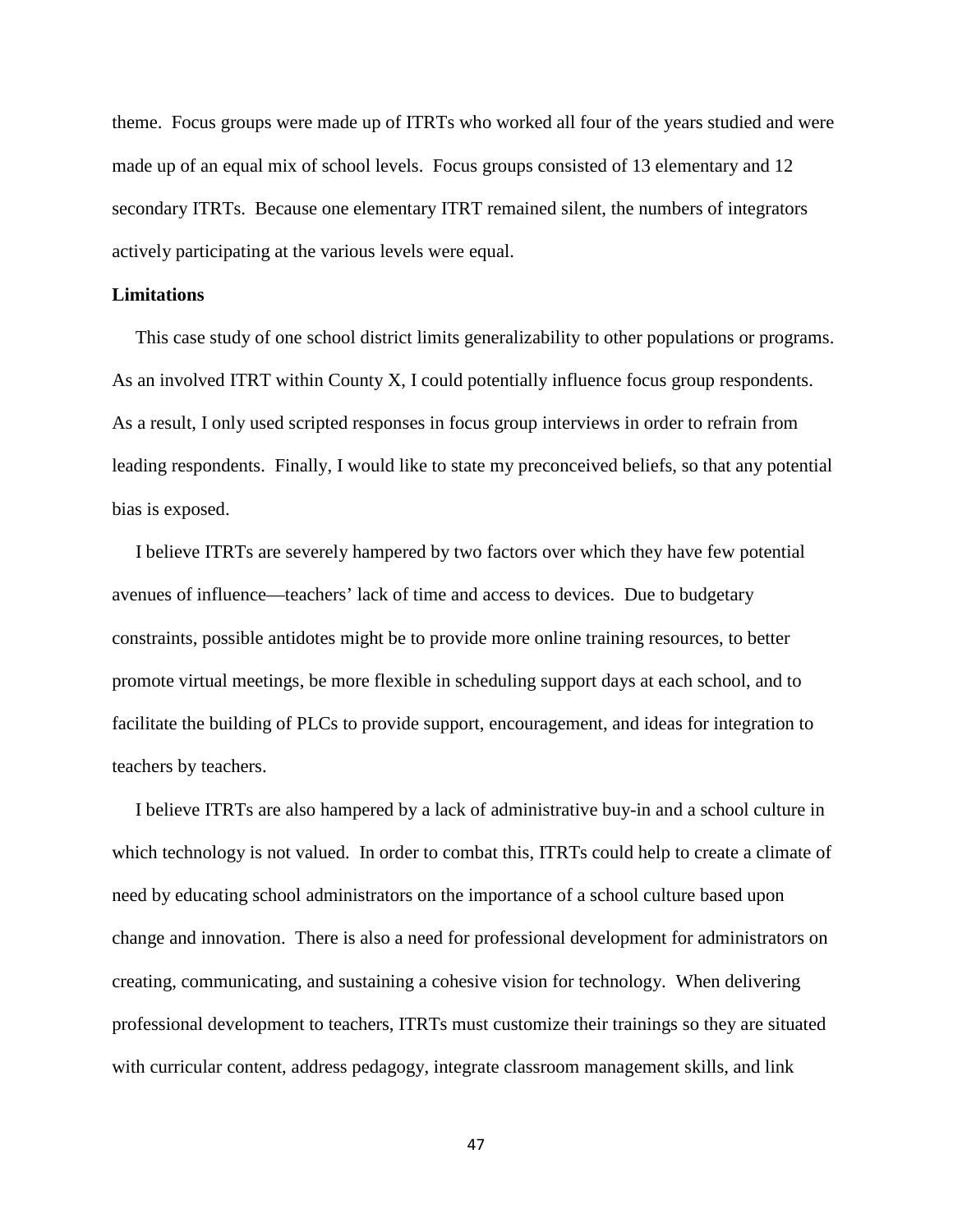technology to student outcomes in order to address teacher attitudes, beliefs, knowledge, and skills.

 I believe the majority of the problem lies in a disconnect between the expectations for technology that are laid out in County X's vision statement and their Design for Excellence roadmap to success and their individual curriculum and instruction departments' vision and pedagogical focus, as well as teachers' perceived importance placed upon test scores.

 The county espouses the importance of technology use. The departments within curriculum and instruction present structured, proven pedagogical models that are promoted at all schools and are required to be followed in language arts and math in low performing schools at the elementary level. As they stand today, these leave little room for technology use. At the secondary level, instructional technology is not a focus in several of the Curriculum and Instruction departments.

 In addition, when language arts and math coaches are sent to assist teachers, they are sent to those schools that are not performing well on standardized tests to "teach them how to teach." Teachers' evaluations are tied to student standardized test data, and frequent standardized tests are mandated by the county. This reinforces the teachers' perceptions that test scores are important. They see technology as an add on and instead teach to the test (Shiang-Kwei, et al., 2014). In order to countermand this, ITRTs need to approach the departments of curriculum and instruction to demonstrate the disconnect, provide them with any technology skills needed, and demonstrate how technology can work within their existing frameworks, while making connections between technology use and student success. The department of instructional technology has begun to make inroads in this area by establishing quarterly joint meetings and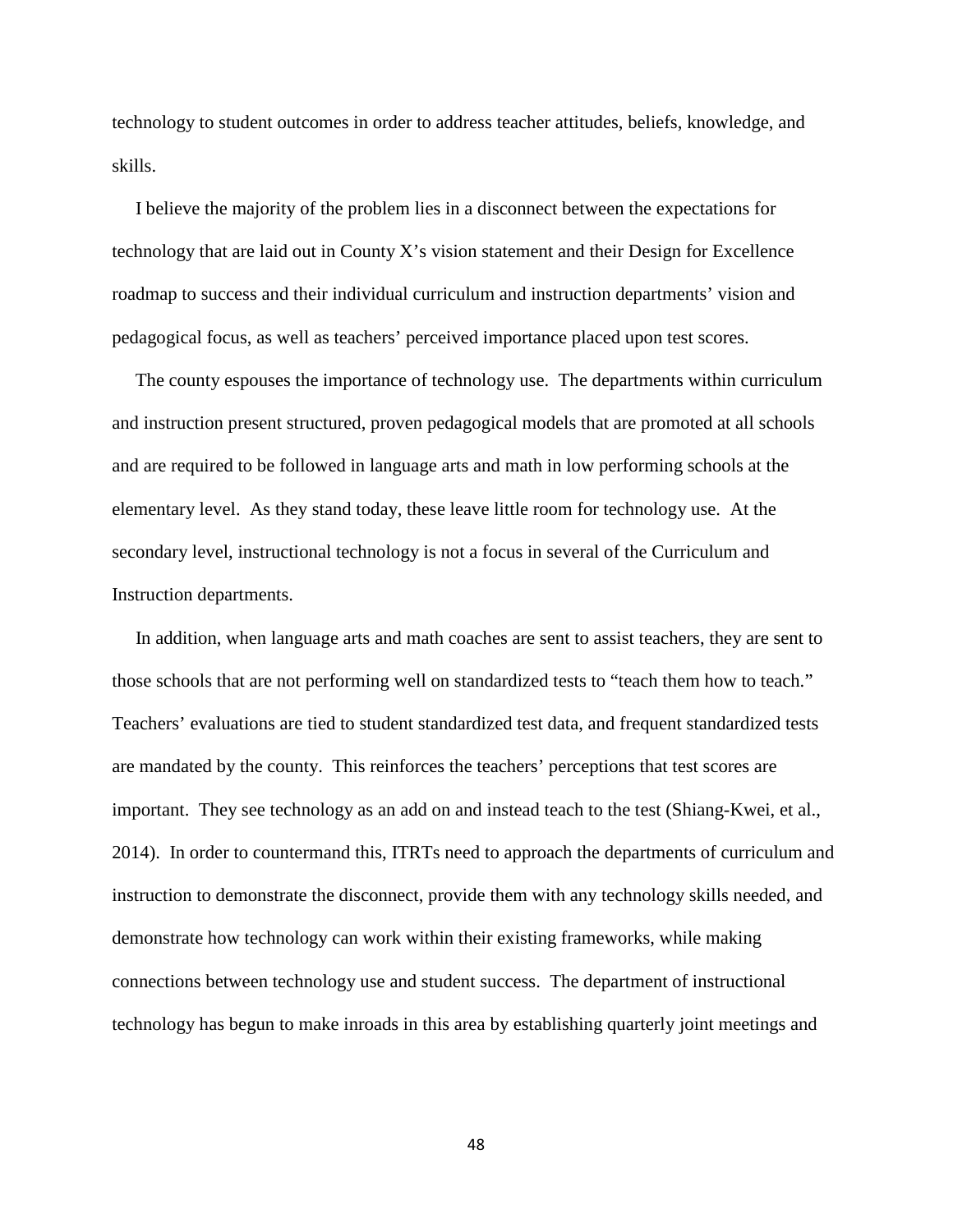by assigning an ITRT to each content area to promote technology integration into their instructional model.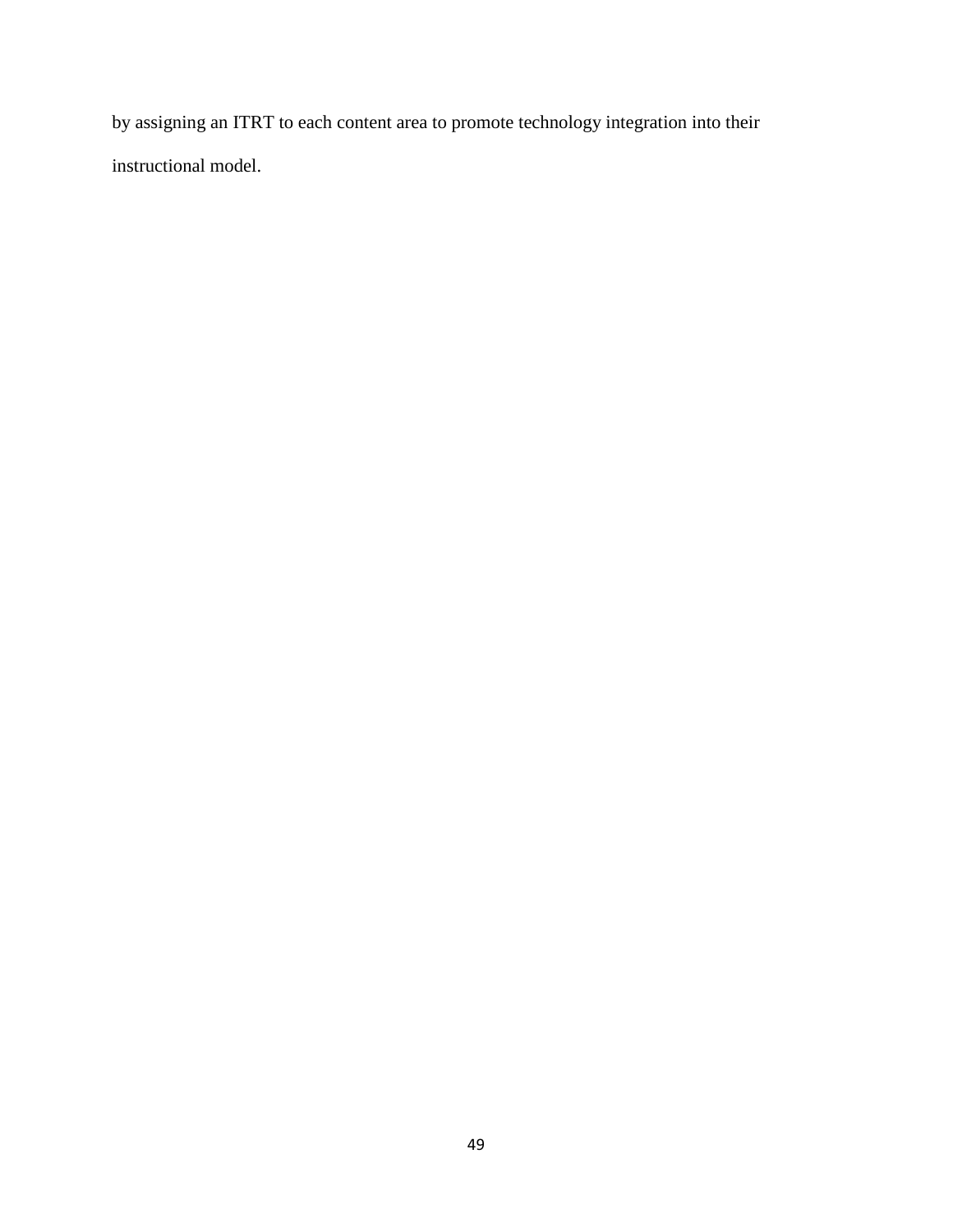#### **IV. Results**

Results are presented as the percentage of ITRT time used for professional development during their allotted weekly support days in schools. Frequency data represents each 15 minute slot for which professional development was provided. County X has microcomputer analysts who are responsible for the installation, set-up, and repair of computers and software. ITRTs are solely charged with professional development. This professional development takes many forms and includes classroom integration coaching, training, and troubleshooting. Troubleshooting involves training and instructional support for teachers and students for network logins, passwords, printer, or server management, and problem-solving.

# **Question 1: In What Ways Did Teachers Use the Professional Development Services of ITRTs in County X?**

 **Question 1a: What Professional Development Was Requested by Teachers?** Over the three years included,<sup>[5](#page-61-0)</sup> teachers utilized 52% of the weekly professional development support time offered by ITRTs. Over the four years included, teachers requested professional development with 8 categories of applications. Google Apps for Education (GAfE) and other web based applications accounted for 73% of all requests made to ITRTs (Figure 2). Web based applications are those stored "in the cloud" and include applications like Kahoot, Socrative, Flubaroo, WeVideo, or Discovery Education. The remainder of the applications (e.g., gradebook, Promethean board software, Edmodo, Microsoft products) for which help was

<span id="page-61-0"></span> $5$  2012-13 data was excluded due to the nature of the collection logs.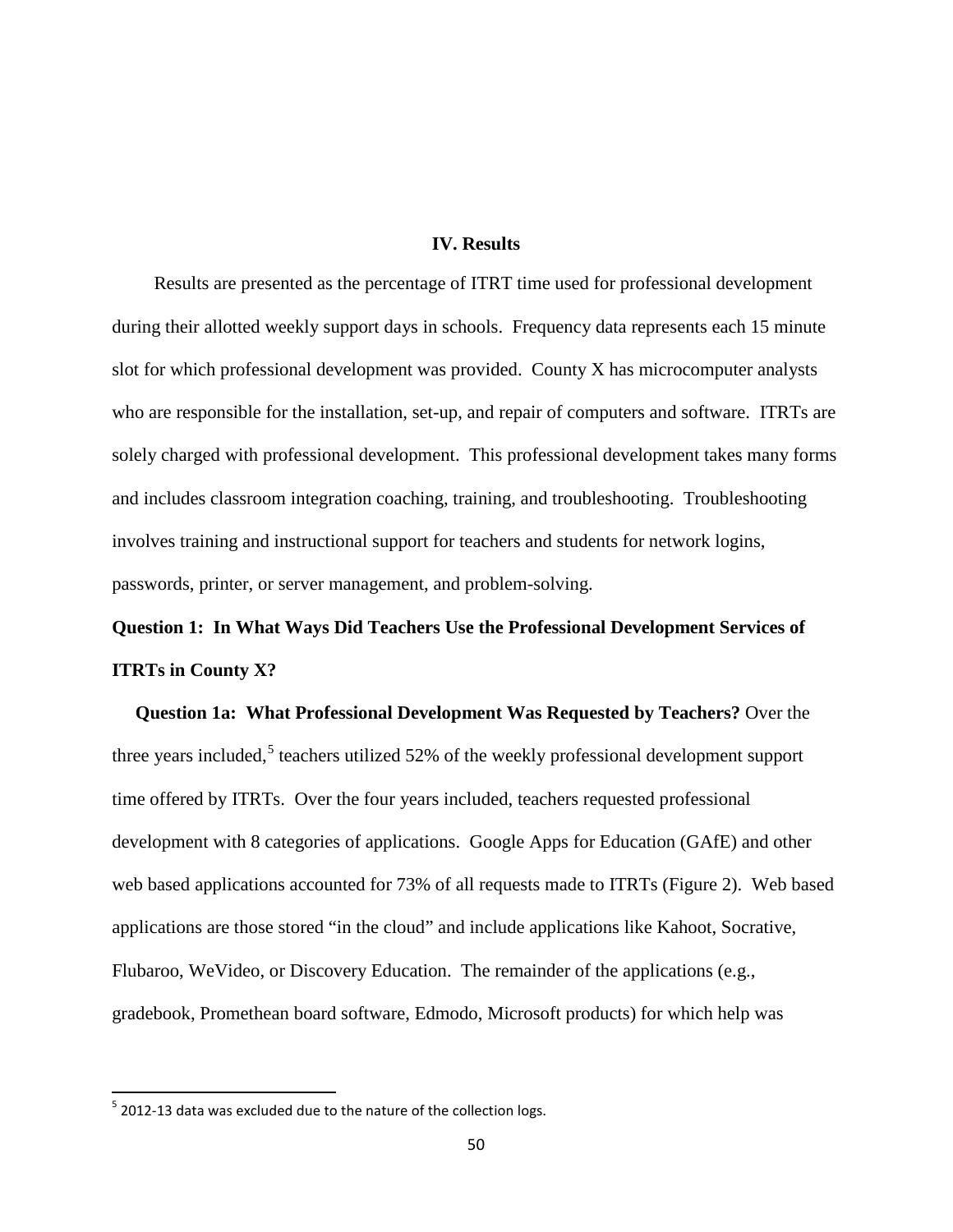requested were fewer than 10% with most being requested 5% or less. See Table 5 for actual frequency counts.



*Figure 2.* Percentage for which assistance with each application type was requested

| Number of Requests for ITRT Support by Application $2012 - 2016$ |           |  |  |  |
|------------------------------------------------------------------|-----------|--|--|--|
| Application                                                      | Frequency |  |  |  |
| Google Apps                                                      | 38,353    |  |  |  |
| <b>Web Based Tools</b>                                           | 29,785    |  |  |  |
| <b>Computer Based Tools</b>                                      | 8,282     |  |  |  |
| Gradebooks                                                       | 7,868     |  |  |  |
| Edmodo                                                           | 4,856     |  |  |  |
| Chromebook                                                       | 2,390     |  |  |  |
| <b>Promethean Boards</b>                                         | 1,566     |  |  |  |
| <b>Mobile Devices</b>                                            | 1,072     |  |  |  |

Table 5

# **Question 1b: Did Requests for Professional Development Support Vary by Year?** For

2013-14, 52% of ITRT available time for professional development was utilized while in 2015- 1[6](#page-62-0), 47% was utilized. Over the course of the three years included,<sup>6</sup> usage declined 5% (Figure 3).

<span id="page-62-0"></span> $6$  2012-13 data was excluded due to the nature of the collection logs.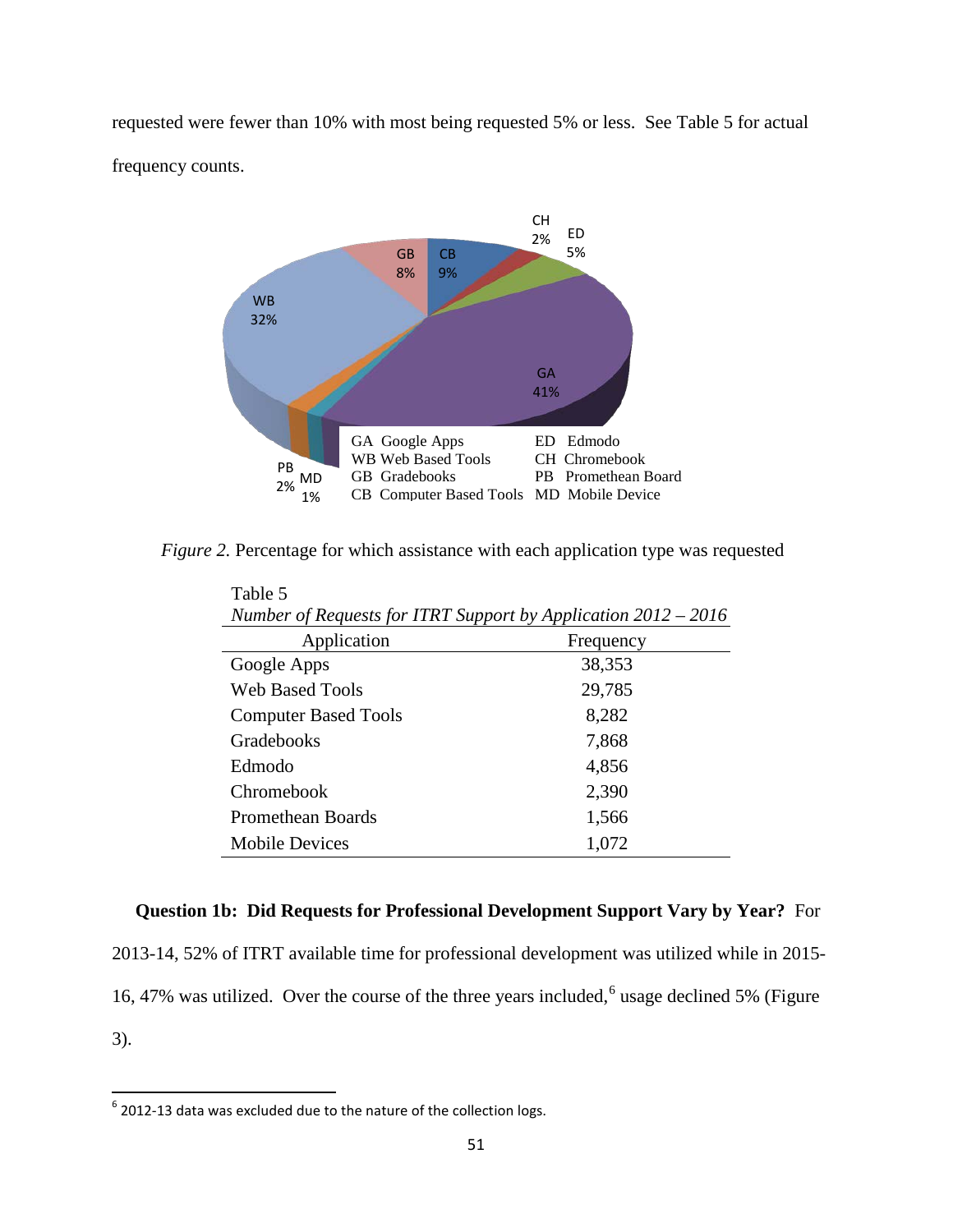

*Figure 3.* Percentage of ITRT utilization, 2013-2016

With regard to professional development assistance for specific applications requested over



*Figure 4.* Count of applications for which training was requested over time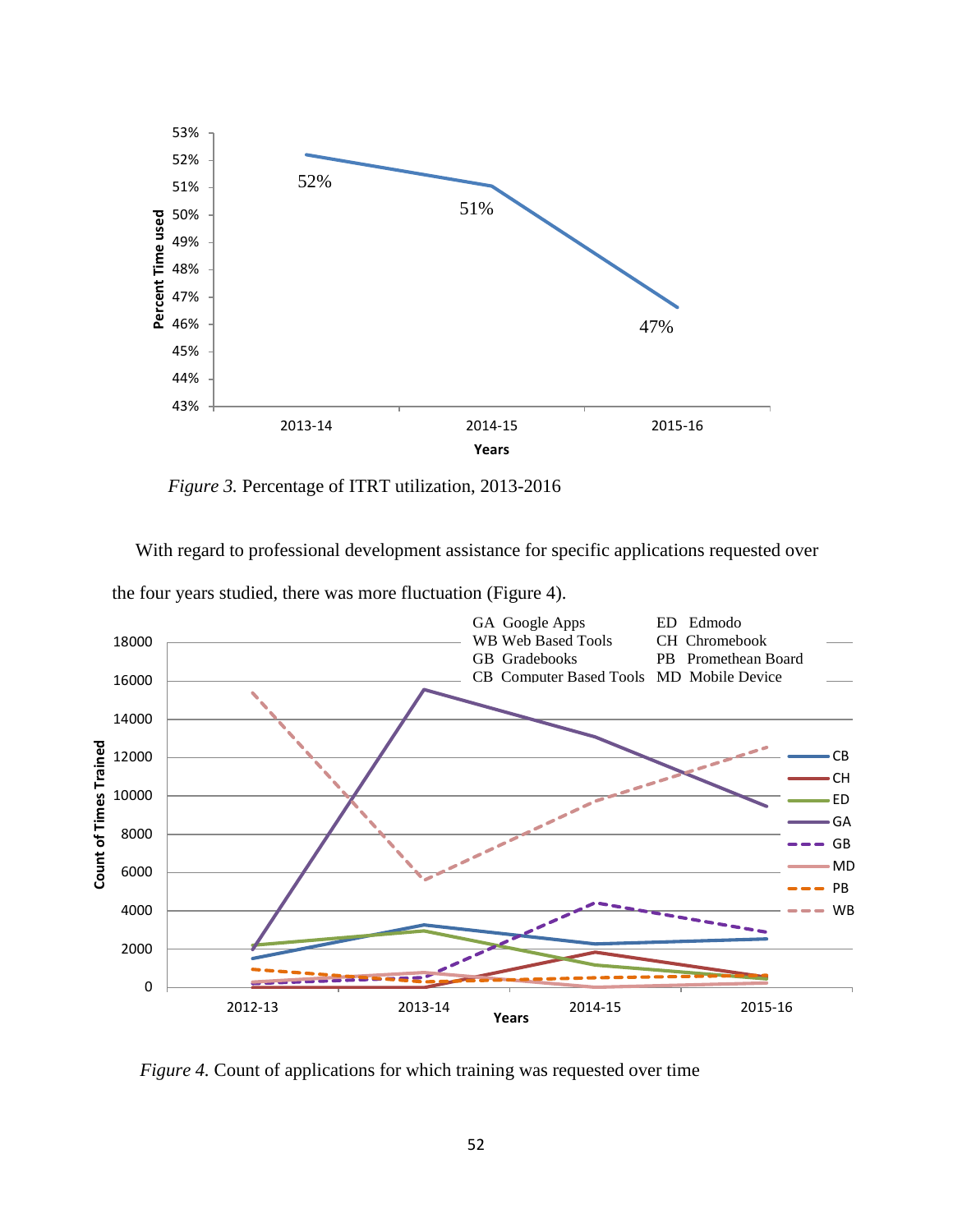GAfE training requests increased dramatically in the 2013-14 school year and then declined slightly over the next 2 years. With the highest requested professional development in the 2012- 13 school year, web based tools decreased significantly in the 2013-14 school year and then increased over the next 2 years. Gradebook software was low for the first two years and increased dramatically in the 2014-15 school year. Edmodo saw a gradual decline over the last two years studied. See Table 6 for frequencies.

| Table 6                                     |         |          |         |         |
|---------------------------------------------|---------|----------|---------|---------|
| Frequency of Applications Requested by Year |         |          |         |         |
| Application                                 | 2012-13 | 2013-14  | 2014-15 | 2015-16 |
| <b>Web Based Tools</b>                      | 15,384  | 5,598    | 9,727   | 12,537  |
| Edmodo                                      | 2,208   | 2,955    | 1,176   | 449     |
| Google Apps                                 | 1,984   | 15,563   | 13,081  | 9,461   |
| <b>Computer Based Tools</b>                 | 1,512   | 3,272    | 2,280   | 2,541   |
| Promethean Boards                           | 952     | 298      | 510     | 639     |
| <b>Mobile Devices</b>                       | 288     | 785      | 13      | 238     |
| Gradebooks                                  | 208     | 517      | 4,433   | 2,892   |
| Chromebook                                  |         | $\Omega$ | 1,850   | 540     |

#### **Question 1c: What Were the Frequencies of Professional Development Activities by**

# **School Level, Elementary School Title I Status, and Secondary Subject Level**

*School Level.* Over the three years included<sup>[7](#page-64-0)</sup>, elementary teachers utilized 44% of the professional development time ITRTs offered, middle school teachers used 56%, and high school teachers used 55%. Over time, middle school use decreased 9% and high school decreased 8% after the first year. Over the three years studied, elementary use decreased 3%. Elementary use increased 4% after the first year and then fell 7% (Figure 5).

<span id="page-64-0"></span> $7$  2012-13 data was excluded due to the nature of the collection logs.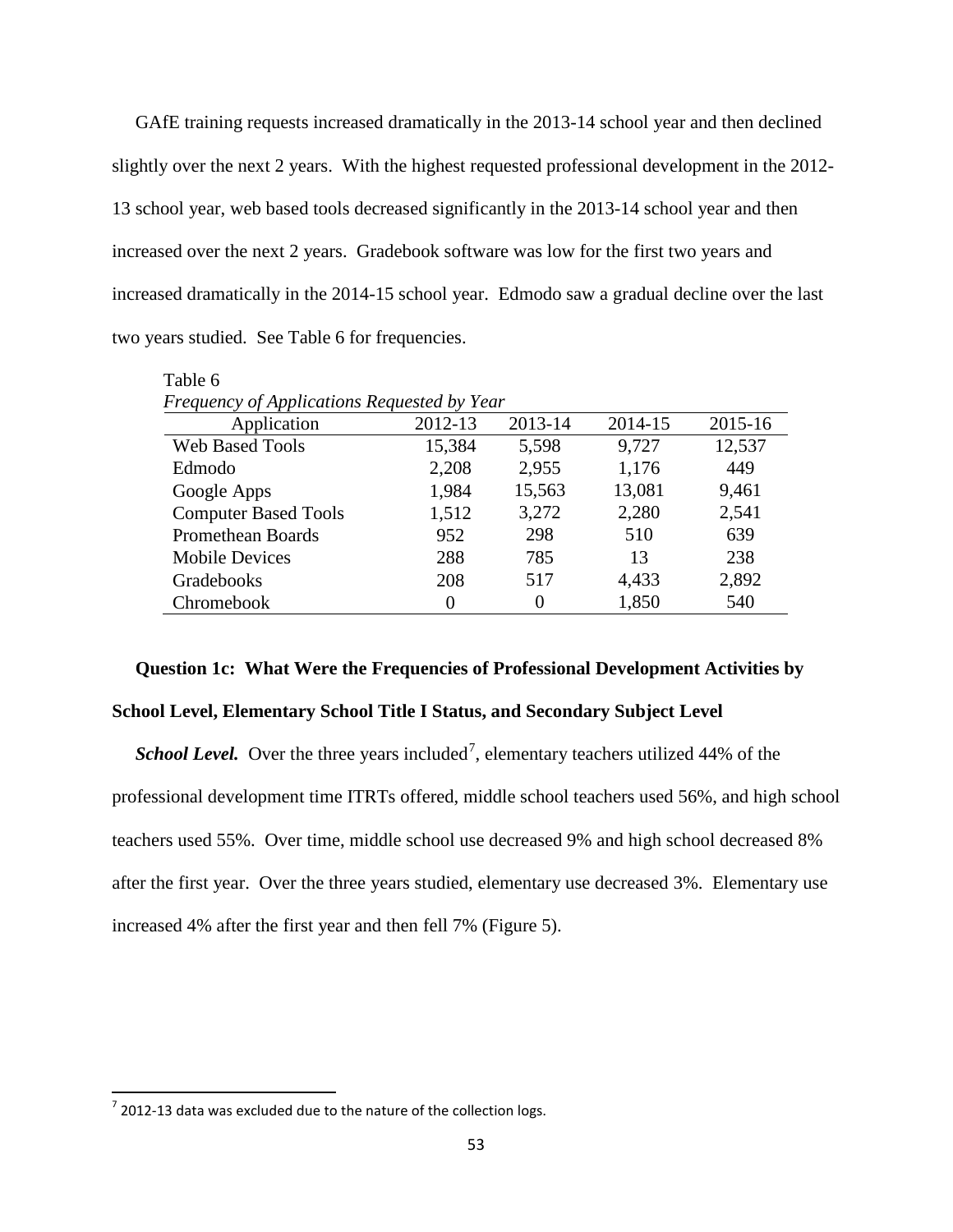

*Figure 5.* Percentage of ITRT time used by level and year

 With regard to applications for which professional development assistance was requested over time, teachers at the elementary level requested more assistance with Promethean boards, computer based tools, gradebooks, mobile devices, and gradebooks (Figure 6). Middle and high school teachers requested more professional development assistance with Chromebooks, GAfE, and web based applications than elementary teachers (Table 7).



*Figure 6.* Application help requested by school levels.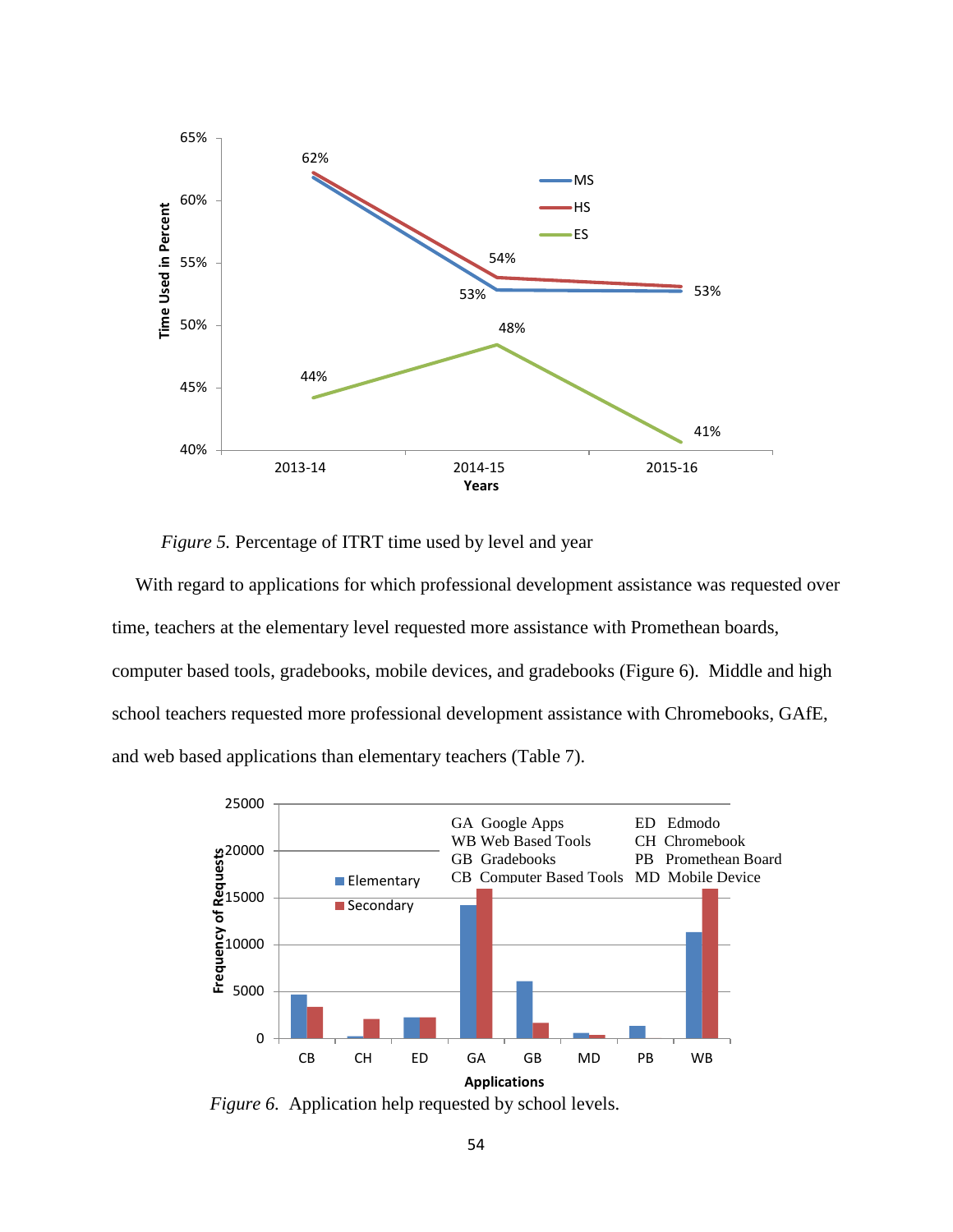| Application                 | Elementary | Secondary |
|-----------------------------|------------|-----------|
| Google Apps                 | 14,224     | 23,873    |
| <b>Web Based Tools</b>      | 11,359     | 16,502    |
| Gradebooks                  | 6,146      | 1,696     |
| <b>Computer Based Tools</b> | 4,703      | 3,389     |
| Edmodo                      | 2,290      | 2,289     |
| <b>Promethean Boards</b>    | 1,374      | 73        |
| <b>Mobile Devices</b>       | 633        | 401       |
| Chromebook                  | 282        | 2,108     |

Table 7  *Frequency of Applications Requested by School Levels*

*Elementary Title I Status.* Of the ITRT professional development time utilized, elementary schools not classified as Title I used 77% of those hours as opposed to the 23% utilized by Title I schools. There are 17 Title I elementary schools and 21 elementary schools that are not. With regard to applications for which professional development help was requested, schools remained proportionately the same, with the exception of GAfE and web based tools (Figure 7). Title I schools requested less assistance with these applications. Software requests for mobile devices and Promethean board requests were roughly the same (Table 8).



*Figure 7.* Applications for which assistance was requested by Title I status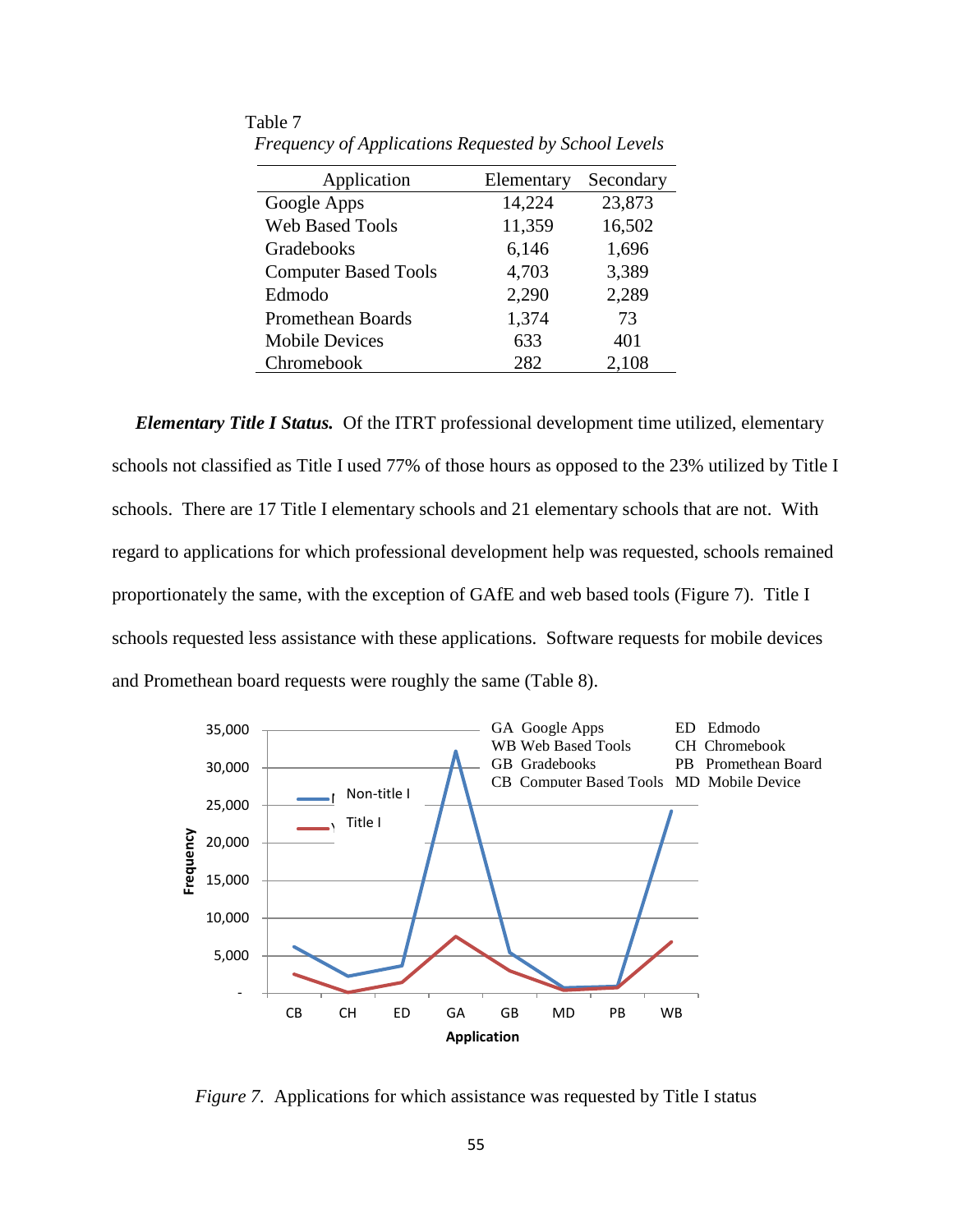| Application                 | Title I | Non-Title I |
|-----------------------------|---------|-------------|
| Google Apps                 | 7,571   | 32,239      |
| <b>Web Based Tools</b>      | 6,849   | 24,261      |
| Gradebooks                  | 3,016   | 5,436       |
| <b>Computer Based Tools</b> | 2,567   | 6,211       |
| Edmodo                      | 1,467   | 3,672       |
| <b>Promethean Boards</b>    | 776     | 940         |
| <b>Mobile Devices</b>       | 413     | 737         |
| Chromebook                  | 134     | 2,282       |

Table 8<br>Frequen *Frequency of Applications Requested by Title I Status*

 *Secondary Subject Area.*Secondary science (36%) and language arts (30%) teachers requested more of the proffered ITRTs' professional development time than did teachers of other subjects (Figure 8). Secondary math teachers used the ITRTs' time fractionally more than secondary history teachers (Table 9).



*Figure 8.* Percentage of ITRT time requested by secondary teacher subject taught

| Table 9<br><b>ITRT</b> Requests by Subject |           |
|--------------------------------------------|-----------|
| Application                                | Frequency |
| <b>History</b>                             | 3,291     |
| Math                                       | 3,362     |
| Language Arts                              | 5,896     |
| Science                                    | 7,081     |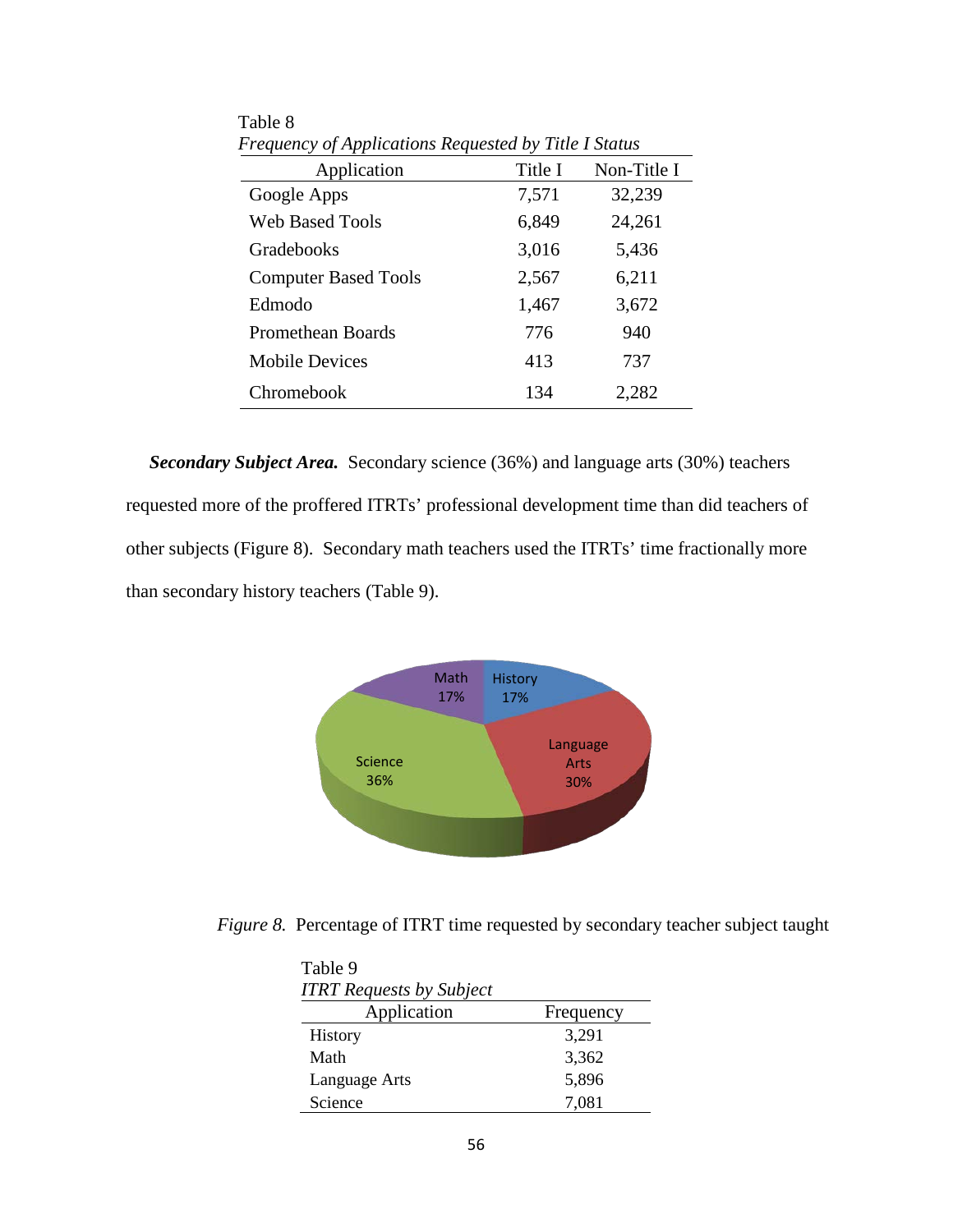#### **Question 2: How do ITRTs Describe Their Utilization by Teachers?**

In order to make sense of the data depicting the patterns of their professional development use, 25 ITRTs met in heterogeneous focus groups. ITRT focus groups were presented with graphs detailing their use and were asked to describe the reasons behind or the perceived barriers to the use of their professional development services.

 Participants in focus groups provided a number of reasons and challenges in working with teachers. Overall, elementary ITRTs cited more barriers to their professional development use than secondary. I coded ITRT responses using Hew and Brush's theory of barriers. According to Hew and Brush, barriers to technology can be categorized as either first order or second order.

 **First Order Barriers to Professional Development Use.** First order barriers refer to those that are external. These consist of barriers related to resources, institutions, subject culture, and assessment. In explaining the level of professional development use of ITRTs in County X, ITRTs identified first order barriers to their use 192 times.

*Resource Barriers.* Resources are first order barriers that relate to funding, equipment purchase or availability, time to locate or develop lessons and electronic resources, and technical support. ITRTs mentioned resources as barriers to their use 119 times, with 23 times related to equipment access or availability and 96 related to time to locate or develop lessons. Elementary ITRTs indicated the presence of resource barriers more often than secondary ITRTs (Table 10).

| Trequency of First Order Duriters mentioned by HATS |            |      |           |          |       |     |  |
|-----------------------------------------------------|------------|------|-----------|----------|-------|-----|--|
|                                                     | Elementary |      | Secondary |          | Total |     |  |
| <b>Barrier</b>                                      | n          | $\%$ | n         | $\%$     | n     | %   |  |
| Time (Resource)                                     | 81         | 57   | 15        | 30       | 96    | 50  |  |
| Access (Resource)                                   | 23         | 16   | $\theta$  | $\theta$ | 23    | 12  |  |
| Subject Culture                                     | 17         | 12   | $\theta$  | $\theta$ | 17    | 9   |  |
| Institution                                         | 12         | 9    |           | 14       | 19    | 10  |  |
| Assessment                                          | 9          | 6    | 28        | 56       | 37    | 19  |  |
| Total                                               | 142        | 100  | 50        | 100      | 192   | 100 |  |

Table 10 *Frequency of First Order Barriers Mentioned by ITRTs*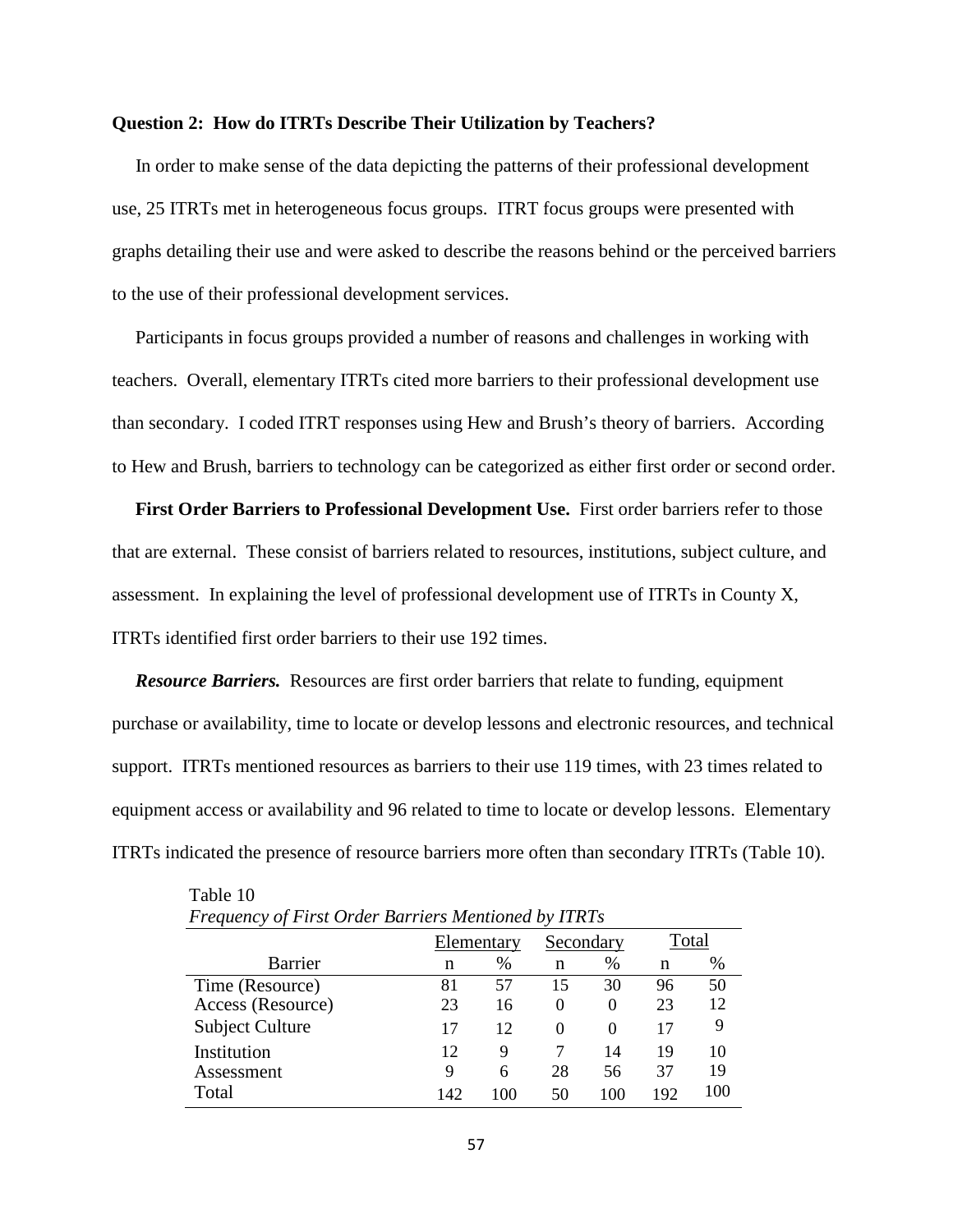When referring to time constraints, elementary ITRTs stated:

- "Teachers constantly complain about time and what is on their plate. I hesitate to use complain because it is a legitimate argument. They are very busy and are asked [to do] a tremendous amount."
- "We are not used more because of time. Teachers are so time constrained that they feel they cannot add anything else...even though we want them to replace something."
- "It is more difficult at the elementary level for them to meet with us, because their resource block is only 45 minutes, so they can only potentially meet with us for a half of an hour at a time."
- "Elementary numbers are lower in part due to the fact that teacher planning times are much less than in secondary."

When addressing Title I schools and time, elementary ITRTs said:

- "Title I schools demand more of teacher time during their 45 minutes of planning. They have so many programs that they need to do. Technology must compete with all of them."
- "I think that teachers have a lot of required meetings and limited time. I wouldn't expect them to spend all of their time with me when there are other coaches and support people in the building that are equally important."

When addressing time, secondary ITRTs said:

- "I think we're not used more because teachers already have a lot on their plate and find it difficult to carve out time to meet with us."
- "Teachers are busy. There's a lot going on outside the world of technology. Elementary teacher planning time is taken up in meetings 90% of the time."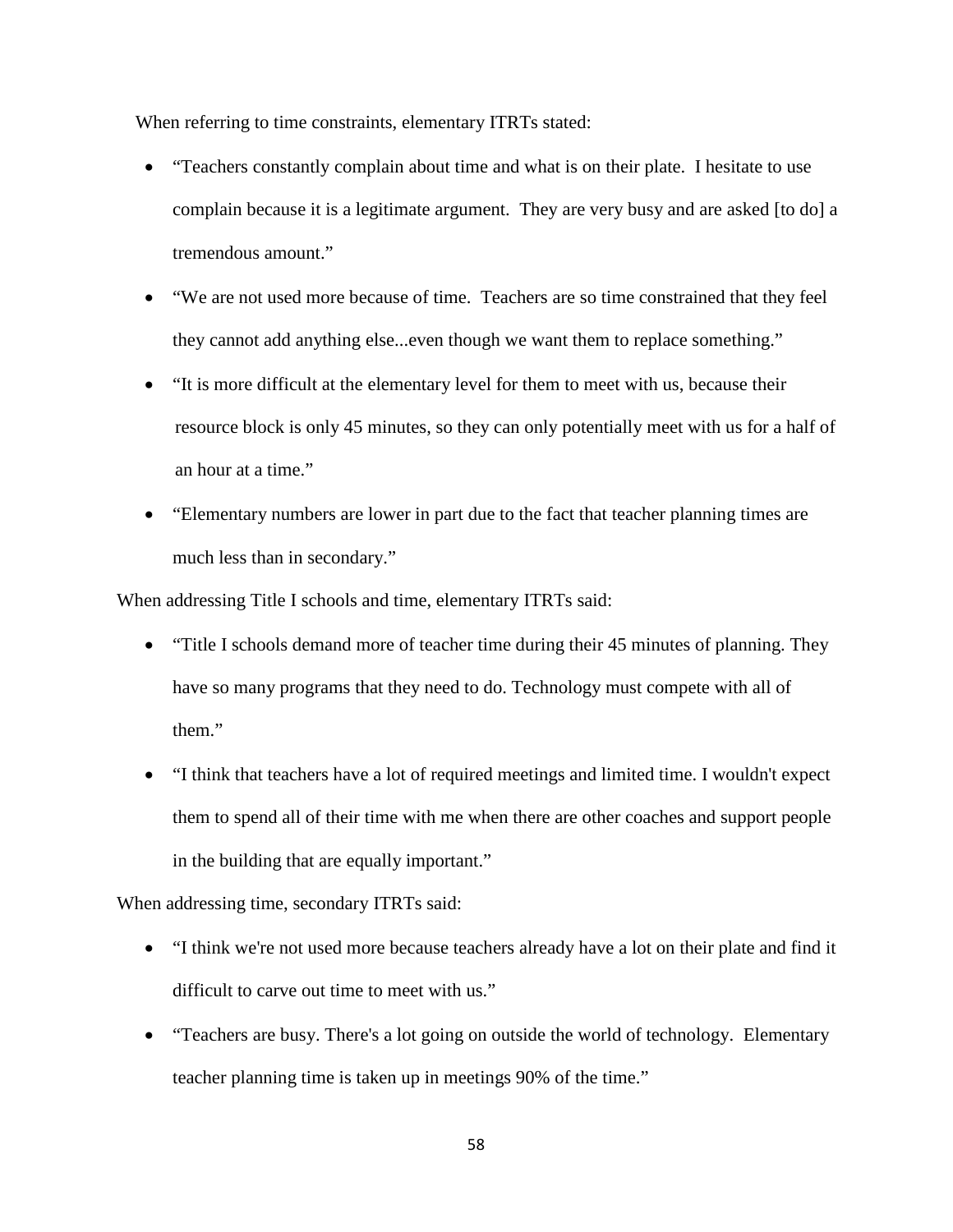With regard to the lack of devices, elementary ITRTs said,

- "We have not had the same opportunity with how devices trickle into elementary schools."
- "There is little to no access to technology."

**Institutional Barriers.** Institutional barriers to technology use are characterized as those involving leadership, school planning, and school time scheduling. Institutional barriers were described as barriers to their professional development use 19 times by ITRTs. Elementary ITRTs listed these slightly more often than secondary ITRTs. Leadership was the only subcomponent mentioned as a barrier.

When making sense of their use, elementary ITRTs responded:

- "I think teachers are not encouraged to learn and use technology in the classroom."
- "At some elementary schools, principals do not make technology important."
- "We do not have a cohesive K-12 vision delivered by administrators."

Secondary ITRTs mentioned:

- "Whether or not the principal is on board makes all the difference."
- "There is a big variation in usage because of the admin."

District initiatives were also listed as interfering with ITRT usage:

- "Too many initiatives."
- "County initiatives were at play."
- "They had so much on their plates with all of the different initiatives that they were dealing with, and it depended on how administrators decided which were important."

 *Assessment Barriers.* Assessment barriers refer to those associated with high stakes testing and were specified by elementary ITRTs 17 times with secondary ITRTs not mentioning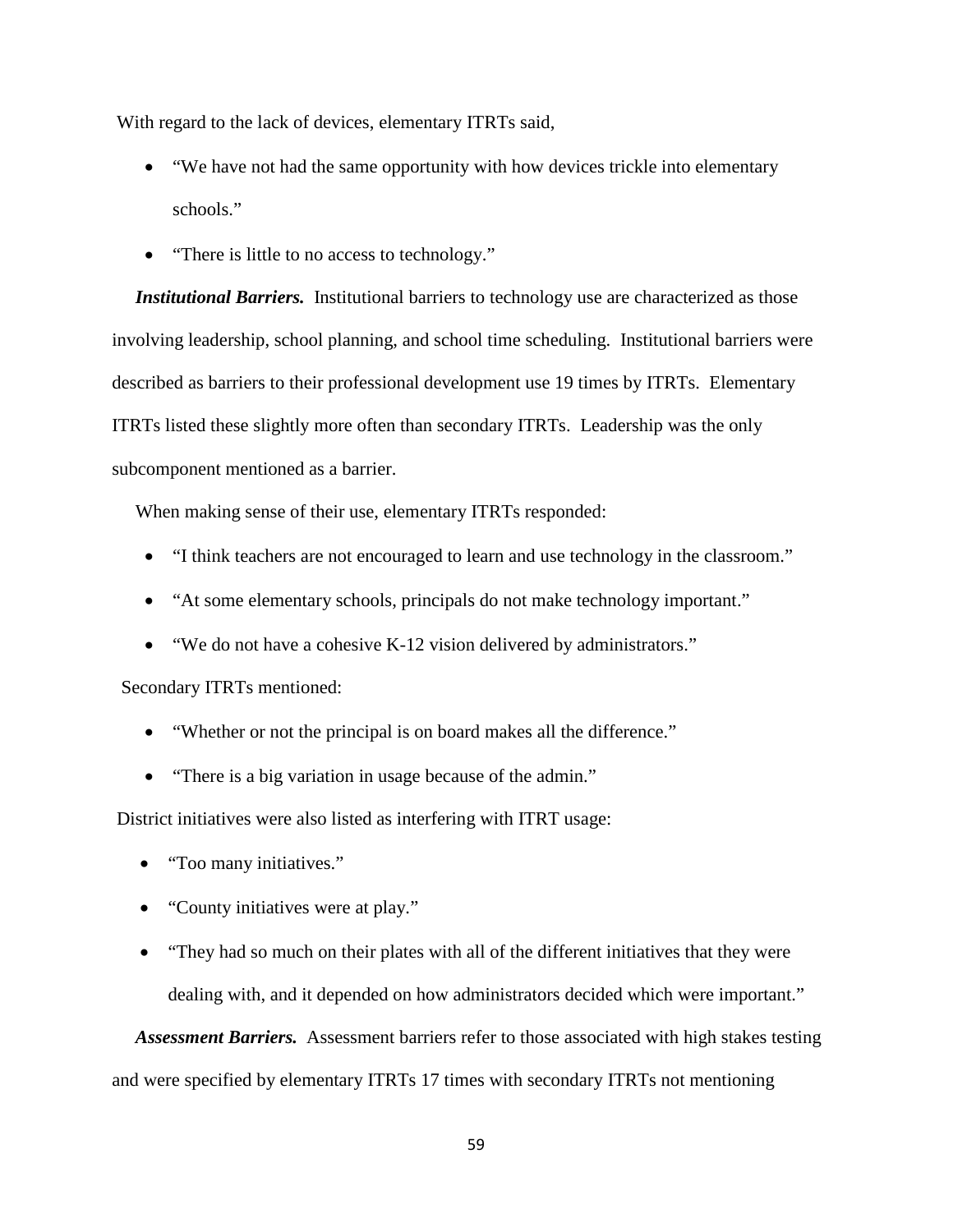assessment barriers at all.

 When making sense of their professional development use in focus groups, Elementary ITRTs shared:

- "Testing was an issue."
- "When we added more mandated testing, teachers focused less on the classroom and using us."
- "The problem isn't the want. They want to use it, and they want to learn how, but the devices are used for testing."
- "The emphasis is always on the SoLs and making the score."

 *Subject Culture Barriers.* Subject Culture barriers are those that are related to deep-seated school or organizational culture. These were cited as barriers 37 times, with secondary ITRTs listing them more often.

When making sense of their professional development use, elementary ITRTs stated:

- "The school climate is a huge factor in the onboarding of edtech."
- "School culture and perception of technology integration is a factor."

Secondary ITRTs stated:

- "The climate of the building and the perception of the viability of integration in instruction play an important role."
- "School climate is important with regard to the overall perception of how vital technology is to instructional practices and how the staff buys into that. If it is perceived as vital, then they will use the integrator more steadily than a school that sees technology as a sidebar."

One additional type of subject culture mentioned by the ITRTs was that of the relationships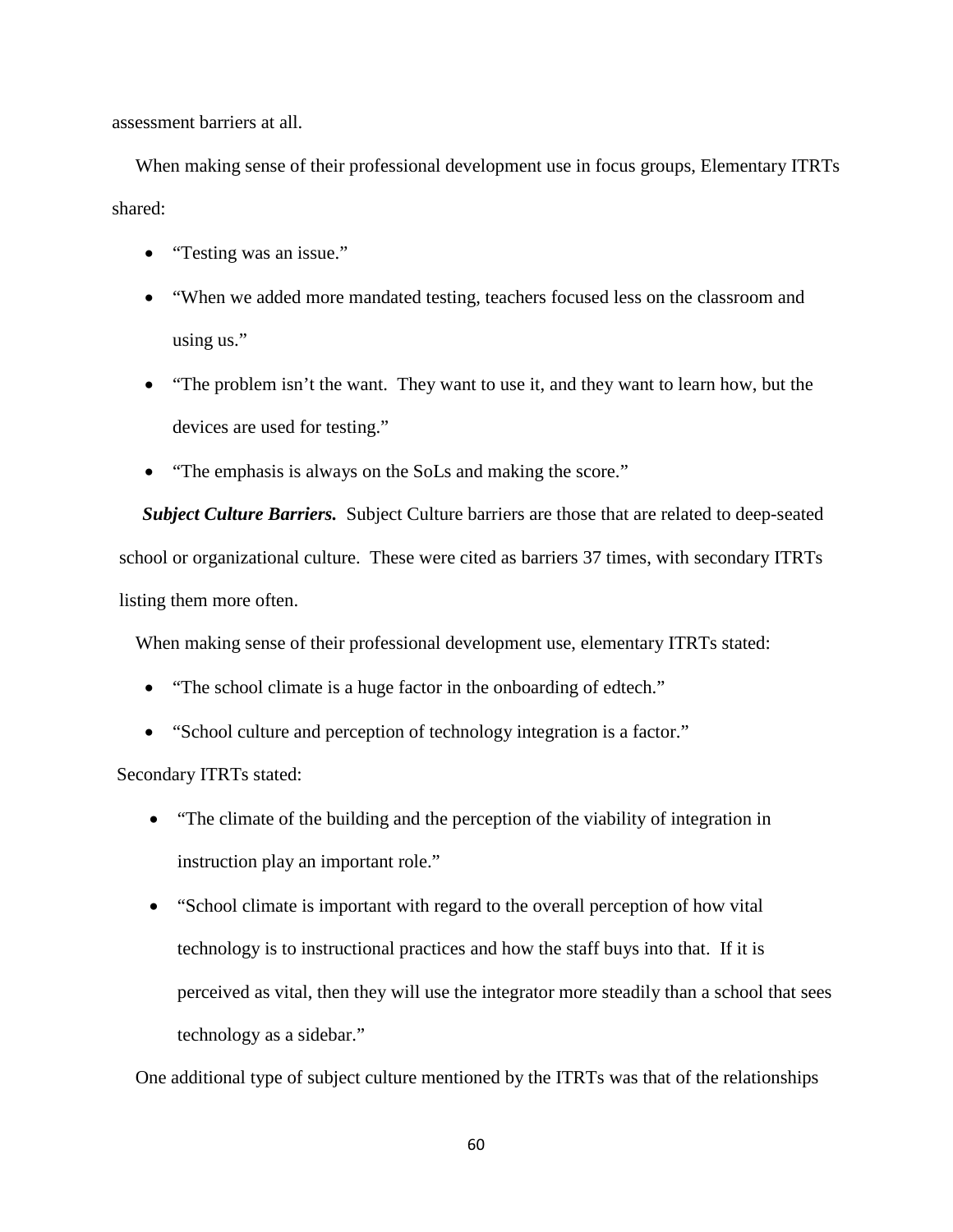between teachers and ITRTs. In the 2015-16 school year, many ITRTs were moved to different schools for the first time in the 4 years studied. They referred to this as a barrier, saying:

- "The Integrator shake-up."
- "In my schools, relationships are growing and that translates to more usage."
- "We need more time in schools, so that we can build better relationships, so that they are more likely to use us."
- "Some trainings were required. Then, that changed because people weren't happy, and my numbers dropped off, so I had to rebuild relationships because people were not happy about the required trainings."

 **Second Order Barriers to Professional Development Use.** Second order barriers refer to those that are internal and are related to teachers' attitudes and beliefs and their knowledge and skills. ITRTs identified second order barriers to their professional development use 27 times. Secondary ITRTs cited more instances of second order barriers affecting their use than elementary ITRTs.

 *Attitude and Belief Barriers.* Teachers' attitudes and beliefs toward technology were voiced as barriers 15 times. Secondary ITRTs listed attitudes and beliefs as barriers to their professional development use substantially more often than elementary ITRTs (Table 11).

| Frequency of Second Order Barriers Mentioned by ITRTs |            |               |           |               |       |      |
|-------------------------------------------------------|------------|---------------|-----------|---------------|-------|------|
|                                                       | Elementary |               | Secondary |               | Total |      |
| <b>Barrier</b>                                        | n          | $\frac{0}{0}$ |           | $\frac{0}{0}$ | n     | $\%$ |
| Knowledge/Skills                                      |            | 83            |           | 33            |       | 44   |
| Attitude/Belief                                       |            | 17            | 14        | 67            |       | 56   |
| Total                                                 | 6          | 100           | 21        | 100           |       |      |

Table 11

Elementary ITRTs addressed barriers to their use by explaining:

• "People are always reluctant to shout for help."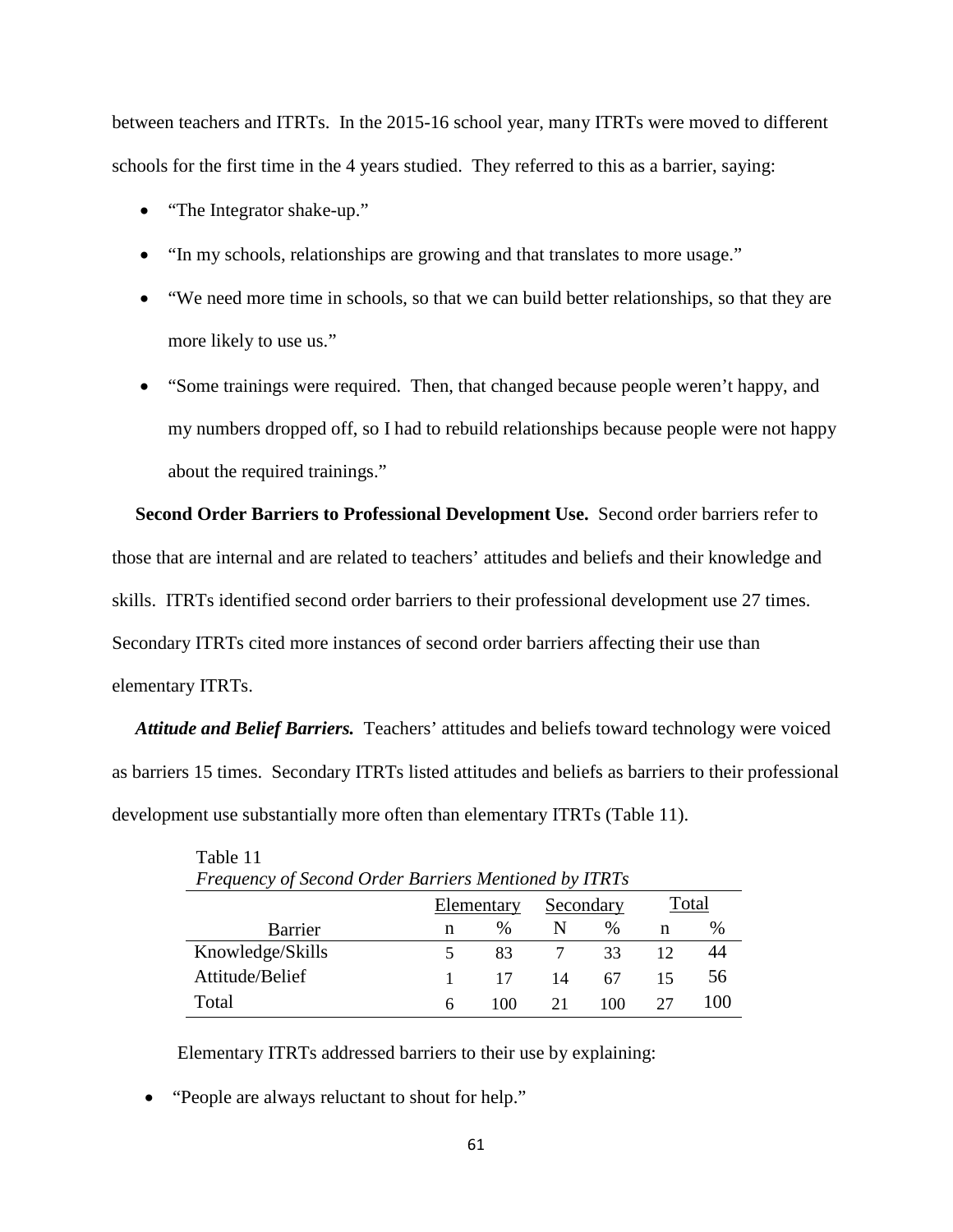- "Some see their name on the sign-up sheet as being incapable. Some see their name on the sign-up sheet as being an over-user."
- "Many of them are happy and or complacent with the worksheets they've uploaded and sites they're currently using."

Secondary ITRTs addressed these by explaining:

- "We are one service of many that are offered to the teachers."
- "This is really a measure of the teachers that don't think technology is extra."
- "If the teachers' felt as though their specific needs would be met, I believe that we would be used more."
- "Teachers gauge what is important to them and only focus on developing themselves according to their needs. Once a teacher feels comfortable with what they are doing and the level of integration that they are using, they don't ask for more support."

 *Knowledge and Skill Barriers.* Knowledge and skills refer to a dearth in teachers' technological skills, the inability to integrate pedagogy and technology, or weak classroom management skills. Teachers' technological skills were cited as barriers to their professional development use 12 times. Elementary and secondary ITRTs indicated that these were barriers fairly equally.

Elementary ITRTs declared:

- "They don't even know what they don't know."
- "We have teachers who don't know how to use them and they are trying to train the kids."

Secondary ITRTs declared:

• "Teachers don't know what to ask or where to start."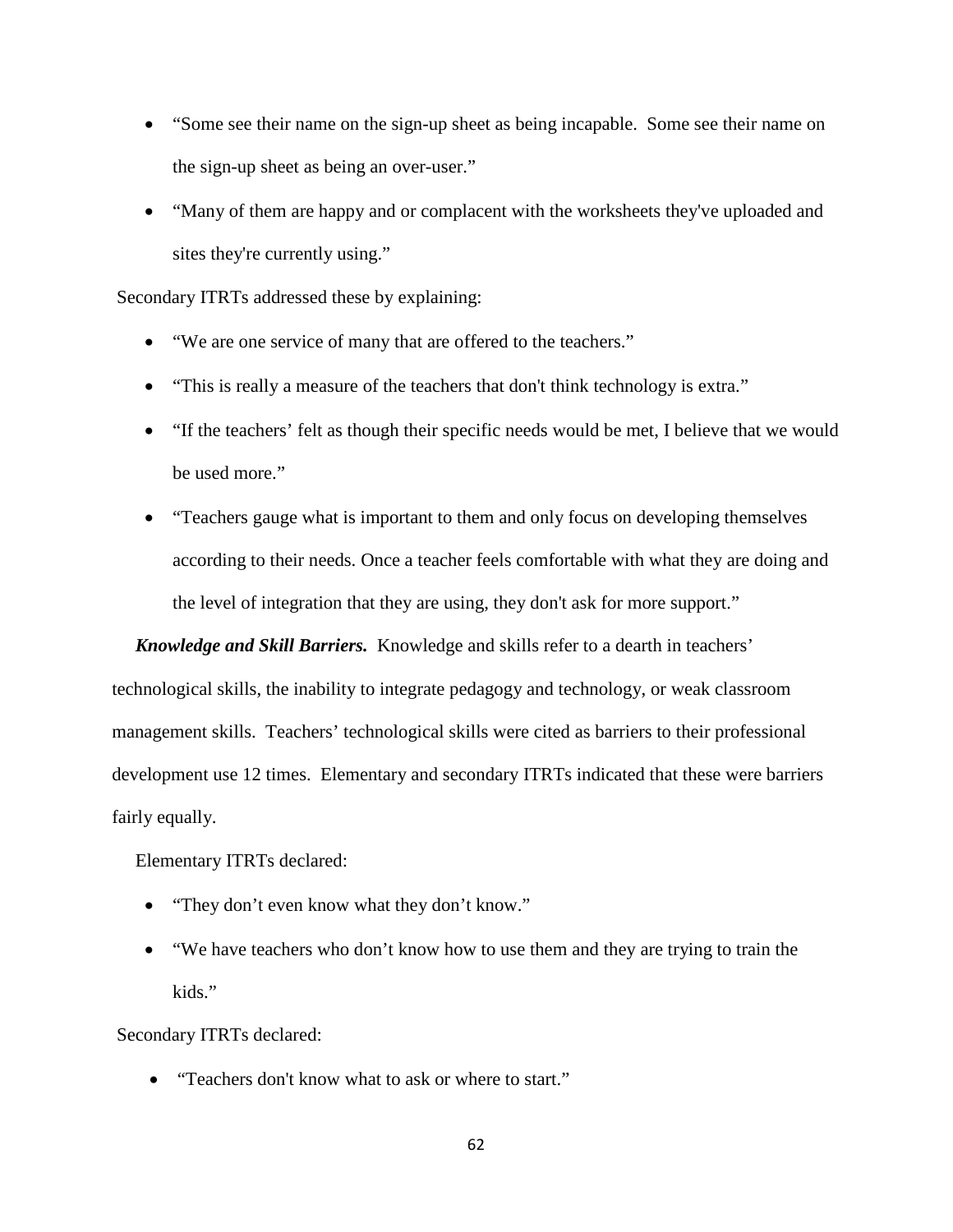• "Teachers are getting more comfortable with the technology, but need that push to learn how to go further with the application and the cool things the can be done."

 Interestingly, three ITRTs believed that the high level of skills possessed by teachers acted as barriers to their use saying:

- "I do have some high flyers, so they don't need me, and that doesn't mean high quality technology is going on."
- "Teachers have become more comfortable and knowledgeable on the use of technology."
- "Teachers aren't using us as much, because we've done a good job of training them to use essential technologies."

# **Summary**

The role of ITRTs in County X is to support teachers as they integrate technology into their teaching. Overall, ITRTs are underutilized with only 52% of their allotted time used to support teachers through professional development. Secondary teachers (particularly those teaching science and language arts) have taken greater advantage of the ITRTs' time, and elementary teachers at Title I schools have been particularly reticent to do so. Over time, total ITRT professional development time usage has decreased 5 percent.

 Google Apps for Education and web-based programs were the applications for which professional development was most frequently requested, representing 73% of the requests. These were also requested most often across all school levels. Over time, there was some fluctuation in the requests for assistance with different applications that is explained by contextual factors addressed in Chapter 5.

 The ITRTs provided a number of reasons as to why they believe they weren't called upon for professional development as often as they could have been. The reasons given were placed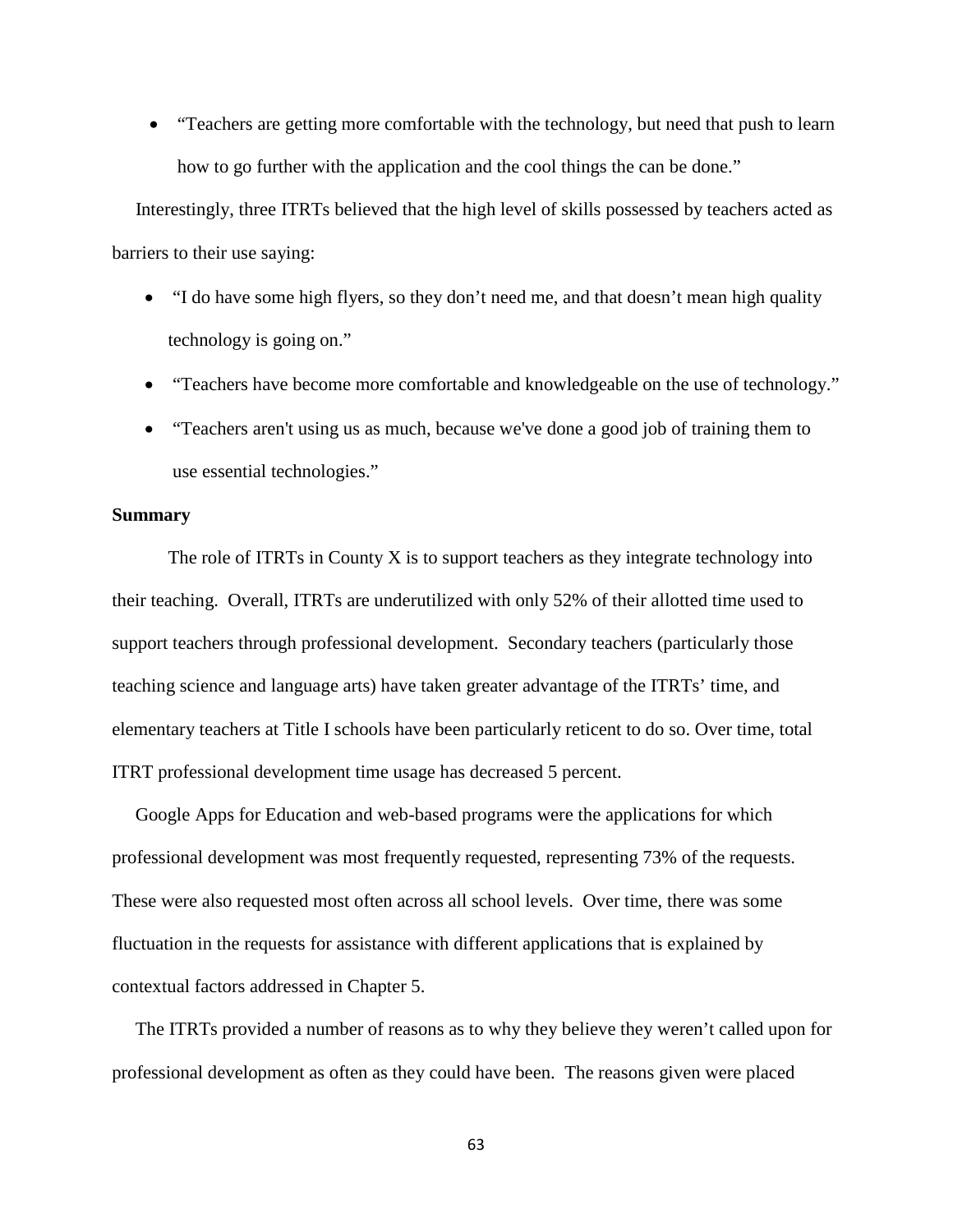within the context of Hew and Brush's classification model of first and second order barriers. ITRTs identified more first order barriers as influencing their use, with secondary ITRTs identifying more second order barriers than elementary ITRTs. Chapter 5 discusses these findings, places them in context within the body of research, and makes recommendation for future practice.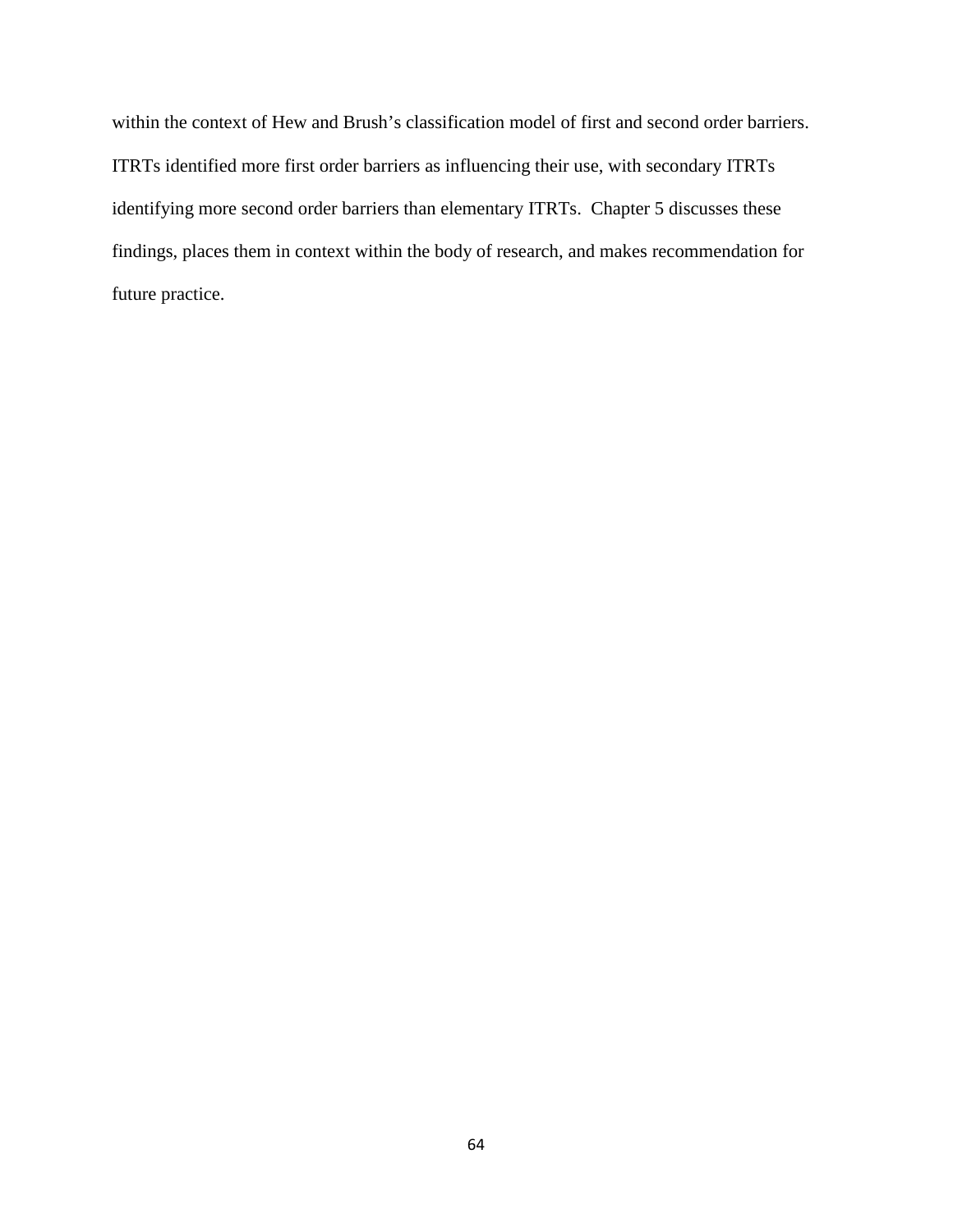# **V. Discussion**

 This case study describes one professional development approach to support technology integration at all public schools in one large county in central Virginia. Using data obtained from daily time logs, the frequency of ITRT use for professional development by classroom teachers was analyzed. Focus group interviews of ITRTs were conducted to explore how they made sense of the data on the use of ITRTs for professional development.

 The findings echo much of the current research and address recommendations made for future research. Findings of interest documented longitudinal data of ITRT use, less ITRT use by elementary Title I teachers, and higher use by science and language arts teachers at the secondary level for professional development. This study addressed calls for needed research that utilized a large sample size, longitudinal data, and results that were based upon data other than that provided by teachers themselves (Hechter and Vermette 2013; Hew & Brush, 2007; Lawless & Pellegrino; 2007; Roschelle, Shechtman, Tatar, Hegedus, Hopkins, Empson, Knudsen, & Gallagher, 2010; Wachira and Keengwe 2011; Walker, Recker, Ye, Robertshaw, Sellers, & Leary, 2012).

# **Patterns of ITRT Use**

 **Overall Use for Professional Development.** Over time, ITRT use for professional development declined slightly, increased when new devices or software were introduced, and was slightly higher at the secondary level.

Decreased usage over time was explained by ITRTs as teachers becoming more facile in their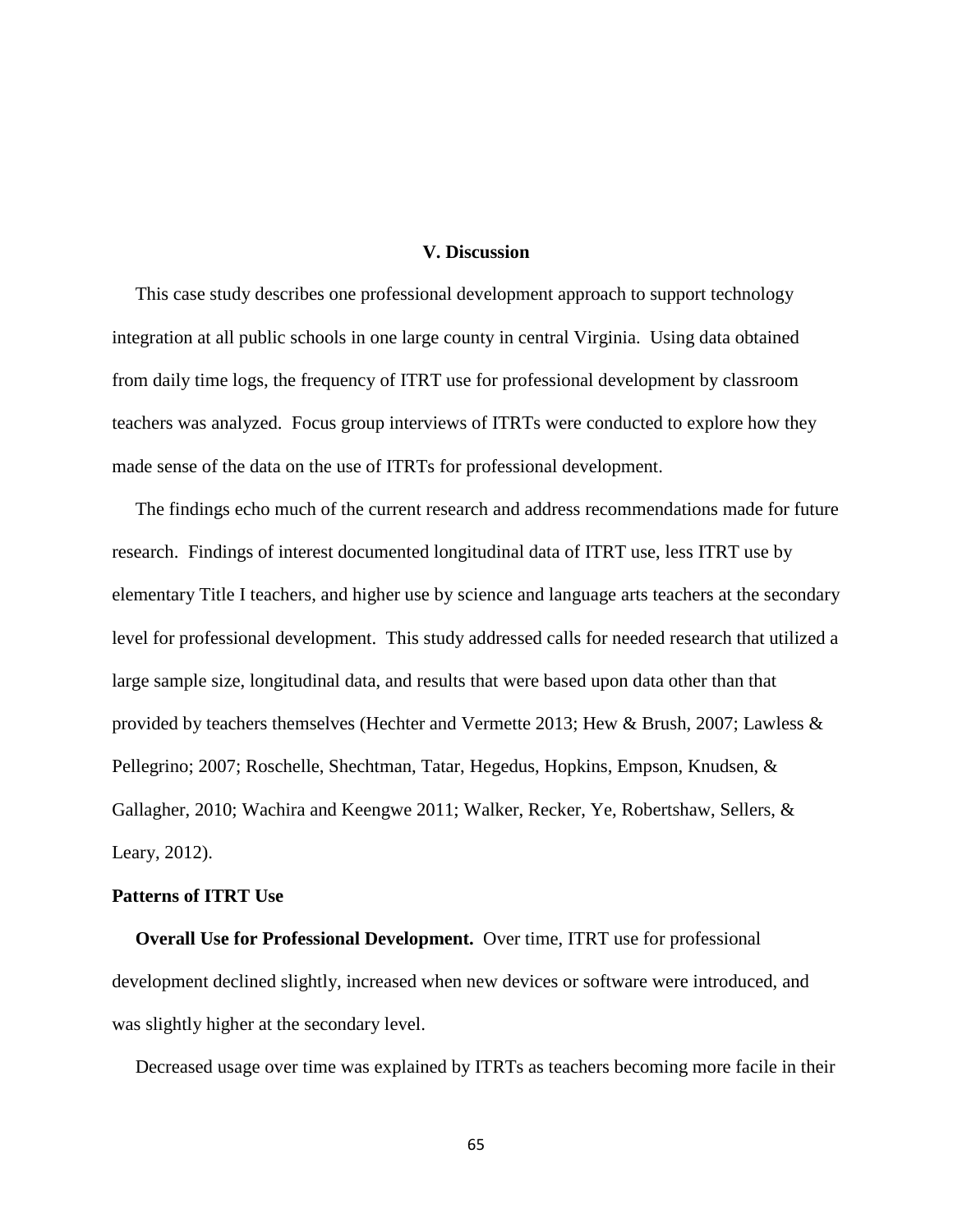use of technology and the accompanying applications which resulted in less need for professional development. If so, this study might predict continued decrease use of ITRTs, unless new skills, software, or hardware are introduced. Future research is needed to determine if this pattern continues, and if it is occurring because teachers are feeling more technologically skilled and comfortable with using technology, or it is attributable to some other factor.

 **Time as a barrier to Professional Development Use.** When asked, ITRTs largely attributed the difference between elementary and secondary teachers use of their services for professional development to a lack of devices and less teacher planning time at the elementary level. Secondary teachers have twice the planning time as elementary teachers. In addition, secondary teachers frequently repeat lessons across class periods whereas elementary teachers, generally, do not and are usually required to plan for 4 core subject areas each day. This leaves elementary teachers at a disadvantage when trying to find time to plan, train, and find or create computerbased lessons. For secondary teachers, time invested in learning about and using technology in teaching is more efficient since the effort put into the development/learning can be used with more students and in more classes than is true for elementary teachers, who would need to spend perhaps 4 times the effort to integrate technology.

 When elementary teachers attempt to integrate technology in teaching, they are not always guaranteed that there will be devices available for students to use. To date, the county has provided elementary schools with approximately 90 Chromebooks to share across each school by approximately 40 teachers and 700 students. Once devices are readily available at all levels to all students, elementary ITRT use might increase as access barriers are reduced and more value may be placed upon learning about and using technology. When devices are made more accessible in elementary schools, ITRTs should be shifted to provide more support, for at least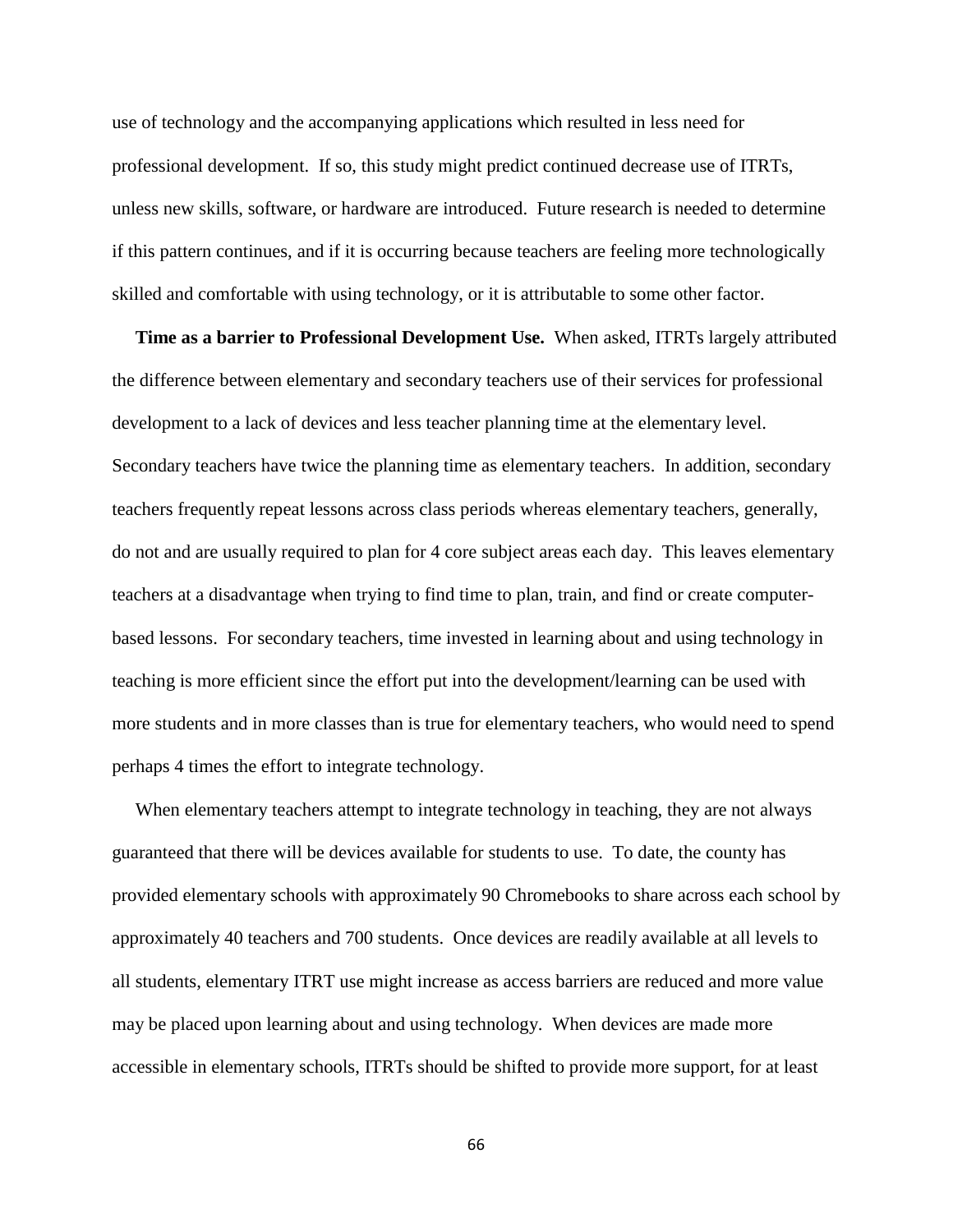the first two years of preparation and implementation as usage trends suggest a two year peak. Given the ability level of the younger child, teachers may need additional in-class support with students, which will demand additional onsite presence, as both teachers and students become acclimated.

 **Shifts in Applications for Professional Development.** Overwhelmingly, teachers requested more training from ITRTs with GAfE and web based applications. This is not surprising as the county self-identifies as a "Google Apps for Education County." All secondary students are provided with Chromebooks that only support GAfE and web based tools, and a significant amount of mandatory training time has been focused upon the adoption and use of the GAfE suite with students. In addition, many teachers have embraced the collaborative nature of the product and the easy access of files from any location.

 Over time, the number of professional development requests per application fluctuated. Much of the ebb and flow could be explained by contextual factors. GAfE training requests increased dramatically in the 2013-14 school year, which coincided with the implementation of training for the 1:1 rollout in middle schools and a move to Gmail from Microsoft Outlook. They remained high in the 2014-15 school year when the high school 1:1 rollout preparation began.

 Web based programs were the second largest category of applications for which teachers requested training. These also reflect the nature of the Chromebook as no applications live on the device but instead reside "in the cloud." Requests for professional development with web based applications declined at the height of the 1:1 rollout and then increased again. There seems to exist an inverse relationship with regard to the number of training requests for GAfE and web-based applications. The pattern demonstrated that, as GAfE requests peaked, the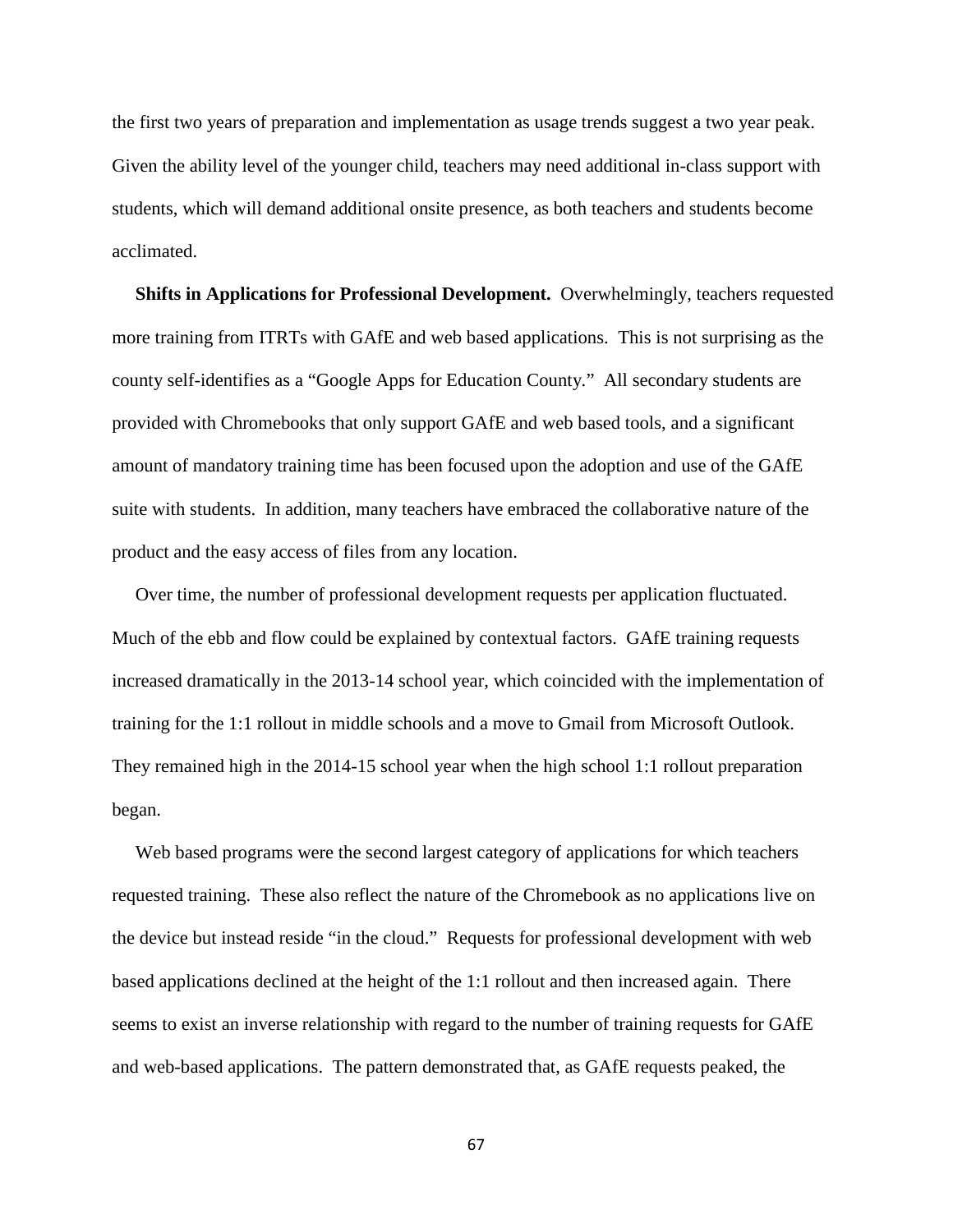requests for web based applications decreased. This could be attributed to a finite amount of teacher training time, the increasing familiarity of teachers with the GAfE suite, and the infinite number of applications available via the web.

 Of additional note, there was a peak in professional development requests for the gradebook application in the 2014-15 school year. This represents the first year with a new digital gradebook. Requests for Edmodo, a blended learning platform, decreased overtime, which may reflect increased competence of teachers who had been using Edmodo since the 2011-12 school year. Finally, requests for training with Chromebooks peaked with the first year of roll-out and then gradually decreased. This may reflect an increase in a teacher's ability to troubleshoot Chromebook applications and comfort with the device itself.

 Across the different school levels, there were more requests for professional development with gradebook software, computer based software, and Promethean board software at the elementary level. Elementary schools have a significantly larger number of Promethean boards and desktop computers in their classrooms than do secondary schools, so increased training requests of these types could be attributed to additional access to these devices. In addition, due to the way in which their gradebooks are managed and, in the case of kindergarten and first grade, the implementation of a standards based report card, the elementary gradebook program is more difficult to use. As a result, these teachers require more training and help by ITRTs.

 There were fewer requests for training with using Chromebooks, GAfE, and web based programs at the elementary level than at the secondary level. As elementary schools have only been provided with approximately 90 Chromebooks to share across each school, the paucity of devices should have resulted in fewer instances of requests for professional development with Chromebooks. Based upon the increased use of ITRT time for GAfE and web based programs in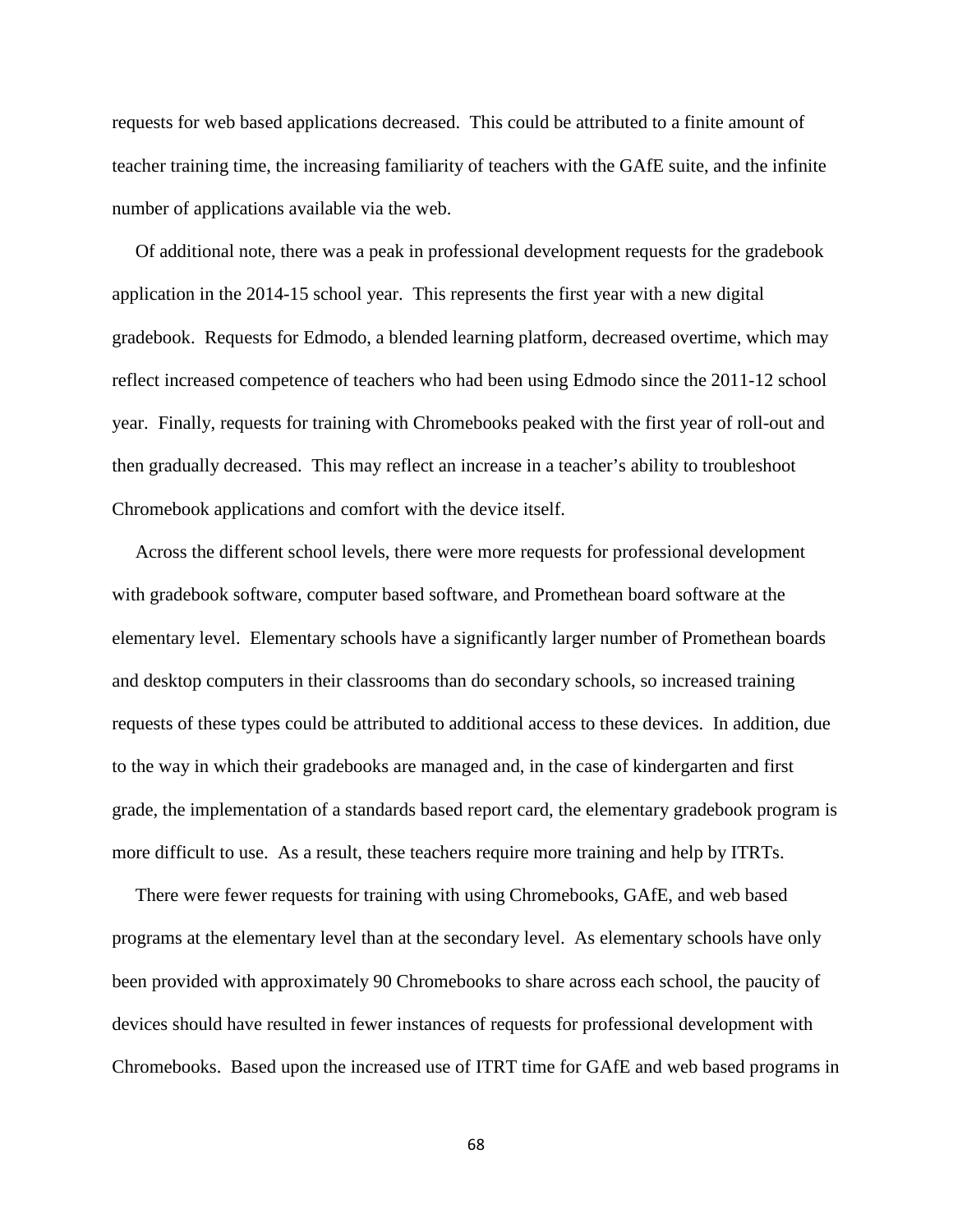secondary, when the 1:1 rollout occurred, it is expected that requests for training with these two application types might not be as high at the elementary level due to a lack of readily available devices.

 As teachers become more familiar with the gradebook software and the 1:1 rollout continues into the elementary schools, I anticipate that ITRT professional development requests would become more closely aligned with those currently at the secondary level.

 **Subject Area Taught and Professional Development Use.** Secondary ITRTs received more requests for professional development from science and language arts teachers, a finding similar to that from Hsu's (2016) study of kindergarten through grade six teachers that found language arts as the subject in which teachers integrated technology most often (90%) with social studies second (50%) followed by science (30%) and math (20%).

 Language Arts use is not surprising as teachers use technology tools to support traditional pedagogies, and language arts lends itself to that with the writing and editing of papers (Ertmer and Ottenbreit-Leftwich, 2013). When technology tools are used by teachers, they are most commonly used to have students conduct research online (95%), and have students access (79%) and submit (76%) assignments online (Purcell, Heaps, Buchanan, & Friedrick, 2013). When solely based upon secondary teacher responses, Purcell et al. (2013) found science teachers more likely to use technology. This is not surprising as constructivist pedagogies have been linked to the increased integration of technology (Hermans, Tondeur, van Braak, & Valcke, 2008; Kim, Kim, Lee, Spector & Meester, 2013; Mama and Hennessy 2013; Pi-Sui, 2016). Due to its investigative nature, science learning lends itself to constructivist pedagogies as students experiment and construct meaning while the teacher acts as facilitator (Seimears, Graves, Schroyer, & Staver, 2012). In addition, the integration of technology into the science curriculum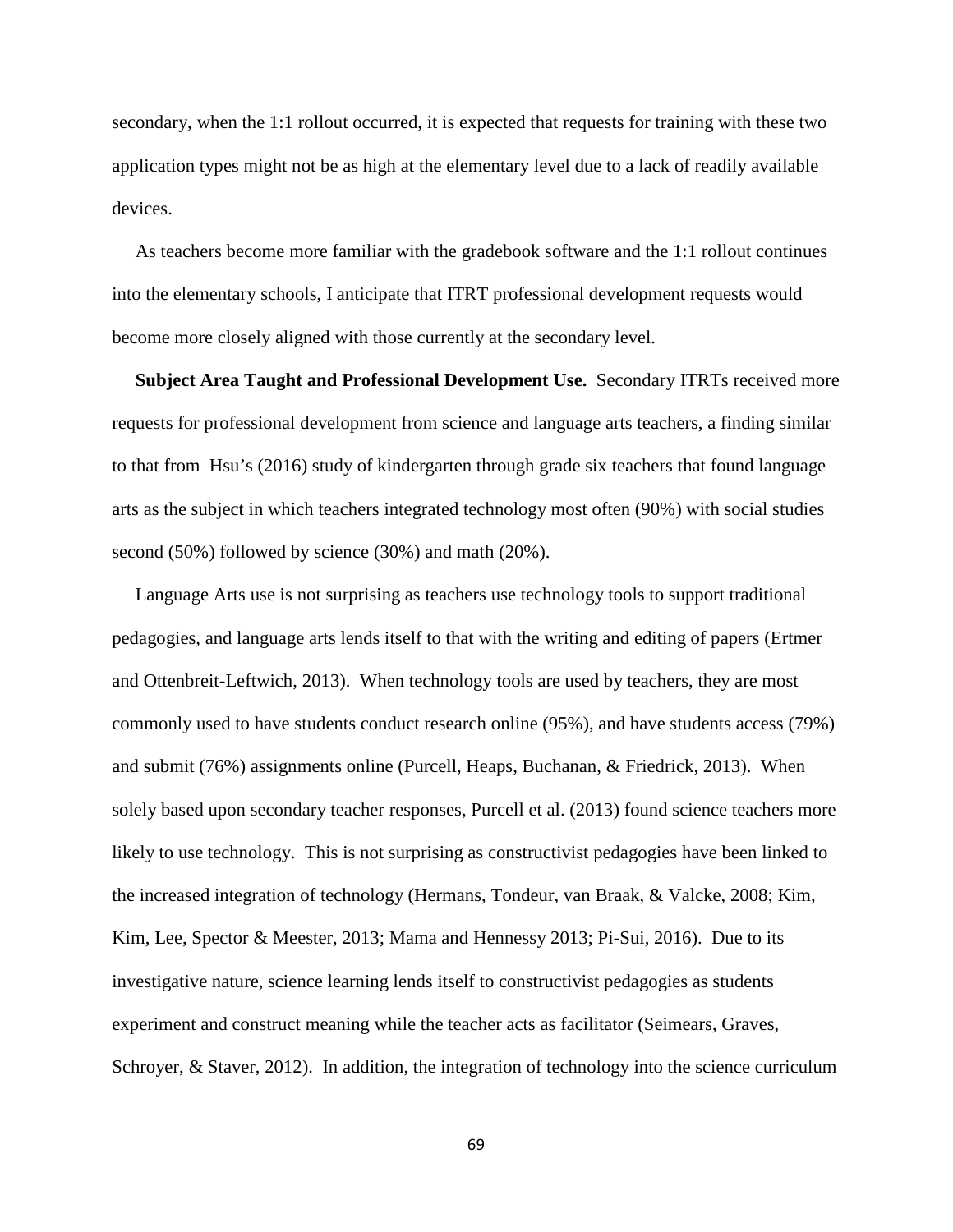has been associated with enhanced understanding of scientific concepts, and a positive effect on student achievement has been associated with increased technology use in the classroom (Chang, Quintana, & Krajcik, 2010; Nicolaidou, Nicolaidou, Zacharia, & Constantinou, 2007; Zucker, Tinker, Staudt, Mansfield, & Metcalf, 2008). It is not surprising that those subjects that utilize and embrace technology require more training.

 Future research should be aimed at investigating differences in subject area use across all school levels and the exact reasons behind why different subject area teachers use ITRTs for professional development to different degrees. Is it because they don't feel it's pedagogically sound, there aren't good resources available, they fail to see the connection between technology use and student outcomes, or perhaps something else?

 Until such time as the reasons behind their lack of use are determined, future professional development opportunities should be aimed at teachers in subject areas who use ITRT time less frequently by purposefully integrating specific subject area curriculum and skill training. Technology skills are best taught actively, while situated within the curriculum, and attached to instructional design in order to address existing knowledge and beliefs about teaching and learning (Buckenmeyer, 2012; Hew & Brush, 2007; Koehler, Mishra, & Yahya, 2007; McVee, Bailey, & Shanahan, 2008; Thomas et al., 2012). Instruction on how to integrate technology into the curriculum must be provided (Peeraer & Van Petegem, 2012; Stobaugh & Tassell, 2011; Zandvliet & Fraser; 2004).

 **Title 1 Status and Professional Development Use.** Of particular note at the elementary level is the difference in the percentage of ITRT time used for professional development between those schools classified as Title I and those that are not. ITRT use was much lower at elementary schools that were classified as Title I. These findings contraindicate several studies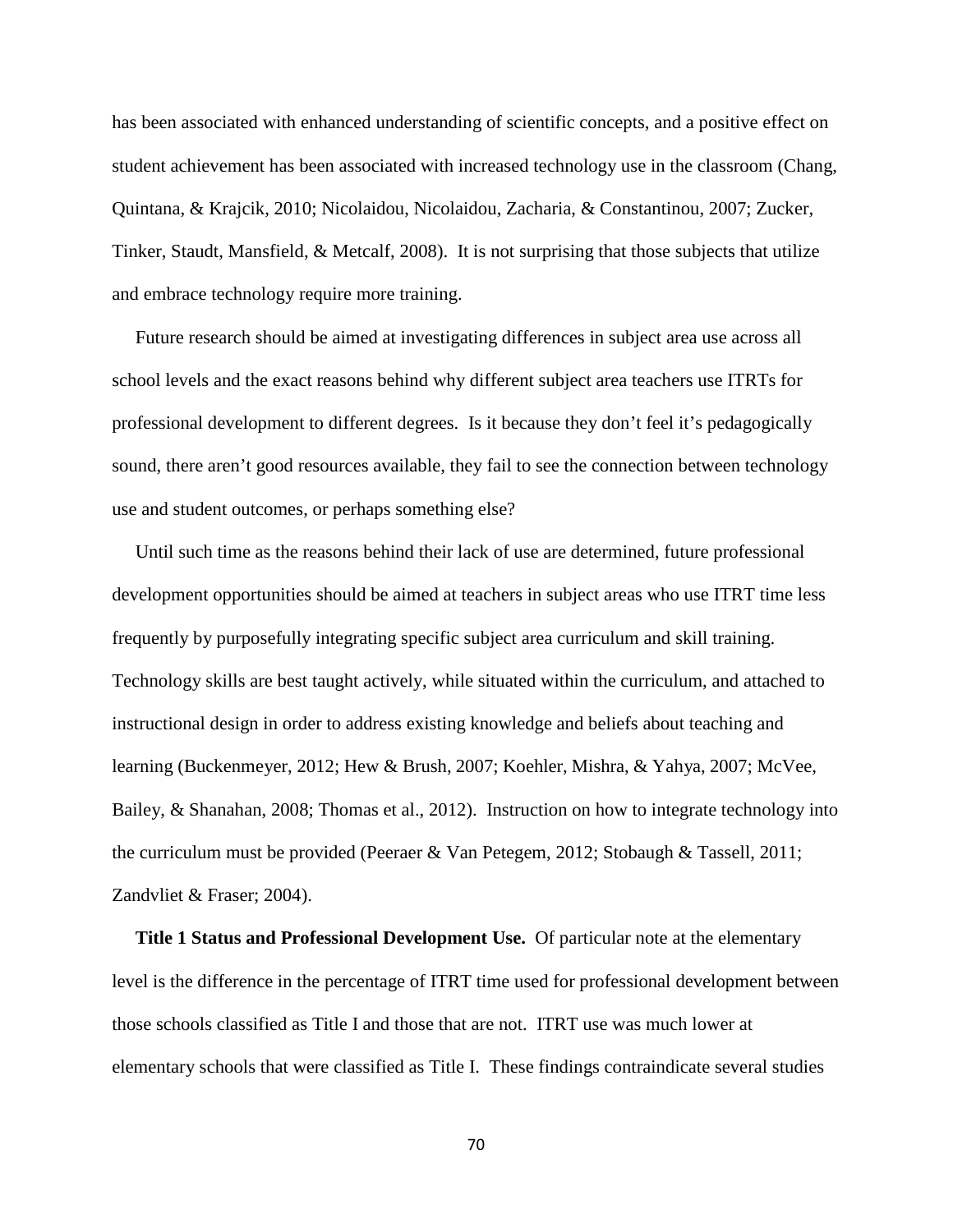that found that lower socioeconomic status may positively influence teacher attitudes toward technology. Because teachers believe that these students may have less access to technology outside of the classroom, teachers are more likely to use it to help close the divide (Blackwell, 2013; Purcell et al., 2013). Title I elementary schools in County X have more devices than those in non-Title I schools due to having additional Title I funds available to purchase devices. In many cases, they have at least twice the devices as non-Title I schools. This may serve as a mitigating factor as the access barrier has been reduced. It has also been well publicized that surveys of students and parents revealed that 92 percent or more of our students have access to devices and the Internet at home (County X, 2015c).

 In County X, ITRTs attributed low use for training to a lack of teacher planning time and an increased focus upon test results. Title I schools have more demands placed upon their planning and instructional time through the use of instructional coaches, PLC meetings, data and testing administration and analysis, and additional instructional programs and requirements (Peeraer and Van Petegem 2012; Starkey, 2010). As a function of their proscribed instructional support due to the threat of low test scores, pedagogical models which do not encourage the use of technology are mandated at many Title I schools.

 ITRTs did not report that these outcomes were attributable to Title I teachers possessing poor technological skills which contraindicates Chapman, Masters, & Purdulla's (2015) finding that teachers in lower socioeconomic schools rated their technology skills lower. However, if ITRT support has been found to increase teacher skill, then a lack of ITRT use might indicate less skilled teachers (Beglau et al., 2011, Glazer et al, 2009; Juuti, Lavonen, Aksela, & Meisalo, 2009; Kopcha, 2012; Yemothy, 2015).

Title I teachers' requests for assistance with application types mirrored those of other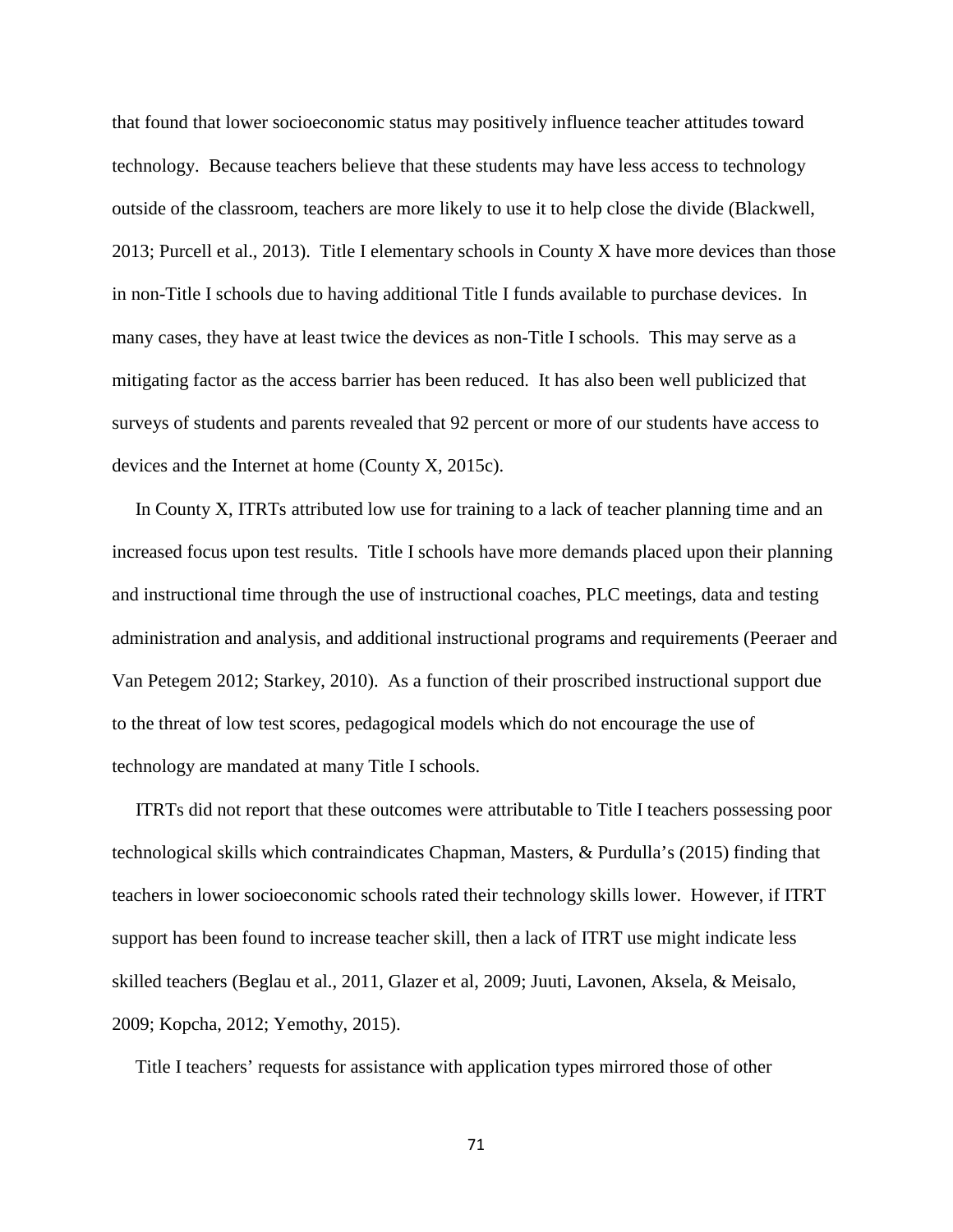elementary teachers with the exception of requests for GAfE and web based tools. They asked for significantly less training on these types of tools. The applications for which they asked assistance were primarily those that were associated with job functions or those that had been in use for many years. Purcell et al. (2013) noted that teachers in lower socio-economic schools used digital tools less effectively than their higher socio-economic counterparts. In addition, Blanchard, LePrevost, Dell Tolin, & Gutierrez (2016) found that middle school teachers in low socio-economic areas were particularly resistant to changing their teaching practices even after having been engaged in intense technology professional development.

 In the past, the digital divide in instructional technology has referred to the access to technology of the haves versus the have nots. Of late, this lens has refocused from actual possession of technology to the way in which it is used—for higher order thinking processes or not. Perhaps this should be the focus in County X. Because administrators believed that lower socioeconomic students needed access to technology, they purchased more devices, but they don't have teachers who either want or know how to use this additional technology. There seems to be a gap between what Title I money can buy and what Title I teachers are willing or are allowed to do. Future research should be aimed at helping to identify the exact barriers which led to less ITRT use. Professional development should be made a priority at these schools. There should be a focus on training in technological skills, using technology to complete higher order tasks, and in attaching student outcomes to technology use as this has previously been demonstrated to affect use. In addition, there needs to be an emphasis on building a cohesive vision for technology with buy-in from the curriculum and instruction departments. As technology and  $21<sup>st</sup>$  century skills are a district priority according to the Design for Excellence master plan, it should be embraced by all and interwoven within the proscribed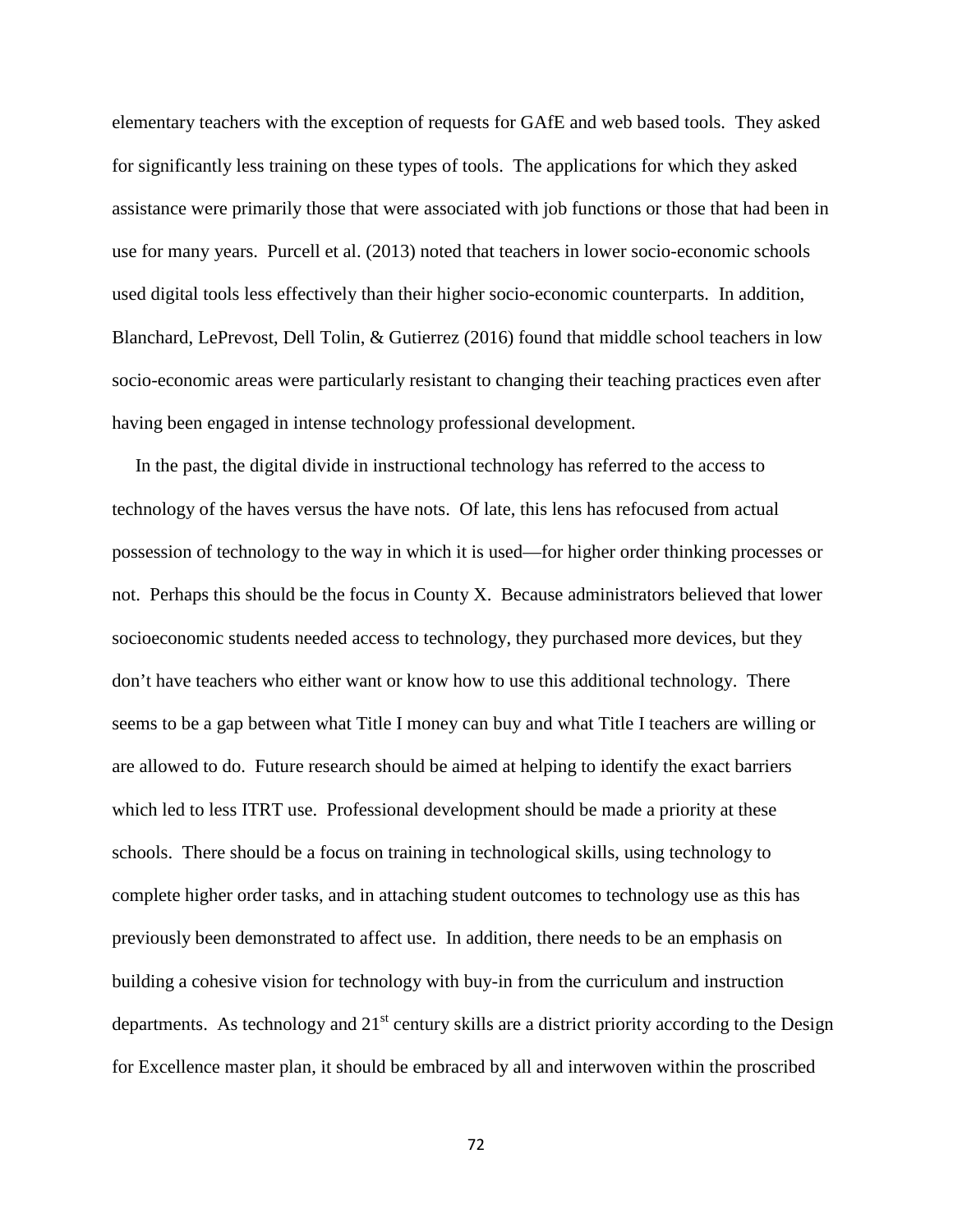pedagogical models.

### **Sense Making by the ITRTs**

 ITRTs made sense of these findings by attributing the patterns of their use for professional development to first and second order barriers. Overall, ITRTs mentioned more first order barriers than second. Elementary ITRTs cited barriers as affecting their use for professional development more frequently than secondary ITRTs. It is not surprising that elementary ITRTs cited more instances of barriers, because they lack devices. Secondary ITRTs cited more second order barriers, because more of the first order barriers have been eliminated at the secondary level with the 1:1 rollout and the increased availability of teachers for training due to increased planning time.

 Second order barriers may have more impact on teachers' acceptance and use of technology than first-order barriers and remain influential when first order barriers are eliminated (Ertmer et al., 2012; Polly, Mims, Shepherd, & Inan, 2010) I postulate that second order barriers may have been mentioned by ITRTs less because they are internal to teachers and less easily visualized. Because second order barriers can be so influential, I recommend that additional research into these barriers be conducted by surveying the involved teachers. This would allow a comparison to be made between those voiced by the involved ITRTs and those influential second order barriers can be adequately explored and addressed when planning for future professional development.

 **First Order Barriers to Professional Development Use.** At the elementary level, 44% of the ITRTs' time offered was utilized for professional development. Since 56% of their time is unused, online training exists, and ITRTs are available anytime via email or Google Hangout, the first order barriers of training, support, and professional development should have been reduced,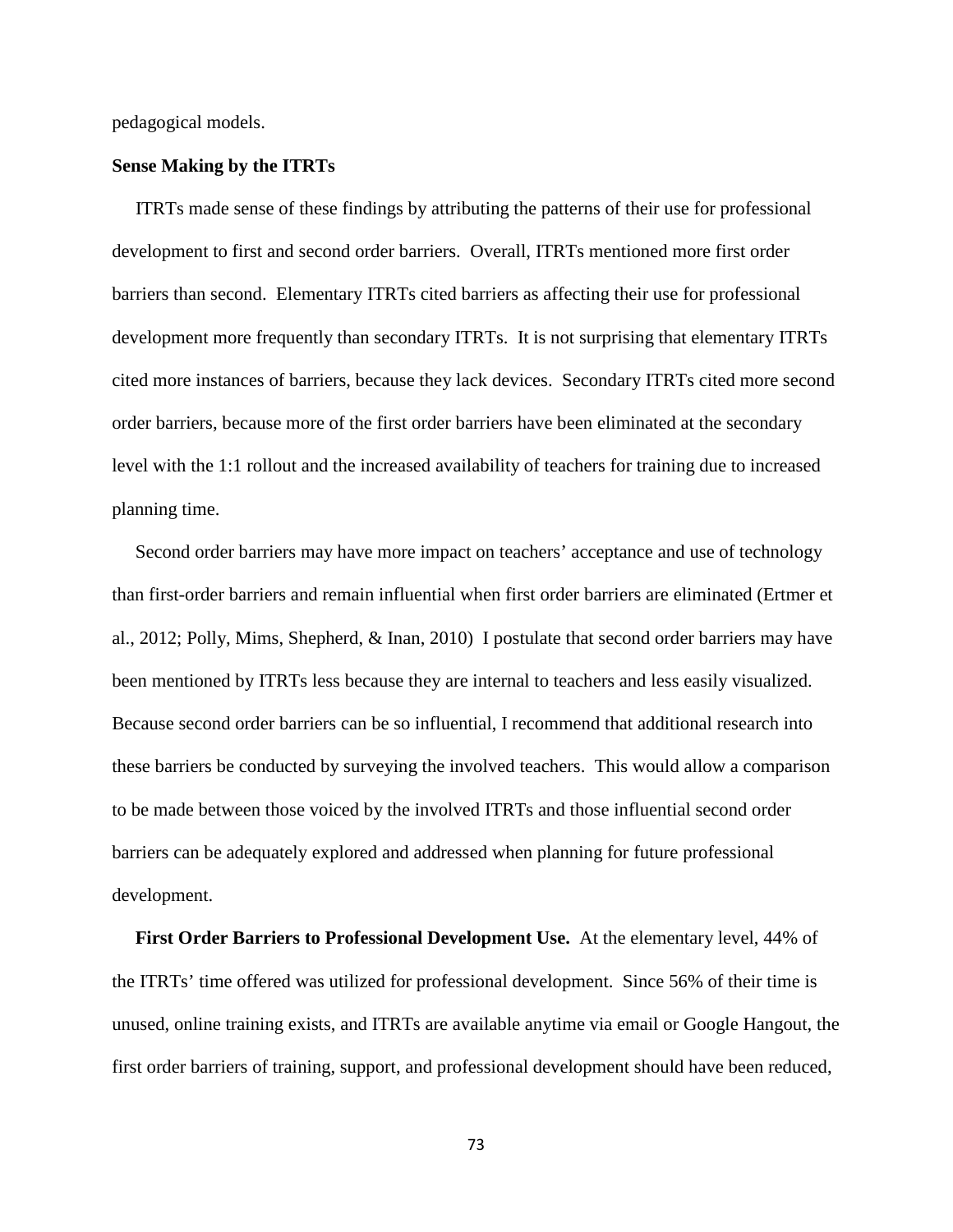while access, assessment, institution, and subject culture have not. This was directly supported by the ITRTs' perceptions. At the secondary level, 56% of the ITRTs time offered was utilized. Since 44% of their time for training is unused and they serve in an environment that is 1:1, the first order barriers of training, support, professional development, and access should have been greatly reduced, while institution and subject culture have not. Again, this was directly supported by the ITRTs' perceptions.

 As the Chromebook rollout continues to occur in the elementary schools, it would be of interest to see if elementary ITRT use for professional development increases as the access barrier is reduced. Future professional development, planning, and ITRT resource deployment should address the first order barriers of access, assessment, institution, subject culture.

 *Resources.* ITRTs cited a lack of time for teachers to plan, create resources, and be trained as the most significant barrier to their use. This was particularly prevalent at the elementary level where teachers are provided with only 45 minutes of planning time each day, and many of their planning times are consumed with scheduled meetings. At many Title I schools, literacy and math coach, data analysis, and PLC meetings often take 4 out of 5 weekly planning times. The demands on Title I teacher planning time has been noted in previous research (Peeraer and Van Petegem 2012; Starkey, 2010).

 Elementary ITRTs also mentioned a lack of devices as a significant barrier. As secondary schools in County X exist in a 1:1 environment, this was not mentioned as a barrier by secondary ITRTs. Elementary schools currently subsist in a 1:5 environment and usually share one Chromebook cart, consisting of 25 to 30 devices for each grade level or share 1 between 2 grade levels. In addition, each classroom has 1 to 3 stationary computers, and each school possesses two shared labs of 25 to 28 computers (County X, 2015c). Kindergarten and first grades are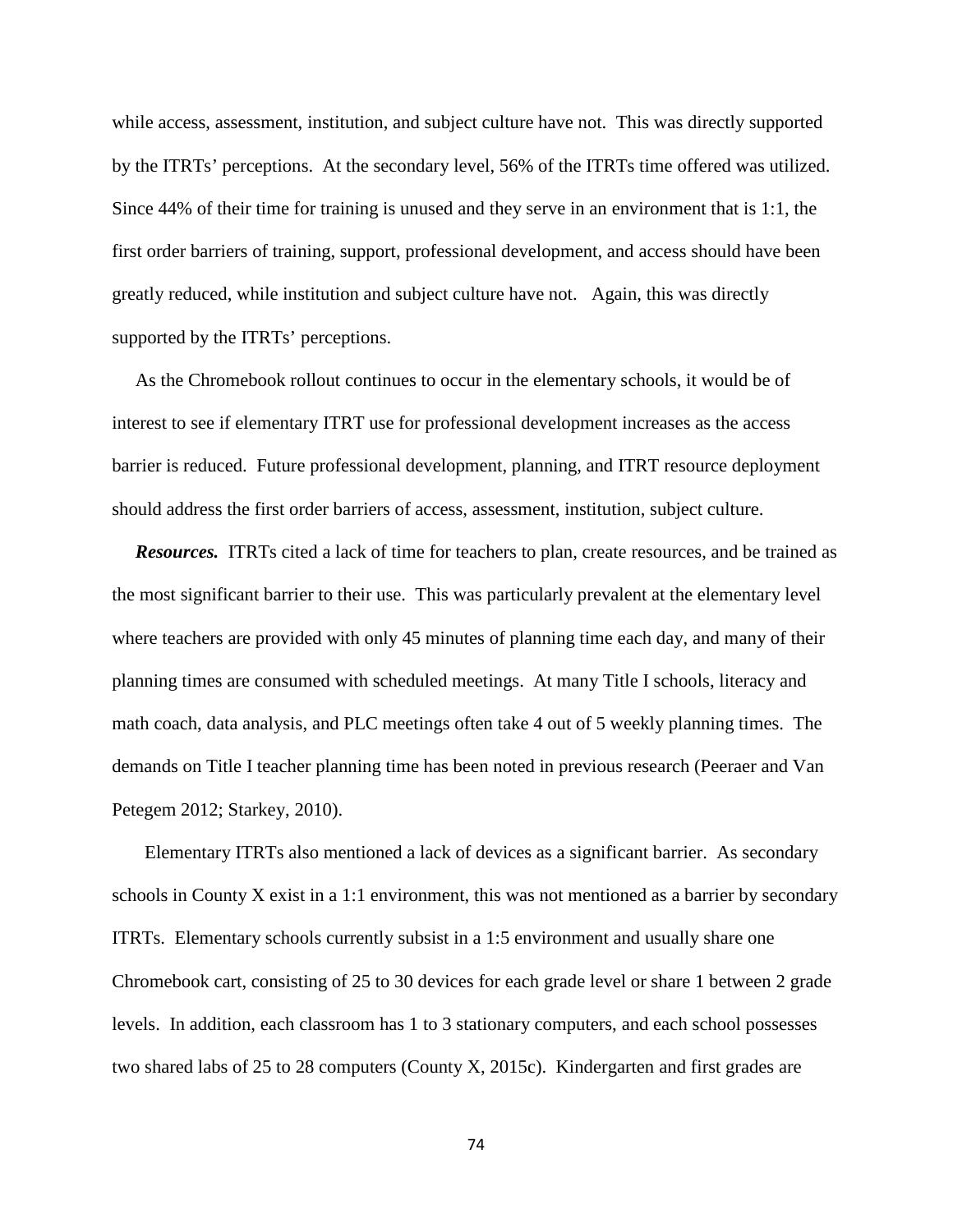slated to go 1:4, second and third grades are slated to go 1:2, and fourth and fifth grades are slated to go 1:1 in an eventual rollout (County X, 2015c). While it is desired that all students have a device, this was the lowest ratio that could be achieved within budgetary constraints, while still acknowledging the 1:4 ratio Becker (2000) found as the threshold to increased computer use.

 The time and access or availability barriers reported echo the findings by Hew and Brush (2007) in which 40% of the studies listed these as barriers, and they were the most frequently mentioned barrier to technology integration. Access refers to the possession of equipment, and availability refers to the opportunity to use purchased equipment, as it is often placed in communal labs and reserved for testing (Kress, 2011). Teachers, who have access to an adequate number of computers in the classroom, are more likely to use them (Lanahan & Shieh, 2002; Latio, 2009). This is attributed to the need to schedule labs ahead of time and to competition for limited resources (Chamber & Bax, 2006; Shiang-Kwei, et al., 2014; Starkey, 2010). Closely aligned is a teacher expressed lack of time to focus upon creating technology rich resources (Hechter and Vermette, 2013; Pi-Sui, 2016; Shiang-Kwei, et al., 2014).

 Virginia Standards of Quality recommend 1 ITRT to each 1000 students. Currently, there is approximately 1 ITRT to every 2000 students (County X, 2015c). Standards of Quality are mandated by law. However, they were revised in 2008 to allow the positions to be filled as either an ITRT or data coordinator. So, instead of having approximately one for each school, there is one for every 2 to 3 schools. Currently, ITRTs have a fixed schedule and are in each support school on the same day each week. Increased availability of ITRTs and flexible scheduling of ITRT support days may be of benefit, so they are able to meet with teachers more often and on non-scheduled meeting days. In addition, online on demand professional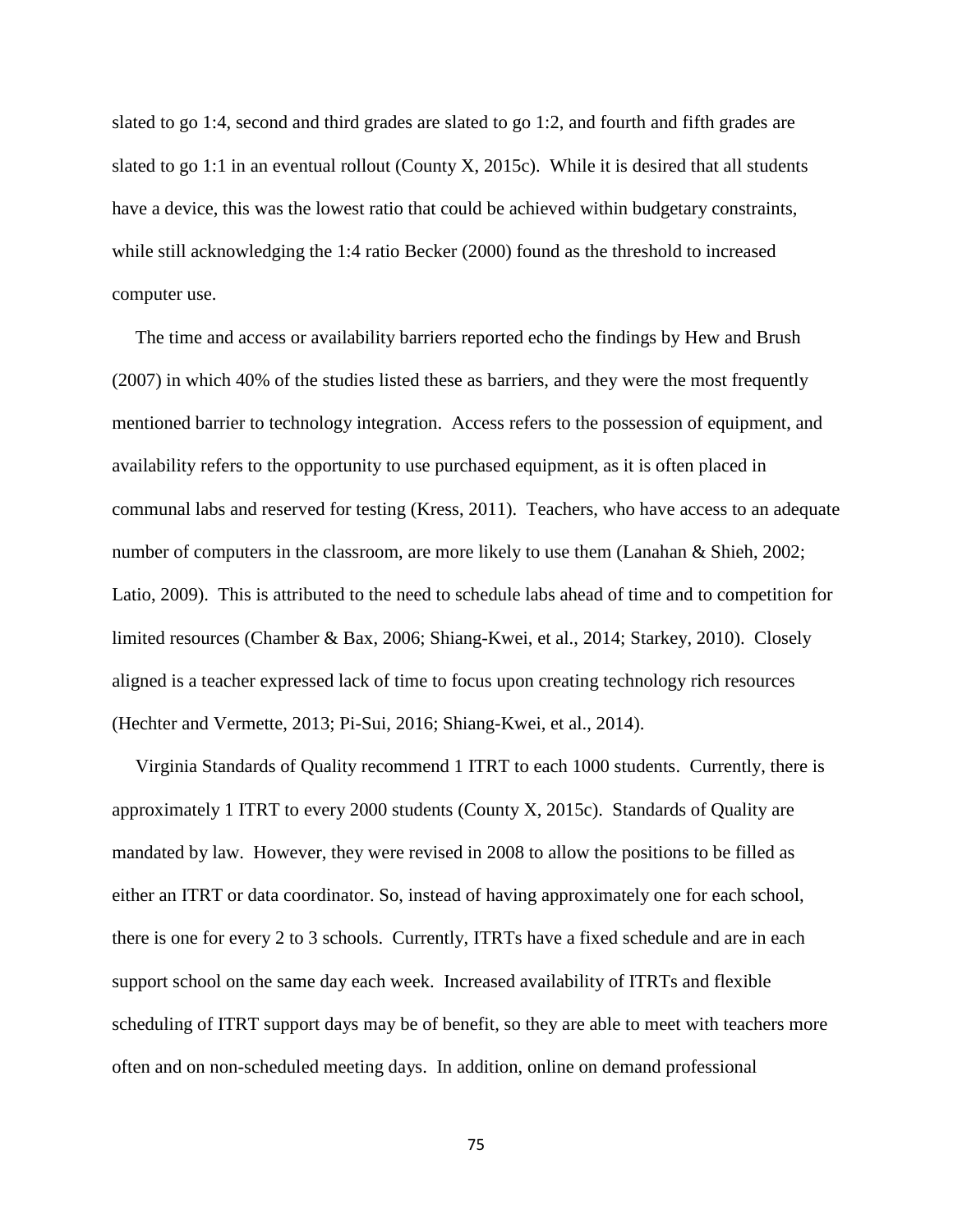development opportunities should be expanded.

 *Assessment.* Testing was mentioned 17 times by elementary integrators as a barrier to the use of their professional development services. The county requires online benchmark testing every 9 weeks in all 4 core subject areas. In addition to these, the county uses an online testing system to create and deliver tests. At several of the Title I elementary schools that are at risk of losing accreditation, additional online testing is required. Testing was mentioned by the ITRTs as an issue with regard to time taken away from instruction that prohibits additional online activities as well as not having access to devices because they were reserved for testing and not available for other use.

 Assessment barriers were cited as the least influential first order barrier in the current study and were found to be barriers in five percent of the Hew and Brush (2007) studies which ranked them as the least mentioned barrier to technology integration. According to subsequent studies, the emphasis placed upon student test scores leads teachers to feel that they don't have "time" to use technology or to develop and explore technological tools and lessons (Biancarosa  $\&$ Griffiths, 2012; Hsu, 2010; Shiang-Kwei, et al., 2014). In addition, when used, technology is often utilized as a means for assessment as opposed to learning (Bichelmeyer, 2005; Schneiderman, 2004). The inability to use computers due to their being used for testing is considered to be an access barrier and was included in those totals when mentioned by the ITRTs.

*Institution.* A lack of administrator buy-in was mentioned as a barrier to professional development use by ITRTs 19 times. Closely aligned is school culture. School cultures that do not place value upon technology use were mentioned as factor 37 times by ITRTs.

Administrators may act as barriers when they are not perceived as placing value on and being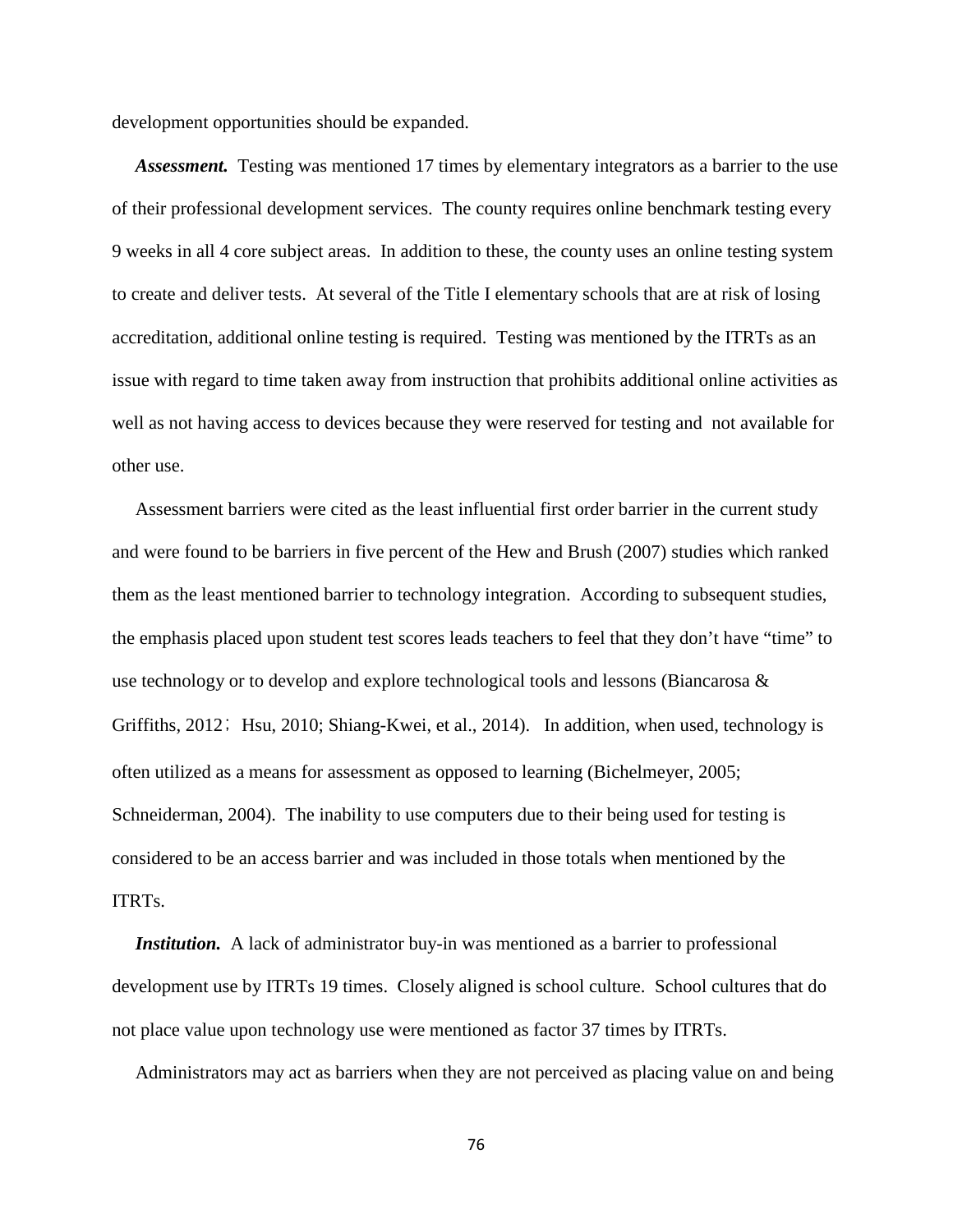supportive of technology or when failing to have a concrete, shared vision for technology's role in the school (Anthony, 2012; Ertmer, et al., 2012; Lui, 2012; McLeod and Richardson, 2013; Sarapani & Calahan, 2015). Strong technology leadership has been found to have the largest positive, significant correlation with technology use (Anderson & Dexter, 2005; Sarapani & Calahan, 2015). To create a concrete vision, administrators must understand the way in which technology should be integrated into the classroom and work to see that it is (Anthony, 2012; Sarapani & Calahan, 2015). When creating a shared vision, it is important to involve stakeholders during development in order to encourage buy-in (Anthony, 2012; Ertmer et al., 2012; McLeod and Richardson, 2013). Once developed, administration must provide time and professional development for staff members to become proficient in the use of technology, and leaders must be prepared to use data when planning and assessing the effectiveness of teachers' technology use and their technology plan (Anthony, 2012; Sarapani & Calahan, 2015). Future technology professional development should include administrators in order to develop their skills and buy-in, to educate them in the ways in which technology can and should be integrated, and on how to build a shared vision.

*Subject Culture.* Subject culture barriers are those that are related to deep-seated school or organizational culture. Teachers are reticent to use technology that is incompatible with their school culture (Hennessy, Ruthven, & Brindley, 2005; Kress, 2011; Shiang-Kwei, et al., 2014). They are reluctant to be perceived as different from their peers. This was the subject culture identified by the ITRTs as being influential. Unless the school's culture is one embracing innovation and change, it preserves existing practice by design as teachers are conditioned to teach specific content using certain methodologies (Zhao & Frank, 2003). Future professional development with administrators needs to address the importance of school culture and how to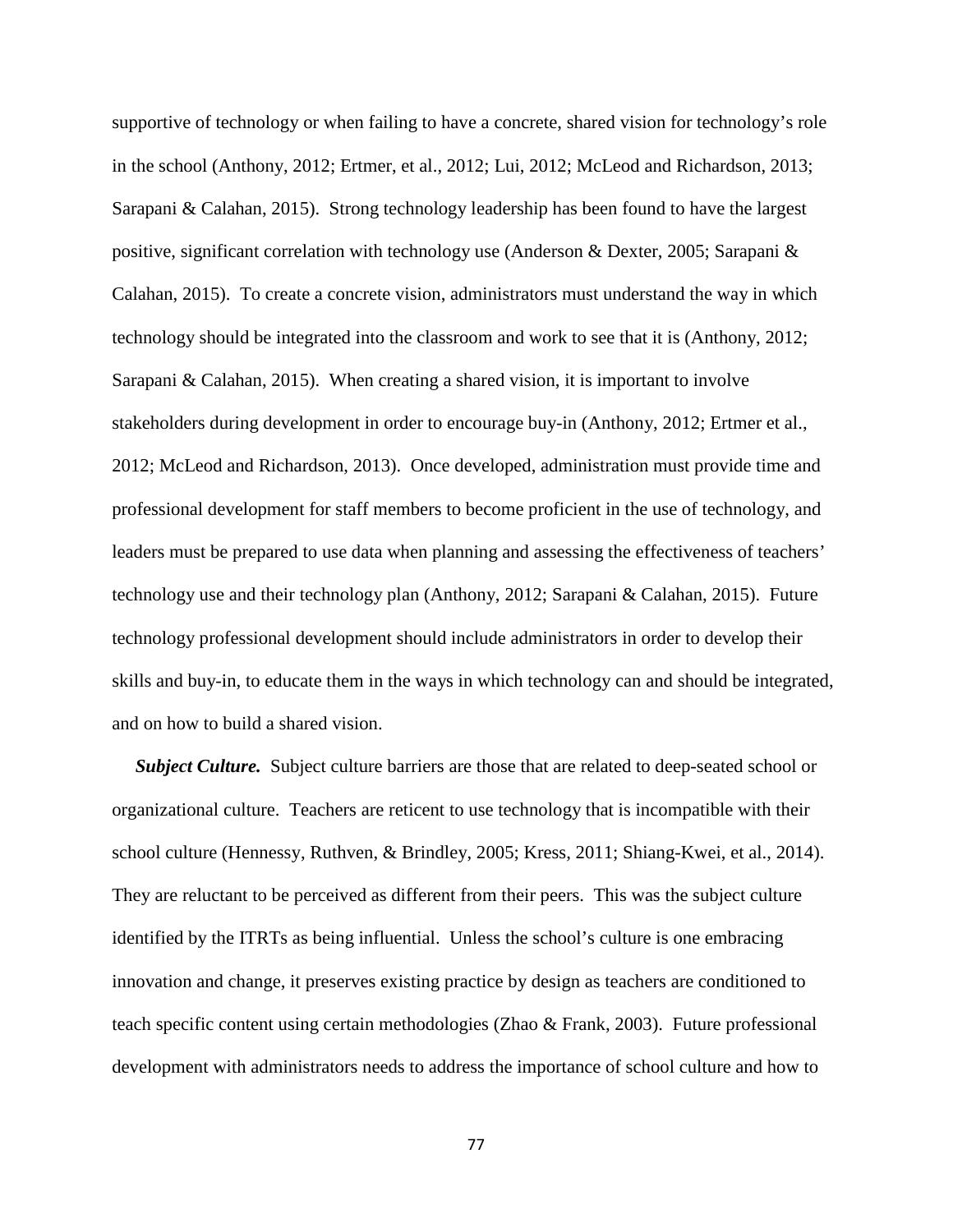facilitate its change to one of acceptance, innovation, and change.

 **Second Order Barriers to Professional Development Use.** Overall, second order barriers were not mentioned as frequently by ITRTs. However, secondary ITRTs mentioned more second order barriers than first order barriers. Because second order barriers may have more impact on teachers' acceptance and use of technology than first-order barriers, it is vital that these challenges be identified and taken into account when planning and allocating ITRT resources.

 **Attitudes and Beliefs.** Attitudes and beliefs were addressed by the ITRTs 15 times as contributing to teachers' not using them for professional development. Teachers' attitudes and beliefs toward technology were identified as barriers in 13 percent of the Hew and Brush (2007) studies. Attitudes and beliefs reflect the value teachers place upon technology and their pedagogical philosophy concerning teaching and learning. Two attitudes that were set apart from pedagogical considerations were resistance to change and feelings of inadequacy (Bennett & Maton, 2010; Chamber & Bax, 2006; Teo, 2011). These were the attitudes that were mentioned as barriers by the involved ITRTs in this study.

 Future research should be aimed at surveying the involved teachers in order to investigate the reasons behind their attitudes toward technology, so these can be adequately addressed. It may be that they are resistant to change, they don't see a positive connection between technology use and student outcomes, they feel inadequate, or it doesn't match their pedagogical philosophy. Future professional development should be aimed at addressing these attitudes and beliefs by providing the necessary support to meet each teacher's needs with regard to feelings of adequacy and providing evidence of student success following technology use (Fethi and Inan 2010; Miranda and Russell 2012; Wright and Wilson 2011). When student achievement is perceived to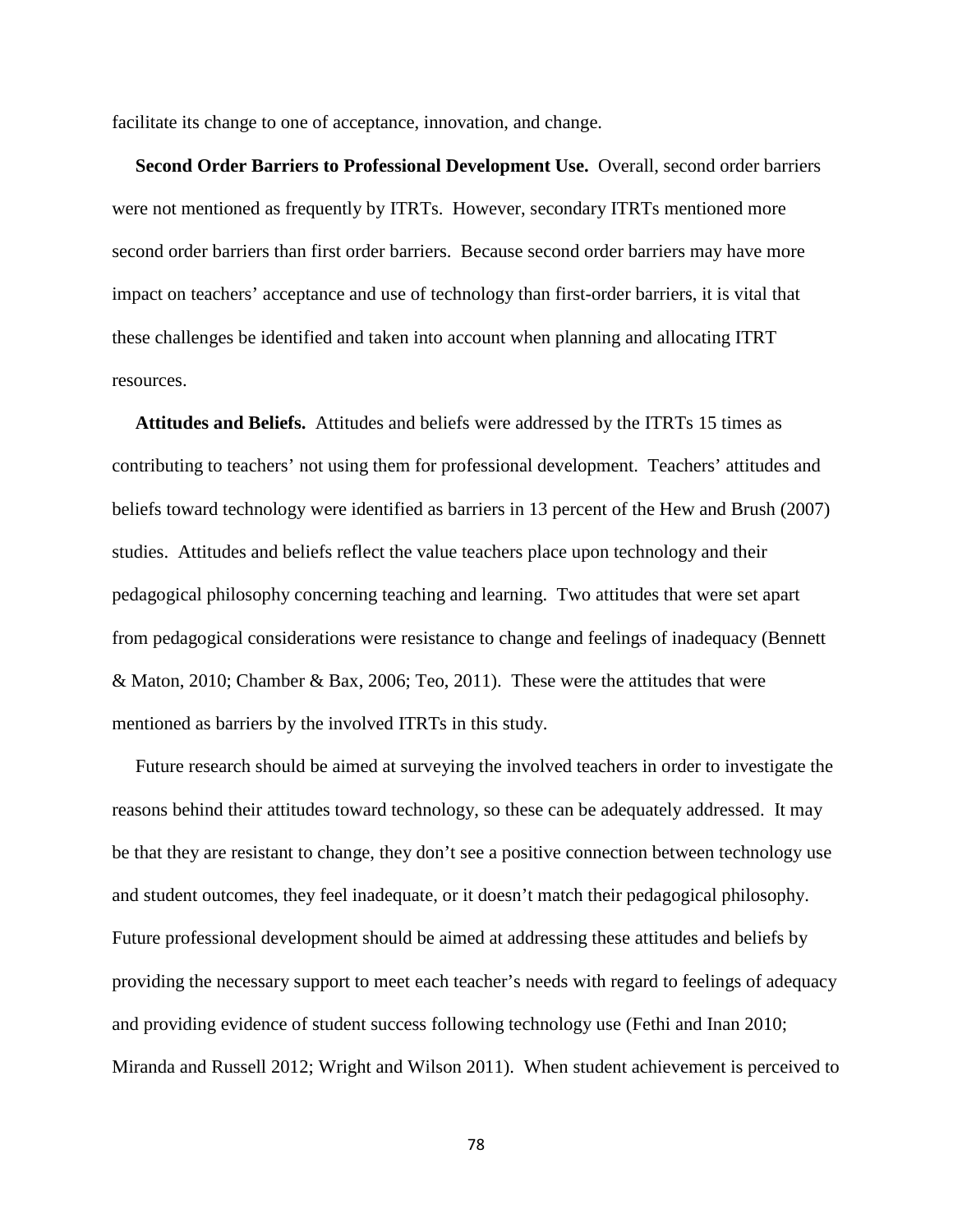be positively influenced by the proffered technology professional development, it is more likely to be implemented (Blackwell, Lauricella, and Wartella, 2014; Ertmer, Ottenbreit-Leftwich, Sadik, Sendurur & Sendurur, 2012; Karaca, Can, & Yildirim, 2013; Kim, Kim, Lee, Spector & Meester, 2013; Miranda and Russell, 2012; Pi-Sui, 2016). In addition, peer mentoring and the use of PLCs should be encouraged and facilitated as teachers who take advantage of PLCs have been found to experience positive changes in their attitudes toward technology as well as an increase in their use of technology (Cifuentes, Maxwell, & Bulu, 2011; Hew & Brush, 2007).

 *Knowledge and Skills.* Teacher knowledge and skill level was mentioned 12 times as a barrier to ITRT use for professional development. Teachers' self-perceived, inadequate technology skills are well documented (Blackwell, Lauricella, and Wartella, 2014; Ertmer, et al., 2012; Inan & Lowther, 2010; Karaca, Can, & Yildirim, 2013; McLeod and Richardson, 2013; Ottenbreit-Leftwich, Glazewski, Newby, & Ertmer, 2010; Pi-Sui, 2016; Shiang-Kwei, et al., 2014). The current professional development model does not seem to support the skill acquisition of some of its teachers. One way that it could be enhanced is through the encouragement and facilitation of mentoring and peer collaboration. Much of what teachers learn about integrating technology is learned from peer networks, which allow for scalability of support as they remove the need for "experts" (Glazer, Hannafin, Polly, & Rich, 2009; Peeraer & Van Petegem, 2012). Teachers, who are mentored, integrate technology more frequently than those who are not (Lowther, Inan, Strahl, & Ross, 2008; U.S. Department of Education, 2016; Zhao & Bryant, 2006

### **Overarching Recommendations**

 In order to increase ITRT use, the effect of first and second order barriers must be reduced (Ebert-May et al., 2011; Kurt, 2013; Kopcha, 2010; Kopcha 2012; Yemothy, 2015). According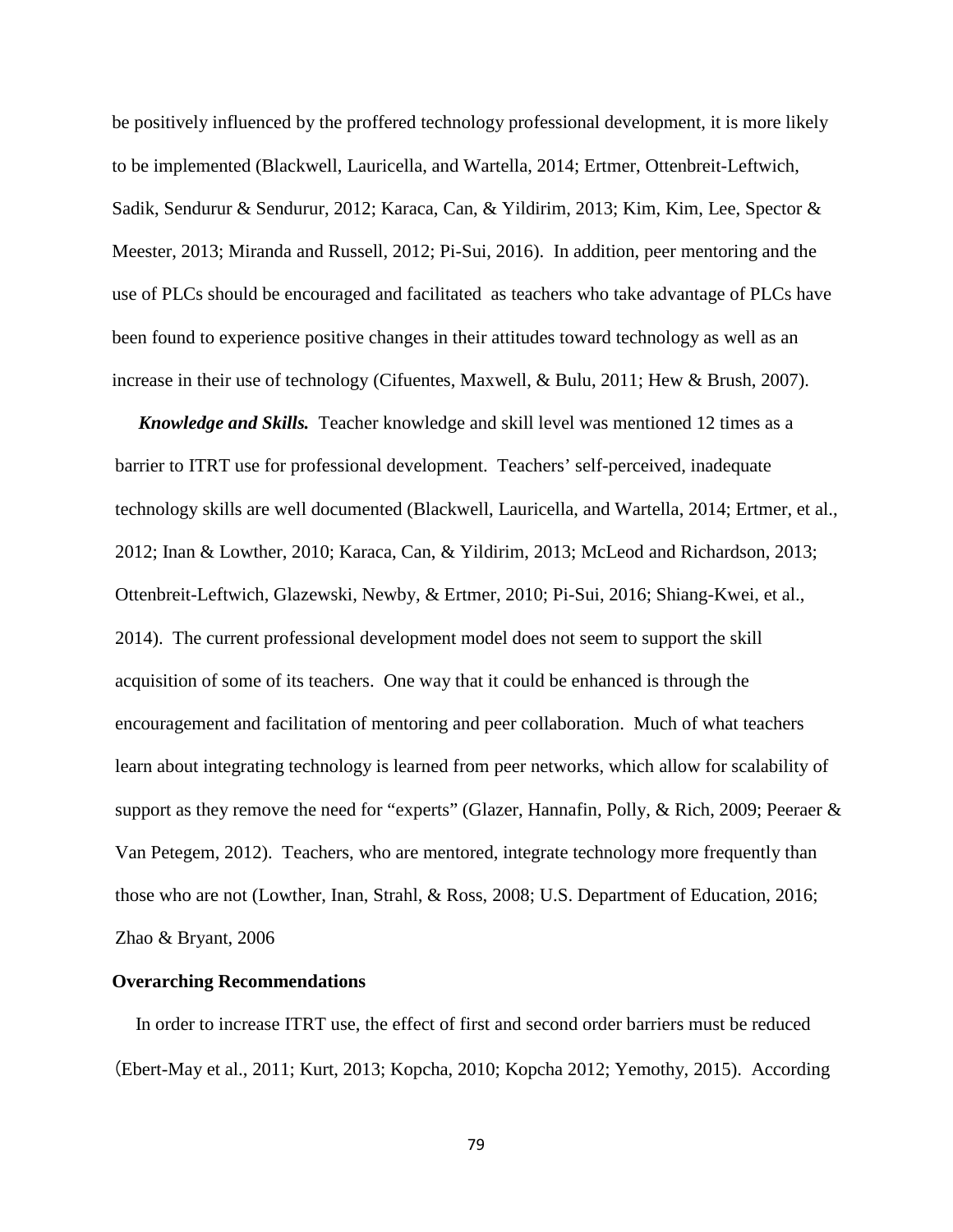to research, professional development and onsite assistance, like that provided by ITRTs, has been identified as the best way to do this (Beglau et al., 2011, Glazer et al, 2009; Juuti, Lavonen, Aksela, & Meisalo, 2009; Kopcha, 2012; Yemothy, 2015). ITRTs are seen favorably by teachers as technology trainers and creators of technology infused lessons (Nash, 2013). ITRTs provide a beneficial service that is ongoing and allows participants time to put in practice and reflect upon skills learned (Hammonds et al., 2013; Sawchuk, 2010; Thornton et al., 2009; Yemothy 2015). ITRT use enables teachers to gain confidence and improve their integration of technology (Knight, 2011; Lowther et al., 2008; Smith, 2012). This is because ITRTs provide onsite professional development that is less lengthy, helps participants avoid feeling overwhelmed, and allows for follow-up (An & Reigeluth, 2011; Bumen, 2009; Kovalik, Kuo, & Karpinski, 2013; Loveland, 2012; Overbay, Mollette, & Vasu, 2011; Yemothy, 2015). .

 According to Lawless and Pellegrino's (2007) analysis of the body of research, opportunities that consist of training time plus follow-up are more successful. ITRTs should attempt to followup with their teachers after professional development sessions have occurred. Those who receive ongoing support and opportunities for collaboration or discussion of difficulties are more likely to continue to carryover skills learned (Thomas, Hassaram, Rieth, Raghavan, Kinzer, & Mulloy, 2012; Vavasseur & MacGregor, 2008). Providing follow-up may assist with barriers associated teachers' lack of knowledge and skills in classroom management or integration and address specific weaknesses in technology skills. In addition, it may also address resource barriers via technical support, and subject culture barriers via time to implement change.

According to Lawless and Pellegrino (2007), technology skills are best taught actively, situated within the curriculum, and attached to instructional design so that teachers are actively engaged in relevant activities in context (Buckenmeyer, 2012; Hew & Brush, 2007; Koehler,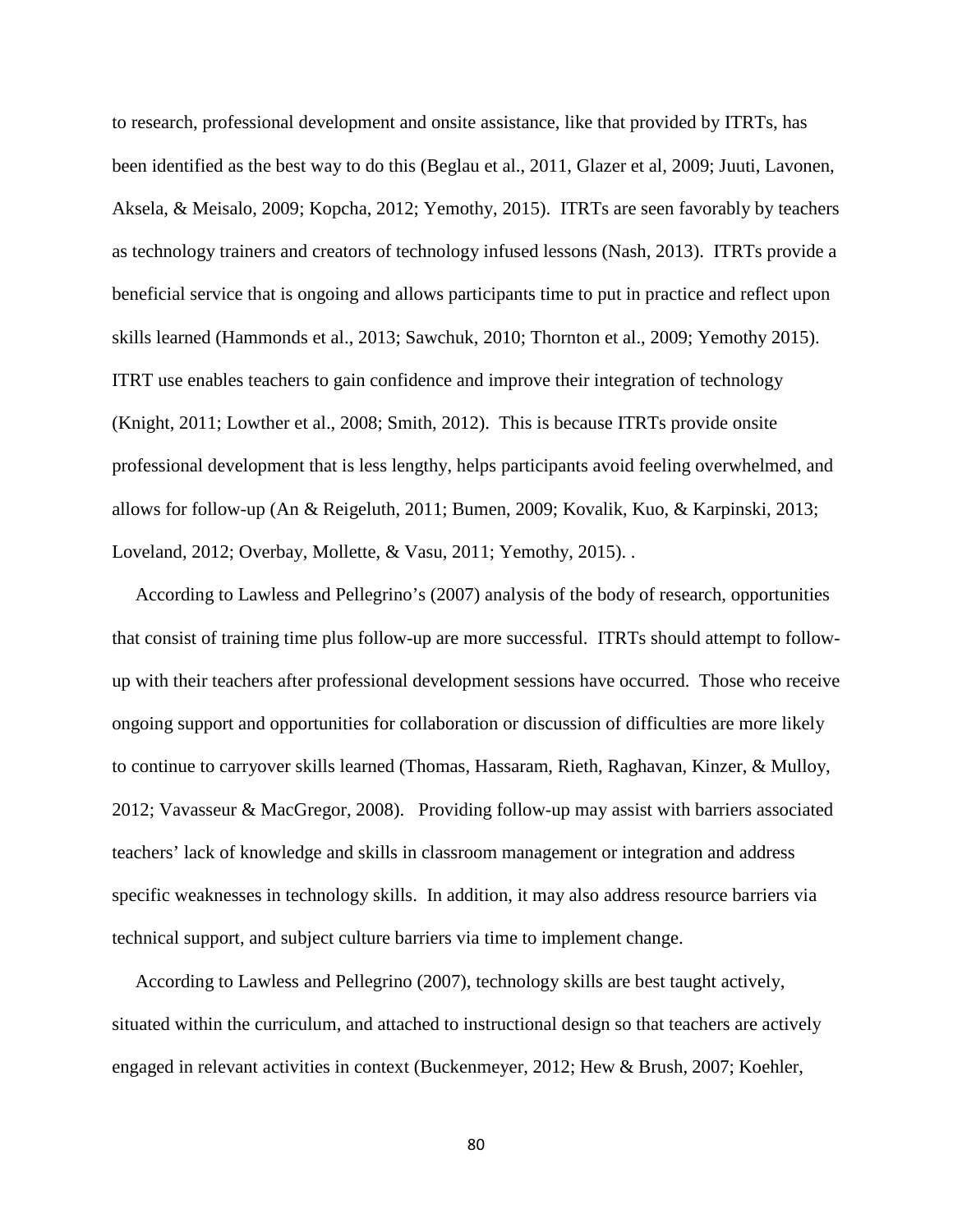Mishra, & Yahya, 2007; McVee, Bailey, & Shanahan, 2008; Thomas et al., 2012). As a result, ITRTs need to be sure that their professional development services include direct instruction on how to integrate technology into the curriculum (Peeraer & Van Petegem, 2012; Stobaugh & Tassell, 2011; Zandvliet & Fraser; 2004). This would also require explicit instruction on how to design tasks that incorporate technology, classroom layout to facilitate technology use, and classroom management skills in a technology rich environment (Lim, et al., 2003; Rogers & Finlayson, 2004). When teachers are able to see how technology enhances their curriculum delivery, technology is perceived as valuable, teachers take more ownership over the resources, they feel more confident in their ability to integrate the technology, and believe that it will influence student achievement (Kubitskey, Fishman, & Marx, 2003). This would address barriers in teachers' knowledge and skills with regard to classroom management and how to integrate technology into the curriculum. It would also address teachers' attitudes and beliefs about teaching, learning, and technology. Finally, it may address subject culture barriers as the bonds between change and traditional practices become weakened.

According to Lawless and Pellegrino (2007), ITRTs also need to encourage and facilitate peer collaboration, mentoring, and community building. Much of what teachers learn about integrating technology is learned from peer networks, which allow for scalability of support as they remove the need for "experts" (Glazer, Hannafin, Polly, & Rich, 2009; Peeraer & Van Petegem, 2012). Teachers, who are mentored, integrate technology more frequently than those who are not (Lowther, Inan, Strahl, & Ross, 2008; U.S. Department of Education, 2016; Zhao & Bryant, 2006). Teachers who take advantage of PLCs have been found to experience positive changes in their attitudes toward and an increase in use of technology (Cifuentes, Maxwell, & Bulu, 2011; Hew & Brush, 2007). Peer collaboration opportunities address resource barriers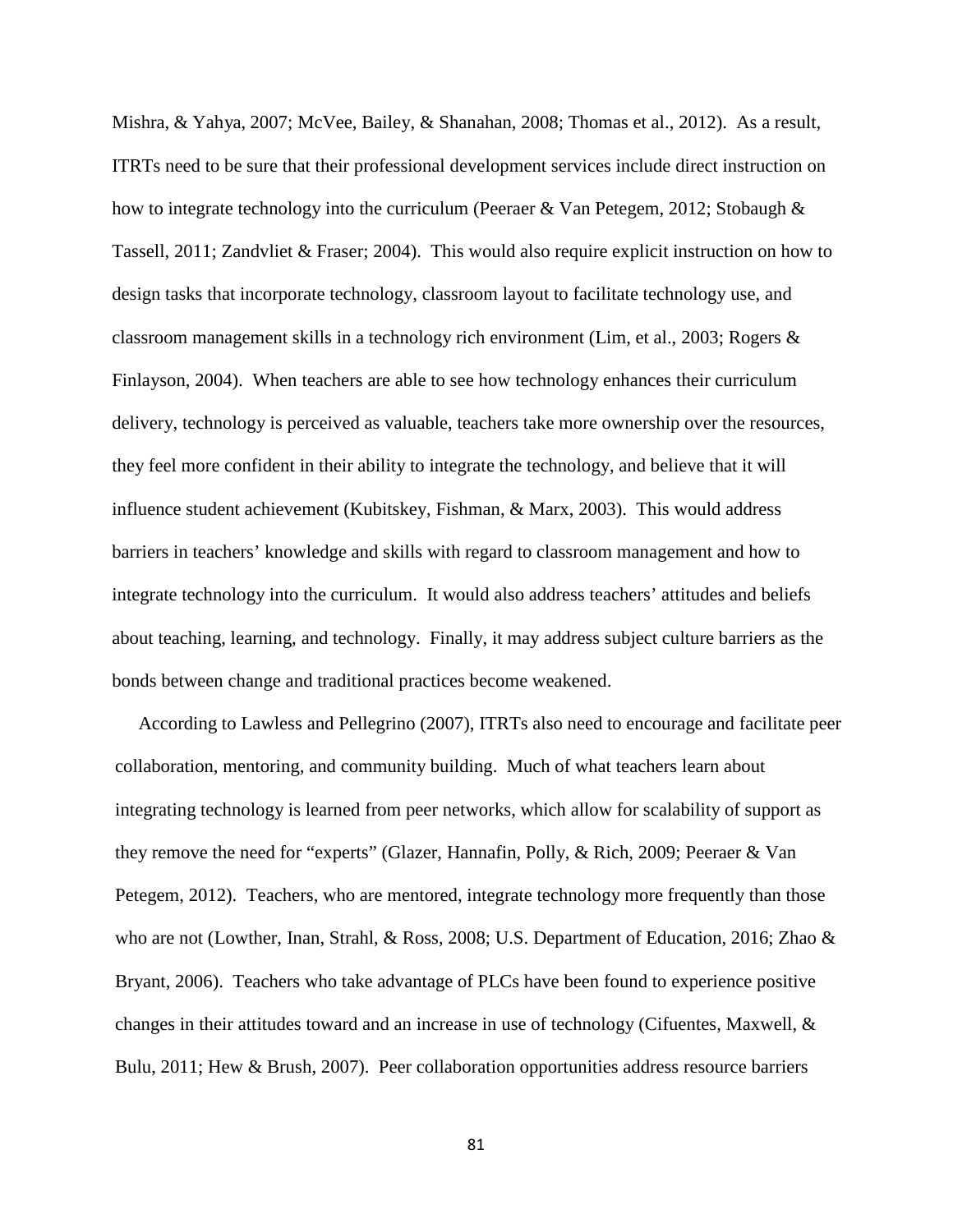related to a lack of technical support, time to create lessons, technological skills, classroom management, and the need for help with integrating technology into the curriculum. Collaborative opportunities might address subject culture barriers and teachers' negative attitudes and beliefs about technology.

According to Lawless and Pellegrino (2007), ITRTs must encourage and facilitate the formation of a common vision for student achievement. Whenever possible, during their professional development sessions, they must demonstrate a connection between what is being trained and student achievement. When student achievement is perceived to be positively influenced by the proffered technology professional development, it is more likely to be implemented (Blackwell, Lauricella, and Wartella, 2014; Ertmer, Ottenbreit-Leftwich, Sadik, Sendurur & Sendurur, 2012; Karaca, Can, & Yildirim, 2013; Kim, Kim, Lee, Spector & Meester, 2013; Miranda and Russell, 2012; Pi-Sui, 2016). This is particularly true when new methodologies are associated with increased student achievement scores on standardized tests (Geier, Blumenfeld, Marx, Krajcik, et al., 2008). Technology professional development that addresses a common vision for student achievement might also address barriers that affect teachers' attitudes and beliefs. It may also affect subject culture barriers by making sure that the vision and mission for all is unified and aligned with technology integration.

## **Conclusion**

 While ITRTs are not being used to capacity, I do believe it is important to reflect upon the fact that they are being used each and every week, so there is some buy-in and self-identified need on the part of many of their teachers. Teachers, every week at every school, are voluntarily giving up a portion of their limited planning time to meet with their ITRT. And, it would seem that decreased use of ITRTs over time and dips in new application assistance requests after they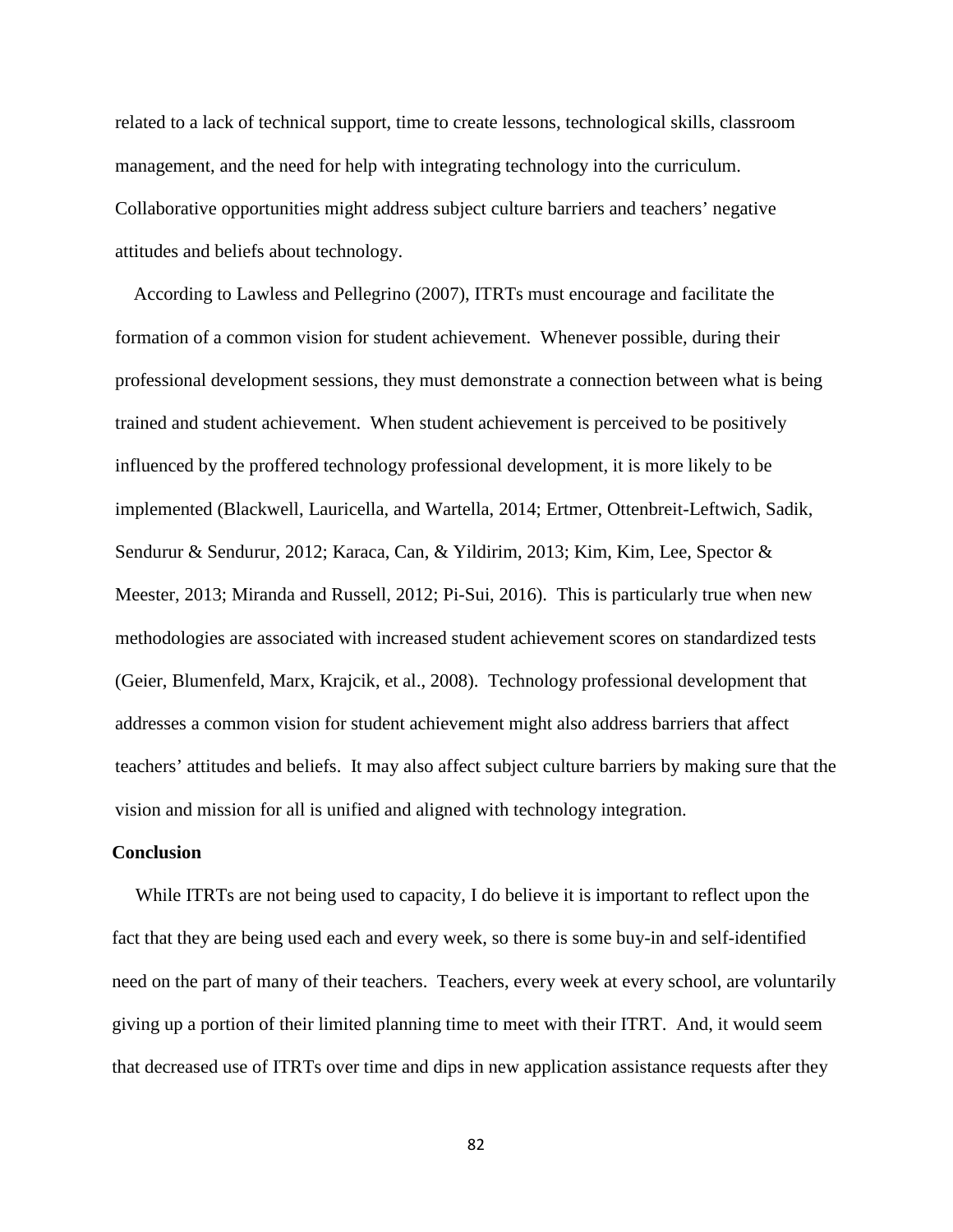are introduced might indicate that teachers have gained skills at the hand of the ITRTs.

 Based upon this research, one cannot assume that because teachers are or are not using the professional development services of ITRTs that quality technology integration is or is not occurring. The logical next step would require a survey of actual teacher practice to determine exactly how use or disuse of ITRT professional development services translates into classroom practice.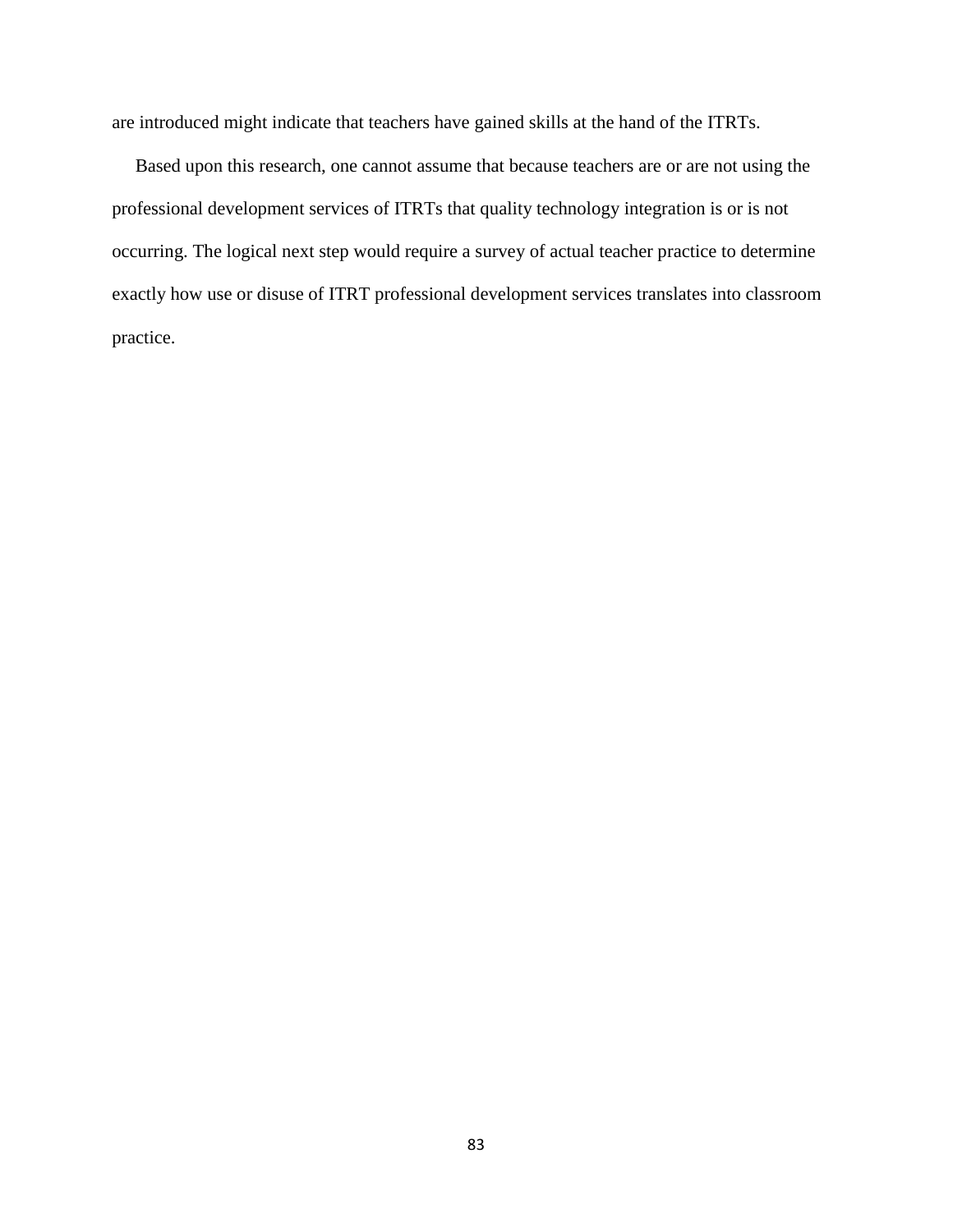List of References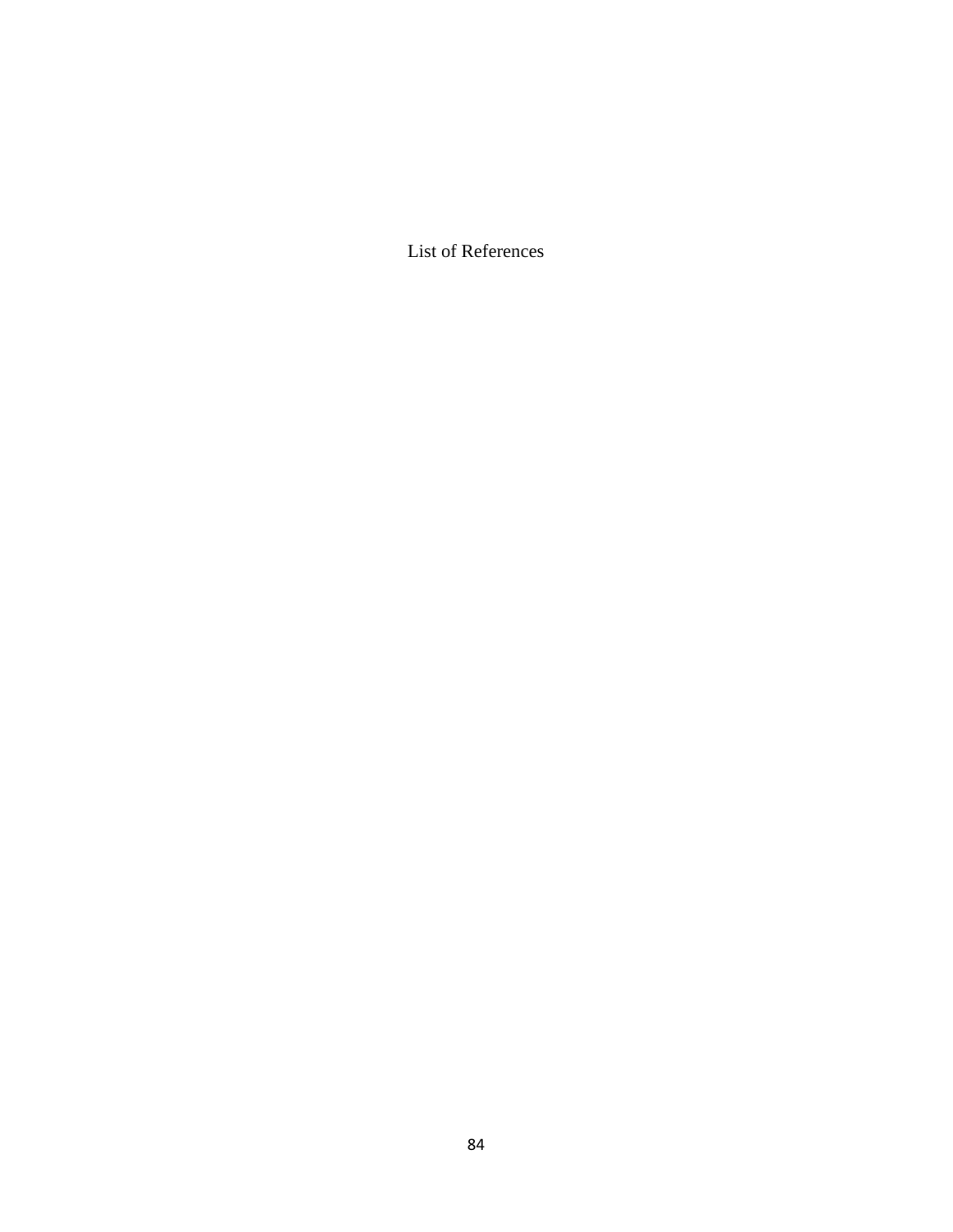# List of References

- Al-Ruiz, J., & Khasawneh, S. (2011). Jordanian pre-service teachers' and technology integration: A human resource development approach. *Journal of Educational Technology & Society, 14*(4), 77-87.
- An, Y. J., & Reigeluth, C. (2011). Creating technology-enhanced, learner-centered classrooms: K–12 teachers' beliefs, perceptions, barriers, and support needs. *Journal of Digital Learning in Teacher Education, 28*(2), 54–62.
- Anderson, R. E., & Dexter, S. (2005). School technology leadership: An empirical investigation of prevalence and effect. *Educational Administration Quarterly, 41*(1), 49-82.
- Anthony, A (2012). Activity theory as a framework for investigating district-classroom system interactions and their influences on technology integration. *Journal of Research on Technology in Education, 44*(4), 335–356.
- Archambault, J. & Barnett, J. (2010). Revisiting technological pedagogical content knowledge: Exploring the TPACK framework. *Computers & Education, 55*(4), 1656–1662.
- Bandura, A. (1986). *Social Foundations of Thought and Action*. Englewood Cliffs, NJ.: Prentice-Hall.
- Bandura, A. (1995). *Self-efficacy in changing societies*. New York, N.Y.: Cambridge University Press.
- Becker, H. (2000). Findings from the teaching, learning, and computing survey: Is Larry Cuban right*? Education Policy Analysis Archives, 8*(51).
- Beglau, M., Hare, J., Foltos, L., Gann, K., James, J., Jobe, H., Smith, B. (2011). Power partners for improved professional development in primary and secondary education. In Technology, Coaching, and Community (pp. 1–21). Retrieved on October 26, 2015 from http://www.iste.org/learn/ coaching-white-paper.aspx
- Bennett, S., & Maton, K. (2010). Beyond the "digital natives" debate: Towards a more nuanced understanding of students' technology experiences. *Journal of Computer Assisted Learning, 26*(5), 321–331.

Biancarosa, G., & Griffiths, G. G. (2012). Technology tools to support reading in the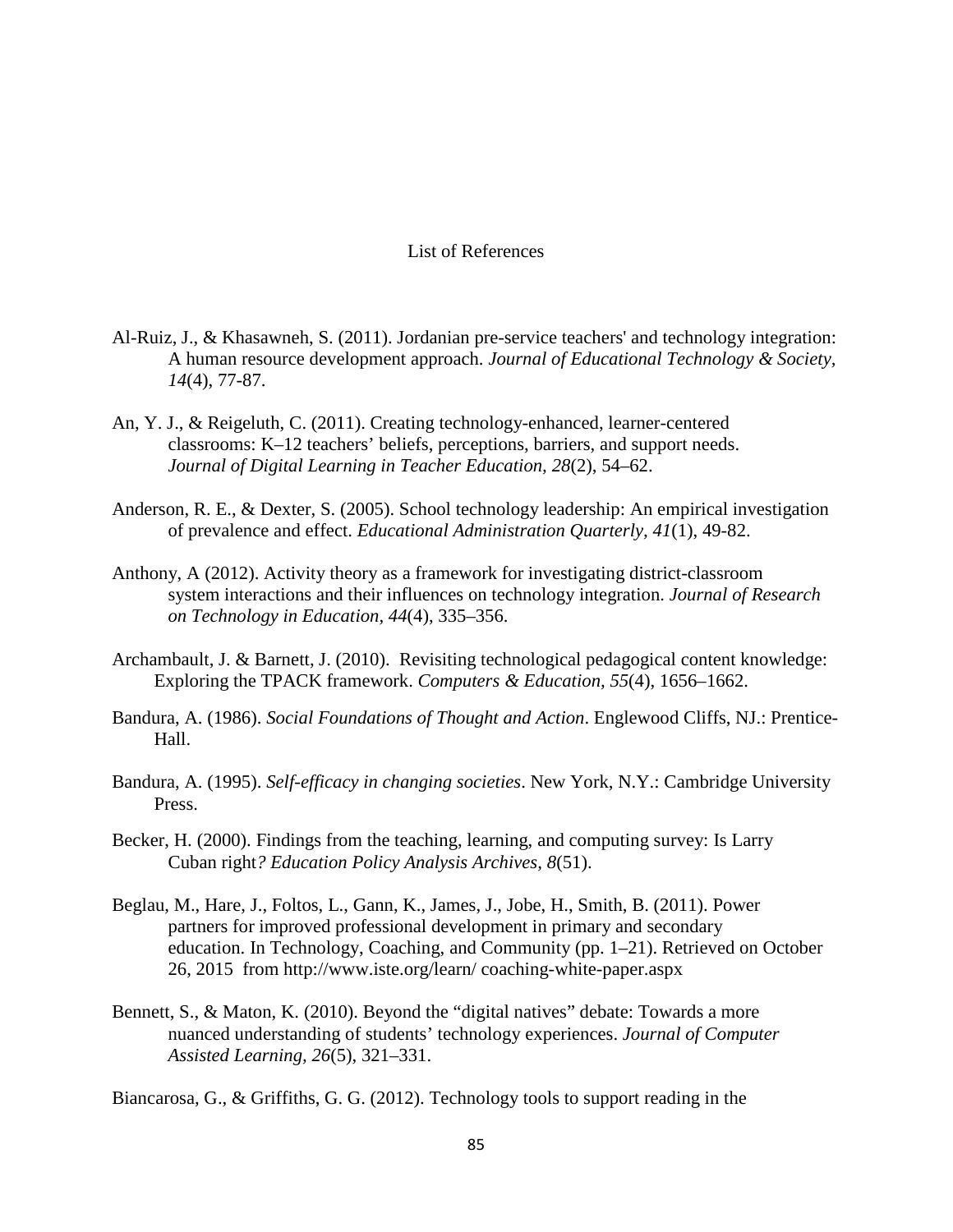digital age. *The Future of Children, 22*(2), 139–60.

- Bichelmeyer, B. (2005). Status of instructional technology in elementary-secondary and higher education in the United States. *Asia-Pacific Cybereducation Journal, 1*(2), 49–63.
- Blackwell, C. (2013). Teacher practices with mobile technology: integrating tablet computers into the early childhood classroom. *Journal of Education Research, 7*(4), 1–25.
- Blackwell, C., Lauricella, A., & Wartella, E. (2014). Factors influencing digital technology use in early childrood education. *Computers & Education, 77*, 82-90.
- Blanchard, M., LePrevost, C., Dell Tolin, A., & Gutierrez, K. (2016). Investigating technology-Enhanced teacher professional development in rural, high-Poverty middle schools. *Educational Researcher, 45*(3), 207-220.
- Brill, J. M., & Walker, A. (2006). From isolation to legitimate peripheral participation: encouraging a community of practice among teacher education students through a web resource database. In Orey, M., McClendon, V. J., & Branch, R. M. (Eds.). *Educational media and technology yearbook*, Vol. 31. Englewood, CO: Libraries Unlimited
- Brookfield, S. (1984). Contributions of Eduard Lindeman to the development of theory and philosophy in adult education. *Adult Education Quarterly, 34*(4), 185-196.
- Brookfield, S. (1987). Eduard Lindeman. In Jarvis, P. (Ed.), *Twentieth century thinkers in adult education*. New York: Routledge.
- Buckenmeyer, J. (2010). Beyond computers in the classroom: Factors related to technology adoption to enhance teaching and learning. *Contemporary Issues in Education Research, 3*(4), 27-35.
- Buckenmeyer, J. (2012). Beyond computers in the classroom: Factors related technology adoption to enhance teaching and learning*. Contemporary Issues in Education Research, 4*(3), 24-35.
- Bumen, N. T. (2009). Possible effects of professional development on Turkish teachers' self-efficacy and classroom practice. *Professional Development in Education, 35*(2), 261–278.
- Cator, K. (2010). Learning powered by technology. Retrieved on December 12, 2012 from http://www.ed.gov/blog/2010/08/national-education-technology-plan/
- Carpenter, J. (2015). Unconference professional development: Edcamp participant perceptions and motivations for attendance. *Professional Development In Education, 42*(1), 78-99.
- Carpenter, J., & Linton, J. (2016). Edcamp unconferences: Educators' perspectives on an untraditional professional learning experience. *Teaching and Teacher Education, 57*, 97– 10.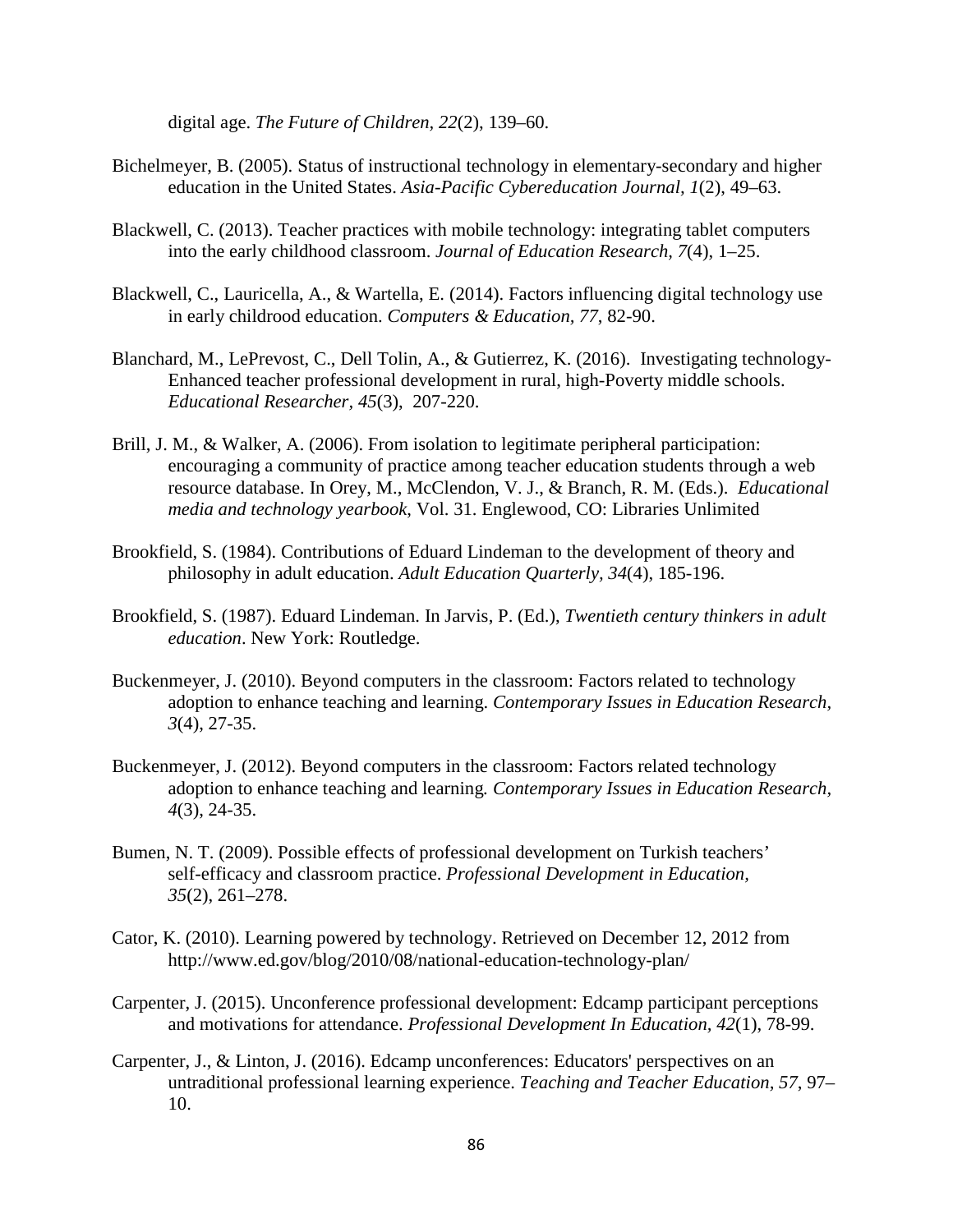- Chamber, A., and Bax, S. (2006). Making CALL work: Towards normalization*. System, 34*, 465–479.
- Chang, H., Quintana, C., & Krajcik, J. S. (2010). The impact of designing and evaluating molecular animations on how well middle school students understand the particulate nature of matter. *Science Education, 94*, 73–94.
- Chapman, L., Masters, J., & Pedulla, J. (2015) Do digital divisions still persist in schools? Access to technology and technical skills of teachers in high needs schools in the United States of America, *Journal of Education for Teaching, 36*(2), 239-249.
- Cifuentes, L., Maxwell, G., & Bulu, S. (2011). Technology integration through professional learning community. *Journal of Educational Computing Research, 44*(1), 59–82.
- Coppola, E. M. (2004). *Powering up: Learning to teach well with technology*. New York: Teachers College Press.
- Corestandards.org. (2016). Common Core State Standards Initiative. Retrieved 21 August 2016, from http://www.corestandards.org/.
- County X. (2015a). 2020 design for excellence plan.
- County X. (2015b). ITRT data guidelines.
- County X. (2015c). Technology master plan.
- Cuban, L. (2001*). Oversold and underused: Computers in the classroom*. Cambridge, MA: Harvard University Press.
- Davis, N., Preston, C., & Sahln, I. (2008). Training teachers to use new technologies impacts multiple ecologies: Evidence from a national initiative. *British Journal of Educational Technology, 39*(4), 1–18.
- Davies, R. (2011). Understanding technology literacy: A framework for evaluating educational technology integration. *Tech Trends, 55*(5), 45-52.
- Dell Incorporated. (2006). The strength of a good roadmap: Glendale USD and Dell Professional Services drive technology momentum. Retrieved on December 12, 1012 from http://www.dell.com/downloads/global/casestudies/2007 Glendale USD.pdf.
- Duncan, A. (2010). When it comes to education, Americans have 'lost our way'. Retrieved on May 6, 2016, from http://politicalticker.blogs.cnn.com/2010/08/09/duncan-when-itcomes-to-education-americans-have-lost-our-way/.

Ebert-May, D., Derting, T., Hodder, J., Momsen, J., Long, T., & Jardeleza, S. E. (2011).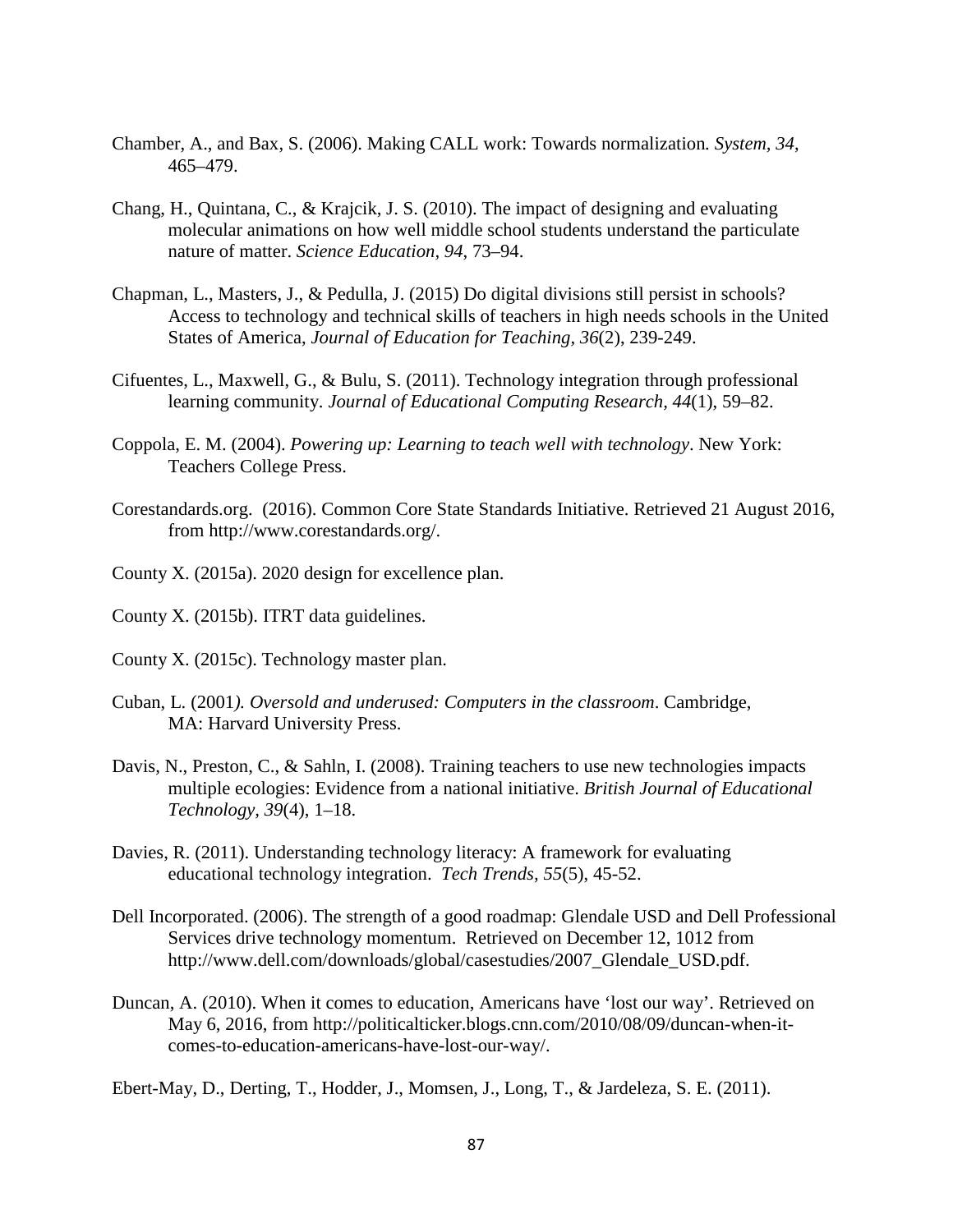What we say is not what we do: Effective evaluation of faculty professional development programs. *BioScience, 61*(7), 550–558.

- Education Week. (2011). Education counts 2011. Retrieved on June 6, 2012 from [http://www.intelligentcommunity.org/clientuploads/PDFs/EdWeek\\_Technology\\_Counts\\_](http://www.intelligentcommunity.org/clientuploads/PDFs/EdWeek_Technology_Counts_2011.pdf) [2011.pdf.](http://www.intelligentcommunity.org/clientuploads/PDFs/EdWeek_Technology_Counts_2011.pdf)
- Ertmer, P. A., Addison, P., Lane, M., Ross, E., & Woods, D. (1999). Examining teachers' beliefs about the role of technology in the elementary classroom. *Journal of Research on Computing in Education, 32*(1), 54–71.
- Ertmer, P.A., & Ottenbreit-Leftwich, A.T. (2013) Removing obstacles to the pedagogical changes required by Jonassens vision of authentic technology-enabled learning. *Computers and Education, 64,* 175-182.
- Ertmer, P. A., Ottenbreit-Leftwich, A., Sadik, O., Sendurur, E., & Sendurur, P. (2012). Teacher beliefs and technology integration practices: A critical relationship. *Computers & Education, 59*(2), 423-435.
- Eteokleous, N., (2008). Evaluating computer technology integration in a centralized school system. *Computers & Education, 51*, 669–686.
- Fethi, A., & Inan, D. (2010). Factors affecting technology integration in K-12 classrooms: A path model. *Education Technology Research and Development, 58*(1), 137–154.
- Farkas Duffett Research Group. (2012). Learning less: public school teachers describe a narrowing curriculum. Retrieved on October 1, 2016 from http://commoncore.org/maps/documents/reports/cc-learning-less-mar12.pdf.
- Fenton, D. (2016). Recommendations for professional development needed for iPad integration. Paper presented at the 2016 ISTE conference. Retrieved on August 4, 2016 from https://conference.iste.org/uploads/ISTE2016/HANDOUTS/KEY\_100296356/ISTERese archPaper.pdf.
- Geier, R., Blumenfeld, P., Marx, R., Krajcik, J., Fishman, B., & Soloway, E., (2008). Standardized test outcomes for students involved in inquiry-based science curricula in the context of urban reform. *Journal of Research in Science Teaching, 45*, 922–939.
- Gerard, L., Varma, K., Corliss, S., & Linn, M. (2011). Professional development for technologyenhanced inquiry science. *Review of Educational Research, 81*(3), 408-448.
- Gilbert, A., (2007). Inequality and why it matters. *Geography Compass, 1*(3), 422.
- Giordano, V., (2008). A professional development model to promote internet integration into P-12 teachers' practice: A mixed methods study. *Computers in the Schools*, (*24)*, 111.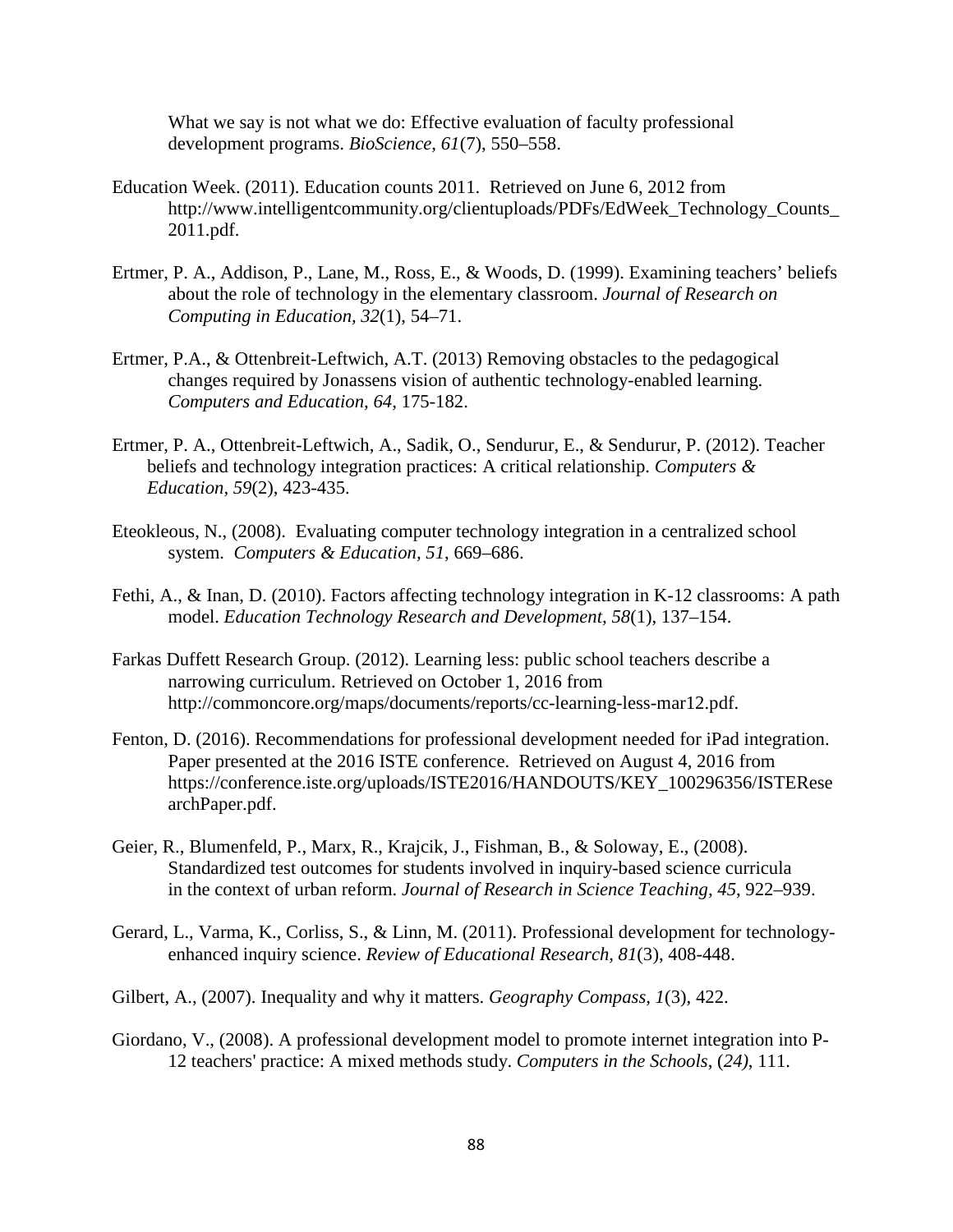- Glazer, E., & Hannafin, M. (2008). Factors that influence mentor and teacher interactions during technology integration collaborative apprenticeships. *Journal of Technology and Teacher Education, 16*(1), 35–61.
- Glazer, E. M., Hannafin, M. J., Polly, D., & Rich, P. (2009). Factors and interactions influencing technology integration during situated professional development in an elementary school. *Computers in the Schools, 26*(1), 21–39.
- Glazer, E., Hannafin, M., & Song, L. (2005). Promoting technology integration through collaborative apprenticeship. *Educational Technology Research and Development, 53*(4), 57-67.
- Govender, D. & Govender, I. (2014). Technology adoption: A different perspective in a developing country. *Social And Behavioral Sciences, 116*, 2198-2204.
- Granger, C. A., Morbey, M. L., Lotherington, H., Owston, R. D., & Wideman, H. H. (2002). Factors contributing to teachers' successful implementation of IT. *Journal of Computer Assisted Learning, 18,* 480–488.
- Grant, M. M., Ross, S. M., Wang, W., & Potter, A. (2005). Computers on wheels: An alternative to 'each one has one'. *British Journal of Educational Technology, 36*(6), 1017–1034.
- Gray, L., Thomas, N., & Lewis, L. (2010). Teachers' use of educational technology in US public schools: 2009. Washington, DC: National Center for Education Statistics, Institute of Education Sciences, U.S. Department of Education.
- Greaves, T. W., Hayes, J., Wilson, L., Gielniak, M., & Peterson, E. L. (2012). Revolutionizing education through technology: The project RED roadmap for transformation. Eugene, Oregon: International Society for Technology in Education.
- Hammonds, L., Matherson, L. H., Wilson, E. K., & Wright, V. H. (2013). Gateway tools : Five tools to allow teachers to overcome barriers to technology integration. *The Delta Kappa Gamma Bulletin*, *80*(1), 36–40.
- Harris, J. B., & Hoffer, M. J. (2011). Technological pedagogical content knowledge (TPACK) in action: A descriptive study of secondary teachers' curriculum-based, technology-related instructional planning. *Journal of Research in Technology Education, 43*(3), 211-229.
- Hart, H. M., Allensworth, E., Lauen, D., & Gladden, R. (2002). Educational technology: Its availability and use in Chicago's public schools. Retrieved on April 20, 2010 from http://www.consortium-chicago.org/publications/piv001.html.
- Hayden, K., Ouyang, Y., Scinski, L., Olszewski, B., & Bielefeldt, T. (2011). Increasing student interest and attitudes in STEM: Professional development and activities to engage and inspire learners. *Contemporary Issues in Technology and Teacher Education, 11*(1), 47-69.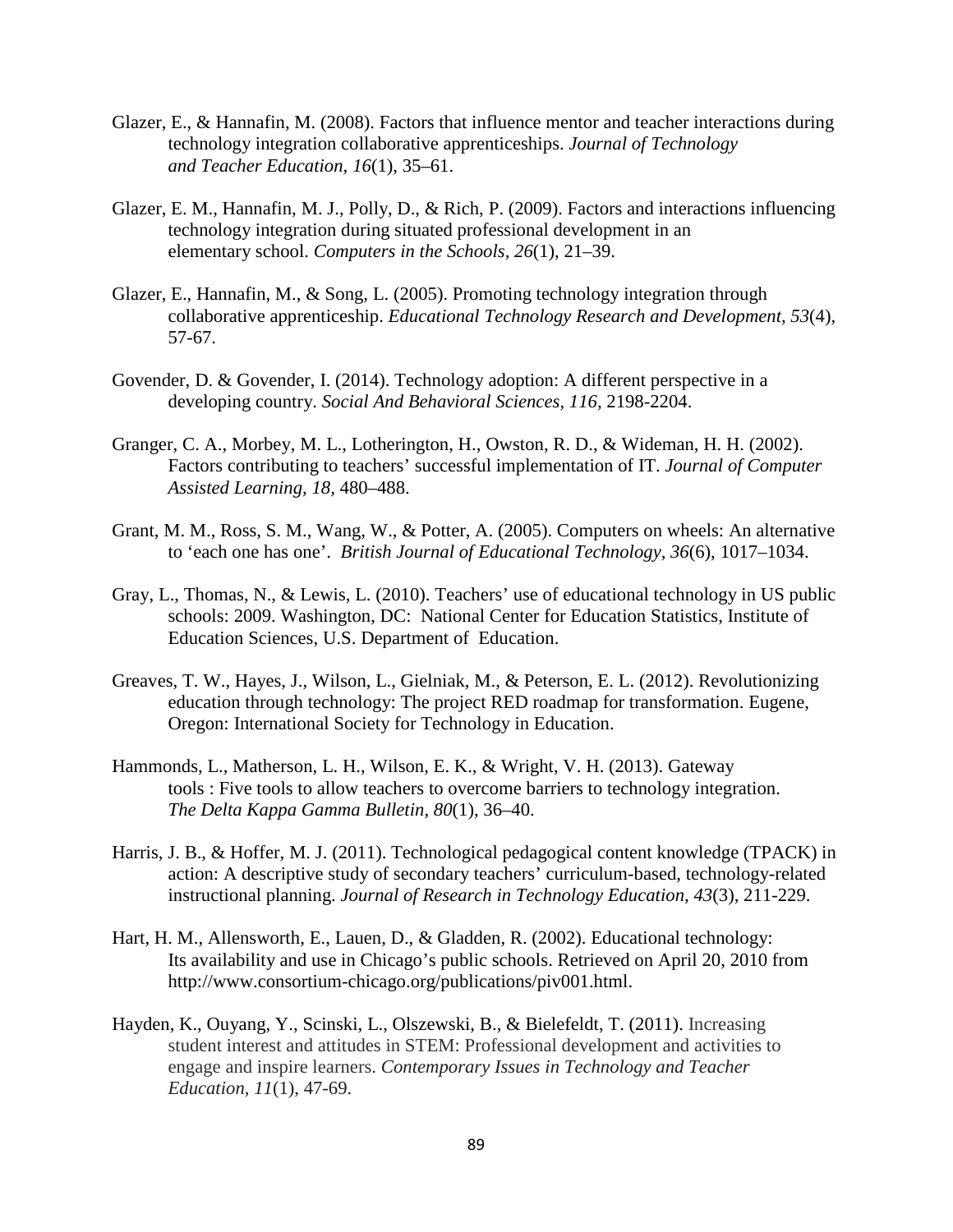- Hechter, R. P., & Vermette, L. A. (2013). Technology integration in K-12 science classrooms: an analysis of barriers and implications. *Themes in Science and Technology Education, 6*(2), 73–90.
- Heider, K.L. (2005). Teacher isolation: How mentoring programs can help. Retrieved on June 6, 2010 from http://cie.ed.asu.edu/volume8/number14.
- Hennessy, S. Ruthven, K., & Brindley, S. (2005). Teacher perspectives on integrating ICT into subject teaching: Commitment, constraints, caution, and change. *Journal of Curriculum Studies, 37*(2), 155–192.
- Hermans, R., Tondeur, J., van Braak, J., & Valcke, M. (2008). The impact of primary school teachers' educational beliefs on the classroom use of computers. *Computers & Education, 51*, 1499–1509.
- Hew, K., & Brush, T. (2007). Integrating technology into K-12 teaching and learning: current knowledge gaps and recommendations for future research. *Education Technology and Research Development, 55*, 223-252.
- Hinson, J.M., LaPrairie, K.N., & Heroman, D. (2006). A failed effort to overcome tech barriers in a K‐12 setting: What went wrong, and why. *International Journal of Technology in Teaching and Learning, 2,* 152‐164.
- Hirsh, S. (1999). Professional development and closing the achievement gap. *Theory into Practice, 44*(1), 38-44.
- Hixon, E., & Buckenmeyer, J. (2009). Revisiting technology integration in schools: Implications for professional development. *Computers in the Schools, 26*, 130-146.
- Houle, C. O. (1961). *The inquiring mind*. Madison, WI: University of Wisconsin Press.
- Houle, C. O. (1972). *The design of education*. San Francisco: Jossey-Bass.
- Hsu, S. (2010). The relationship between teacher's technology integration ability and usage. *Journal of Educational Computing Research, 43*(3), 309–325.
- Hsu, P. (2016). Examining current beliefs, practices and barriers about technology integration: A case study. *Tech Trends*, 60, 30–40.
- Hughes, J. (2005). The role of teacher knowledge and learning experiences in forming technology-integrated pedagogy. *Journal of Technology and Teacher Education, 13*(2), 277–302.
- Hughes, J., & Ooms, A. (2004). Content-focused technology inquiry groups: preparing urban teachers to integrate technology to transform student learning. *Journal of*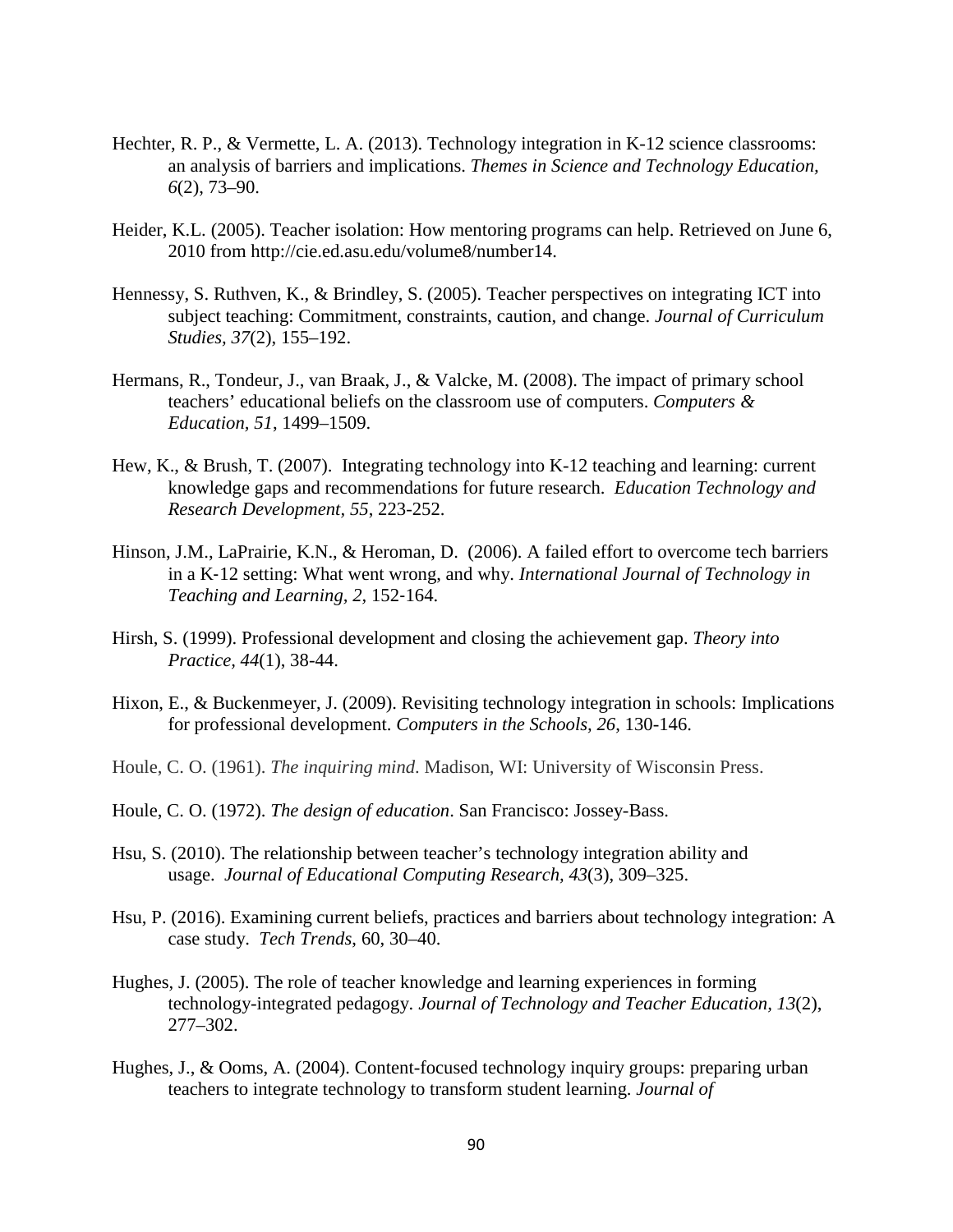*Research on Technology in Education, 36*(4), 397–411.

- Inan, F., & Lowther, D. (2010). Laptops in the K-12 classrooms: Exploring factors impacting instructional use. *Computers in Education, 55*, 937-944.
- International Society for Technology in Education. (2014). ISTE standards: Teachers. Retrieved on August 15, 2016 from http://www.iste.org/docs/pdfs/20- 14\_ISTE\_Standards-T\_PDF.pdf
- Juuti, K., Lavonen, J., Aksela, M., & Meisalo, V. (2009). A professional development project for improving the use of information and communication technologies in science teaching. *Eurasia Journal of Mathematics, Science & Technology Education, 15*(2), 103–118.
- Karaca, F., Can, G., & Yildirim, S. (2013). A path model for technology integration into elementary school settings in Turkey. *Computers & Education, 68*, 353–365.
- Karolyn, L., & Pains, C. W., (2004). The 21st century at work: Forces shaping the future workforce and workplace in the United States. Retrieved on May 20, 2010, from http://www.rand.org/pubs/monographs/2004/RAND\_MG164.pdf.
- Keller, J. B., Bonk, C. J., & Hew, K. (2005). The TICKIT to teacher learning: Designing professional development according to situative principles. *Journal of Educational Computing Research, 32*(4), 329–340.
- Keengwe, j., Onchwari, G., & Wachira, P. (2008). Computer technology integration and student learning: Barriers and promise. *Journal of Science and Education Technology, 17,* 560- 565.
- Kim, C., Kim, M., Lee, C., Spector, J., & Meester, K. (2013). Teacher beliefs and technology integration. *Teaching and Teacher Education, 3,* 76-85.
- Knight, J. (2011). What good coaches do. *Educational Leadership, 69*(2), 18–22.
- Knowles, M. (1984). *The Adult Learner: A Neglected Species (3rd Ed.).* Houston, TX: Gulf Publishing.
- Koehler, M. J., Mishra, P., & Yahya, K. (2007). Tracing the development of teacher knowledge in a design seminar: Integrating content, pedagogy and technology. *Computers and Education, 49*(3), 740-762.
- Kolb, D. A. (1984) *Experiential Learning*, Englewood Cliffs, NJ.: Prentice Hall.
- Kolb. D. A. and Fry, R. (1975) 'Toward an applied theory of experiential learning;, in C. Cooper (ed.) *Theories of Group Process*, London: John Wiley.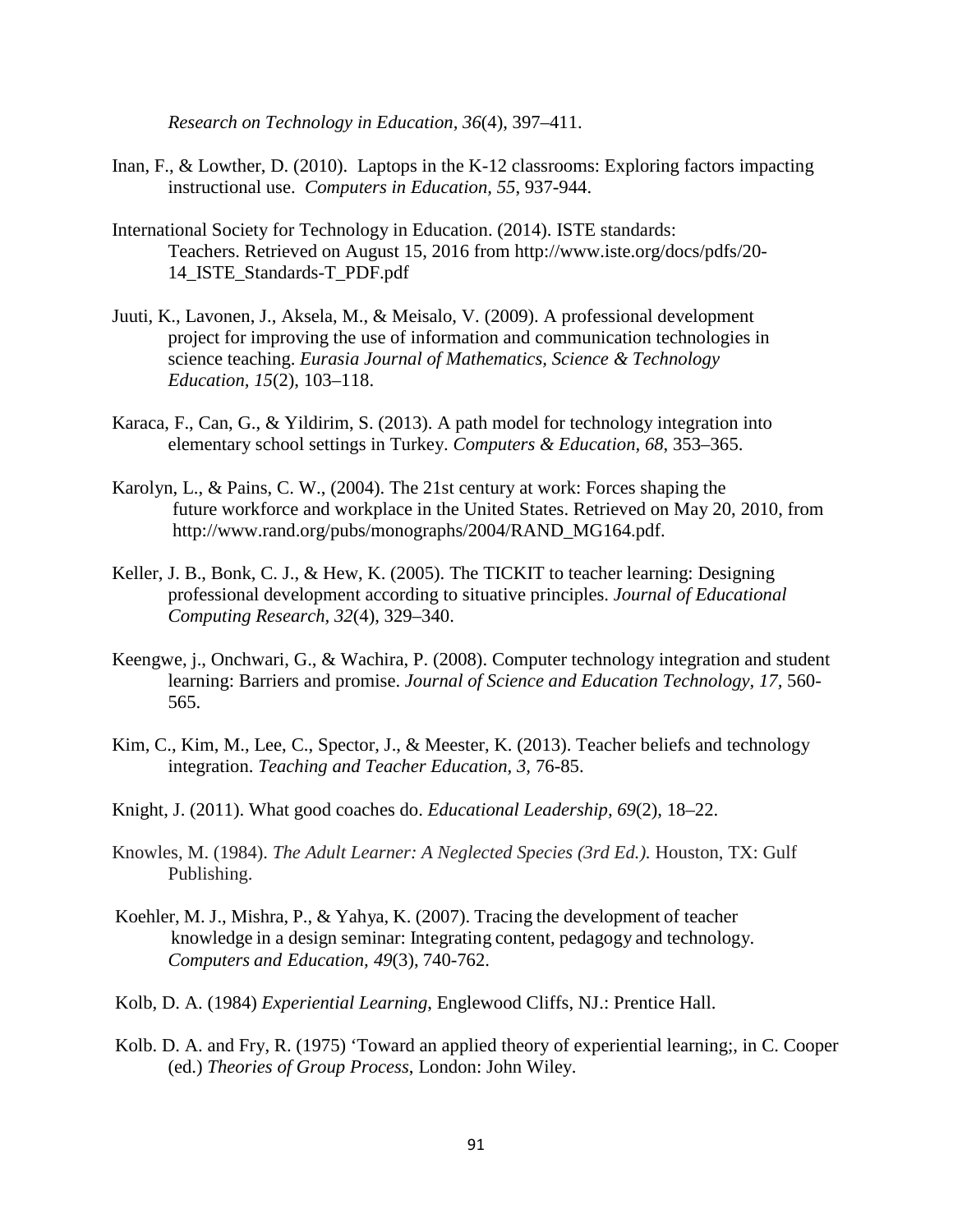- Kopcha, T. (2010). A systems-based approach to technology integration using mentoring and communities of practice. *Educational Technology Research and Development, 58*(2), 175–190.
- Kopcha, T. (2012). Teachers' perceptions of the barriers to technology integration and practices with technology under situated professional development. *Computers & Education, 59*(4), 1109–1121.
- Kovalik, C., Kuo, C., & Karpinski, A. (2013). Assessing pre-service teachers' information and communication technologies knowledge. *Journal of Technology and Teacher Education, 21*(2), 179–202.
- Kress, T. (2011). Going high tech under high surveillance: Technology integration, zero tolerance, and implications for access and equity. *Radical Teacher,* (90), 15-24.
- Kubitskey, B., Fishman,B ., & Marx,R . (2003, April). The relationship between professional development and student learning: Exploring the link through design research. Paper presented at the annual meeting of the American Educational Research Association, Chicago, IL
- Kurt, S. (2013). Creating technology-enriched classrooms: Implementational challenges in *Turkish education. Learning, Media and Technology, 38*(1), 1–17.
- Lanahan, L., & Shieh, Y. (2002). Beyond school level Internet access: Support for instructional use of technology. Issue brief (Report No. NCES 2002-029). Retrieved on January 20, 2010 from http://nces.ed.gov/pubs2002/2002029.pdf
- Latio, G.W. (2009). *Examination of factors that influence computer technology use for classroom instruction by teachers in Ohio public high schools.* Unpublished doctoral dissertation*.* Athens, OH: Ohio University.
- Lawless, K. & Pellegrino, J. (2007). Professional development in integrating into teaching and learning: Knows, unknowns and ways to pursue better questions and answers. *Review of Educational Research, 77*(4), 575-614.

Learning Forward. (2011). *Standards for professional learning*. Dallas, TX: Author.

- Levin, B. B., & Schrum, L. (2012). *Leading technology-rich schools: Award-winning models for success*. New York, NY: Teachers College Press.
- Lim, C. P., & Khine, M. S. (2006). Managing teachers' barriers to ICT integration in Singapore schools. *Journal of Technology and Teacher Education, 14*(1), 97–125.
- Lim, C., Teo, Y., Wong, P., Khine, M., Chai, C., & Divaharan, S. (2003). Creating a conducive learning environment for the effective integration of ICT: Classroom management issues. *Journal of Interactive Learning Research, 14*(4), 405–423.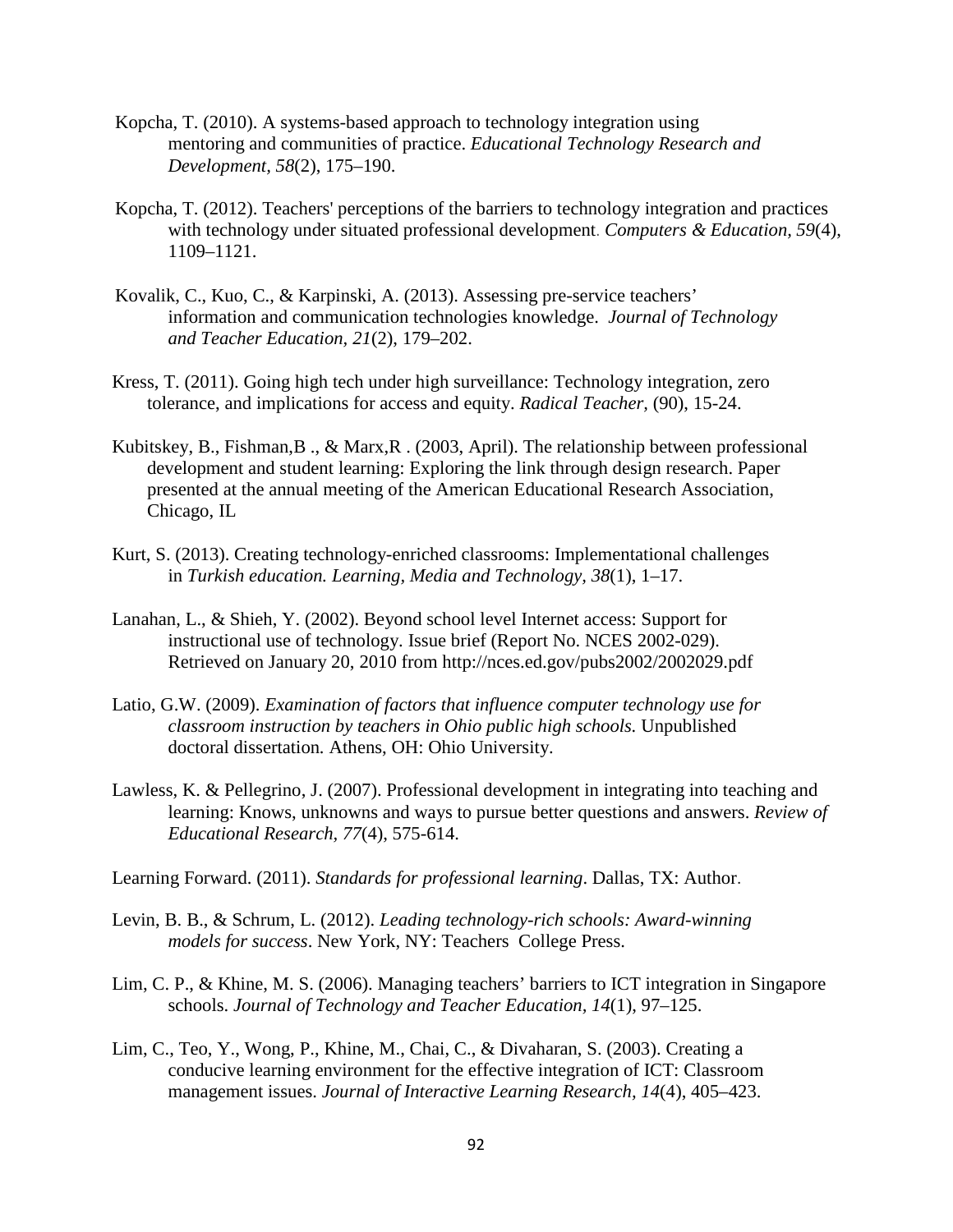- Lin, J., Wang, P., & Lin, I. (2012). Pedagogy \* technology: A two-dimensional model for teachers' ICT integration. *British Journal of Educational Technology, 43*(1), 97-108.
- Loveland, T. (2012). Professional development plans for technology education: Accountability-based application at the secondary and post-secondary level. *Technology and Engineering Teacher, 71*(1), 26–32.
- Lowther, D., Inan, F., Strahl, D., & Ross, S. (2008). Does technology integtration "work" when key barriers are removed? *Educational Media International, 45*(3), 195–213.
- Lui, S. (2012). Teacher professional development for technology integration in a primary school learning community. *Technology, Pedagogy, and Education, 22*(1), 37–54.
- Luterbach, K. J., & Brown, C. (2011, August). Education for the 21st century. *International Journal of Applied Educational Studies, 10*(2), 14-32.
- Mama, M., & Hennessy, S. (2013). Developing a typology of teacher beliefs and practices concerning classroom use of ICT. *Computers & Education, 68,* 380–387.
- McLeod, S. and Richardson, J. (2013), "Supporting effective technology integration and implementation", in Militello, M. and Friend, J.I. (Eds), *Principal 2.0: Technology and Educational Leadership*, Information Age Publishing, Charlotte, NC.
- McMillan, J.H. (2004). *Educational research fundamentals for the consumer* (4<sup>th</sup> ed.). New York: Pearson Education, Inc.
- McVee, M., Bailey, N., & Shanahan, L. (2008). Teachers and teacher educators learning from new literacies and new technologies. *Teaching Education, 19*(3), 197 - 210.
- Merriam, S. (2004). The changing landscape of adult learning theory. In J. Comings, B. Garner, & C. Smith (Eds.), *Review of adult learning and literacy: Connecting research, policy, and practice* (pp. 199-220). Mahwah, NJ: Lawrence ErlbaumAssociates.
- Mills, S. & Tincher, R. (2003). Be the technology: A developmental model for evaluating technology integration. *Journal of Research on Technology in Education, 35*(3), 382-401.
- Miranda, H., & Russell, M. (2012). Understanding factors associated with teacher-directed student use of technology in elementary classrooms: A structural equation modeling approach*. British Journal of Educational Technology, 43*(4), 652–666.
- Mishra, P., & Koehler, M. J. (2006). Technological pedagogical content knowledge: A new framework for teacher knowledge. *Teachers College Record, 108*(6), 1017-1054.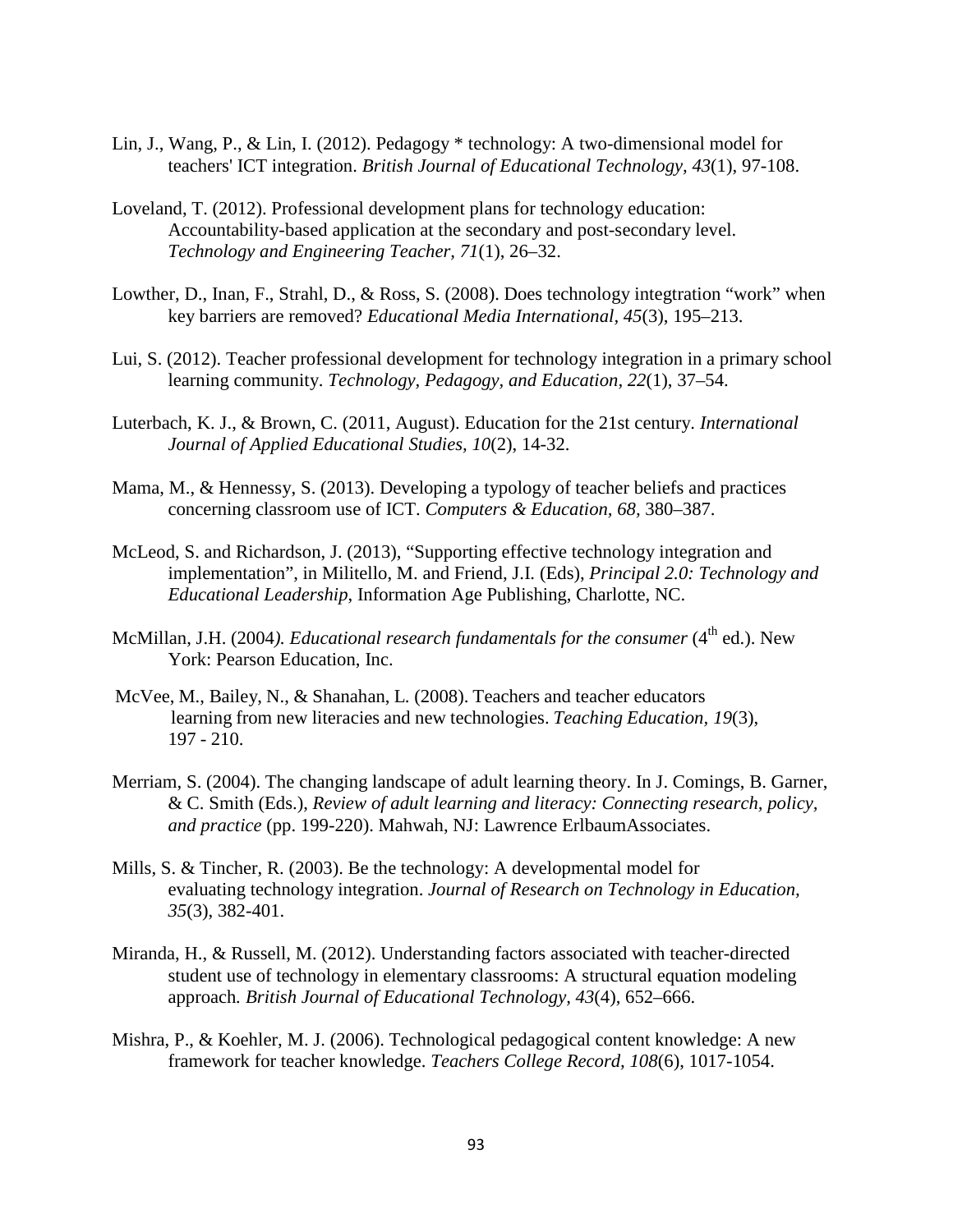- Morsink, P., Hagerman, M., Heintz, A., Boyer, D., Harris, R., Kereluik, K. & Hartman, D. (2011). Professional development to support TPACK technology integration: The initial learning trajectories of thirteen fifth- and sixth-grade educators. *Journal of Education, 191*(2), 3-16.
- Muir-Herzig, R. G. (2004). Technology and its impact in the classroom. *Computers & Education, 42,* 111-131.
- Nash, A. (2013). Role clarity and instructional technology support: A naturalistic examination of various perceptions of the role of the ITRT within and across three high schools. Unpublished doctoral dissertation. Retrieved on October 10, 2015 from http://scholarscompass.vcu.edu/cgi/viewcontent.cgi?article=3974&context=etd
- National Center for Education Statistics (NCES). (2000). Public school teachers use of computers and the Internet. US Department of Education, Washington, DC.
- National Center for Education Statistics (NCES). (2016). ElSi Table Generator. Retrieved on February 1, 2014 from http://nces.ed.gov/ccd/elsi/tableGenerator.aspx.
- National Commission on Excellence in Education. (1983). A nation at risk: The imperative for educational reform. Retrieved on June 6, 2010, from [http://www.ed.gov/pubs/NatAtRisk/index.html.](http://www.ed.gov/pubs/NatAtRisk/index.html)
- Newhouse, C. P. (2001). A follow-up study of students using portable computers at a secondary school. *British Journal of Educational Technology, 32*(2), 209–219.
- NEA Today (2013) How Can Schools Close the Technology Gap? Retrieved on September 6, 2016, from [http://neatoday.org/2013/01/11/how-can-schools-close-the-technology-gap-](http://neatoday.org/2013/01/11/how-can-schools-close-the-technology-gap-2/)[2/.](http://neatoday.org/2013/01/11/how-can-schools-close-the-technology-gap-2/)
- Nicolaou, C., Nicolaidou, I., Zacharia, Z., & Constantinou, C. (2007). Fourth graders ability to interpret graphical representations through the use of microcomputer-based labs implemented within an inquiry-based activity sequence. *Journal of Computers in Mathematics and Science Teaching, 26(*1), 75–99.
- No Child Left Behind ED.gov. (2016).Www2.ed.gov. Retrieved on August 21, 2016, from http://www2.ed.gov/nclb/landing.jhtml
- Ottenbreit-Leftwich, A. T., Glazewski, K. D., Newby, T. J., & Ertmer, P. A. (2010). Teacher value beliefs associated with using technology: Addressing professional and student needs. *Computers & Education, 55*(3), 1321–1335.
- Overbay, A., Mollette, M., & Vasu, E. S. (2011). A technology plan. *Educational Leadership, 68*(5), 56–59.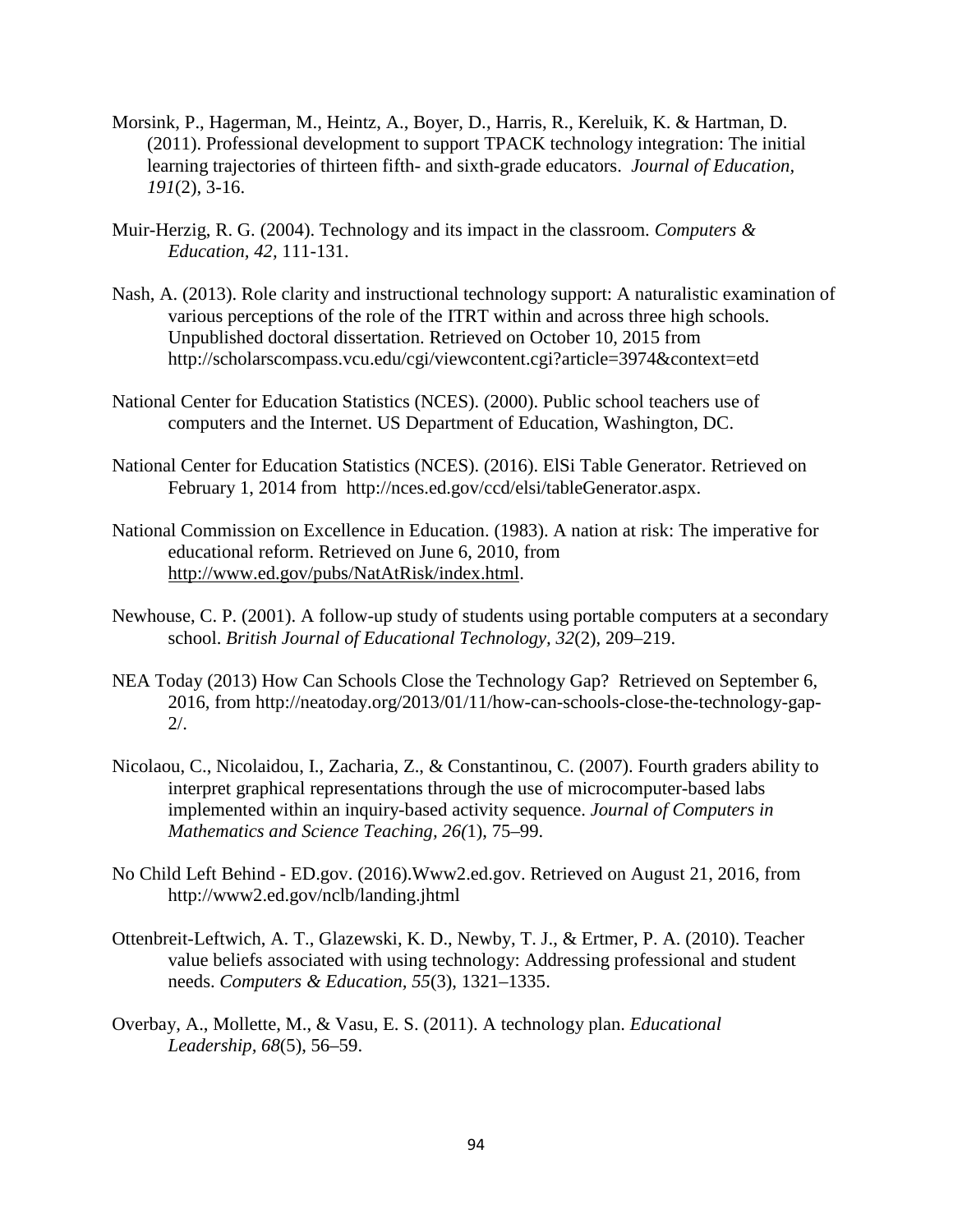- Parette, H. P., Quesenberry, A. C., & Blum, C. (2010). Missing the boat with technology usage in early childhood settings: a 21st century view of developmentally appropriate practice. *Early Childhood Education Journal, 37*(5), 335–343.
- Partnership for 21<sup>st</sup> Century Skills. (2007). The intellectual and policy foundations of the 21st century skills framework. Retrieved on October 6, 2009, from http://www.21stcenturyskills.org/route21/images/stories/epapers/skills\_foundations\_final .pdf.
- PBS (2013). PBS Survey Finds Teachers are Embracing Digital Resources to Propel Student Learning. Retrieved on August 21, 2016, from http://www.pbs.org/about/blogs/news/pbssurvey-finds-teachers-are-embracing-digital-resources-to-propel-student-learning/.
- Peeraer, J., & Van Petegem, P. (2012). The limits of programmed professional development on integration of information and communication technology in education. *Australasian Journal of Educational Technology, 28(*6), 1039–1056.
- Pittman, T., & Gaines, T. (2015) Technology integration in third, fourth and fifth grade classrooms in a Florida school district*. Education, Technology, Research and Development, 63*, 539-554.
- Pi-Sui, H. (2016). Examining current beliefs, practices and barriers about technology integration: A case study. *Tech Trends,* 60, 30-40.
- Polly, D., Mims, C., Shepherd, C., & Inan, F. (2010). Evidence of impact: transforming teacher education with preparing tomorrow's teachers to teach with technology. *Teaching and Teacher Education*, 26, 863-870.
- Purcell, K., Heaps, A., Buchanan, J., Friedrick, L. (2013). How teachers are using technology at home and in their classrooms. Retrieved on January 3, 2014 from http://pewinternet.org/Reports/2013/Teachers-and-technology.
- Queen, B., and Lewis, L. (2011). *Distance Education Courses for Public Elementary and Secondary School Students: 2009–10* (NCES 2012-008). U.S. Department of Education, National Center for Education Statistics. Washington, DC: Government Printing Office.
- Race to the Top. (n.d.). Retrieved on August 18, 2016, from https://www.whitehouse.gov/issues/education/k-12/race-to-the-top
- Reigeluth, C., & Avers, D. (1997). Educational technologists, chameleons, and systemic thinking. In R.M. Branch & B.B Minor (Eds.), *Educational Media and Technology Yearbook.* Englewood, CO: Libraries Unlimited.
- Richardson, V. (2003). Preservice teachers' beliefs. In J. Raths & A. C. McAninch (Eds.), *Teacher beliefs and classroom performance: The impact of teacher education*. Greenwich, CT: Information Age Publishing.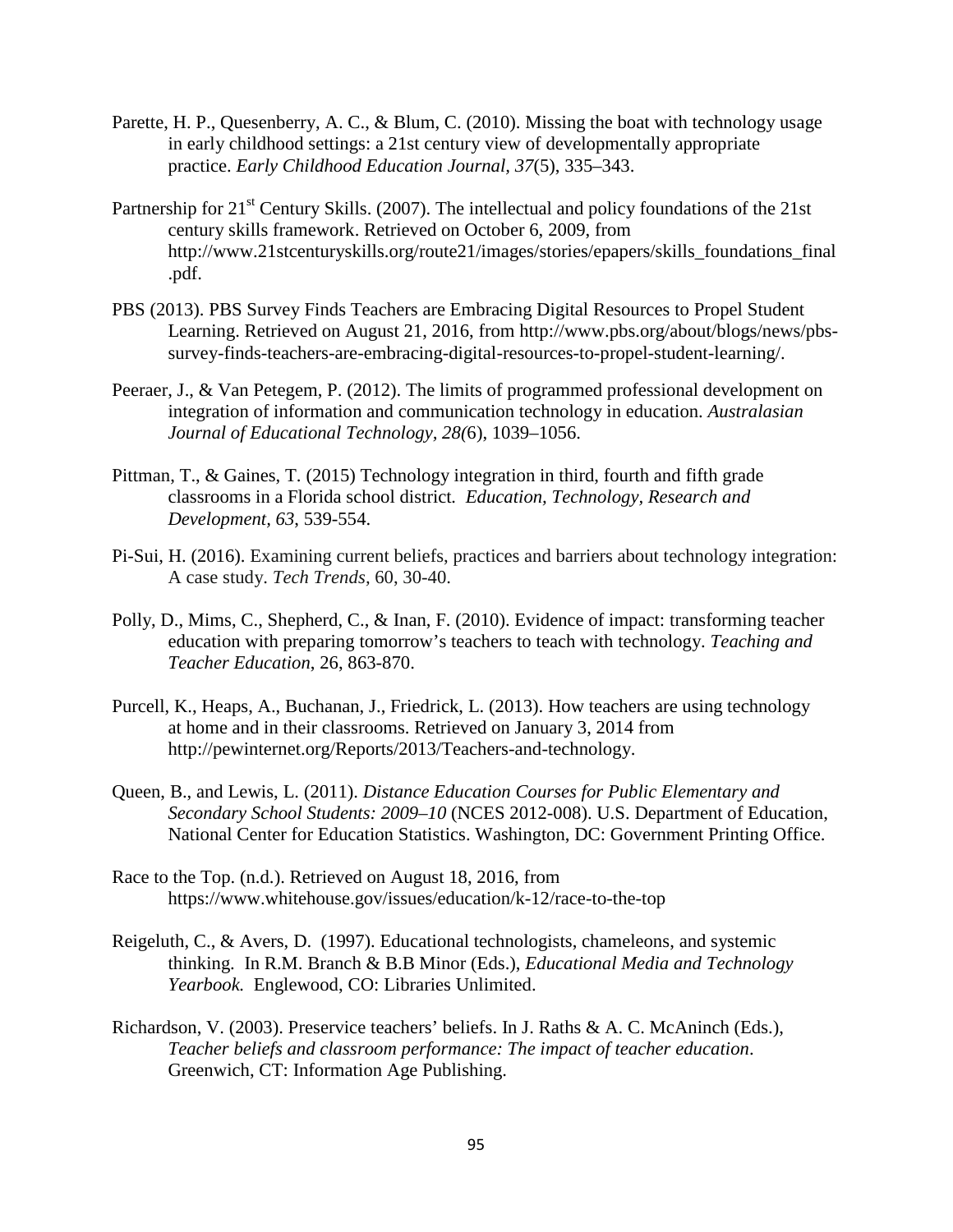- Roblyer, M. D. (2004). *Integrating educational technology into teaching* (3rd ed.). Upper Saddle River, NJ: Merrill Prentice Hall.
- Roschelle, J., Shechtman, N., Tatar, D., Hegedus, S., Hopkins, B., Empson, S., Knudsen, J., & Gallagher, L. (2010). Integration of technology, curriculum, and professional development for advancing middle school mathematics: Three large-scale studies. *American Educational Research Journal, 47*(4), 833–878.
- Rogers, P. L., & Finlayson, H. (2004). Developing successful pedagogy with information and communications technology: How are science teachers meeting the challenge? *Technology, Pedagogy and Education, 13*(3), 287–305.
- Sancho, J. (2010). Digital technologies and educational change. In A. Hargreaves, A. Lieberman, M. Fullan, & D. Hopkins (Eds.), *Second international handbook of educational change*  (pp. 433–443). New York, NY: Springer.
- Sandholtz, J. H., Ringstaff, C., & Dwyer, D. (1997). *Teaching with technology: Creating student centered classrooms.* New York: Teachers College.
- Sarapani, E., Calahan, P . (2015) Technology in mathematics and science: An examination and comparison of instructional use in the United States and Taiwan. *Education, 136*(2), 242- 252.
- Sawchuk, S. (2010). Proof lacking on success of staff development. *Education Week, 24*(4), 2-4.
- Schneiderman, M. (2004). What does SBR mean for education technology? *THE Journal, 31*(11), 30–36.
- Schrum, L. (1999). Technology professional development for teachers. *Educational Technology Research and Development, 47*(4), 83–90.
- Schrum, L., & Levin, B. B. (2009). *Leading 21st century schools: Harnessing technology for engagement and achievement*. Thousand Oaks, CA: Corwin.
- Seimears, C. M., Graves, E., Schroyer, M. G., & Staver, J. (2012). How constructivist-based teaching influences students learning science. *Educational Forum, 76*(2), 265-271.
- Sheingold, K., & Hadley, M. (1990). *Accomplished teachers: Integrating computers into classroom practice.* New York, NY: Center for Technology in Education.
- Shiang-Kwei, W., Hui-Yin, H., Campbell, T., Coster, D., & Longhurst, M. (2014). An investigation of middle school science teachers and students use of technology inside and outside of classrooms: considering whether digital natives are more technology savvy than their teachers. *Education Technology Research and Development,* (62), 637-662.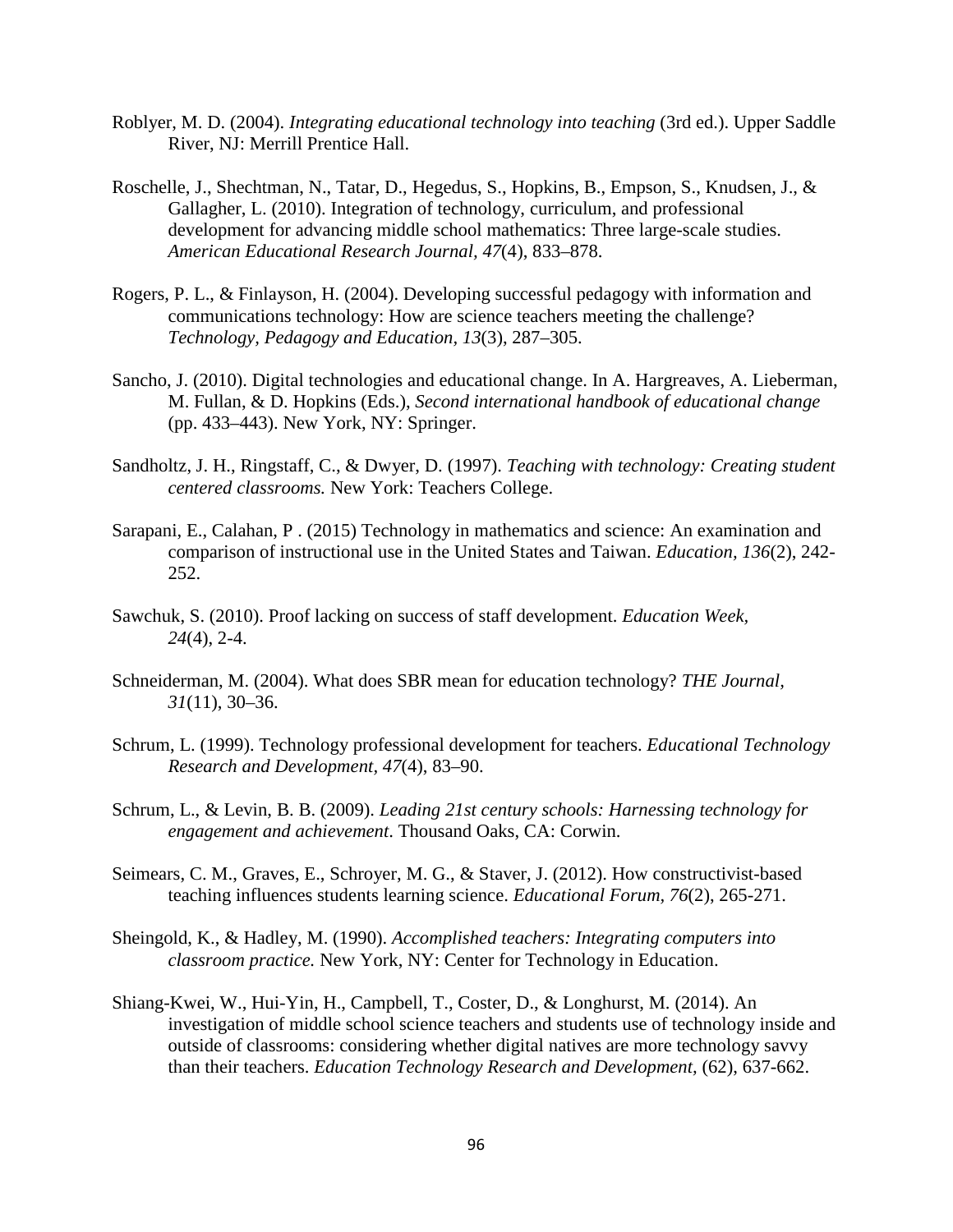- Smith, M. K. (2010). 'David A. Kolb on experiential learning', the encyclopedia of informal education. Retrieved on January 2, 2014 from [http://infed.org/mobi/david-a-kolb-on](http://infed.org/mobi/david-a-kolb-on-experiential-learning/)[experiential-learning/.](http://infed.org/mobi/david-a-kolb-on-experiential-learning/)
- Smith, A. T. (2012). Middle grades literacy coaching from the coach's perspective. *Online Research in Middle Level Education, 35*(5), 1–16.
- Snoeyink, R., & Ertmer, P. A. (2002). Thrust into technology: How veteran teachers respond. *Journal of Educational Technology Systems, 30*(1), 85–111.
- Spector, J. M., Johnson, T., & Young, P. (2014). An editorial on research and development in and with educational technology. *Educational Technology Research and Development, 62(*1), 1–12.
- Stake, R. E. (1995). *The art of case study research*. Thousand Oaks: Sage Publications.
- Starkey, L. (2010). Supporting the digitally able beginning teacher. *Teaching and Teacher Education, 26*(7), 1429–1438.
- Stobaugh, R. R., & Tassell, J. L. (2011). Analyzing the degree of technology use occurring in pre-service teacher education. *Educational Assessment, Evaluation and Accountability, 23*(2), 143-157.
- Teo, T. (2011). Factors influencing teachers' intention to use technology: Model development and test. *Computers & Education, 57*(4), 2432–2440.
- Thomas, C., Hassaram, B., Rieth, H., Raghavan, N., Kinzer, C., & Mulloy, A. (2012). The integrated curriculum project: Teacher change and student outcomes within a university– school professional development collaboration. *Psychology in the Schools*, *49*(5), 444– 464.
- Thornton, J. S., Crim, C. L., & Hawkins, J. (2009). The impact of an ongoing professional development program on prekindergarten teachers' mathematics practices. *Journal of Early Childhood Teacher Education, 30*(2), 150–161.
- Tondeur, J., Valcke, M., and van Braak, J. (2008). A multidimensional approach to determinants of computer use in primary education: Teacher and school characteristics. *Journal of Computer Assisted Learning, 24,* 494-506.
- Trotter, A. (2007). Digital divide. Retrieved on October, 31, 2012, from http://www.edweek.org/dd/articles/2007/09/12/02divide.h01.html
- U.S. Department of Education. (2008). *National educational technology trend study: Local-level data summary.* Washington, DC: Office of Planning, Evaluation and Policy Development, Policy and Program Studies Service.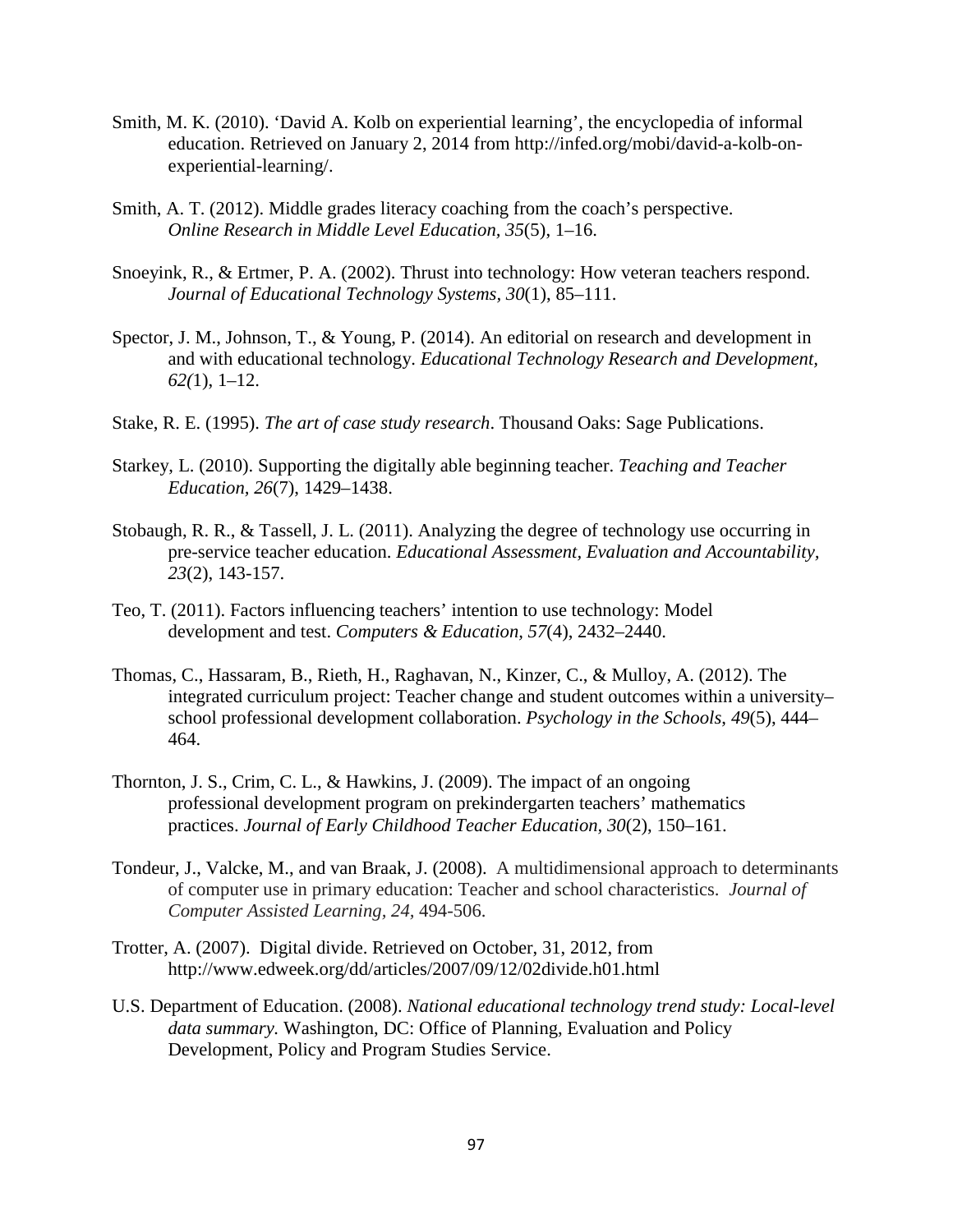- U.S. Department of Education. (2013). Enhancing Education Through Technology (Ed Tech) Plan. Rretrieved on February 1, 2013 from [http://www2.ed.gov/programs/edtech/index.html.](http://www2.ed.gov/programs/edtech/index.html)
- U.S. Department of Education. (2016). Future ready learning national education technology plan 2016. Retrieved on October 01, 2016 from http://tech.ed.gov/netp/
- Vavasseur, C., & MacGregor, S. (2008). Extending content-focused professional development through online communities of practice. *Journal of Research on Technology in Education*, *40*(4), 517-536.
- Virginia Department of Education. (2010). Educational technology plan for Virginia. Retrieved on June 6, 2010 from [http://www.doe.virginia.gov/support/technology/edtech\\_plan/executive\\_summary.pdf.](http://www.doe.virginia.gov/support/technology/edtech_plan/executive_summary.pdf)
- Virginia Department of Education. (2015). 2015-2017 addendum to the educational technology plan for Virginia: 2010-2015. Retrieved on November 15, 2015 from http://www.doe.virginia.gov/support/technology/edtech\_plan/plan\_2015-17.pdf
- Virginia Department of Education (2016). Data for researchers and developers. Retrieved on July 15, 2016 from http://www.doe.virginia.gov/statistics\_reports/research\_data/index.shtml.
- Virginia Department of Education Division of Technology and Career Education Office of Educational Technology. (2008, July). *Instructional technology resource teacher: Guidelines for teachers and administrators* (Virginia Department of Education). www.doe.virginia.gov/vdoe/technology.
- Vockley, M. (2008). Maximizing the impact: The pivotal role of technology in a 21st century education system. Retrieved August 16, 2009, from http://www.setda.org/web/guest/ maximizingimpactreport
- Wachira, P., & Keengwe, J. (2011). Technology integration barriers: urban school mathematics teacher's perspectives. *Journal of Science Education and Technology, 20*(1), 17–25.
- Wachira, P., & Keengwe, J. (2010). Technology integration barriers: urban school mathematics teachers perspectives. *Journal of Science Education and Technology, 20*, 17–25.
- Walker, A., Recker, M., Ye, L., Robertshaw, M., Sellers, L., & Leary, H. (2012). Comparing technology-related teacher professional development designs: A multilevel study of teacher and student impacts. *Educational Technology Research & Development, 60*(3), 421-444.
- Wei, R. C., Darling-Hammond, L., Andree, A., Richardson, N., & Orphanos, S. (2009). *Professional learning in the learning profession: A status report on teacher development in the United States and abroad.* Dallas, TX: National Staff Development Council.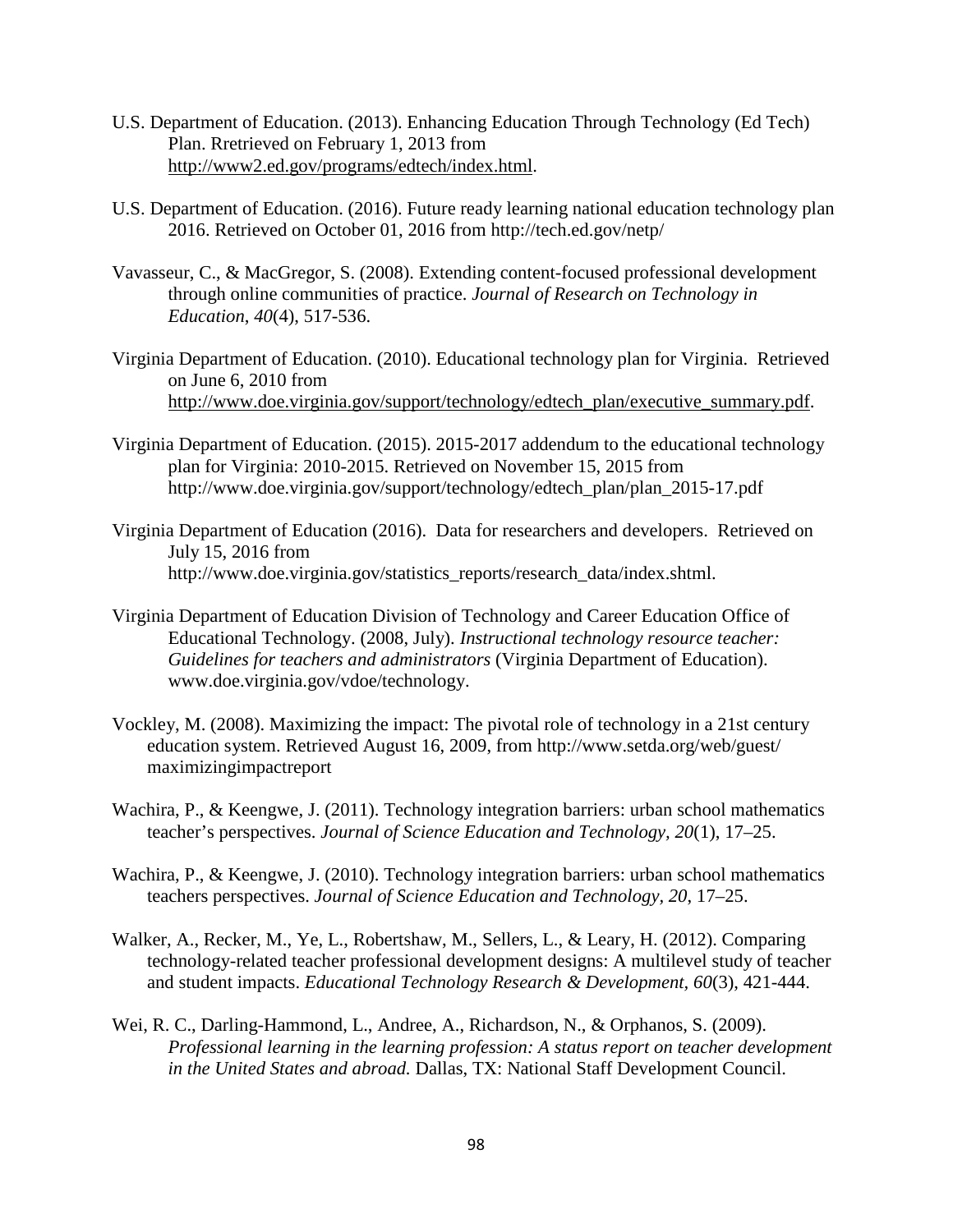- Wright, V. H., & Wilson, E. K. (2011). Teachers' use of technology: Lessons learned from the teacher education program to the classroom. *SRATE Journal, 20*(2), 48–60.
- Yemothy, N. (2015) Improving educational technology integration in the classroom. Unpublished doctoral dissertation. Downloaded on October 26, 2015 from http://scholarworks.waldenu.edu/dissertations/902/.
- Yin, R. (2009). *Case study research: Design and methods*. Thousand Oaks, CA: Sage, Inc.
- Zandvliet, D., & Fraser, B (2004). Learning environments in information and communications technology classrooms. *Technology, Pedagogy and Education, 13*(1), 97–123.
- Zhao,Y., & Bryant, F. (2006). Can teacher technology integration training alone lead to high levels of technology integration? A qualitative look at teachers' technology integration after state mandated technology training. *Electronic Journal for the Integration of Technology in Education*, *5*, 53–62.
- Zhao, Y., & Frank, K. (2003). Factors affecting technology uses in schools: An ecological perspective. *American Educational Research Journal, 40,* 807–840.
- Zucker, A. A., Tinker, R., Staudt, C., Mansfield, A., & Metcalf, S. (2008). Learning science in grades 3-8 using probeware and computers: Findings from the TEEMSS II project. *Journal of Science Education and Technology, 17*(1), 42-48.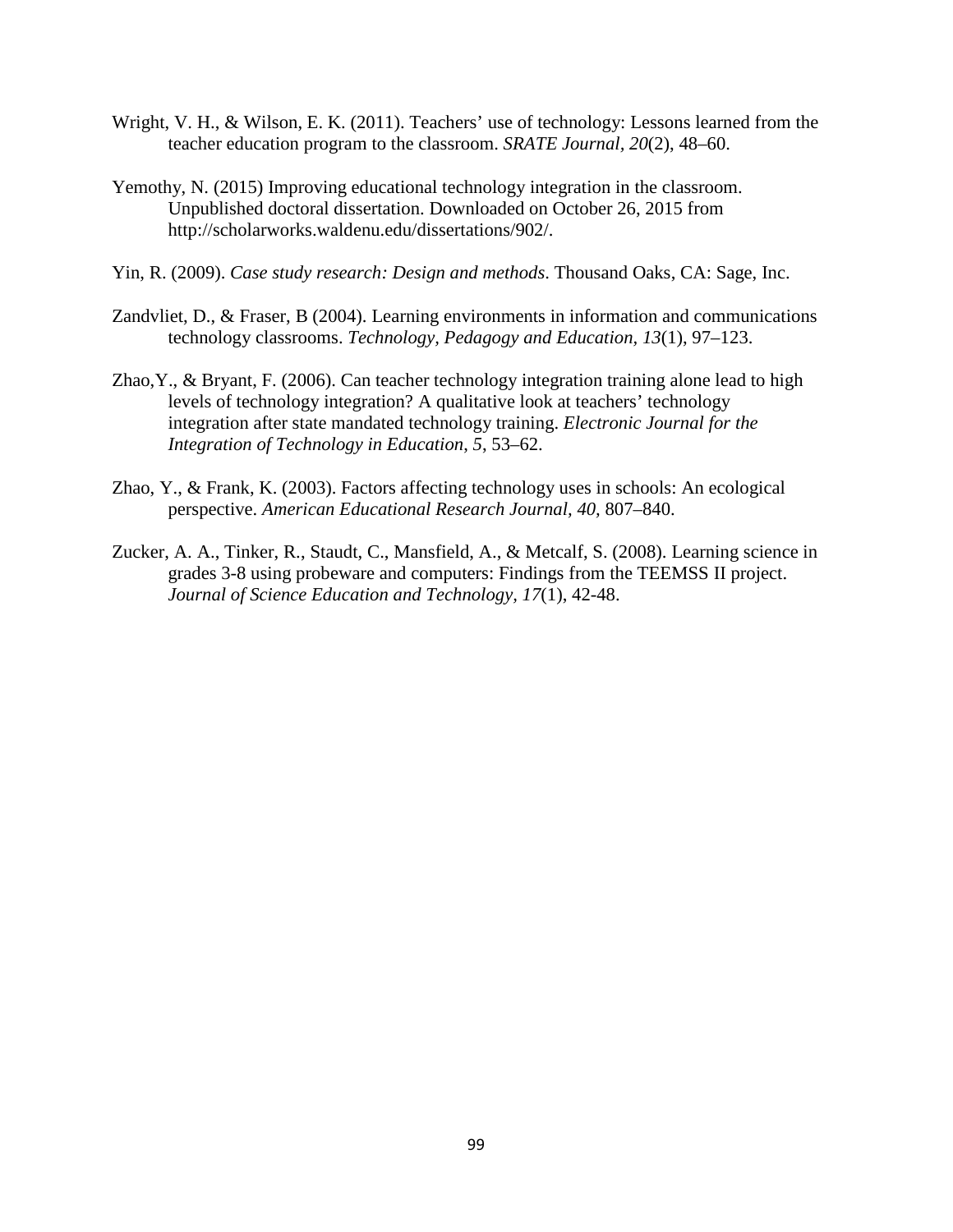## Appendix A

 Good Morning! As you know, I am working on completing my dissertation which requires a substantial research component. Part of my dissertation requires that I describe the current ITRT program in County X. I will be showing you several graphs that describe the data that you have collected over the past three years. I would like for you to comment on the findings. Were they surprising or not? Can you share anything that you believe influenced the data to look as it does? For example, are there any factors that you believe caused it to look the way it does? Your names will not be used and comments will only be attributed to level of school (elementary, middle, or high); however, direct quotes may be used. If at any time you feel uncomfortable, you have to right to stop participating and leave. In addition, you may request that I not use any of your statements. I will provide each of you with a transcript of the written comments and analysis based upon your observations. You have the right to request that any comments or observations contributed by you be stricken. Responses will be taped in order that I might later transcribe them for accuracy. Are there any questions? Is everyone comfortable with these conditions? If so, please fill-out and sign the Informed Consent form. Thank You! Let's begin.